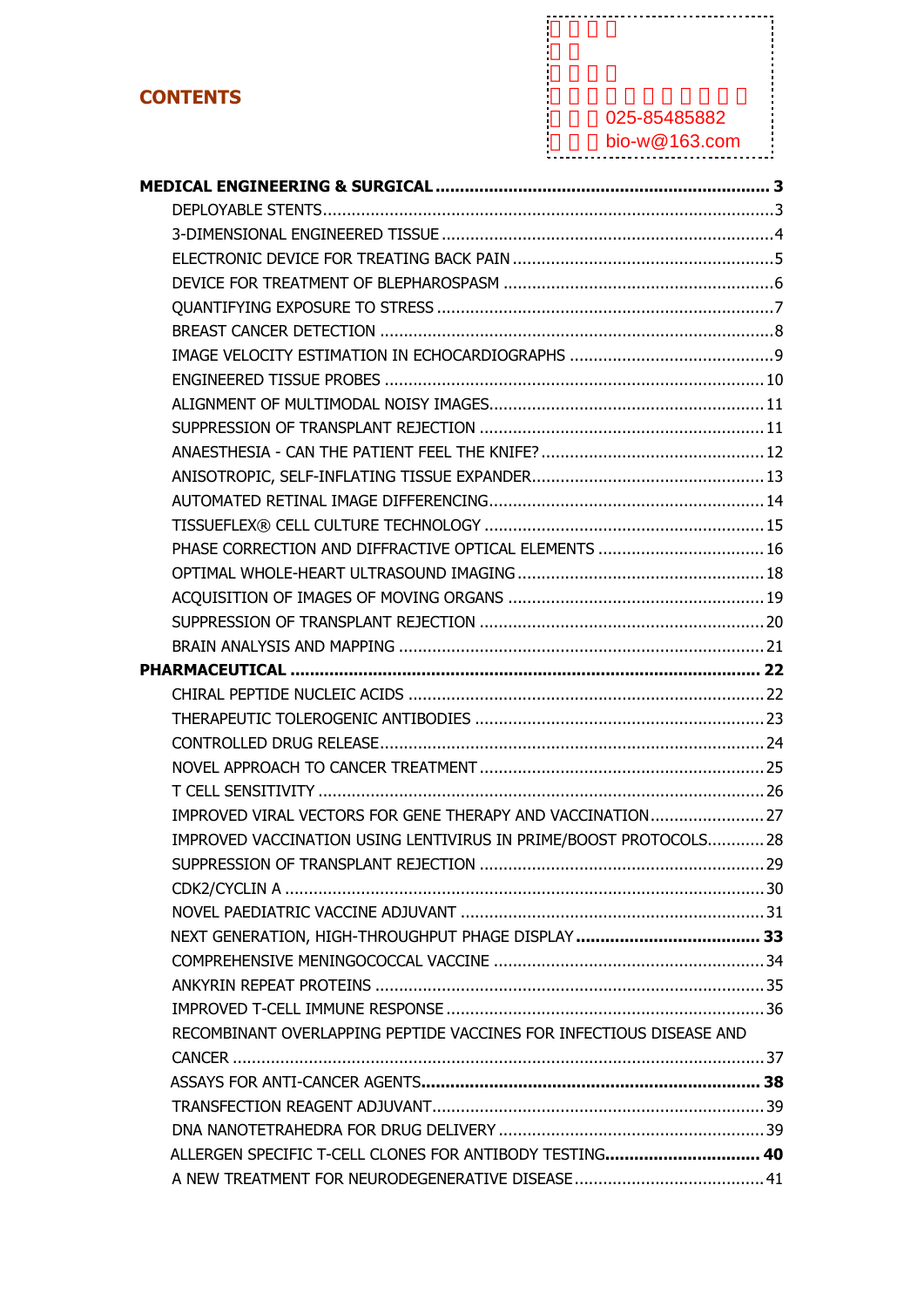| USE OF NOVEL PORPHYRIN DIMERS IN PHOTODYNAMIC THERAPY 46            |  |
|---------------------------------------------------------------------|--|
|                                                                     |  |
|                                                                     |  |
|                                                                     |  |
|                                                                     |  |
|                                                                     |  |
|                                                                     |  |
|                                                                     |  |
|                                                                     |  |
|                                                                     |  |
|                                                                     |  |
|                                                                     |  |
| TETRAMER REAGENTS FOR MONITORING AN IMMUNE RESPONSE  58             |  |
|                                                                     |  |
|                                                                     |  |
|                                                                     |  |
|                                                                     |  |
|                                                                     |  |
|                                                                     |  |
|                                                                     |  |
|                                                                     |  |
|                                                                     |  |
|                                                                     |  |
|                                                                     |  |
|                                                                     |  |
|                                                                     |  |
|                                                                     |  |
| MONOCLONAL ANTIBODIES DIRECTED AGAINST SUBUNITS OF HUMAN RNA        |  |
| POLYMERASE FOR USE IN IMMUNOFLUORESCENCE AND IMMUNOPRECIPITATION73  |  |
|                                                                     |  |
|                                                                     |  |
|                                                                     |  |
| RECOMBINANT OVERLAPPING PEPTIDE VACCINES FOR INFECTIOUS DISEASE AND |  |
|                                                                     |  |
|                                                                     |  |
| SWARM INTELLIGENCE FOR RAPID BIOMOLECULAR STRUCTURAL DETERMINATION  |  |
|                                                                     |  |
|                                                                     |  |
|                                                                     |  |
|                                                                     |  |
|                                                                     |  |
|                                                                     |  |
|                                                                     |  |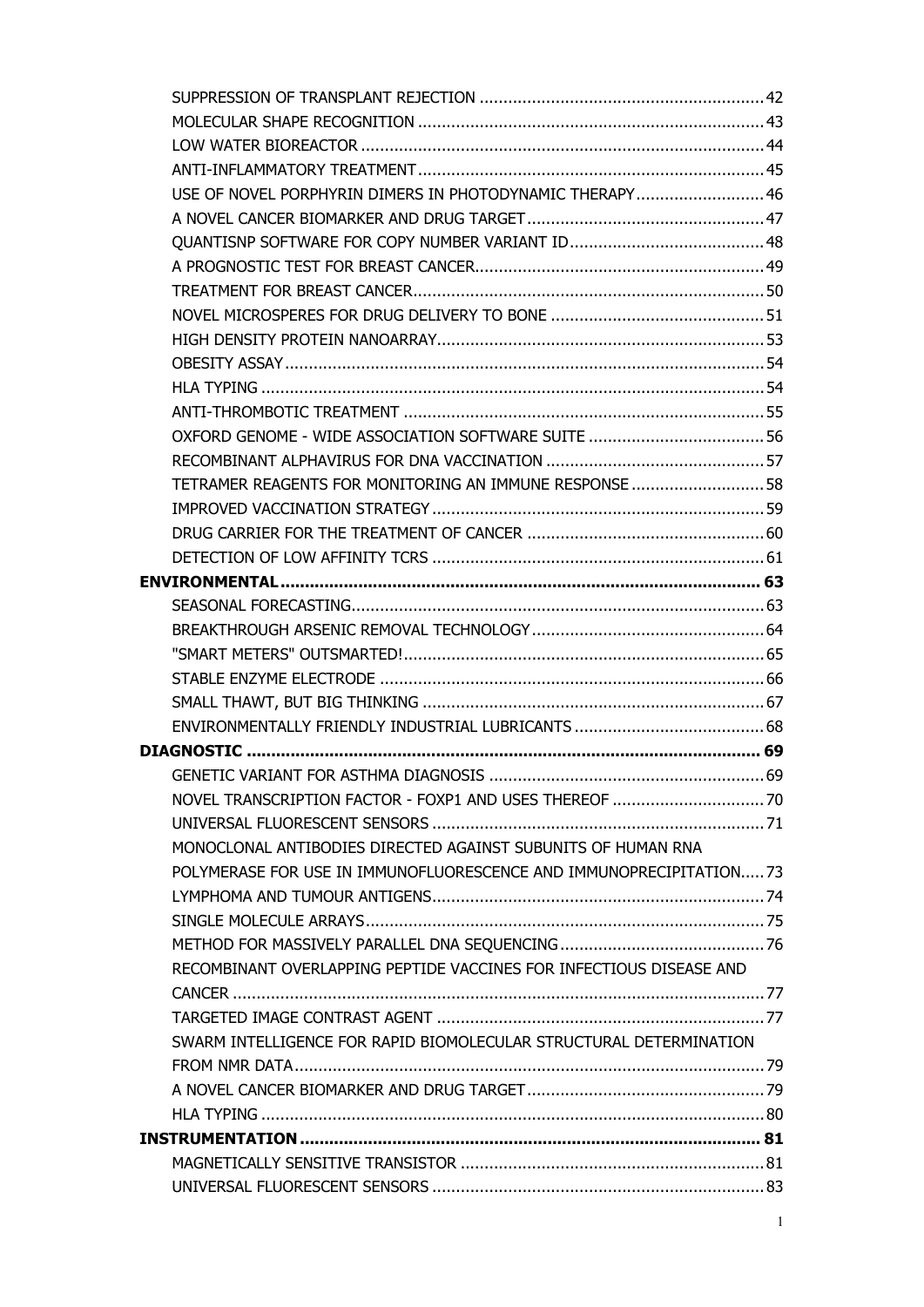| ENGINEERING AND PHYSICS…………………………………………………………………………… 92  |  |
|----------------------------------------------------------|--|
|                                                          |  |
| FABRICATION OF HIGH RESOLUTION PRINTED CIRCUIT BOARDS 93 |  |
|                                                          |  |
|                                                          |  |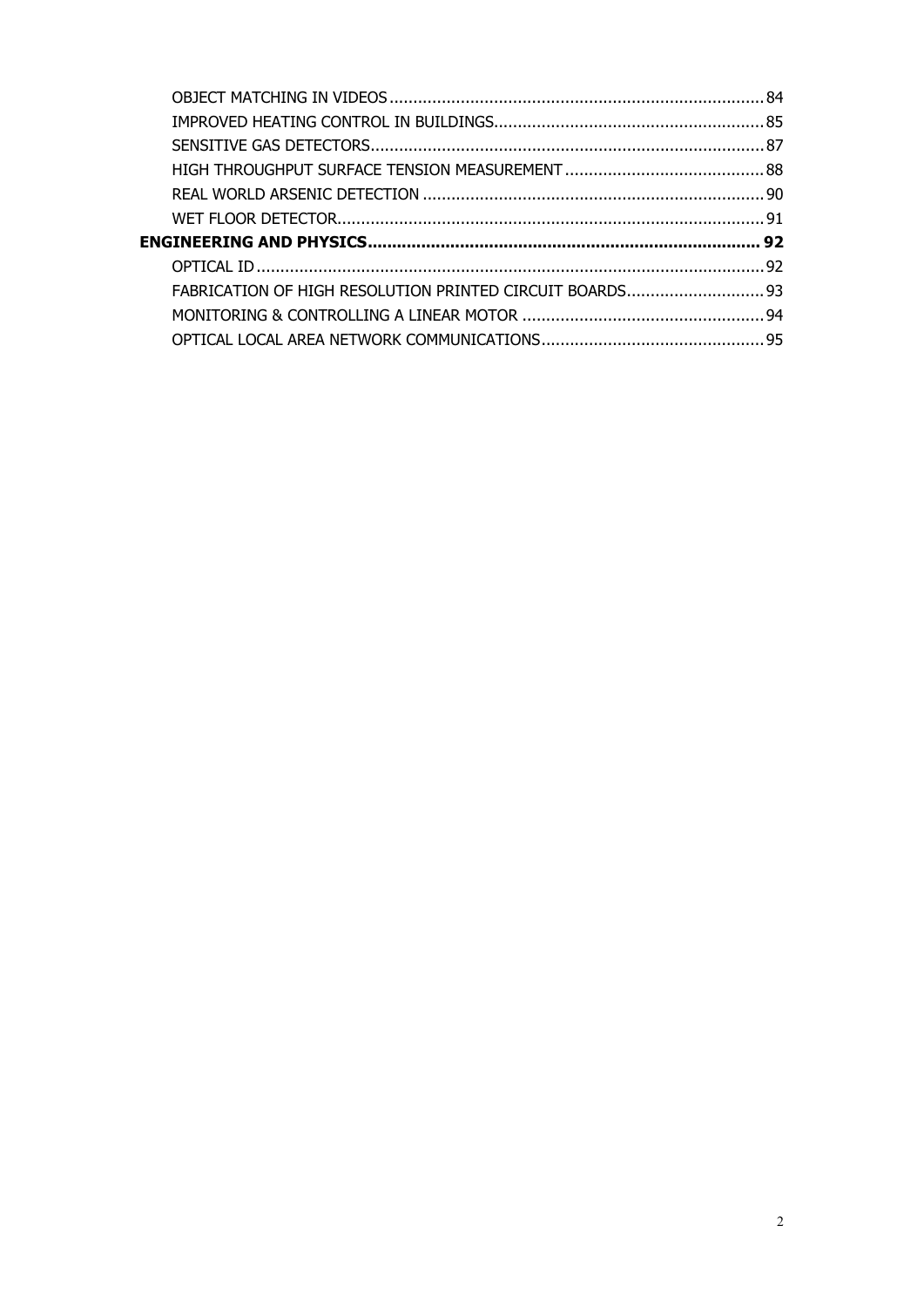### **Medical Engineering & Surgical**

### **DEPLOYABLE STENTS - Isis Project No 946**

Leading research at the University of Oxford, Department of Engineering Science, has resulted in the novel design of stents for use in interventional surgery for stenosis.

#### **Background**

A stent is a medical device used to hold open tubular body passageways such as the aorta and oesophagus, it may also be used in the treatment of cardiovascular disease. Stenosis (narrowing or obstruction) of such passageways can result in major medical problems. For example stenosis in blood vessels, supplying the heart muscle or the brain, can reduce the flow of blood to such an extent that the critical areas are no longer able to function. When this happens, a heart attack or a stroke can occur. It is possible to re-open stenosed blood vessels with stents, which are inserted into the lumen of the vessel and are then expanded to keep the vessel open, and maintain adequate blood flow.

#### **Problem**

Stents can be made of metal mesh, which allows a good expansion rate and tractability. However, restenosis is a major problem with these types of open structures, as tissue will grow between the mesh to block the lumen again. When this happens, it is not possible to remove the stent, and another one will have to be inserted in order to correct the problem. As this involves stents being implanted inside one another, there is a limit to the number of stents which can be implanted at one location. Covered stents can reduce this problem, however the use of a cover brings the risk of slippage, and hence migration of the stent.

### **The Oxford Invention**

An exciting new research program at the University of Oxford has resulted in the development of several novel design structures for stents. These stents would be made out of a sheet of biocompatible material, thereby preventing restenosis, and the pattern of folds, along with roughening of the outer surface, should greatly reduce slippage and migration compared to other covered stents. The pattern of folds should allow for easy expansion once in position, and if required, the tube can be contracted both radially and longitudinally to allow for easy removal. These new stents should also improve on expansion rate and tractability over existing models.

### **Commercialisation Opportunity**

Due to the enormous incidence of cardiovascular disease in every part of the globe there is a very large market for this technology, which would improve the quality of interventional surgery. Stenosis can also occur in other vital areas of the body such as the trachea, and so this invention would have wide applications in other areas of medicine as well as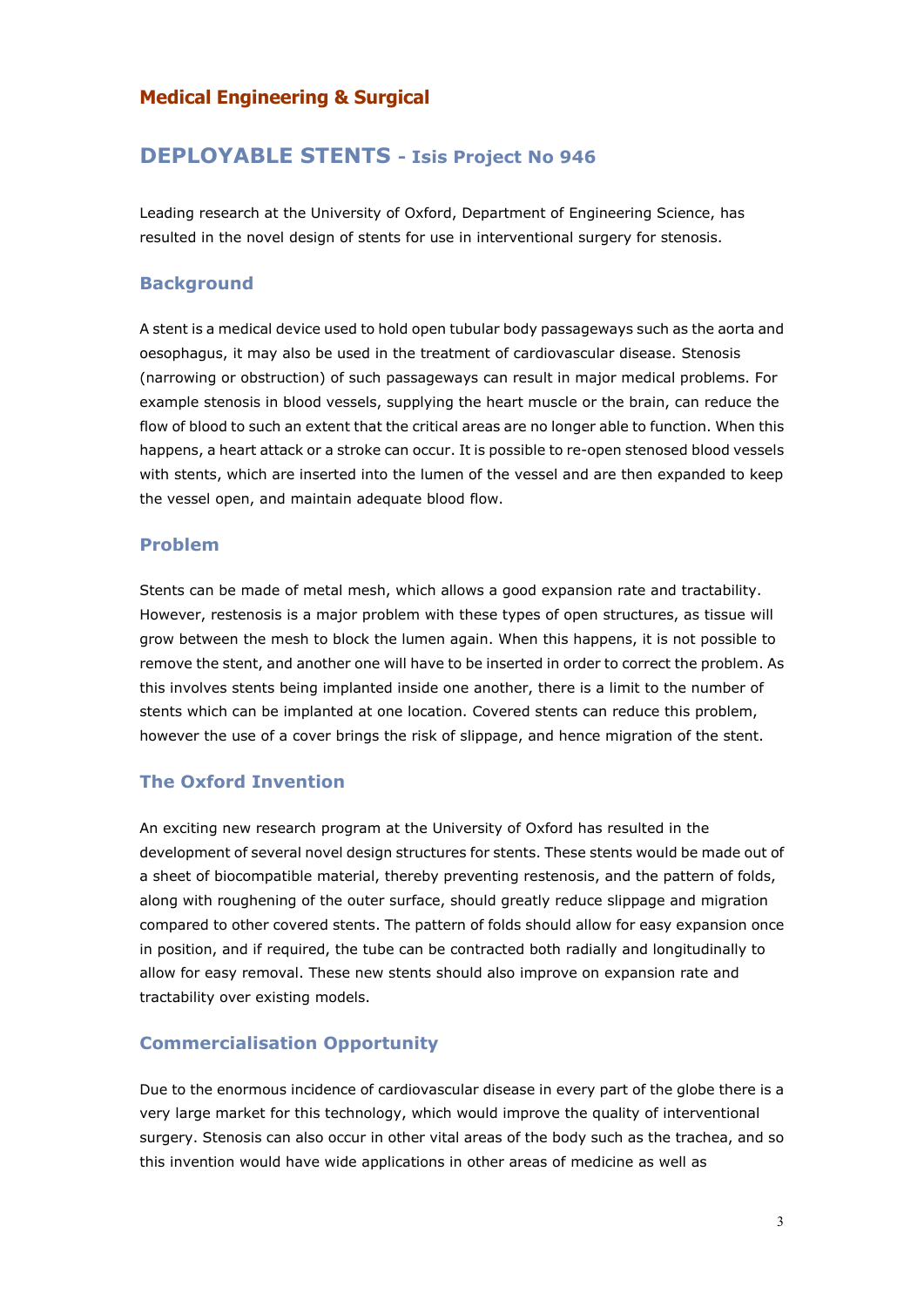cardiovascular. Patent protection has been applied for, and Isis would welcome enquiries from potential partners interested in commercialising this intriguing, innovative technology.

# **3-DIMENSIONAL ENGINEERED TISSUE - Isis Project No 1088**

Researchers at the Department of Engineering Science have developed a nutrient circulation and scaffold system for 3-dimensional bulky tissue culture.

Engineering tissue involves the seeding of appropriate cells in to a scaffold to form a bio-construct or matrix. The Oxford invention comprises of systems of capillaries made of semi permeable membranes where pore size is sufficiently small to keep cells from leaving the system. The capillary network is embedded within the scaffold made from biopolymers or synthetic polymers; cells attach to these scaffolds, are serviced by the capillaries and grow to form tissue.

Figures 1 & 2 are SEM pictures of rat bone marrow fibroblastic cells grown in perfused hollow fibre bioreactors. Cell growth and tissue formation are significantly higher than the control without the membrane capillary perfusion.



18, 157kV 125E3 8188/00 SE

#### **Figure 1**

Cells grow on collagen scaffold and produce new collagen fibrils



**Rimmi57kV 424E2 8289/00 SE** 

#### **Figure 2**

Cells do not grow directly on the hollow fibres and do not block the pores

### **The Oxford Invention**

The invention employs biodegradable porous membrane capillaries to mimic blood capillary network in the natural tissue. No other engineered tissue currently employs a system of capillaries that deliver nutrients and remove metabolic waste deep inside and tissue growth is no longer governed by diffusion of nutrients from outside the scaffold. Biodegradation of the capillary membrane is a useful feature because as time progresses the pores will widen allowing more nutrients in and waste out allowing tissue of greater density to be grown. As the tissue becomes bulkier, epithelial cells can be introduced in to the capillaries to promote blood vessel formation. This invention enables the culture of 3-dimensional tissues opening the possibility of growing more complex structures (such as complete organs).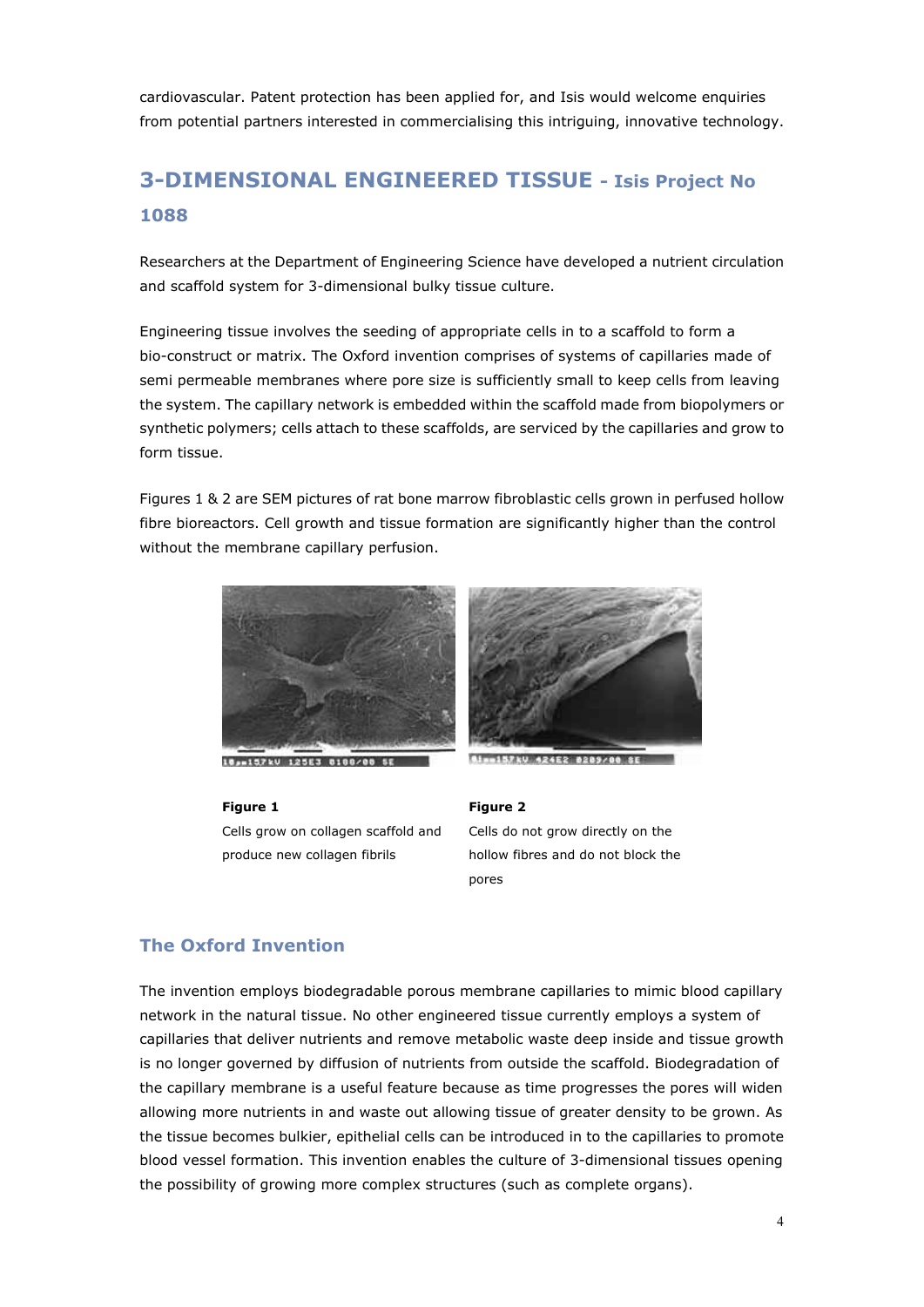### **Commercial Opportunity and Patent Status**

Isis Innovation Ltd has filed a patent application on this technology and is interested in hearing from companies wishing to licence this technology.



**Figure 3** Experimental hollow fibre bioreactor

### **Keywords**

tissue engineering, tissue culture, scafford, membrane capillaries, capillaries, bio-construct , semi-permeable membranes, matrix

# **ELECTRONIC DEVICE FOR TREATING BACK PAIN - Isis Project No 1141**

Novel research at the University of Oxford and the Nuffield department of orthopaedics has resulted in the development of a prototype medical device aimed primarily to relieve musculo-skeletal pain. Presently there is plenty of scope for future licences involving this attractive technology.

### **Marketing Opportunity**

Musculo-skeletal symptoms are widespread and a considerable cause of personal and public hardship. Nearly two-thirds of adults in the UK alone have had experience of back pain; and 2.5 million people have back pain every day of the year. You will know how debilitating back pain can be - whether it is an acute episode or chronic condition. The effects of back pain can be devastating not just for the person living with the problem, but also for their family, friends and carers. The simplest chores and activities from shopping to walking may become impossible. Constant physical pain can impact on an individual's emotional well being. The cost to the NHS, business and the economy is an estimated  $£5$  billion per year. However, good back pain treatment remains patchy and individuals rarely receive speedy attention and treatment needed to prevent an acute episode becoming a chronic problem.

### **The Oxford Invention**

The Oxford invention is a palm-top controlled device to help people with chronic pain (especially in the back and the shoulder) relearn their sense of position and space. This function is severely damaged in people with chronic pain. Pain is relieved when position and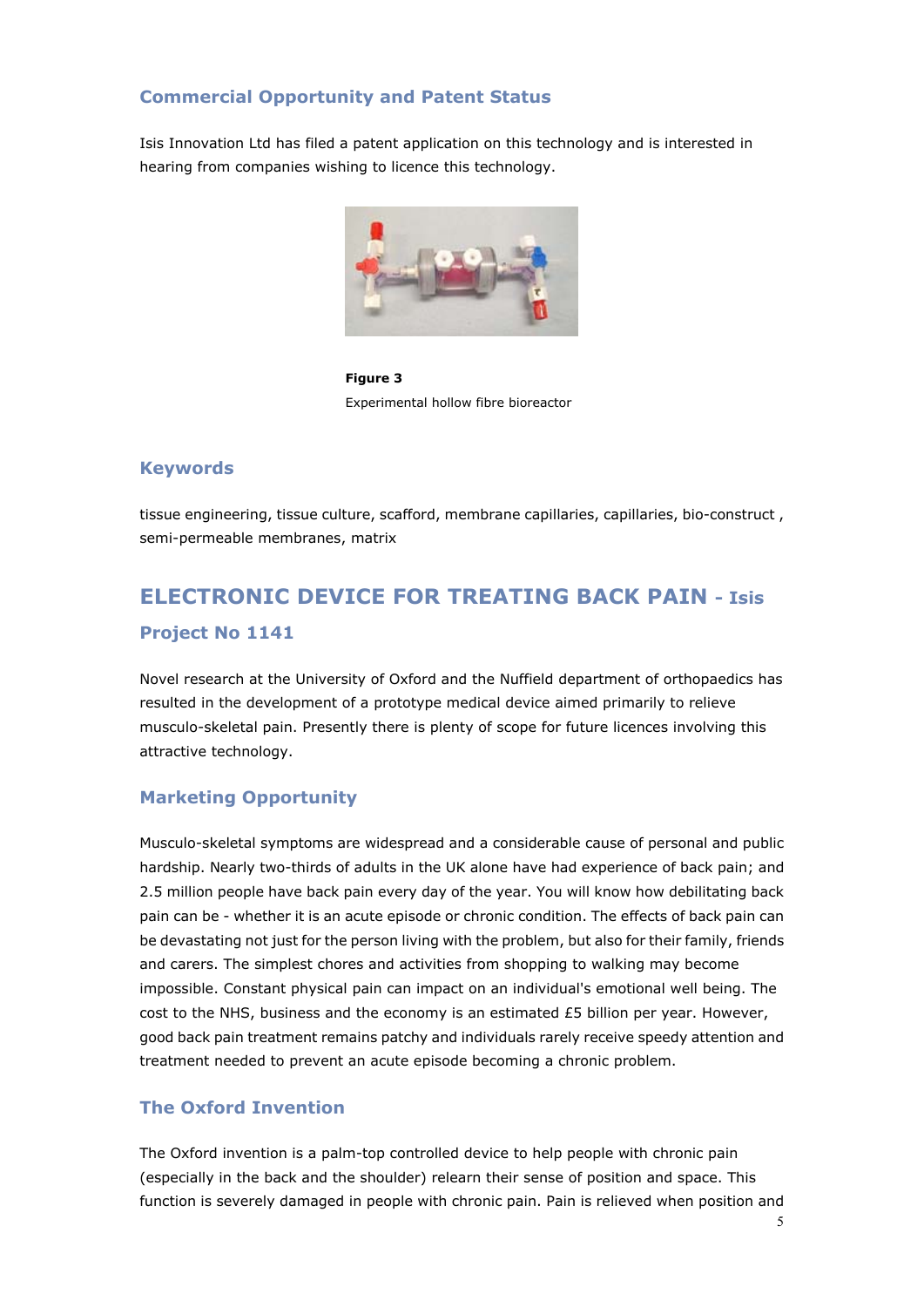space sense is restored. This device is currently undergoing limited clinical trials at the Nuffield. This device may also be applied to other types of musculo-skeletal pains such as chronic lower back pain, whiplash injuries to the neck and possibly repetitive strain injuries.

#### **The Patent Status**

Isis Innovation is seeking commercial partners to exploit and further develop this novel and exciting technology. Isis Innovation has applied for patent protection for this technology.

#### **Keywords**

pain, back pain, chronic back pain, injuries, repetitive strain

# **DEVICE FOR TREATMENT OF BLEPHAROSPASM - Isis Project No 1195**

Work in the Eye Hospital at the Radcliffe Infirmary in Oxford has resulted in the design of a simple device for relieving the symptoms of blepharospasm.

### **Therapeutic Area**

Treatment of blepharospasm.

#### **Background**

Blepharospasm is a form of dystonia affecting the muscles surrounding the eye and causes uncontrolled blinking and closure of the eyelids. Sufferers may be unable to prevent their eyes from clamping shut leaving them effectively blind. Blepharospasm affects more than 4000 individuals in the UK and it is thought that this number may exceed 400,000 worldwide.

### **Problem**

There is currently no cure for blepharospasm. A number of treatments are available although these are often unsatisfactory and may be invasive or have undesirable side effects. For example, a common treatment involves injecting botulinum toxin into the muscles around the eye which may cause droopy eyelids and double vision and only provides temporary relief. There is clearly a need for a more acceptable treatment.

### **The Oxford Invention**

Scientists at the Eye Hospital at the Radcliffe Infirmary in Oxford have developed a simple device that can be attached to a pair of spectacles and effectively relieves the symptoms of blepharospasm.

### **Commercialisation Opportunity**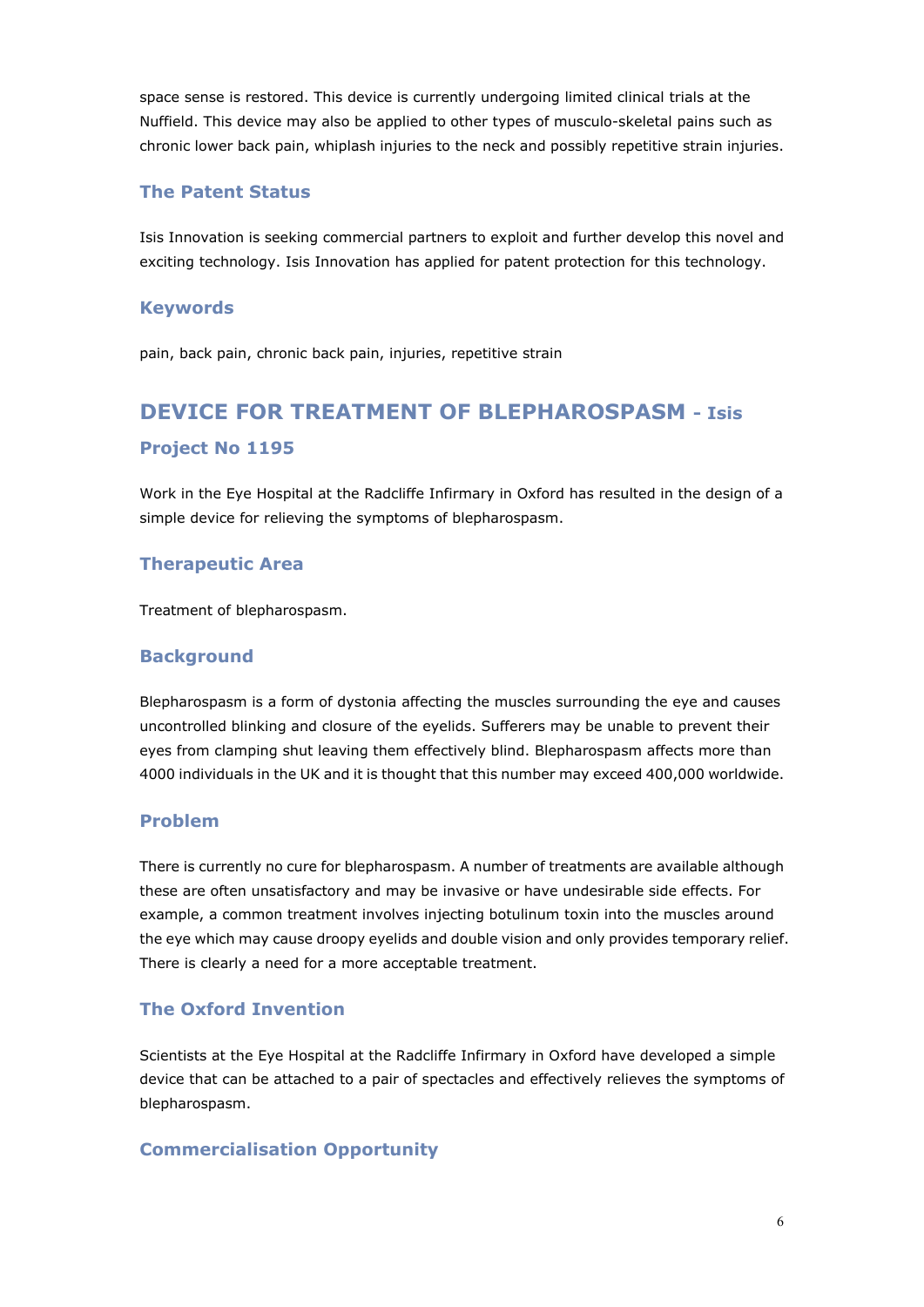Isis Innovation is currently looking for a commercial partner to develop, manufacture and market this device and would welcome inquiries from potential partners interested in commercialising this technology.

### **QUANTIFYING EXPOSURE TO STRESS - Isis Project No 1254**

Novel research at Oxford University has resulted in the development of a quantitative test for measuring stress in mammals, including Humans. Presently there is plenty of scope for future licences involving this attractive technology.

### **Market**

Psychological stress is epidemic in the 21st Century. In humans, it is associated with major causes of death including cardiovascular disease, lung diseases, immune disorders, psychological disorders, workplace absenteeism and ulcers. Stress-related disorders are also extremely financially damaging to the farming industry, and are a dominant feature in veterinary practices. To date, despite various rough indicators of stress, there has been no development of quantifiable and practical measures of stress for use in humans or animals.

### **Oxford Invention**

Researchers at Oxford and Coventry University have developed in vitro a method for quantifying stress from a single drop of blood. It relies on changes in the immune system that can be analysed quickly. Which means, for the first time, it will be possible to produce a quantitative measure of stress.

### **Applications**

- 1. Monitoring stress in the workplace, optimising the potential of the workforce
- 2. Selecting individuals for highly stressed jobs
- 3. Health Screening for insurance purposes
- 4. Drug Screening
- 5. Environmental improvements in home & workplace
- 6. Optimising stress relief e.g. when travelling, in leisure facilities & the use of stress relieving devices
- 7. Improving farming techniques
- 8. Veterinary services: monitoring stress levels in domestic pets

### **Commercial Opportunity & Patent Status**

Isis Innovation has applied for patent protection and is seeking commercial partners to exploit and further develop this novel and exciting technology.

### **Keywords**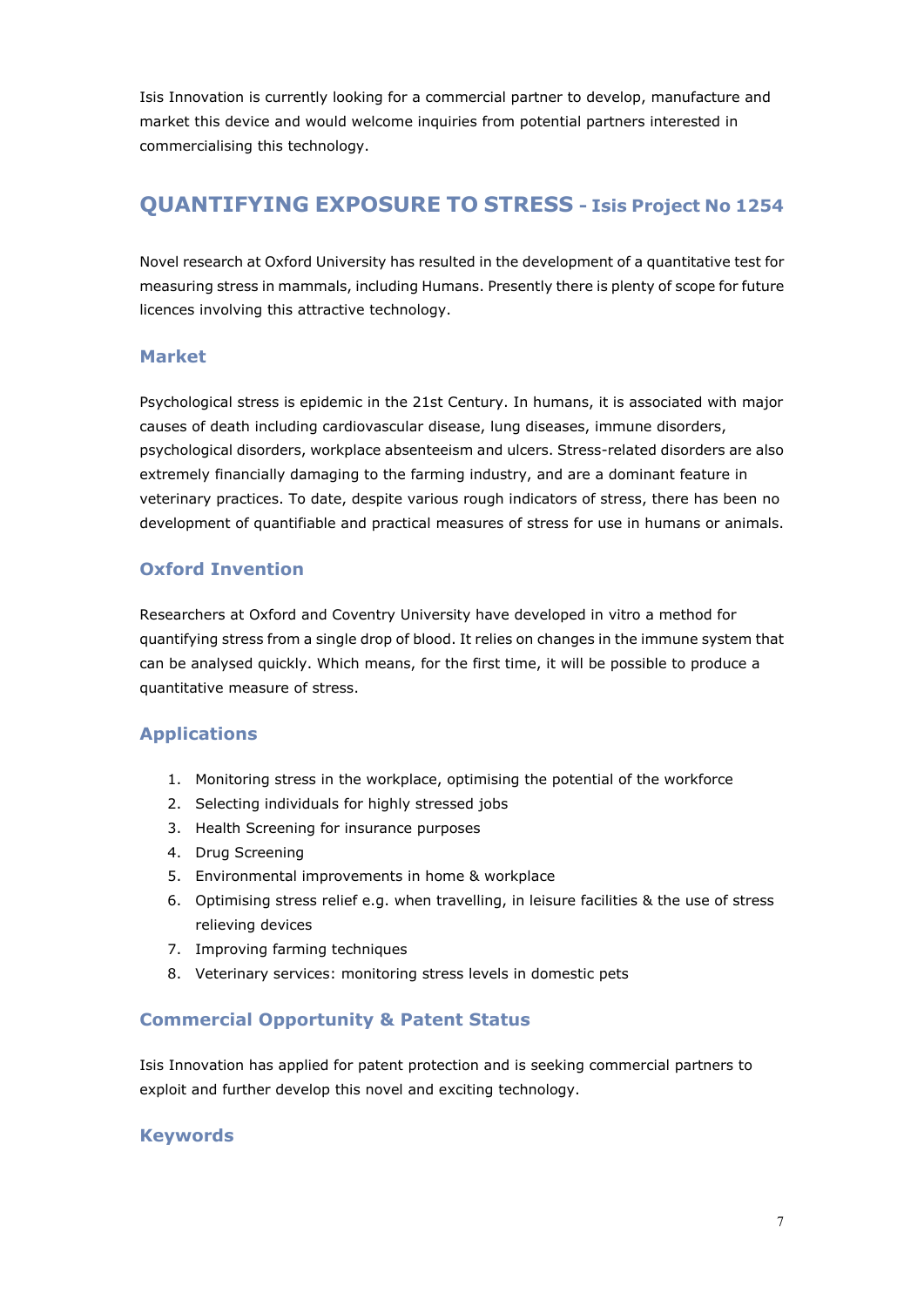Stress, tension, blood test, blood testing, welfare human & animal, Neturophils Immune system, insulin pen, blood test medical devices, Luminometers, well-being and lifestyle

### **BREAST CANCER DETECTION - Isis Project No 1260**

Small clumps of calcium salts - microcalcifications - are often the earliest signs of breast cancer, and appear in 25% of mammograms. Oxford inventors have developed a new method to identify more reliably these clusters.

### **Background**

Calcifications appear as bright spots or clusters of spots, and small clustered whorled calcifications are those most likely to indicate malignancy. The existence of microcalcifications in a mammogram is a clear warning of abnormality. Any program to assist a radiologist detect microcalcifications must miss few, if any, clinically important clusters, but equally must not signal too many false positives. With the increasingly vast number of mammograms to be analysed from screening programmes automated computer-aided detection methods are a necessity.

### **Problem**

Although several methods have been proposed for detecting microcalcification clusters they all have limitations including the return of too many false positives.

### **The Oxford Invention**

Mammogram Samples Containing Microcalcification Clusters



Original Standard Mammogram Format Foveal Image Processing



Using a foveal segmentation method based on differential local contrast in the image the new Oxford method has significantly reduced the risk of both false negatives and false positives.

### **Commercialisation Opportunity**

This work is now the subject of a patent application, and Isis is looking to negotiate with any company interested in commercialising this excellent opportunity in cancer detection.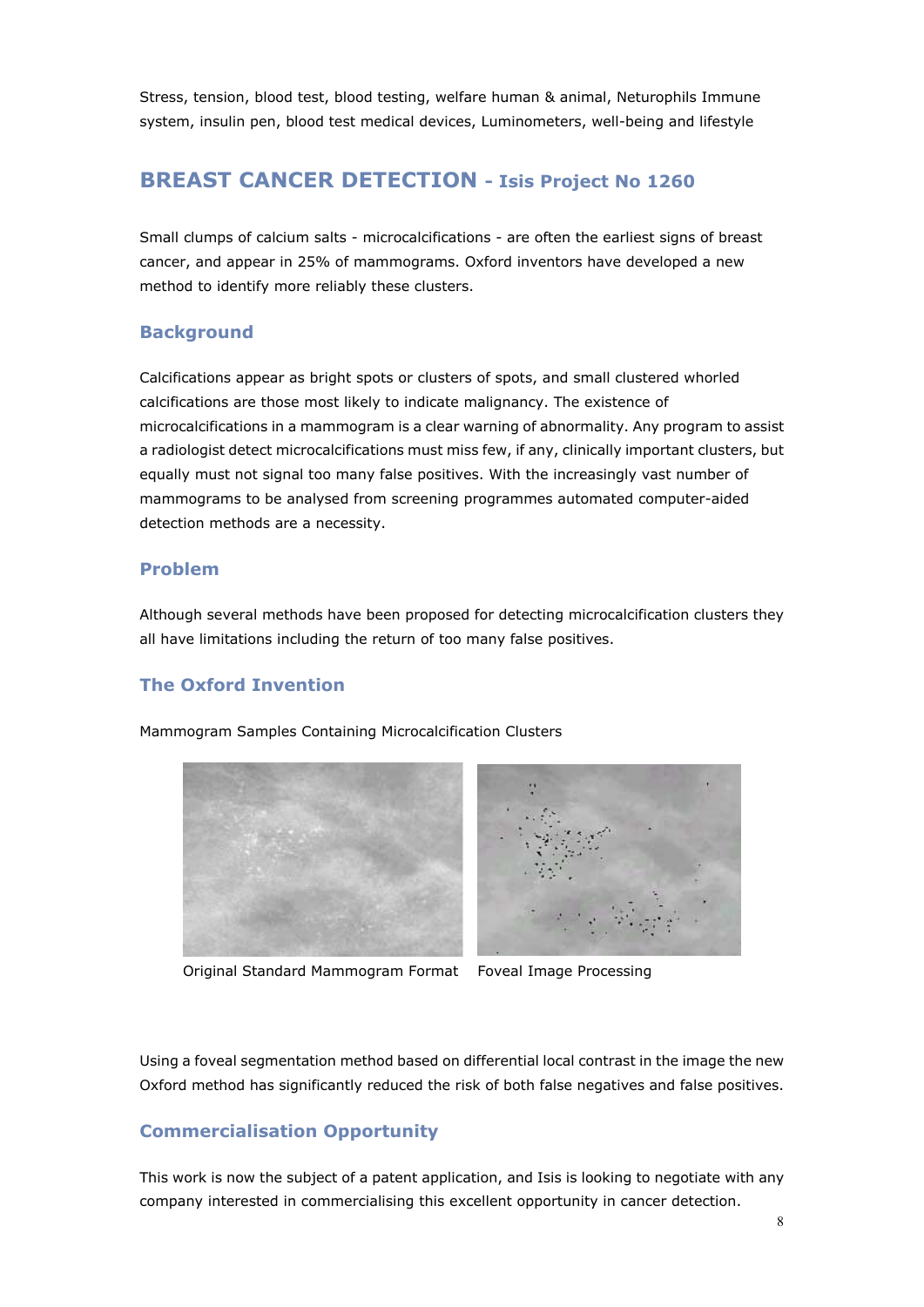### **Keywords**

microcalcifications, breast cancer detection, breast cancer mammograms, microcalcification clusters, foreal segmentation, false positives, false negatives, cancer detection, malignancy, screenings

### **IMAGE VELOCITY ESTIMATION IN**

### **ECHOCARDIOGRAPHS - Isis Project No 1283**

A newly developed enhanced method for extracting cardiac boundary pixels from echocardiographic sequences.

#### **Background**

There are many instances in which a subject in an image is moving, and it is necessary to track the subject as it moves from frame to frame; this movement is known as optical flow or image velocity. Such measurement of optical flow may be done to improve the image encoding efficiency, or allow enhancement of the display of the movement of some particular tracked part of the image to assist an observer attempting to interpret the image. Optical flow determination methods fit into one of three groups: differential techniques, frequency based methods and matching techniques.

#### **Problem**

Medical images present many difficulties in image processing because of their typically high noise level. Thus, the tracking of cardiac walls in cardiac ultrasound images is difficult because of the inherent high level of noise found in such images and also because of the way in which cardiac motion varies during the cardiac cycle. Several means of identifying and tracking cardiac walls in echocardiograms have been proposed, but it is a difficult task which requires improvement.

#### **The Oxford Invention**

The Oxford invention for identifying boundary pixels in echocardiographic sequences or other ultrasound image sequences consists of a phase boundary detection stage followed by an optical flow estimation stage based on block matching methods. New contributions to these basic computer vision processes have resulted in a system that is both fast and robust.

#### **Commercialisation Opportunity**

This work is now the subject of a patent application, and Isis now wishes to discuss suitable arrangements with companies interested in developing and using this technology.

#### **Keywords**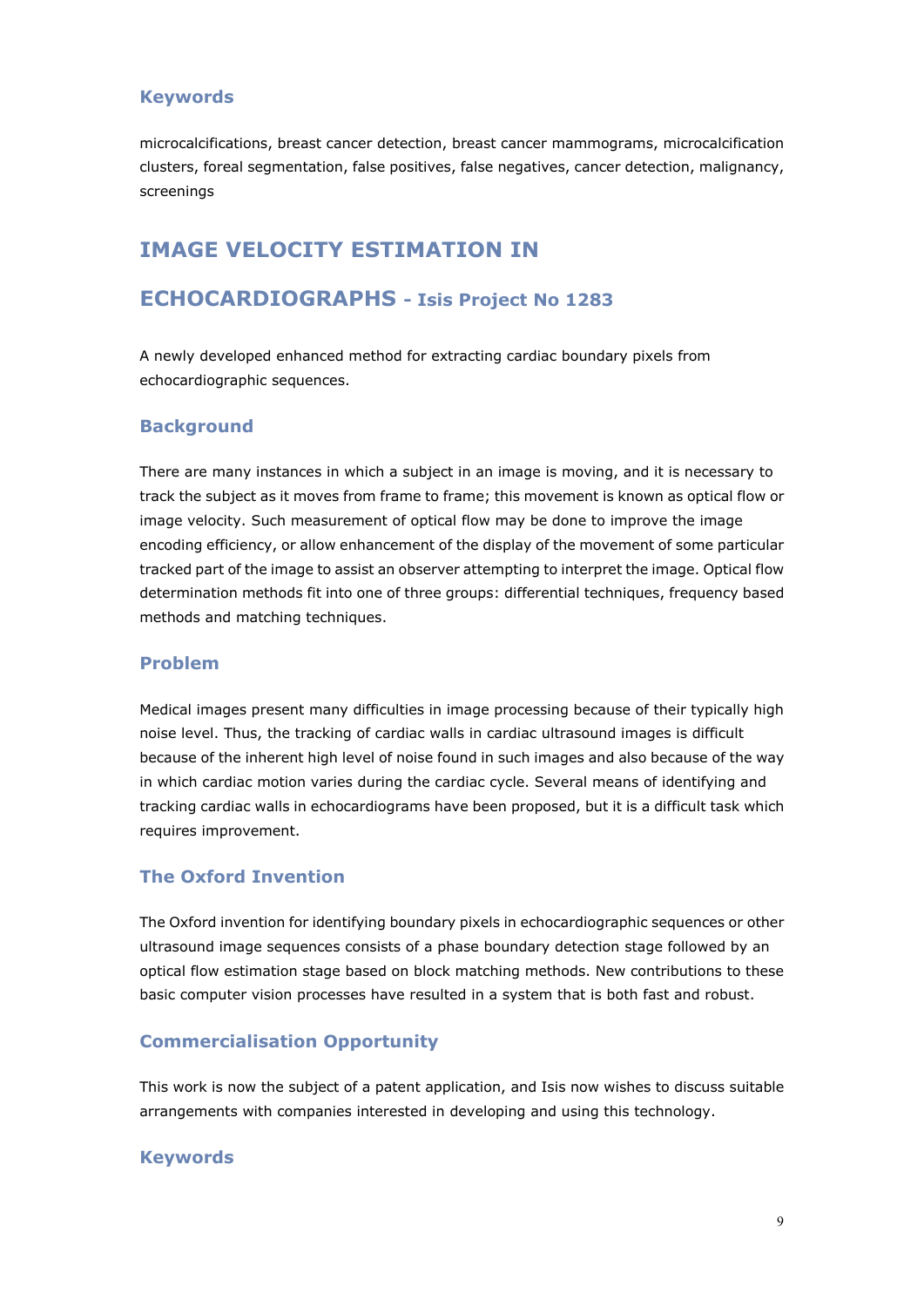echocardiographs, image velocity, cardiac, optical flow, ultrasound, boundary pixels, cardiac cycle, ultrasound image, medical image

### **ENGINEERED TISSUE PROBES - Isis Project No 1378**

Researchers in the Department of Engineering Science have developed a technology for the on-line monitoring of cell metabolic activity, cell viability, function and tissue status.

### **Background**

It is important to monitor cell activity and functions inside three-dimensional engineered tissue during the culture process in vitro in order to optimise the design and operation of the tissue culture process. It is also critical to monitor tissue status following transplant/implant (e.g. tissue grafts and implantation of engineered tissue). Possible techniques at present include MRI and ultrasound, both are time consuming, expensive, give low resolution of images and also can only provide limited biochemical data.

In three-dimensional tissue cultures, having a technology that can measure the following would be invaluable:

- 1. Following an implant or transplant:
	- a. Condition of grafted tissue,
	- b. Possible signs of cell stress.
- 2. In tissue cultures:
	- a. Correct cell growth,
	- b. Correct cell environment.

### **The Oxford Invention**

A micro membrane probe that samples soluble markers of cellular metabolism and tissue turnover both non-destructively and quantitatively within engineered tissue during culture periods in a bioreactor and the subsequent on-line and off-line analyses. The technology also has applications in meat and fish quality inspection (for contaminants such as bacterial toxins, heavy metals and pesticides).

### **Commercial Opportunity**

In order to protect the invention, Isis Innovation Ltd has filed a patent application on this technology. We are interested to hear from companies wishing to licence this technology.

### **Keywords**

micro membrane probes, transplanted tissue, engineered tissue, non-destructive engineered tissue, tissue culture, 3-D tissue cultures, tissue grafts, cellular metabolism, tissue turnover, food contamination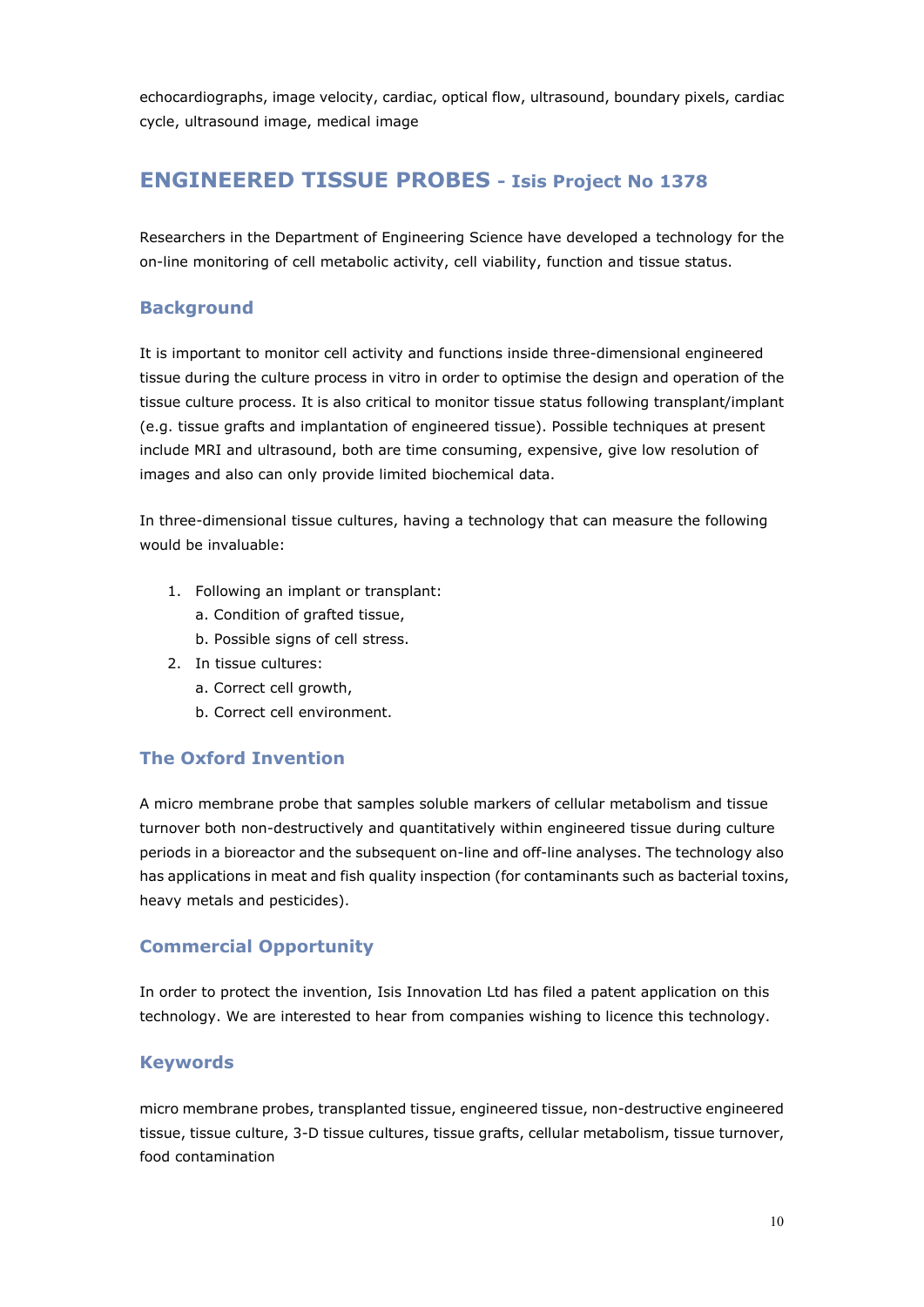### **ALIGNMENT OF MULTIMODAL NOISY IMAGES - Isis**

### **Project No 1405**

Isis Innovation, the technology transfer arm of the University of Oxford, releases a new method for automatically aligning multimodal noisy images.

### **Marketing Opportunity**

The alignment of two or more images is a fundamental image analysis problem with a diverse set of applications. These include Image registration, for example medical image registration, in which the images may be of the same or different types (e.g. MRI, CT, PET in the case of medicine; infrared, visual, synthetic aperture radar in the case of aerial image analysis; etc) or may be of the same or different subjects (patients) at different times. Alternatively, the challenge may include matching two images (for example aerial images) of nominally the same scene; but which differ either because they are taken with different sensors or frequency bands (e.g. Infrared or ultraviolet) or under different imaging conditions. In the case of image motion, the computation of the optic flow or the estimation of three-dimensional structure from motion, require that images be aligned. Finally, in the case of multi-view image analysis such as stereovision, the simultaneously taken images from two or more cameras are combined to form an estimate of the three dimensional locations of points in the scene.

Although primarily aimed at medical imaging (2, 3 and 4 dimensional) applications this technology could be used in any of the imaging fields described.

### **The Oxford Invention**

Image alignment is a difficult problem for several reasons; the signal to noise ratio of many images, particularly medical images, is low; the two (or more) images to be aligned often have different spatial resolutions (e.g. CT and PET); and the objects to be aligned in the two images may require "warping" from one image to the other. The Oxford invention uses a new similarity measure as well as a process for coping with noise content that delivers a technique that supersedes current image alignment methodologies.

# **SUPPRESSION OF TRANSPLANT REJECTION - Isis Project No 1439 & 2848**

New method for generating regulatory T cell (Tregs) that avoids the need for cell sorting

### **Marketing Opportunity**

Transplantation is the treatment of choice for end stage kidney, heart, liver and pancreas organ failure. Despite considerable advances in the management of transplant rejection in recent years most transplants are still eventually rejected. In addition, current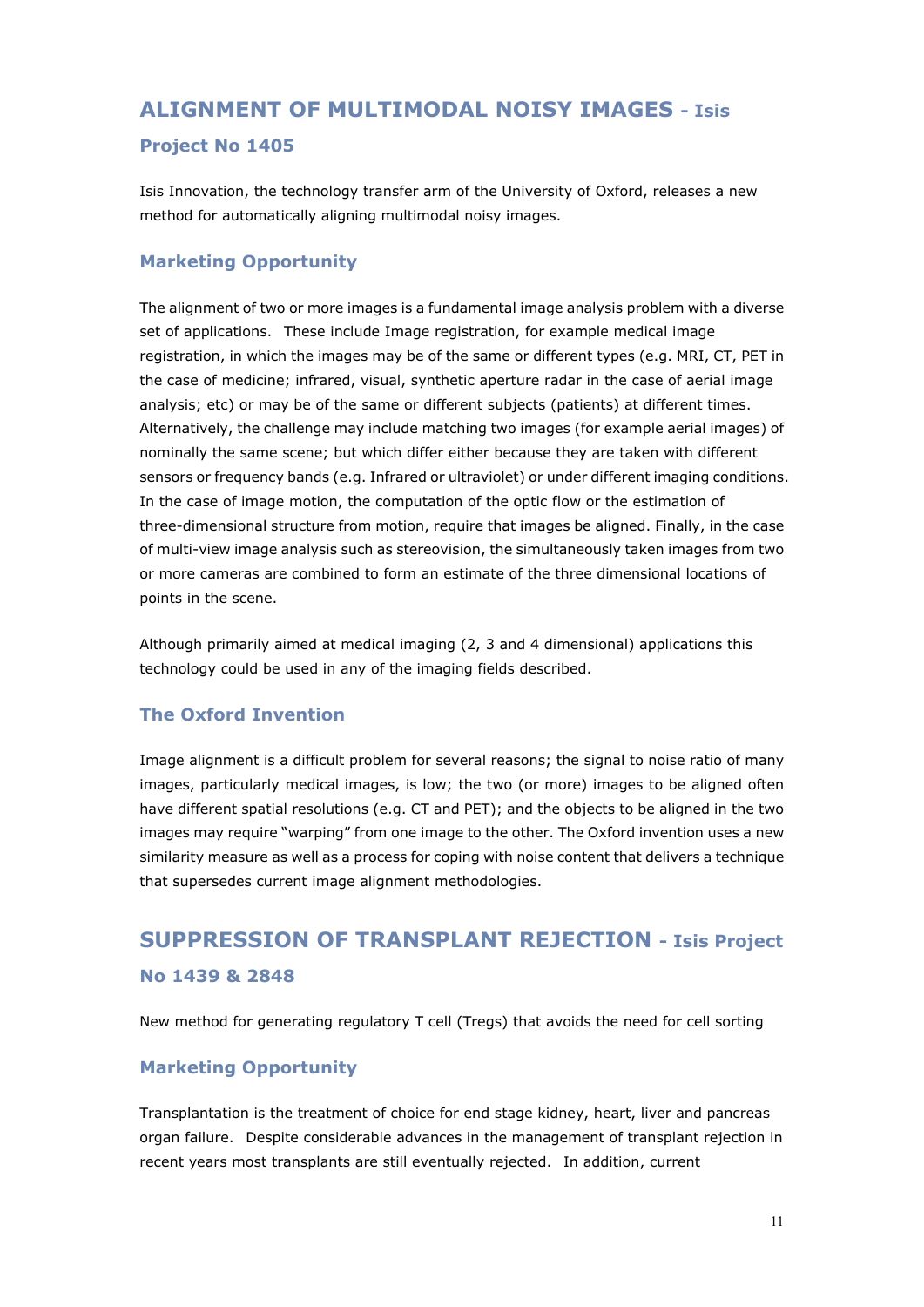immunosuppressive approaches leave transplant recipients more susceptible to infections and cancer.

### **The Oxford Invention**



Researchers have devised two new methods for producing important regulatory T cells, known as Tregs. Tregs can control destructive rejection responses so that donor organs are less likely to be rejected by a recipient's immune system. Other methods for ex vivo Treg generation are known but their use is limited by the requirement for cell sorting using flow cytometry.

The patent applications describe novel methods for the generation of Tregs both in vivo and ex vivo.

- For in vivo generation, immunisation with a non-cellular antigen combined with a monoclonal antibody to CD4 T cells is followed by a second challenge with the non-cellular antigen at or near the point of transplantation. This approach can also be used ex vivo.
- For additional ex vivo generation, recipient CD4 T cells are cultured with TGF-b conditioned donor type antigen presenting cells in the presence of IFN-g. This leads to preferential death of effector cells, expansion of naturally occurring Treg and conversion of non-Treg precursors resulting in an enrichment for donor-reactive Treg.

In a clinical context, patients would be pre-exposed to the in vivo therapy before transplantation and their resulting Treg population maintained by re-challenging with the non-cellular antigen until transplantation. This approach does not require that the identity of the organ donor is known before the therapy commences. The ex vivo approaches could enable the administration of regulatory T cells as a cellular therapy to control transplantation rejection at the time of transplantation, or at any point thereafter, to ensure that control of rejection is maintained. The in vivo and ex vivo approaches have the potential to be used in combination. This approach is also potentially applicable for the treatment of autoimmunity.

### **Patent Status**

The patent applications are available for licence and we are actively seeking partners for the licensing and commercial development of this technology.

# **ANAESTHESIA - CAN THE PATIENT FEEL THE KNIFE? - Isis Project No 1501**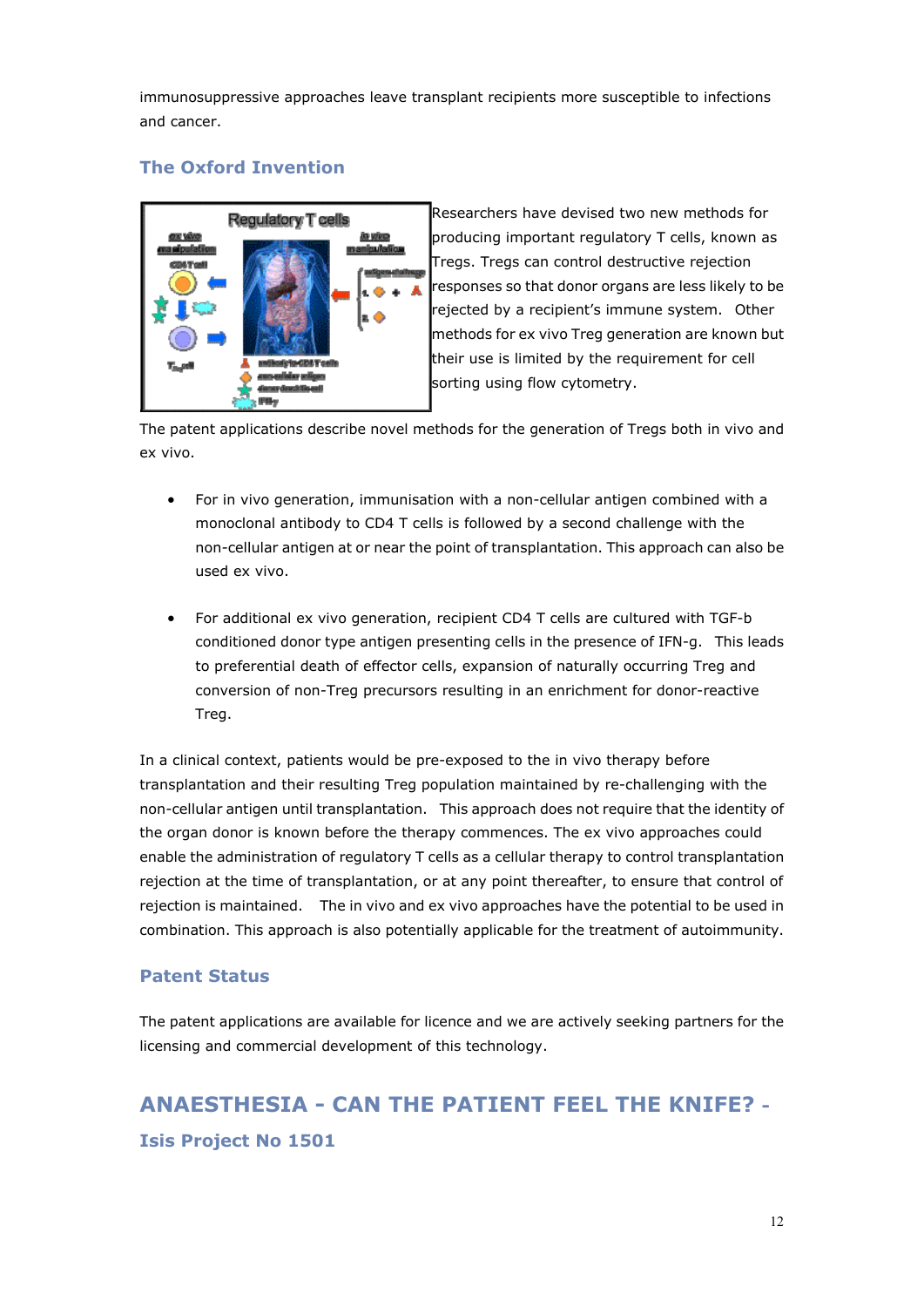A new method for monitoring changes in the physiological state of a patient during anaesthesia.

### **Marketing Opportunity**

Anaesthetic agents are potentially dangerous drugs, and major patient complications can occur. If the patient is overdosed, death or major body organ damage can occur. Conversely, if the patient is under-dosed, patient awareness can occur. There is a narrow drug concentration "window" for both drug safety and anaesthetic efficacy, and the development of ways in which to monitor drug delivery concentration has been a major driver in anaesthetic agent safety research.

### **The Oxford Invention**

The Oxford invention has met this anaesthesia challenge by using modified statistical techniques to classify the physiological state of a human or animal subject. The classification monitors changes in the physiological state that occur over time either spontaneously or from external stimuli. Typical data are obtained from performing an encephalogram; this classifies the cognitive state of the subject. Subsequent tests on data obtained from anaesthetic trials have demonstrated the efficacy of the method for classifying brain activity, and hence the depth of anaesthesia.

The method may be used with other forms of physiological data: electromyography to indicate muscle activity; analysis of images from magnetic resonance, computed tomography, X-ray and ultrasound; electrocardiography for blood pressure and blood oxygenation.

Other applications include the monitoring of:

- Consciousness
- Sleep
- Neuropathology
- Cerebral intoxication
- Cognitive state
- Muscle tremor

#### **Patent Status**

This work is the subject of a patent application, and the Isis Project Manager would like to discuss this licensing opportunity with companies interested in developing the method into a commercial reality.

# **ANISOTROPIC, SELF-INFLATING TISSUE EXPANDER - Isis Project No 1514**

Researchers at the University of Oxford have developed a novel tissue expander, for use in reconstructive surgery, with the ability to expand in only one direction.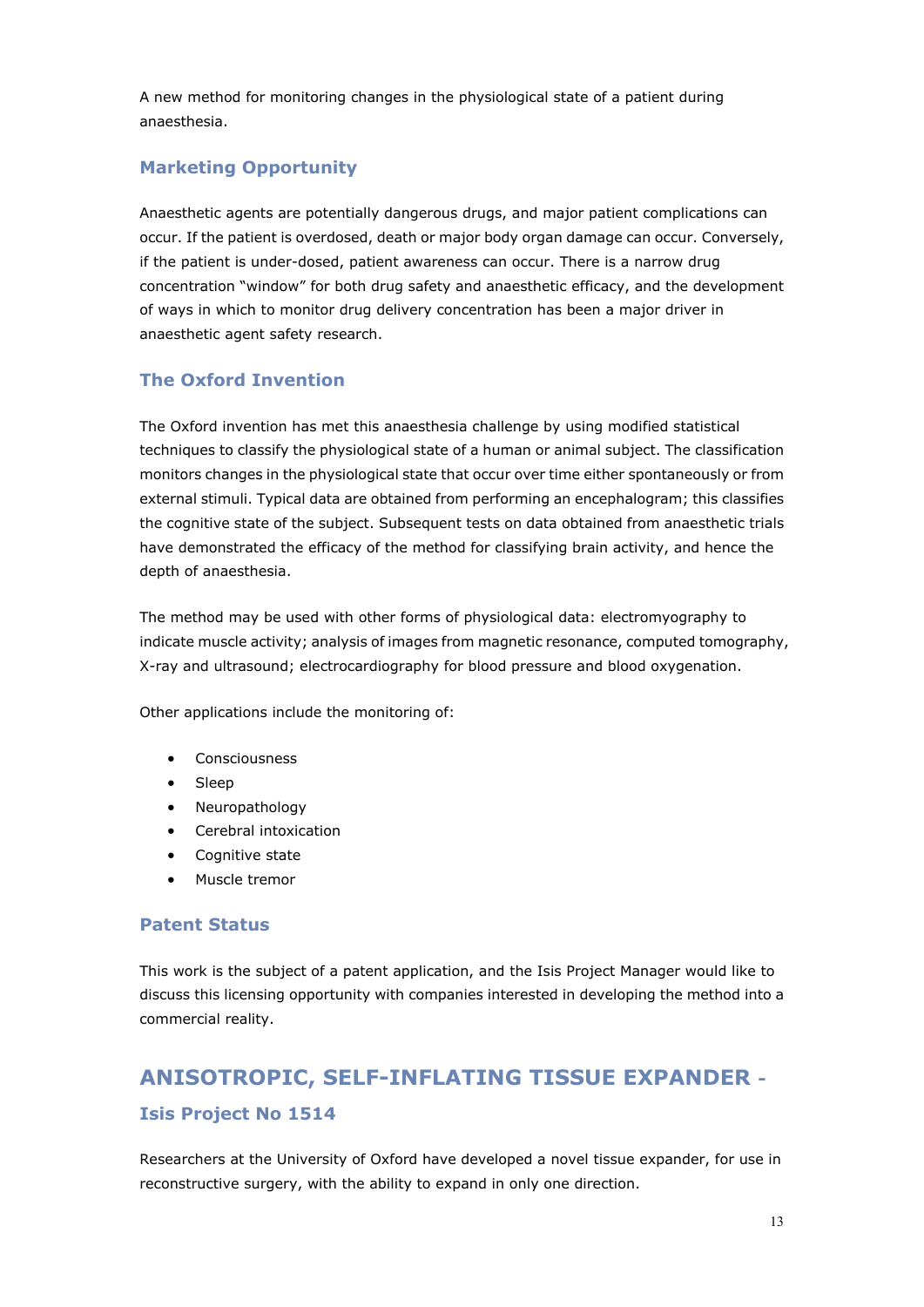#### **MARKETING OPPORTUNITY**

Tissue expanders are essential in providing extra soft tissue for a wide range of reconstructive techniques. However they have a number of disadvantages. Inflatable silicone balloons are bulky and unsuitable for small delicate areas. They must be regularly inflated by means of a filling port, which is both time demanding and painful for the patient and there is a risk that the device may leak. Self-inflating hydrogel expanders have heralded a significant advance. However they



expand isotropically at an uncontrolled rate and have limited expansion limits. Therefore their use in specific applications such as cleft palate surgery, syndactyly (fused digit) release and facial reconstruction has been limited. There is a clinical need for an anisotropic device, offering unidirectional and controlled expansion, especially in confined anatomical locations.

### **THE OXFORD INVENTION**

A novel, anisotropic, self-inflating, hydrogel tissue expander has been developed using characterised compounds that can be machined or shaped appropriately for the desired application. The device, which can be sterilised, markedly increases the potential indications for which this restorative tool may be employed. By controlling both the anisotropic processing technique and the device composition, it is possible to accurately tailor the ultimate expansion ratio and the expansion rate within a wide range The device may be further enhanced by the incorporation of drugs, growth factors or radio-opacifiers in order to tailor the device to specific clinical indications. The technical feasibility and anisotropic efficacy of the device has been determined by means of a preclinical study.

### **PATENT STATUS**

This work is the subject of patent application, and Isis would like to talk to companies interested in developing the commercial opportunity that this represents. Please contact the Isis Project Manager to discuss this further.

## **AUTOMATED RETINAL IMAGE DIFFERENCING - Isis**

### **Project No 2158**

Isis Innovation, the technology transfer arm of the University of Oxford, announces ARID - a new method for the assessment of diabetic retinopathy.

#### **Marketing Opportunity**

Diabetic retinopathy is a serious sight threatening condition. It is still the major cause of visual loss in the UK and the major cause of working age adult blindness. The risk of retinopathy may be reduced by attention to glycaemic control and the treatment of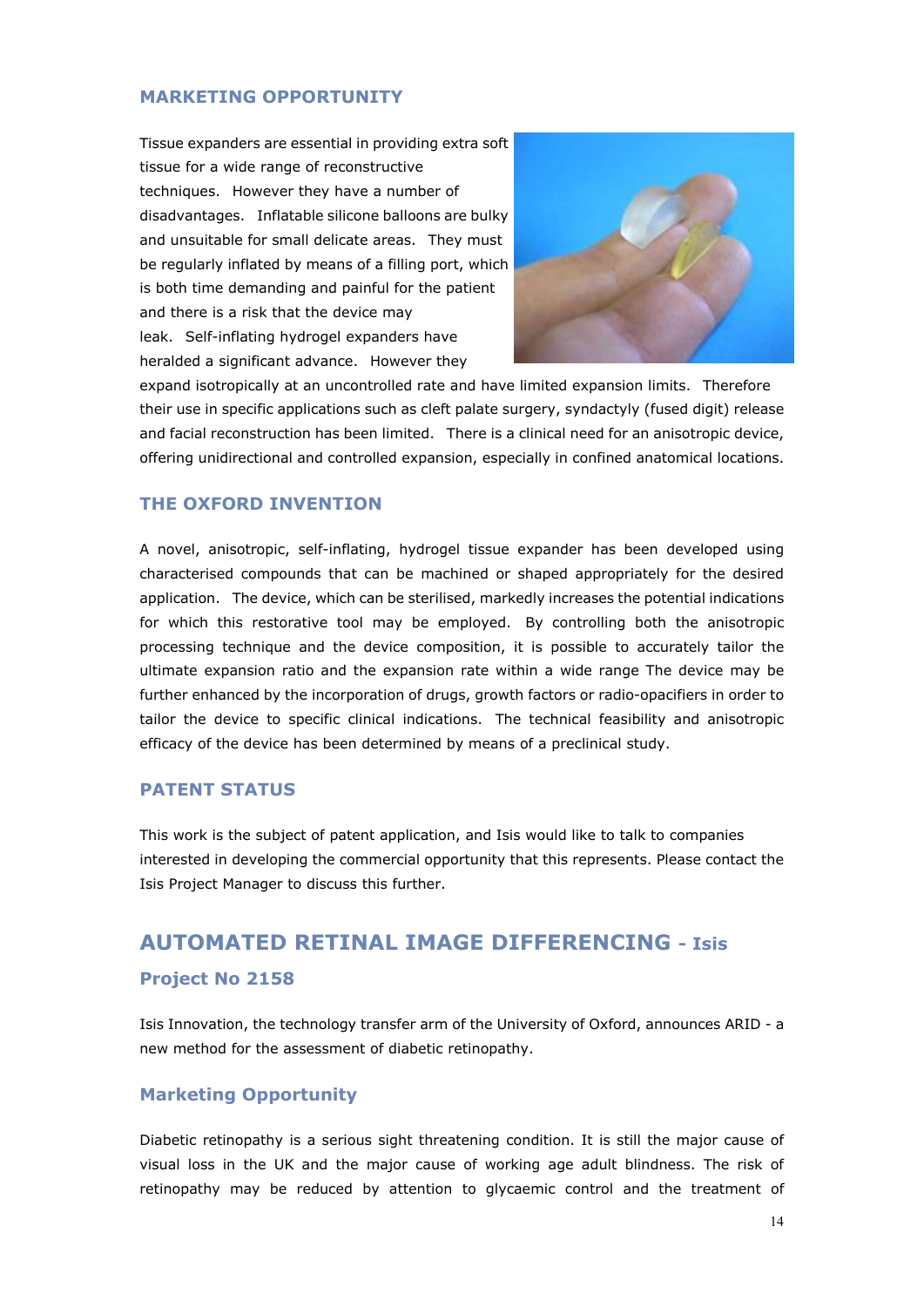

hypertension. If retinopathy is detected early, then laser treatment is effective in preventing the progression of the disease. The UK National Service Framework working party has recommended the use of camera technology for fundal photography using either film or digitisation with the emphasis being now on digital photography. However the scale of the management task for handling photographs is huge. Taking the conservative estimate that 2% of

the UK population has diabetes implies over 1,000,000 ophthalmic screening visits every year leading to at least 2,000,000 photographs in the UK alone annually, for the USA population this equates to approximately 20,000,000 photographs.

### **The Oxford Invention**

ARID is a computer system that highlights change between retinal images over time. ARID analyses similarities in images, matches them up, and identifies the changes between them. This demonstrates what exactly has changed to the user. It does not replace the retinal image screener, but reduces the workload of images that require grading.

ARID can be a care based system where clinicians will be able to detect change in the retina instantly as soon as a new image is taken. This is a real time procedure that will demonstrate to the patient why tight glucose control is important.

### **Project Status**

Isis would like to talk to companies interested in developing the commercial opportunity that this represents. Please contact the Isis Project Manager to discuss this further.

# **TISSUEFLEX® CELL CULTURE TECHNOLOGY - Isis Project No 2167**

Researchers in the Department of Engineering have developed innovative small-scale bioreactors for cell and tissue culture that give greatly improved reliability and reproducibility of results, while requiring minimum operators' intervention.

#### **Background**

Culturing cells and tissues is a core activity in medical and biological sciences and is typically carried out in cell culture flasks or microwell plates. Successful cell culture has a number of basic requirements, including sufficient nutrients, gas exchange (oxygen in, carbon dioxide out), and sterile conditions to ensure the culture is not contaminated. As traditional cell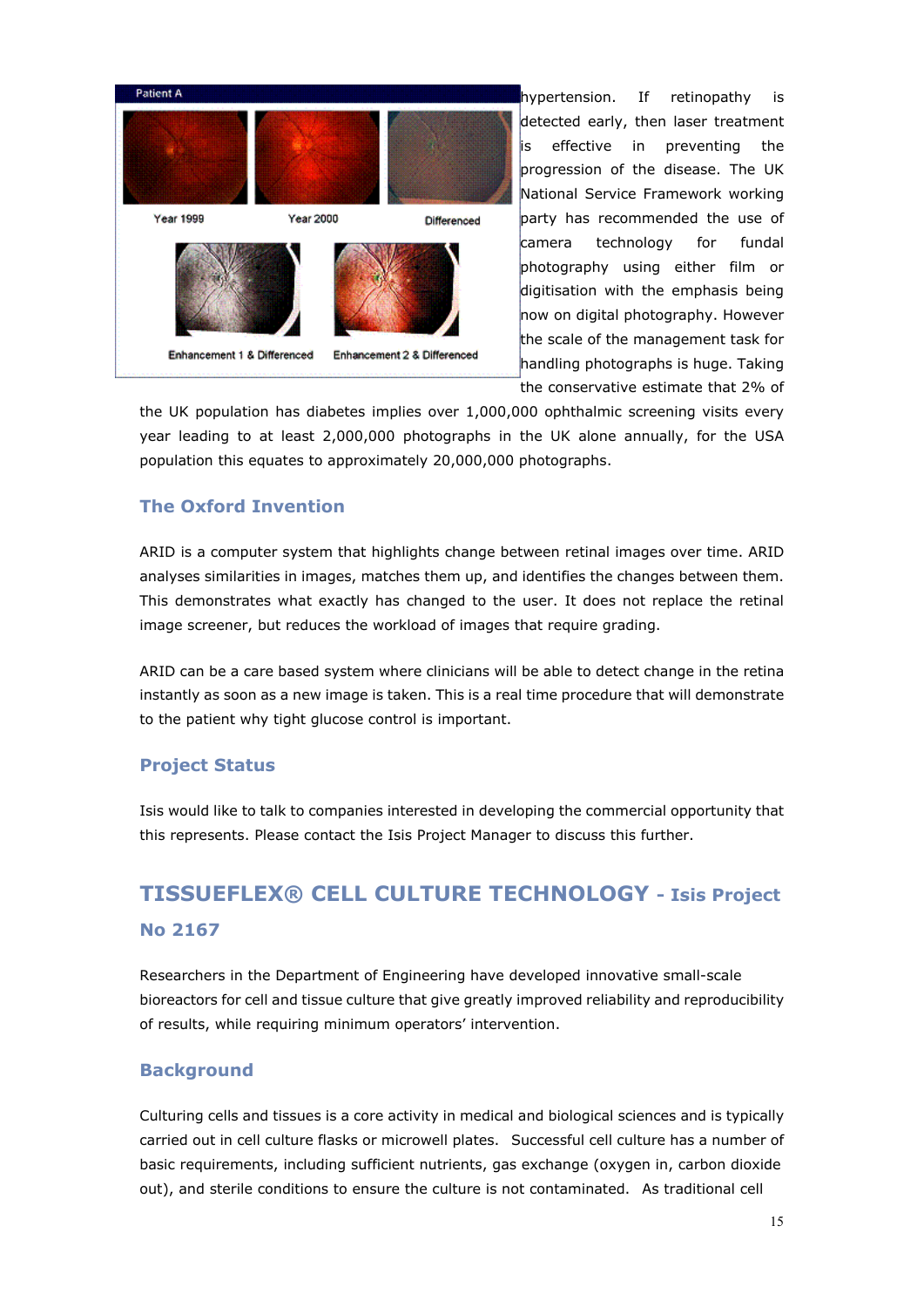culture vessels are essentially closed (batch or semi-batch) systems, the culture conditions change with time and cells could become starved of nutrients over time. For longer culture studies regular change of growth media is required; this does not eliminate the culture condition fluctuation and also risks contamination. Successful culture of three-dimensional tissue has additional requirements including a supporting scaffold, and nutrient supply to all parts of the bulk tissue.

### **The Oxford Invention**

Engineers at the University have developed simple but highly sophisticated bioreactors, which provide an ideal environment for cell culture. TissueFlex® bioreactors are:

- Perfused: steady state nutrients supply and and waste removal without contamination;
- Gas permeable: good gas exchange again without any risk of contamination;
- Transparent: allowing ready observation of the cells and optically based bioassays;
- Self-sealing: the walls can be injected through to inoculate or sample the culture without having to open the culture vessel;
- Versatile: suitable for multiwell plate format, high throughput applications using commercial equipment;
- Flexible: allowing mechanical stimulus e.g. for musculoskeletal cell culture;
- Sterilisable: by standard methods;
- Scaffold for three-dimensional tissue growth can easily be included.

The TissueFlex® bioreactors have been shown to give substantially greater cell viability than static culture and this is achieved with excellent control of physiologically relevant parameters such as pH and nutrient concentration.

### **Commercial Opportunity and Patent Status**

A patent application has recently been filed to protect this work. Isis would be keen to talk to companies interested in developing the commercial opportunities for this technology.

## **PHASE CORRECTION AND DIFFRACTIVE OPTICAL**

### **ELEMENTS - Isis Project No 2369**

Research at the University of Oxford's Department of Engineering Science has resulted in a new method for producing high quality phase correction and diffractive optical elements, for a fraction of the cost of existing manufacturing methods.

### **Background**

A normal "optical window" has flat surfaces and uniform optical properties to ensure that a light wave transmitted through the window does not get distorted, unlike a lens for example, that modifies a light wave by focusing it at a certain point. Phase correction or diffractive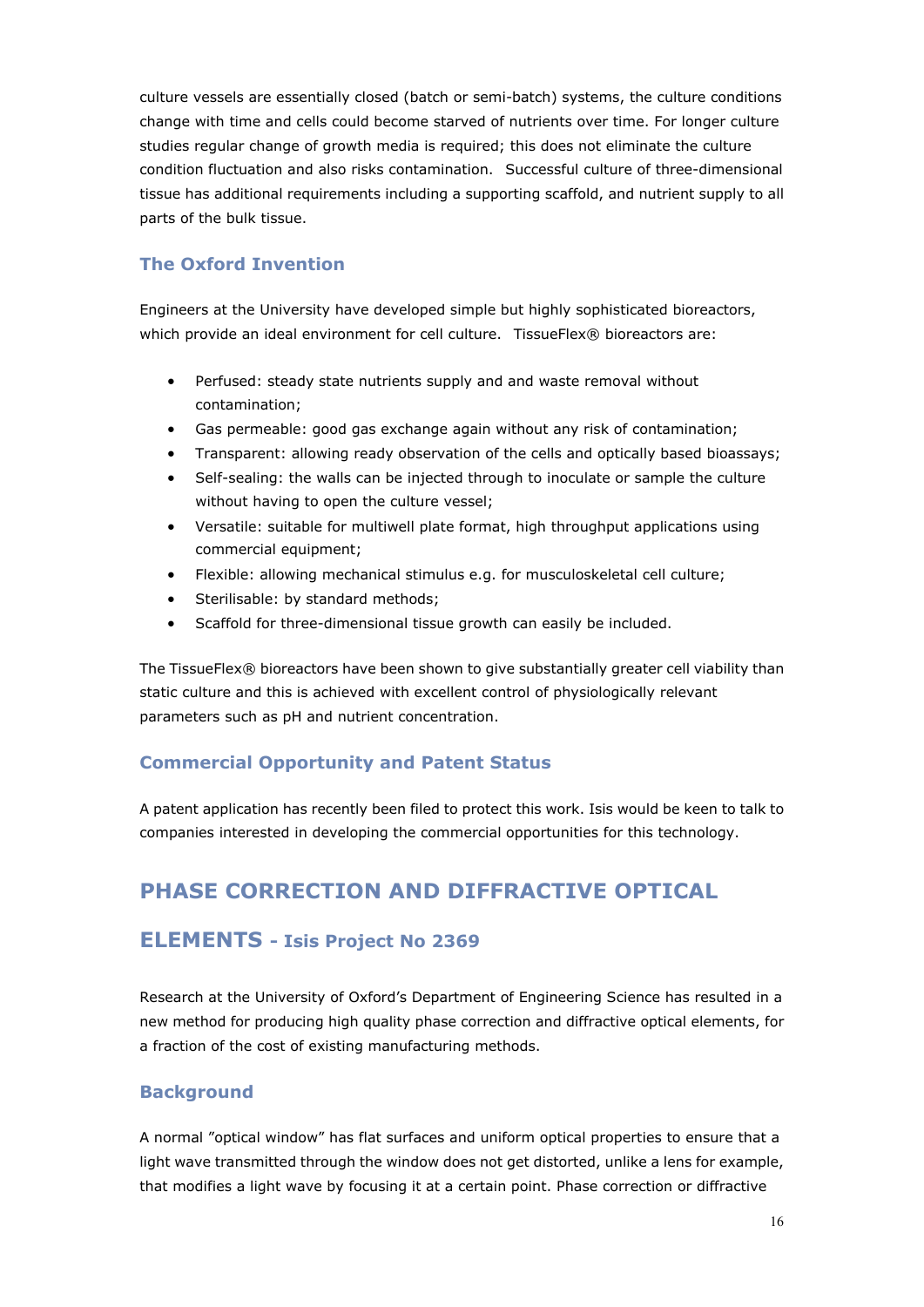optical elements (DOEs) also change the "shape" of the light waves that pass through them, however using a different method to a normal lens. DOEs have either a surface micro-relief (tiny difference in thickness) and/or non-uniform optical properties (different refractive indexes), which are designed to modify the "shape" of any light passing through it in a controlled manner. A DOE appears to be a thin, flat window, but can reproduce the effects of many large lenses and can produce other unique optical effects.

DOEs can be used with any type of lens system, however currently they are too expensive to be used in mass consumer markets due to the costs of manufacture. Their use is restricted to high value applications, where they are used to correct aberrations in laser beams, or to shape laser beams into extended shapes/multiple beams. These processes are used in imaging instruments, metrology, and laser materials processing, as well as many other specialist applications.

**The technology developed at the University of Oxford opens up host of new potential markets, by providing a method of producing inexpensive and high quality DOEs**

### **Market Opportunity**



(A DOE shaping a laser)

Current techniques used to manufacture high quality phase correction and DOEs are based on producing a fine surface-relief structure on one side of an optical window. This surface-relief structure is very fine, accurate on the micron scale, and is commonly produced by diamond turning or reactive ion etching. Both of these techniques are time consuming and very expensive, and consequently the use of these optical elements is limited. Plastic elements can be produced cheaply by the replication of etched elements, however these plastic elements are normally of poor quality and therefore their usefulness is also limited.

### **The Oxford Invention**

The Oxford invention makes it possible to produce high quality optical components at a fraction of the cost of existing technologies.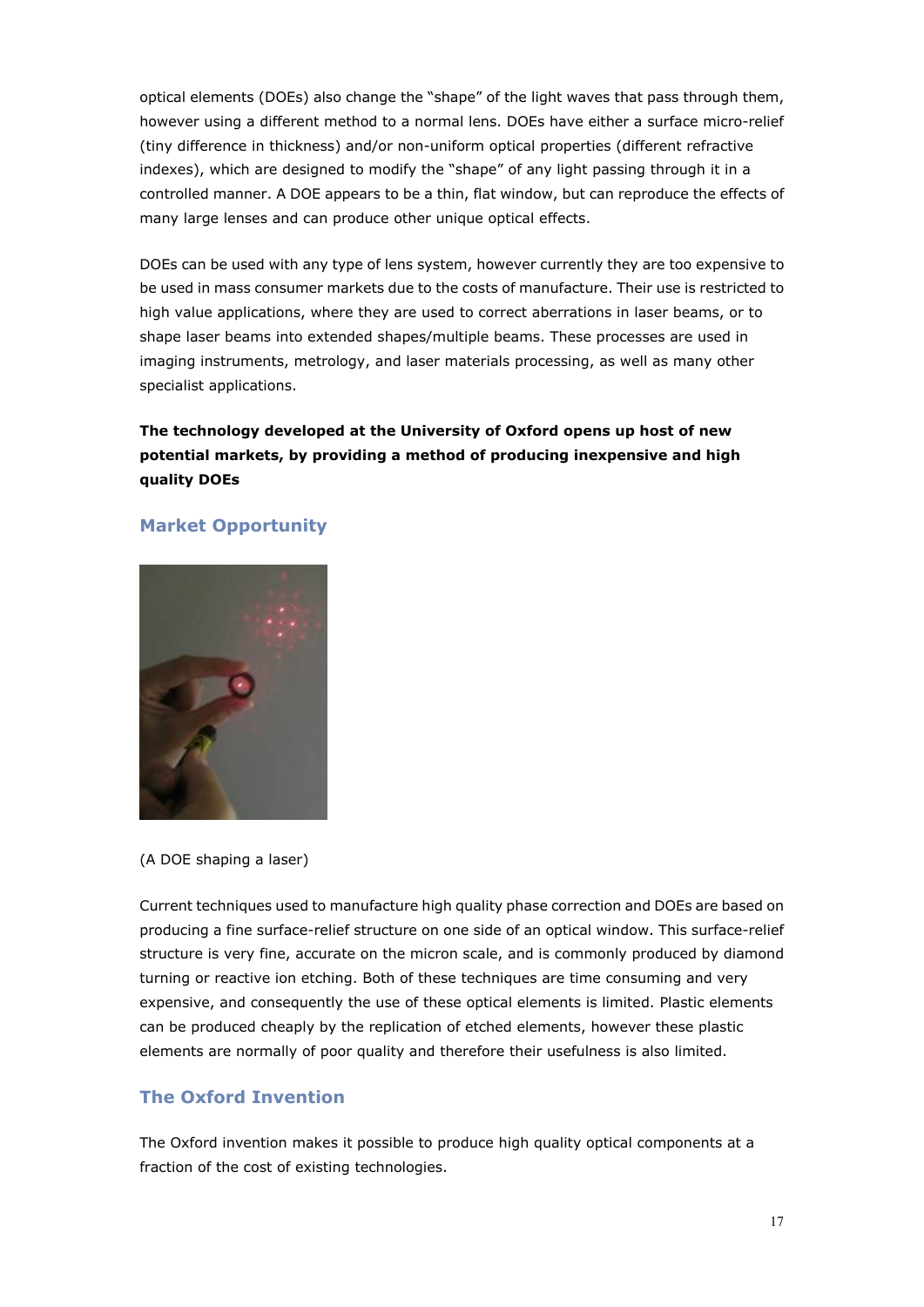#### **Commercial Opportunity and Patent Status**

This invention is now the subject of a patent application. Companies interested in developing this system for commercial applications are invited to contact Isis Innovation to discuss this further.

# **OPTIMAL WHOLE-HEART ULTRASOUND IMAGING - Isis Project No 2586**

A new method for combining ultrasound images to produce a single, optimal data set, whilst retaining the quality and content of the original images.

#### **Market Opportunity**

Recently developed technology has allowed, for the first time, the acquisition of 3 dimensional ultrasound echo images of the heart in real time. This new imaging modality opens a wide range of possibilities in echocardiography. However, it is not currently possible to scan the whole adult heart in a single acquisition, hence the development of tools to combine acquired images is of great importance. Simple techniques currently used to combine the images, which work by taking the mean or maximum intensity at each pixel (or voxel), can result in the reduction of information content. The difficulty in combining the ultrasound images, while still retaining the original information, limits the visualization and quality of image analysis that can be performed. A solution would be of great benefit to medical ultrasound imaging.

#### **The Oxford Invention**



A new method of combining a number of images of a common object has been developed at the University of Oxford. The key features of this technology are:

- Use of a feature measure protocol that identifies key features of interest in each of the original images in order to retain important information in the combined image.
- Use of knowledge of the ultrasound acquisition process to identify the images that better characterize the scanned structures. This invention provides a way to fuse ultrasound images (2D, 3D, 2D+T, 3D+T) taken from different acoustic windows or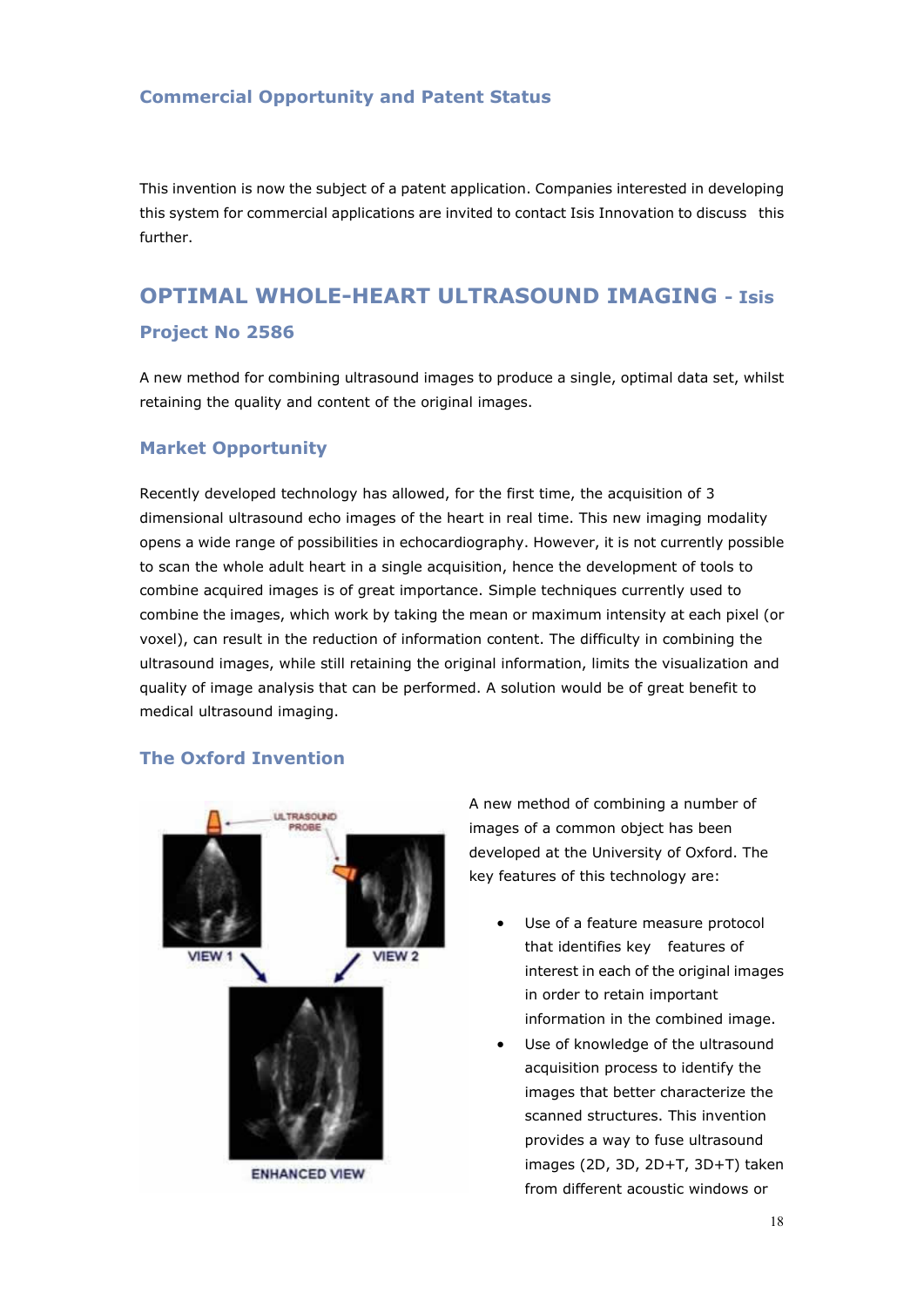views of the object to define a new image

• Relative weights of the images are estimated that result in a combined image in which the information content from the individual images is maximised.

These features combine to give a method that delivers a resultant image that is of better quality for subsequent visualisation and analysis. The resulting combined image may be used in a variety of manners including general tasks such as display, segmentation or tracking. However, the improved quality of the images facilitates their application to more complicated tasks such as object recognition or alignment, for example in image-guided interventions, surgery and therapy.

#### **Patent Status**

This work is the subject of a patent application, and Isis would like to talk to companies interested in commercialising this technology. Please contact the Isis Project Manager to discuss this opportunity.

# **ACQUISITION OF IMAGES OF MOVING ORGANS - Isis Project No 2835**

#### **Introduction**

Isis Innovation, the technology transfer company of the University of Oxford, releases a new method for the acquisition of medical images of moving organs.

#### **Marketing Opportunity**

Worldwide over 1 million people are diagnosed with colorectal cancer annually, with a great proportion developing metastatic liver disease requiring follow up with abdominal Magnetic Resonance Imaging (MRI). Radiographers and Radiologists have raised breathing artefacts as a major issue in accurate diagnosis and estimation of tumour volumes. With current methods, in 19% of cases at least 5% of the liver is missed. Indeed, for lesions between 6 and 30mm in diameter, 3% are missed completely with a further 21% being incorrectly staged, leading to false diagnosis of disease progression or regression.

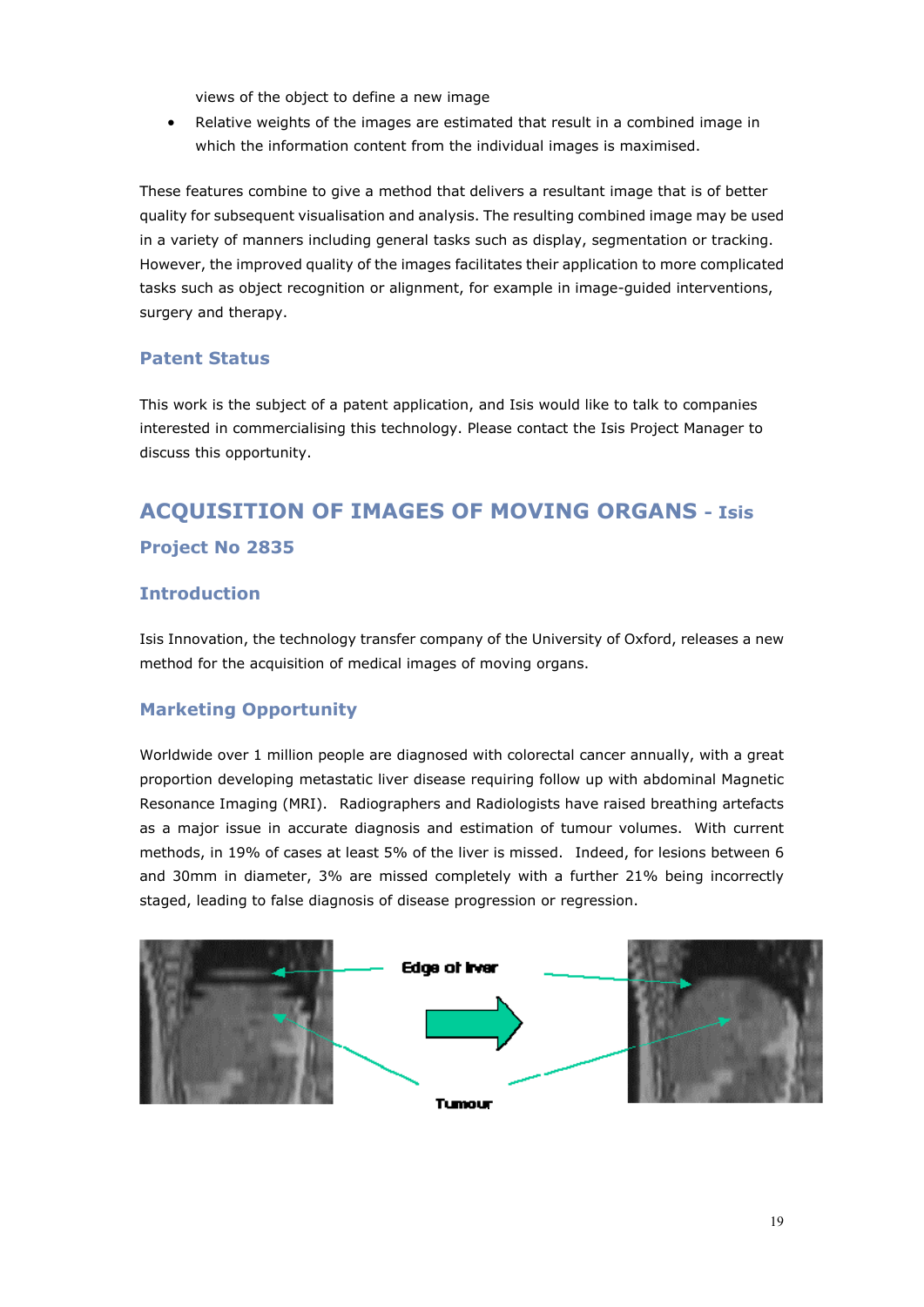### **The Oxford Invention**

Working closely with clinical staff, Oxford scientists have used their expertise to find a robust solution. On the left, is an image that is reconstructed from a series of slices. The liver boundary is not smooth and the tumour seems to consist of multiple parts. After application of the Oxford technology, the liver outline is much smoother and the tumour well represented by a spherical shape. The technology significantly improves patient comfort by reducing scan duration and avoiding recalls. The improved quality and accuracy of the dataset provides meaningful estimation of tumour volumes for more precise chemotherapy dose calculation. It is estimated that 25% of the annual 2 million abdominal MRI scans worldwide would benefit from this innovation. The invention reached the Finals of the 2007 Medical Futures Innovation Awards and was also the subject of a recent paper in the European Journal of Radiology.

It is planned to extend the technology to other organs and modalities.

### **Commercialisation Status**

The underlying method is the subject of an International Patent Application and could be implemented on existing and new MRI systems. Isis would like to talk to companies interested in developing the commercial opportunity.

# **SUPPRESSION OF TRANSPLANT REJECTION - Isis Project No 1439 & 2848**

New method for generating regulatory T cell (Tregs) that avoids the need for cell sorting

### **Marketing Opportunity**

Transplantation is the treatment of choice for end stage kidney, heart, liver and pancreas organ failure. Despite considerable advances in the management of transplant rejection in recent years most transplants are still eventually rejected. In addition, current immunosuppressive approaches leave transplant recipients more susceptible to infections and cancer.

### **The Oxford Invention**



Researchers have devised two new methods for producing important regulatory T cells, known as Tregs. Tregs can control destructive rejection responses so that donor organs are less likely to be rejected by a recipient's immune system. Other methods for ex vivo Treg generation are known but their use is limited by the requirement for cell sorting using flow cytometry.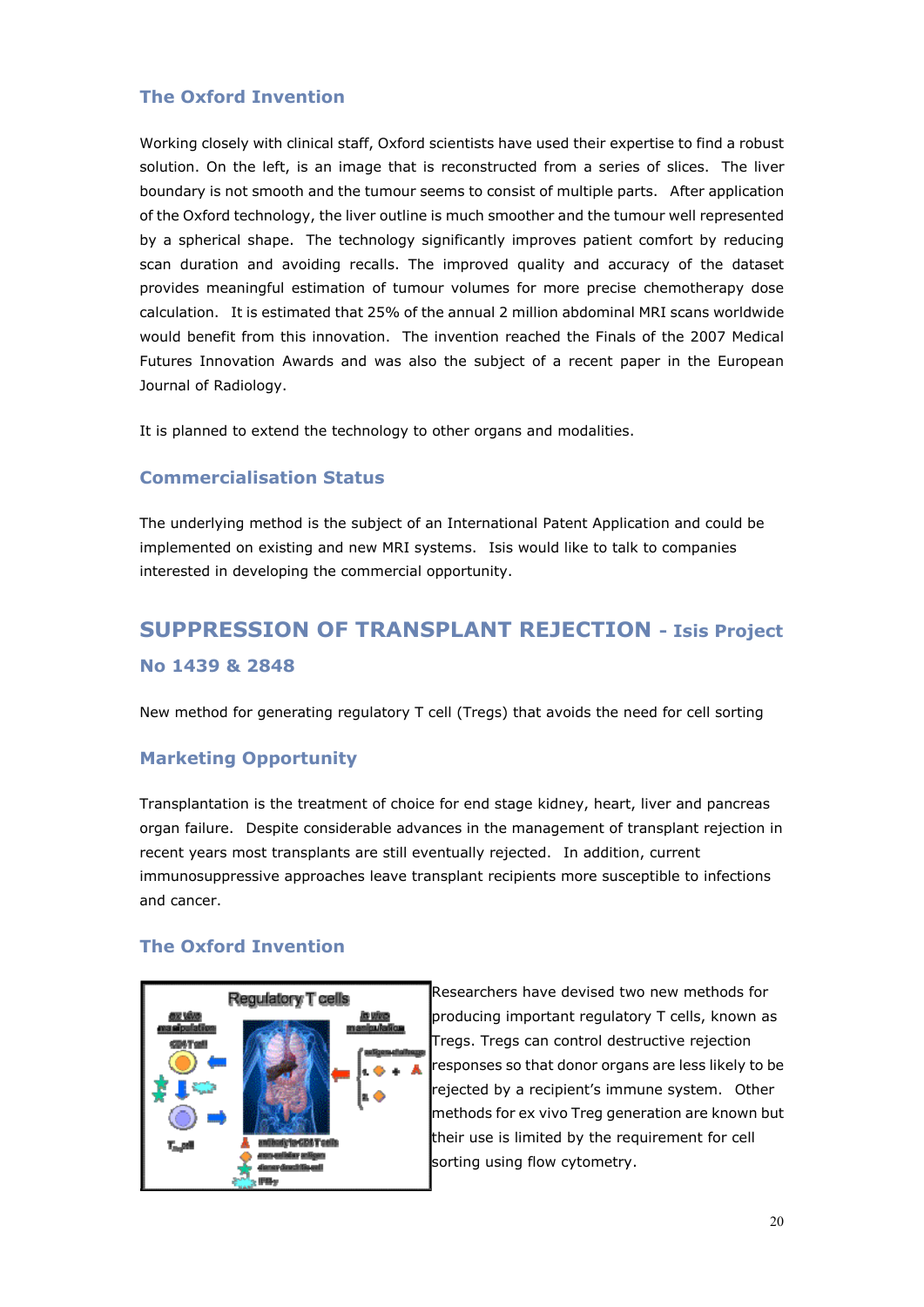The patent applications describe novel methods for the generation of Tregs both in vivo and ex vivo.

- For in vivo generation, immunisation with a non-cellular antigen combined with a monoclonal antibody to CD4 T cells is followed by a second challenge with the non-cellular antigen at or near the point of transplantation. This approach can also be used ex vivo.
- For additional ex vivo generation, recipient CD4 T cells are cultured with TGF-b conditioned donor type antigen presenting cells in the presence of IFN-g. This leads to preferential death of effector cells, expansion of naturally occurring Treg and conversion of non-Treg precursors resulting in an enrichment for donor-reactive Treg.

In a clinical context, patients would be pre-exposed to the in vivo therapy before transplantation and their resulting Treg population maintained by re-challenging with the non-cellular antigen until transplantation. This approach does not require that the identity of the organ donor is known before the therapy commences. The ex vivo approaches could enable the administration of regulatory T cells as a cellular therapy to control transplantation rejection at the time of transplantation, or at any point thereafter, to ensure that control of rejection is maintained. The in vivo and ex vivo approaches have the potential to be used in combination. This approach is also potentially applicable for the treatment of autoimmunity.

### **Patent Status**

The patent applications are available for licence and we are actively seeking partners for the licensing and commercial development of this technology.

### **BRAIN ANALYSIS AND MAPPING - Isis Project No 2974**

Version 3.3 of the definitive Oxford software library on functional magnetic resonance imaging of the brain is now available.

### **Marketing Opportunity**

Functional MRI (FMRI) has enabled scientists and clinicians to look for the first time into the human brain in vivo. It identifies those parts of the brain that are activated by different physical stimuli such as, for example, sight and sound. Stimulated areas are characterized by increased blood flow, and this shows up on the functional MRI scans: "Brain Mapping". FMRI is a non-invasive and safe technique; studies can be performed again and again in the same individuals.

Typical applications and markets include:

- Understanding the neural basis of many normal human cognitive processes, such as:
	- o ability to memorize information;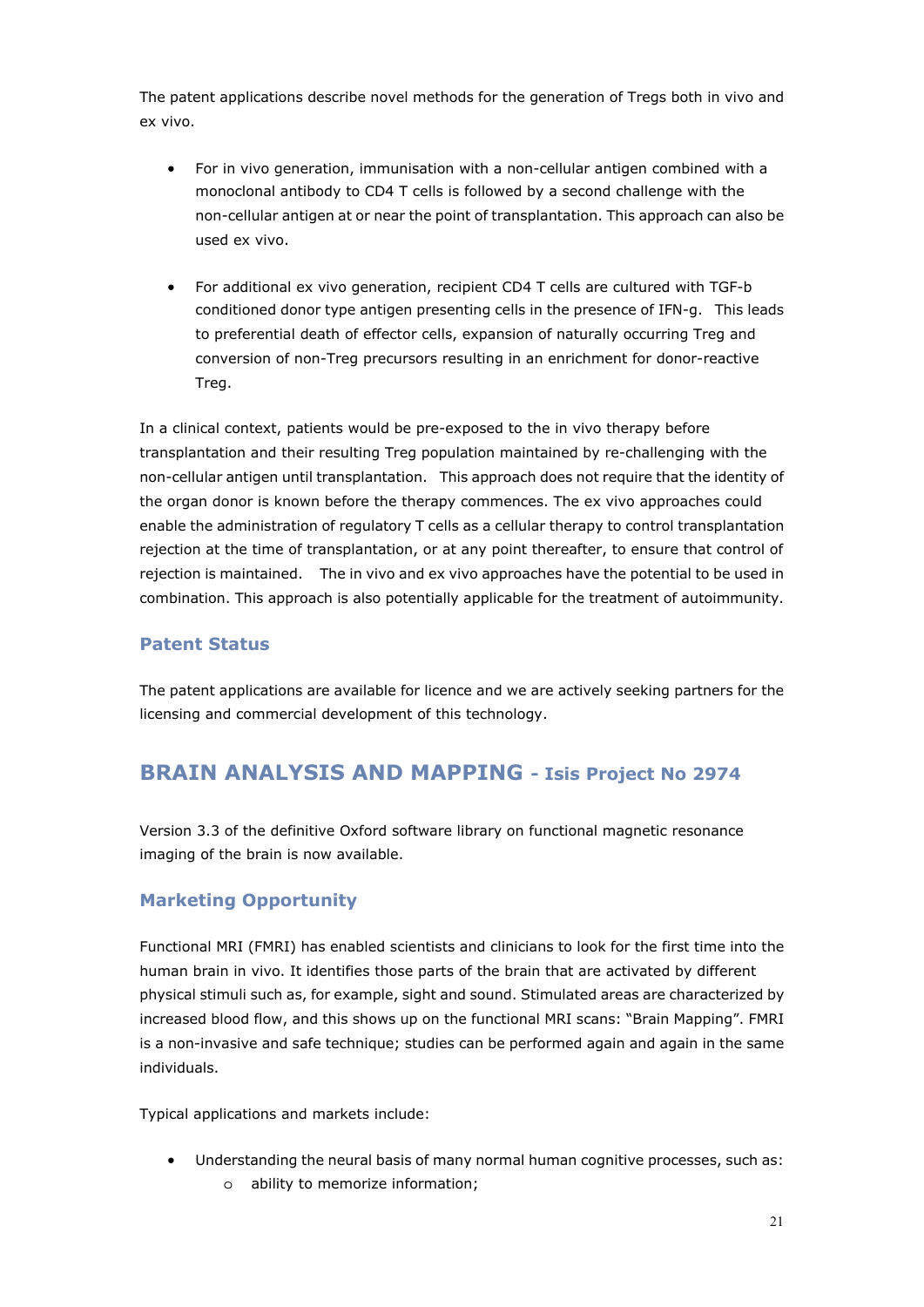- o recognize faces;
- o how we experience pain; and
- o neurobiological basis for problems of drug addiction or gambling.
- Clinical applications
	- o how those with a disabling neurological disease improve functionally over time;
	- o neurobiological basis of rehabilitation strategies associated with function recovery;
	- o pre-surgical mapping of the eloquent cortex;
	- o new approaches to the early diagnosis of disease; and
	- o routine management of patients with neurological disease.

#### **The Oxford Invention**

The Oxford FMRIB group is dedicated to the continual improvement and understanding of FMRI, and has recently issued version 3.3 of its well proven software library (FSL). FSL runs on Apple, PCs (Linux and Windows) and Sun, and is very easy to install. FSL courses are run every year to support users.



#### with movement

### **Commercialization Opportunity**

This software library is now available for commercial applications, and companies interested in applying this technology are invited to contact Isis.

### **PHARMACEUTICAL**

### **CHIRAL PEPTIDE NUCLEIC ACIDS - Isis Project No 66**

Peptide Nucleic Acids for Therapeutics and Diagnostics.

#### **Background**

Oligonucleotides are potentially useful for the regulation of genetic expression by binding with DNA and RNA. Since natural oligonucleotides are degraded by nucleases, there has been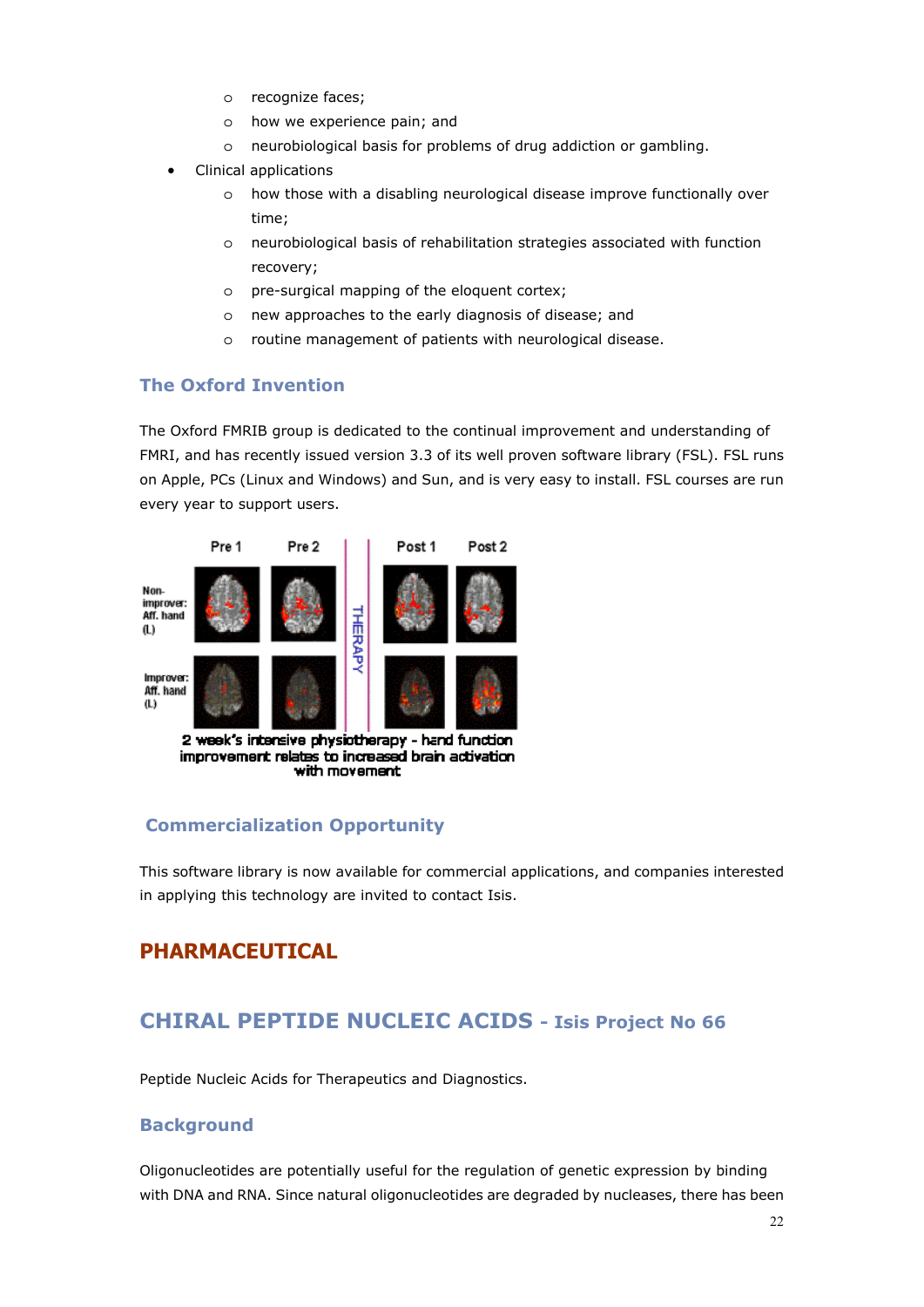considerable interest in synthetic oligonucleotide analogues that are stable in physiological conditions.

### **Problem with Existing Peptide Nucleic Acids**

The sugar phosphate backbone of a nucleic acid consists of a repeating unit of six atoms, configuratively and conformationally constrained by the D-ribose or 2'-deoxy-D-ribose ring. Researchers at Oxford have been investigating its replacement by dipeptide unit, so that the new backbone is amenable to preparation by solid phase peptide synthesis. The dipeptide unit compromises a "nucleo amino acid" derived from proline and a "spacer amino acid" which can be any amino acid chosen to provide desired properties.

### **The Oxford Invention**

By using suitable protecting groups, dipeptide analogues of the four standard nucleotides have been prepared. A solid phase technique has been used to convert these nucleotide analogues into peptide analogues of oligonucleotides with both single and mixed base sequences. There is much scope for variation of the "spacer amino acids". Changes can be made to the chiral PNA's hydrophobicity to assist cell penetration or its charge to increase its interaction with DNA. Such molecules are of interest in the diagnosis of genetic disorders, in the identification of gene function from sequence, and as therapeutic anti sense agents against tumours and viruses.

### **Commercialisation**

This work forms the basis of a patent application assigned to Isis Innovation for exploitation by the commercial world. Companies interested in exploiting the technology should contact Isis for further details.

# **THERAPEUTIC TOLEROGENIC ANTIBODIES - Isis Project No 689**

### **Isis Project Numbers 0009 & 0689**

#### THERAPEUTIC AREAS

Treatments using any immuno or peptide based therapeutic agent that has or may have the potential for tolerance problems when administered in humans.

### **Marketing Opportunity**

Therapeutic antibodies were proposed as a promising treatment for a multitude of diseases, including cancer, in the late 70's and 80's. However, when protein based biologicals are administered as therapeutic agents patients generally produce an adverse response to the introduction of the foreign biological to their system. This response can become progressively worse to an extent that the therapeutic agents have to be withdrawn. The most well studied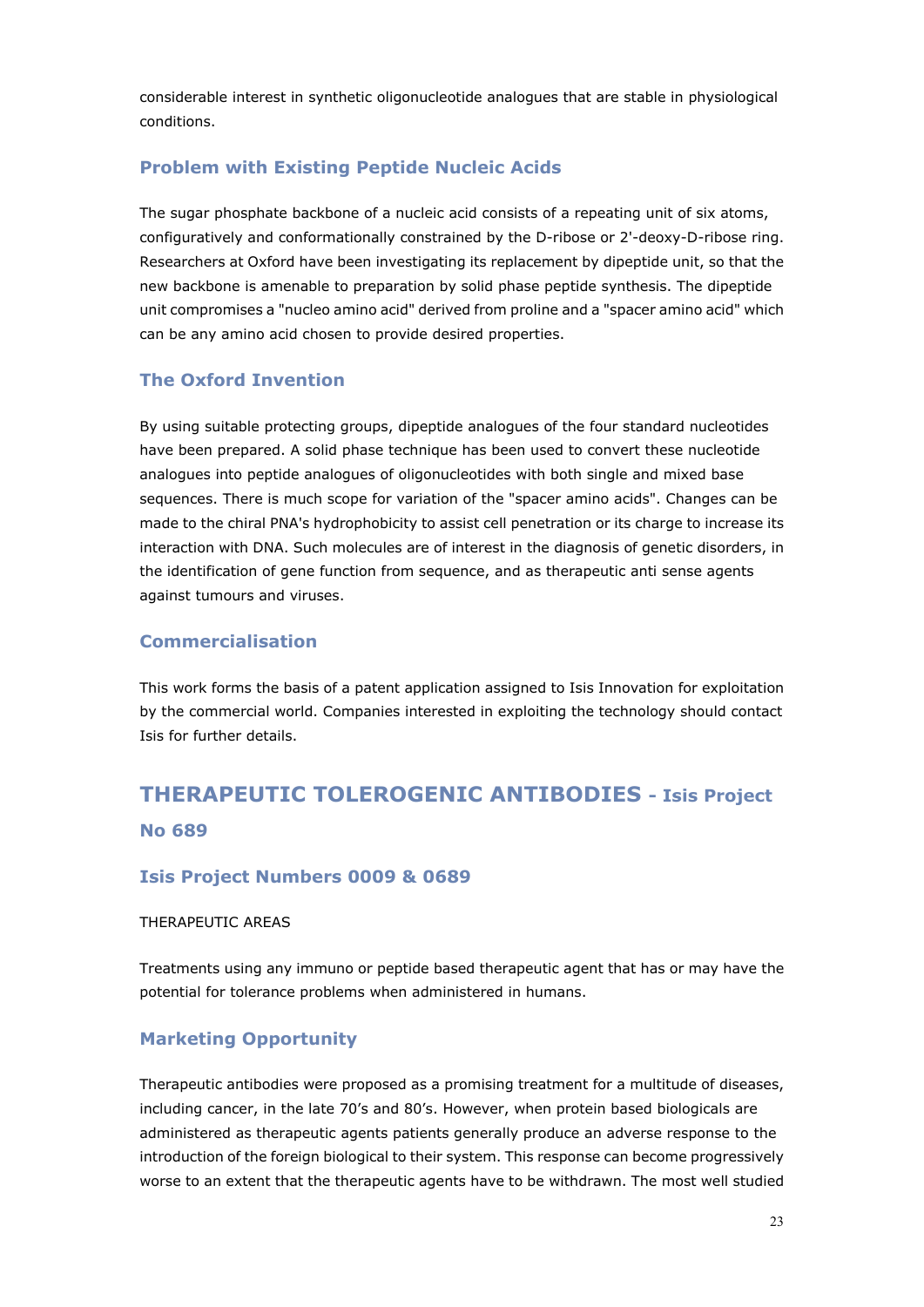therapeutic protein biologicals are antibodies. The incidence of patients receiving antibody therapeutics progressing to "therapy rejection" is increasing with time. This problem of therapeutic rejection is not limited to antibodies and all protein therapeutics may give rise to complications. These complications are typically due to immunological responses against the therapeutic agent itself.

### **The Oxford Invention**

Oxford University has developed a platform technology, from Professor Herman Waldmann's laboratories (the William Dunn School of Pathology), that can be used to alleviate these complications and this can open new therapeutic areas previously abandoned as well as rescue existing failing treatments.

### **CONTROLLED DRUG RELEASE - Isis Project No 957**

Chemists in the Inorganic Chemistry laboratory have found that they can intercalate a range of pharmaceutically active molecules between the layers of a layered inorganic host.

### **Background**

While working on the ion-exchange abilities of a family of inorganic materials known as Layered Double Hydroxides (LDH's) they recognised that many commonly prescribed drugs and other over the counter medicines are either anions or can be conveniently and reversibly converted into an anion form. They found that addition of one of these layered double hydroxides to a solution of a chosen pharmaceutical in water at room temperature results in intercalation of the these molecules between the sheets of the host structure. The layered double hydroxides are able swell by up to 20Å to accommodate the size of the new guest molecules.

### **Problem**

Certain drugs require controlled release and/or amelioration of side effects. Layered double hydroxides already have medicinal properties in their own right as antacid and antipepsin agents. Propriety antacids products such as Talcid™ and Altacite™ contain the layered double hydroxide [Mg6Al2(OH)16]CO3.

### **The Oxford Invention**

To date the group have shown that compounds such Diclofenac, Ibuprofen, Naproxen, and Gemfibrozil intercalate rapidly into LDH's. They are then able to quantitatively recover these molecules on demand. At the moment drug release can be achieved by either dissolving the entire drug/LDH composite in dilute acid or adding the drug/LDH to a phosphate buffer at pH 7. Their preliminary kinetics experiments using phosphate buffers show that these drugs can be released back into solution in 1-3 hours at 37 °C.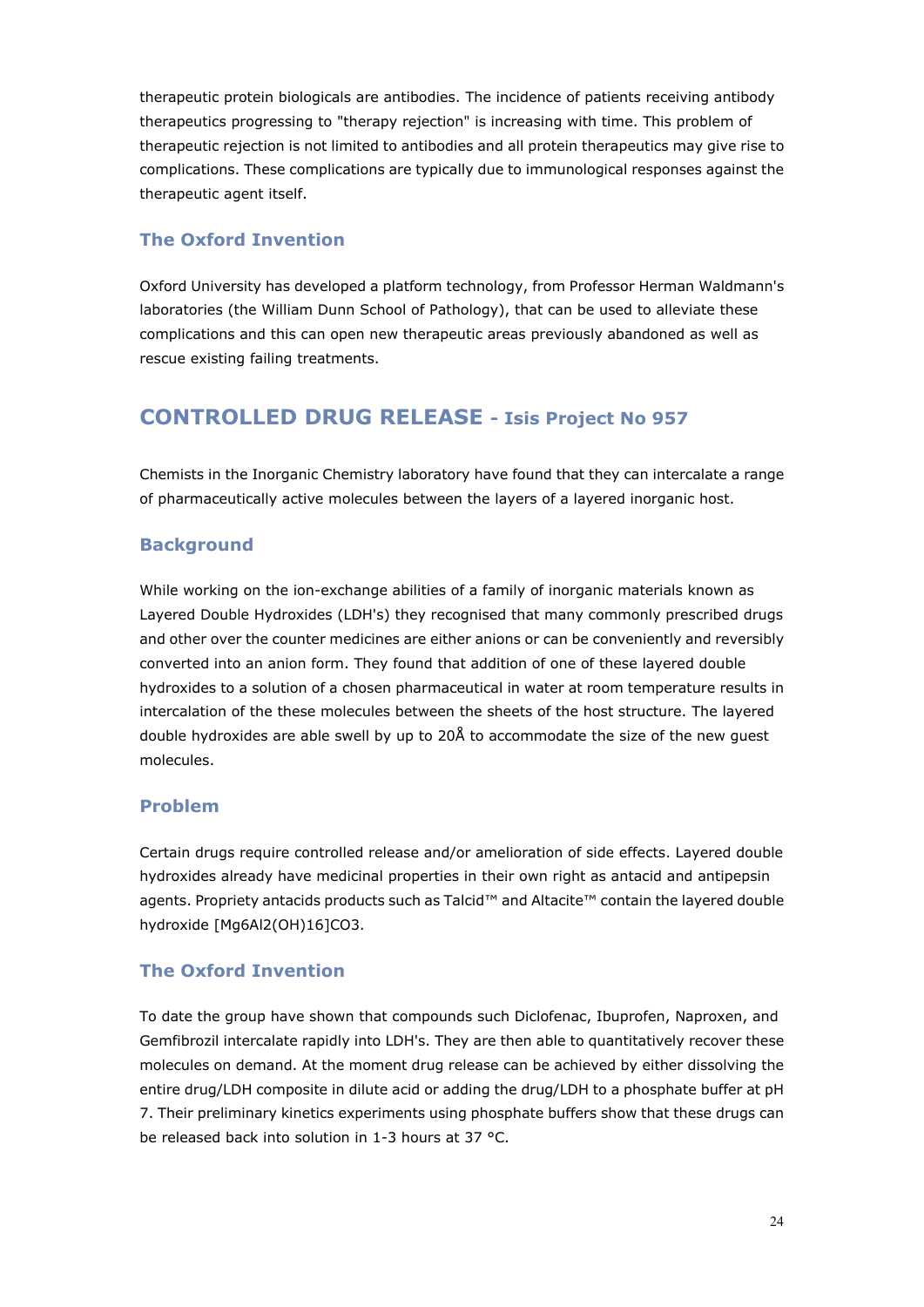Apart from the potential of using these materials to deliver drugs in vivo, the host itself could have additional benefits. It will be possible to control the point of release and pharmokinetic profile by selection of the metals ions in the host layers. The antacid performance and pH stability is also controllable by the choice of metal ions in the host layers. Confinement of the drugs between the metals layers restricts molecular interactions and dynamics and should improve long-term stability. In addition improved taste qualities of the formulation are predicted.

### **Commercialisation Opportunity**

This discovery is subject to a patent application. Isis Innovation is interested in discussing suitable arrangements with companies who wish to develop and utilise this technology.

#### **Keywords**

controlled release, formulation science, pharmaceutical delivery, layered double hydroxide, LDH, antacid, antipepsin, intercalation, drug release.

# **NOVEL APPROACH TO CANCER TREATMENT - Isis Project No 1206**

Work in the Cancer Research UK Laboratories at the Weatherall Institute of Molecular Medicine, Oxford, has uncovered an exciting new anti-cancer approach that has potential as a stand-alone therapy, and as a means of enhancing sensitivity to conventional anti-cancer treatments

#### **Marketing Opportunity**

One effective strategy to treat metastatic cancer is to induce sequence-specific silencing of target gene expression in cancer cells. The use of small interfering RNAs (siRNA) as gene silencing agents in mammalian cells is the most potent method. One important gene target with therapeutic potential in the fight against cancer is the type-1 insulin-like growth factor receptor (IGF1R). IGF1R activation induces tumour cell growth and protection from apoptosis, including that induced by conventional anti-cancer treatments. Its upregulation in tumours relative to normal tissues renders IGF1R a highly attractive anti-cancer treatment target.

#### **The Oxford Invention**

The problem associated with IGF1R targeting is the high degree of homology between the IGF1R and the insulin receptor (IR). Because of this close homology, IGF1R kinase inhibitors and blocking antibodies can influence the function or cell surface expression of the insulin receptor, potentially inducing glucose intolerance and diabetes. The Oxford inventors used a scanning oligonucleotide array technology to design siRNAs that interact with IGF1R but not IR mRNA. This strategy has enabled identification of siRNAs that cause profound sequence-specific IGF1R gene silencing without affecting expression of the IR.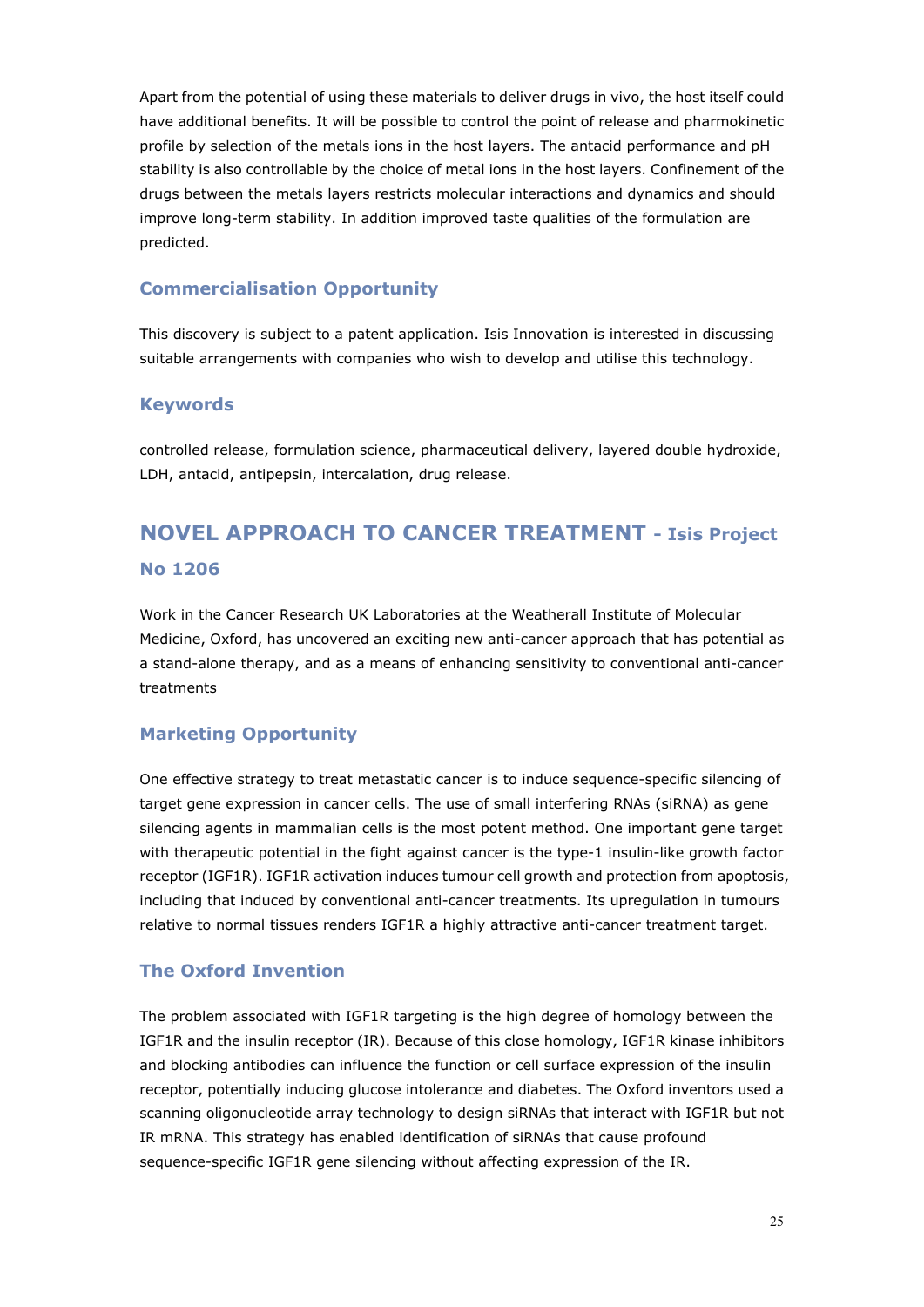### **Commercialisation Opportunity**

The IGF1R siRNAs have been tested successfully in vitro. Treatment of tumour cells with siRNAs blocks IGF signalling, inhibits cell survival and enhances sensitivity to cytotoxic drugs and irradiation. Work by the researchers has also shown that tumour cells remain sensitive to IGF1R gene silencing despite the presence of compensatory signaling via other growth factor receptors, or of downstream mutations causing constitutive activation of growth and survival signaling pathways. Following chemical modification to enhance stability and pharmacokinetic characteristics, the in vivo efficacy of these agents is currently being tested in human tumour xenografts.

These agents represent an exciting new anti-cancer treatment with wide applicability for patients with a variety of metastatic tumours.

### **Patent Status**

This work is the subject of a patent application, and Isis would like to talk to companies interested in developing this approach for preclinical and clinical evaluation. Please contact the Isis Project Manager to discuss this further.

### **T CELL SENSITIVITY - Isis Project No 1223**

Research at the Peter Medawar Building for Pathogen Research has identified mutations in peptide-MHC antigens that improve T cell recognition without altering specificity. These mutant antigens are able to target a specific T cell and deliver an enhanced activation signal. This, in turn can lead to up to a 40 fold increase in effector function (eg. Cytokine production). Such mutant antigens will be of use for boosting immune responses to specific T cell antigens. It has also been shown that T cells respond to lower concentrations of the mutant antigen.

### **Marketing Opportunity**

The mutated antigens, either as soluble molecules or when expressed on the cell surface of an antigen presenting cell, have been shown to enhance T cell signalling and T cell effector function. Importantly, the invention appears to enhance T cell function without altering specificity of the T cell response. As a result, the invention can be used to deliver an enhanced activation signal to a specific T cell of interest without affecting other T cells. This invention has great therapeutic potential as it could be used to specifically enhance an immune response in clinical situations such as viral/bacterial infection and improve the weak CTL response seen in tumour patients. As the mutated antigens are recognised at lower concentration, they may also prove to be of use in diagnostic tests.

In addition, similar but more severe mutations in the MHC have been shown to result in the creation of a peptide-MHC 'superantigen' that can be recognised by all T cells irrespective of the T cell receptor they express. This pMHC class I 'superantigen' does not activate MHC class II-restricted T cells.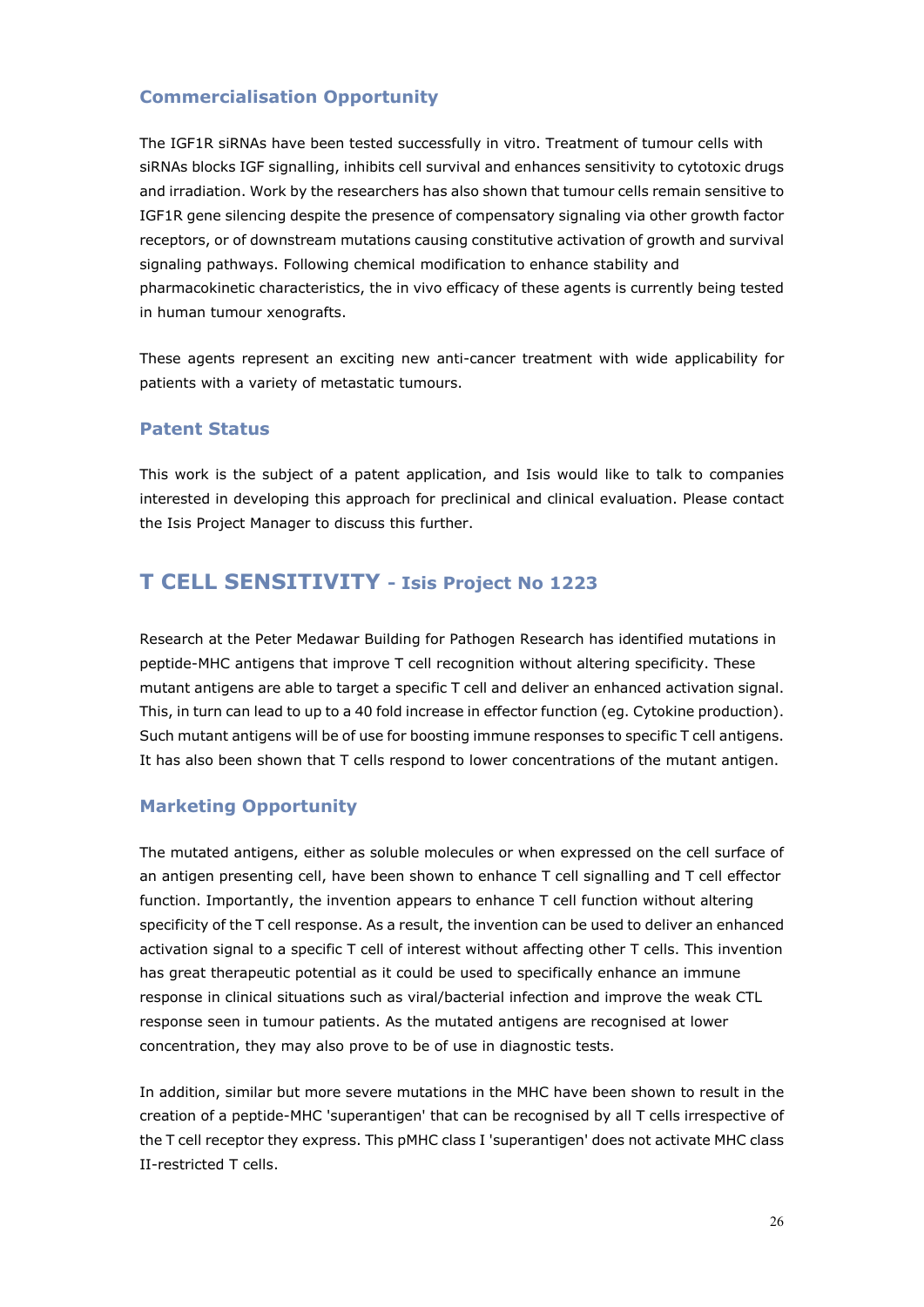### **The Oxford Invention**

The invention comprises a series of mutations in the conserved parts of the MHC class I molecule and can be applied to any such molecule. Surface plasmon resonance has been used to confirm that these mutations do not affect the interaction between the T cell receptor and the peptide-MHC antigen.

#### **Commercial Opportunity**

This technology is subject to a patent application. The potential uses of the invention are numerous, and is likely to be applicable to MHC class II-restricted T cells making it an extremely attractive package.

### **Increased T cell sensitivity and enhanced effector function by peptide-MHC antigen**



This technology could be applied to any antigen without loss of specificity. The benefits of enhanced effector function and increased ssensitivity are seen when peptide-MHC antigen is presented on the cell surface or as a soluble molecule.

# **IMPROVED VIRAL VECTORS FOR GENE THERAPY AND**

### **VACCINATION - Isis Project No 1288**

Oxford researchers have used chemical methods to coat virus particles, modifying their properties to retarget them to desired cell types. The invention has applications in gene therapies and in vaccination.

### **Marketing Opportunity**

Viruses are used in vaccines and in gene therapy as vectors to deliver genes or DNA to specific biological targets. A successful vector must have high specificity to the target cell, so that it goes where needed but not anywhere else, and the ability to avoid pre-existing antibodies that would neutralise it. These requirements have caused significant problems in the development of vaccines and gene therapies. There is now a critical need for new vectors and this is the focus of considerable research efforts.

### **The Oxford Invention**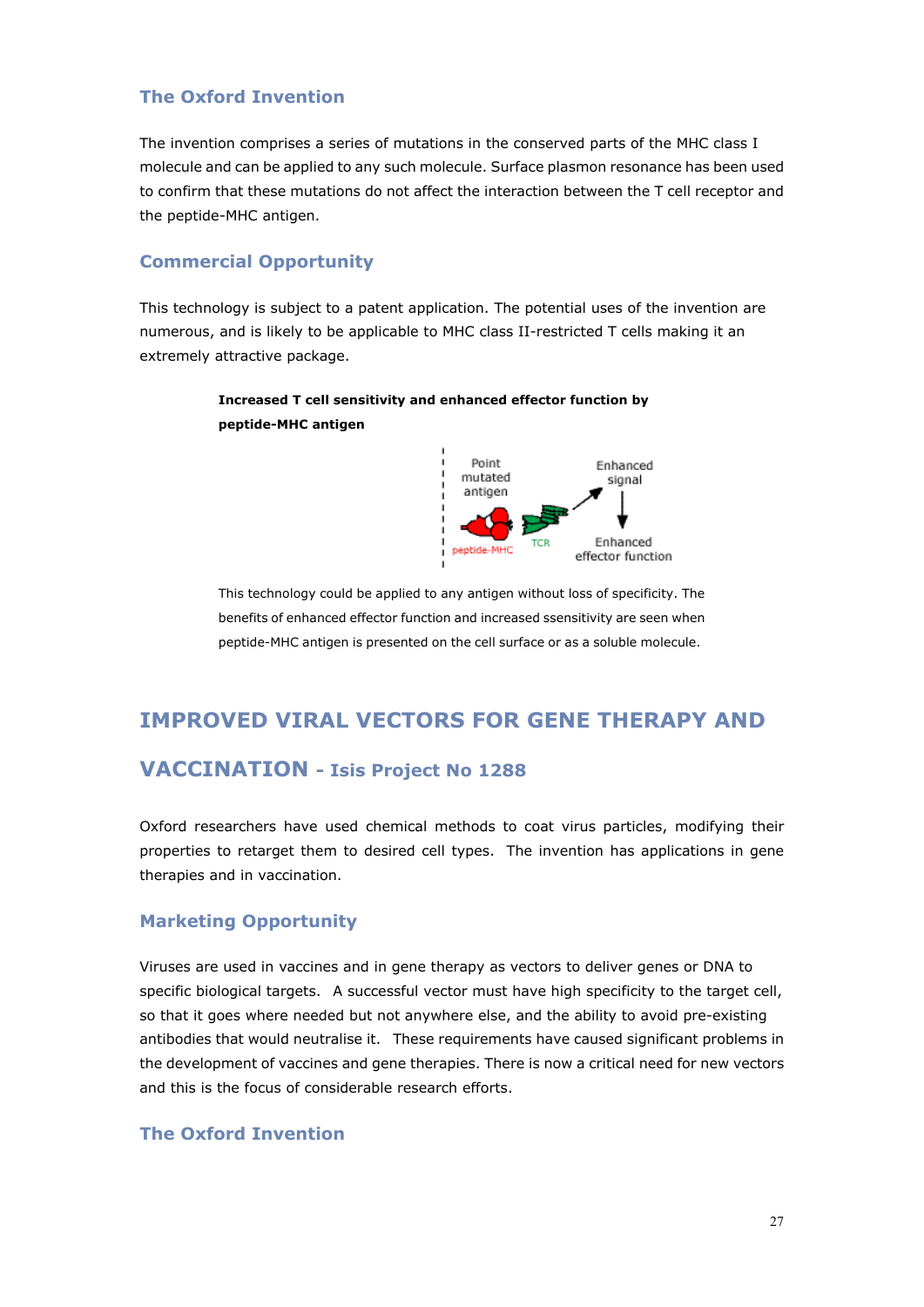Oxford researchers in the departments of chemistry and clinical pharmacology have approached this goal by modifying the properties of well-known, well-characterized and safe viral vectors. Their method transforms the outside of the virus with sugars, which are used as molecular post-codes to target protein delivery and cellular interactions.

Macrophage cells are found in the blood system and are part of the immune system. They are one of the immune system's of antigenthree types presenting cells: cells that display, or present, a foreign substance (antigen) to the rest of the immune system for attention.

Adenovirus is a commonly used vector in therapeutic gene therapy and vaccine development. The researchers have cloaked adenovirus with mannose and showed that the normal broad infectiveness of adenovirus is switched off, and that instead it is re-targeted to macrophage cells. The fragile structure of adenovirus is maintained so that the virus particle is still active after treatment with the sugars.

Because the sugar modification is chemical and not genetic, there are no concerns about the virus reproducing with altered properties. Sugar modification also improves storage and recovery of the virus, which is important for vaccine applications in certain parts of the world.

The technology has clear potential in gene therapy and there are exciting possibilities to apply the technology in the field of vaccination.

### **Patent Status**

This work is the subject of patent application (WO2006/008513), and Isis would like to talk to companies interested in developing the commercial opportunity that this represents. Please contact the Isis Project Manager to discuss this further.

Further reading: Angew. Chem. Int. Ed. 2005, 44, 1057-1061

### **Keywords**

viral vector adenovirus gene therapy vaccination vaccine macrophage vector sugar glycosylation targeting

# **IMPROVED VACCINATION USING LENTIVIRUS IN**

### **PRIME/BOOST PROTOCOLS - Isis Project No 1428**

Research at the University of Oxford has resulted in the identification of methods for improved vaccination strategies using DNA encoding an antigen or antigens to prime the immune system, followed by an effective boost using non-replicating lentivirus.

### **Background and Market Opportunity**

Current research initiatives show that delivery of antigen genes to dendritic cells (DC) may allow long-term, high level presentation of the expressed antigen. The development of viral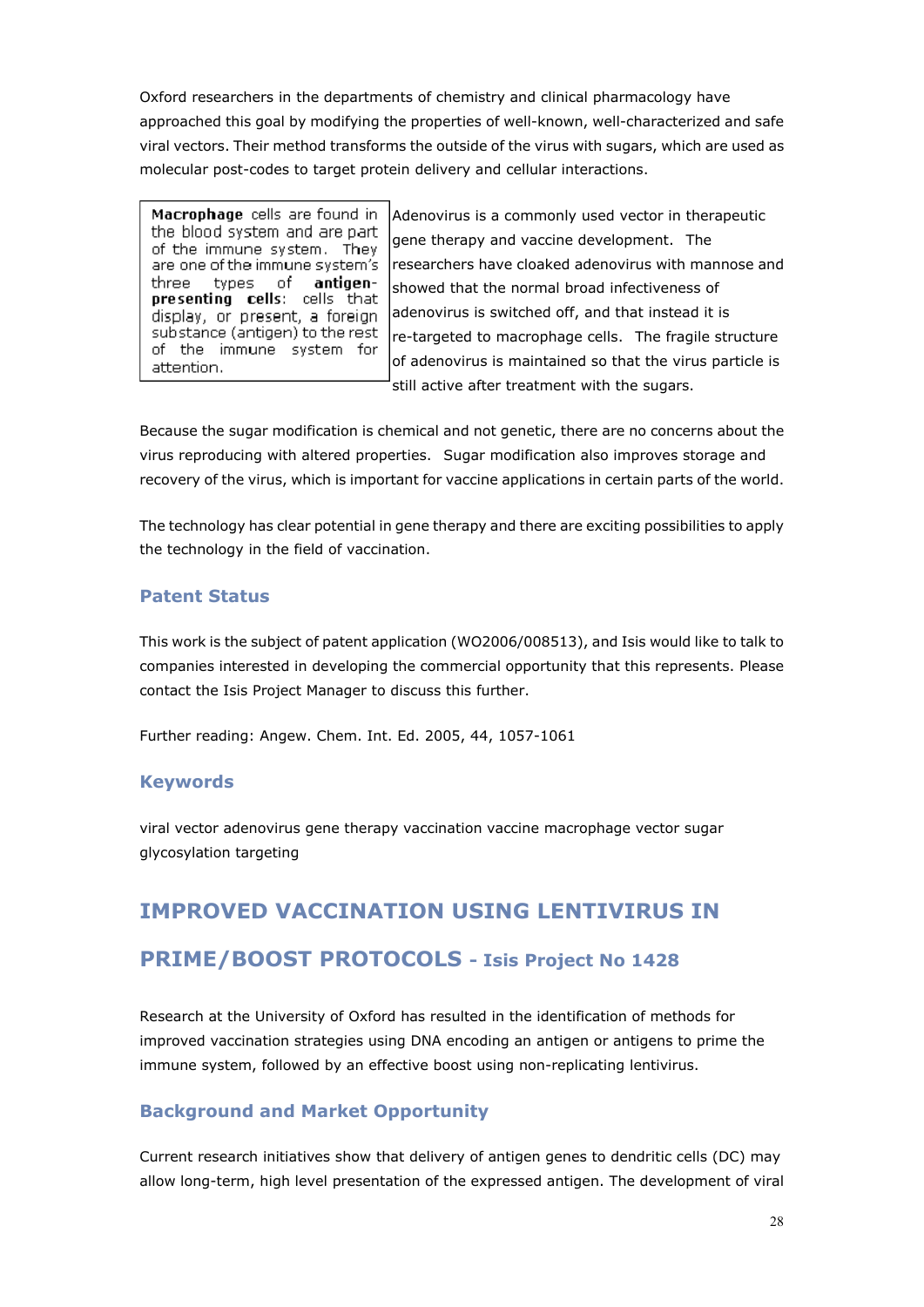vectors, such as adenoviral vectors, for gene therapy, has prompted their use in gene delivery to DC. In order to optimise these technologies it is necessary to develop vectors that do not activate DC constitutively (like adenovirus), or block DC activation ( like herpes simplex viral vectors).

### **The Oxford Invention**

The inventors chose to study the effects of lenti ral vectors, which are known to be capable of transducing non-dividing human peripheral blood-derived DC and can stimulate specific CTL responses *in vitro*.

The technology allows for use of engineered lentivirus comprising nucleic acid encoding an antigen(s) to stimulate both a cell-mediated immune response and the production of antibodies against the antigen(s). Lentiral vector boosts, following priming with DNA encoding a relevant antigen, are attractive for prime/boost protocols as pre-existing immune responses to the lentiral vector are likely to be absent in most recipients. Multiple injections of lentiral vectors may also be achieved by pseudotyping with different envelopes to avoid neutralising antibodies.

### **Commercial Opportunity**

This exciting Oxford discovery has recently received a favourable International Preliminary Report on Patentability from the EPO, which recognised the DNA/Lenti prime/boost combination as both novel and inventive. Isis Innovation is now actively seeking commercial partners active in the area of DNA vaccines to develop this technology.

# **SUPPRESSION OF TRANSPLANT REJECTION - Isis Project No 1439 & 2848**

New method for generating regulatory T cell (Tregs) that avoids the need for cell sorting

### **Marketing Opportunity**

Transplantation is the treatment of choice for end stage kidney, heart, liver and pancreas organ failure. Despite considerable advances in the management of transplant rejection in recent years most transplants are still eventually rejected. In addition, current immunosuppressive approaches leave transplant recipients more susceptible to infections and cancer.

### **The Oxford Invention**



Researchers have devised two new methods for producing important regulatory T cells, known as Tregs. Tregs can control destructive rejection responses so that donor organs are less likely to be rejected by a recipient's immune system. Other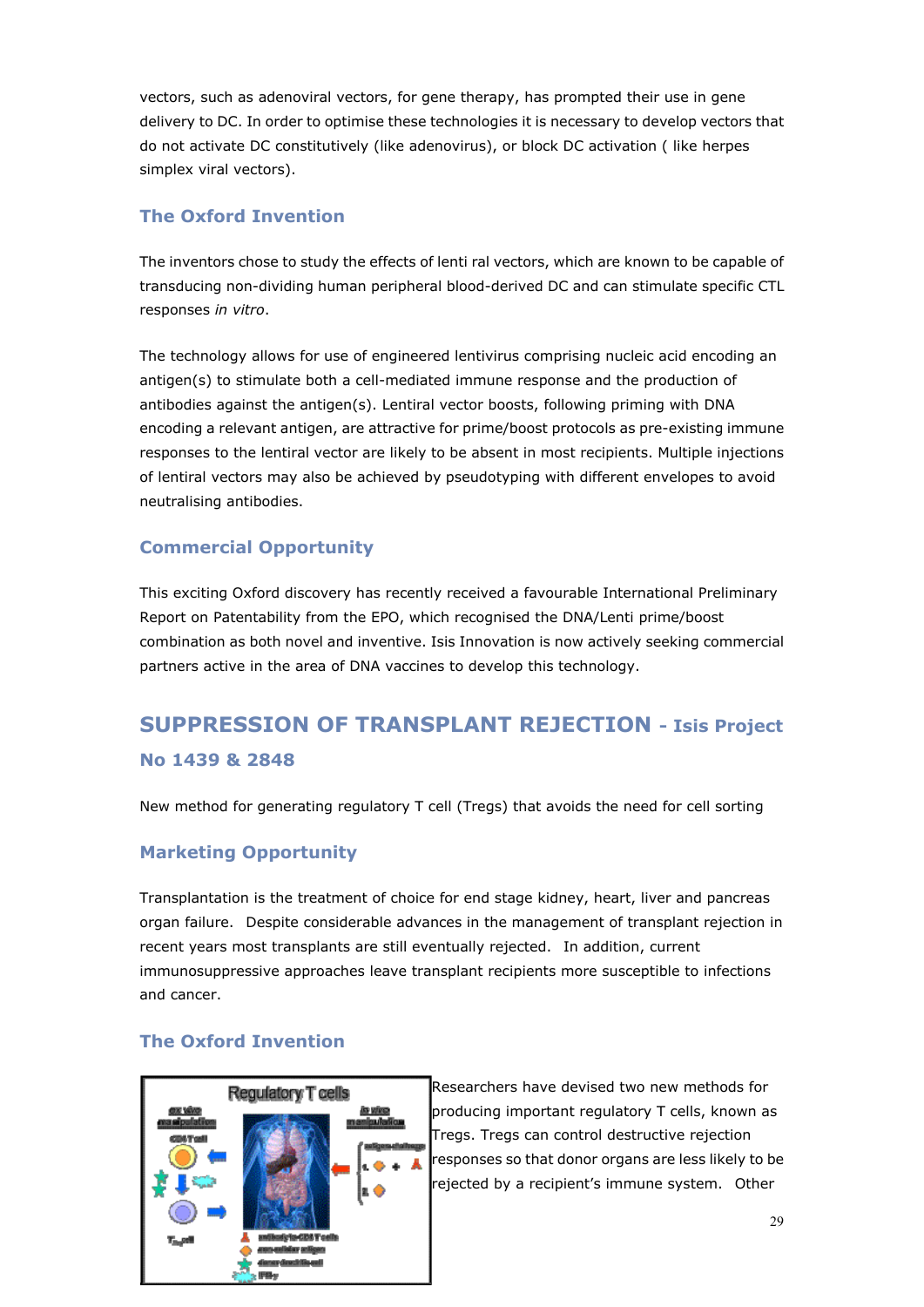methods for ex vivo Treg generation are known but their use is limited by the requirement for cell sorting using flow cytometry.

The patent applications describe novel methods for the generation of Tregs both in vivo and ex vivo.

- For in vivo generation, immunisation with a non-cellular antigen combined with a monoclonal antibody to CD4 T cells is followed by a second challenge with the non-cellular antigen at or near the point of transplantation. This approach can also be used ex vivo.
- For additional ex vivo generation, recipient CD4 T cells are cultured with TGF-b conditioned donor type antigen presenting cells in the presence of IFN-g. This leads to preferential death of effector cells, expansion of naturally occurring Treg and conversion of non-Treg precursors resulting in an enrichment for donor-reactive Treg.

In a clinical context, patients would be pre-exposed to the in vivo therapy before transplantation and their resulting Treg population maintained by re-challenging with the non-cellular antigen until transplantation. This approach does not require that the identity of the organ donor is known before the therapy commences. The ex vivo approaches could enable the administration of regulatory T cells as a cellular therapy to control transplantation rejection at the time of transplantation, or at any point thereafter, to ensure that control of rejection is maintained. The in vivo and ex vivo approaches have the potential to be used in combination. This approach is also potentially applicable for the treatment of autoimmunity.

### **Patent Status**

The patent applications are available for licence and we are actively seeking partners for the licensing and commercial development of this technology.

### **CDK2/CYCLIN A - Isis Project No 1441**

Research within the Department of Biochemistry has lead to the production of an active CDK2/Cyclin A complex phosphorylated on Thr160 in a form suitable for crystallisation to allow studies into the interaction of the complex with potential ligands.

### **Background**

CDK2 is one of the best-studied members of the cyclin-dependent kinase family, which plays a major role in eukaryotic cell cycle regulation. The activity of CDK2 is tightly controlled, requiring two inputs to become fully activated, namely the binding of cyclin A and the phosphorylation of threonine 160. Amongst other roles, fully activated CDK2 is essential for proper S phase progression. Studies have shown that inhibition of CDK2/cyclin A during S phase leads to S phase arrest and apoptosis, which has suggested a pharmacological role for CDK2/cyclin A inhibitors in the treatment of cancer.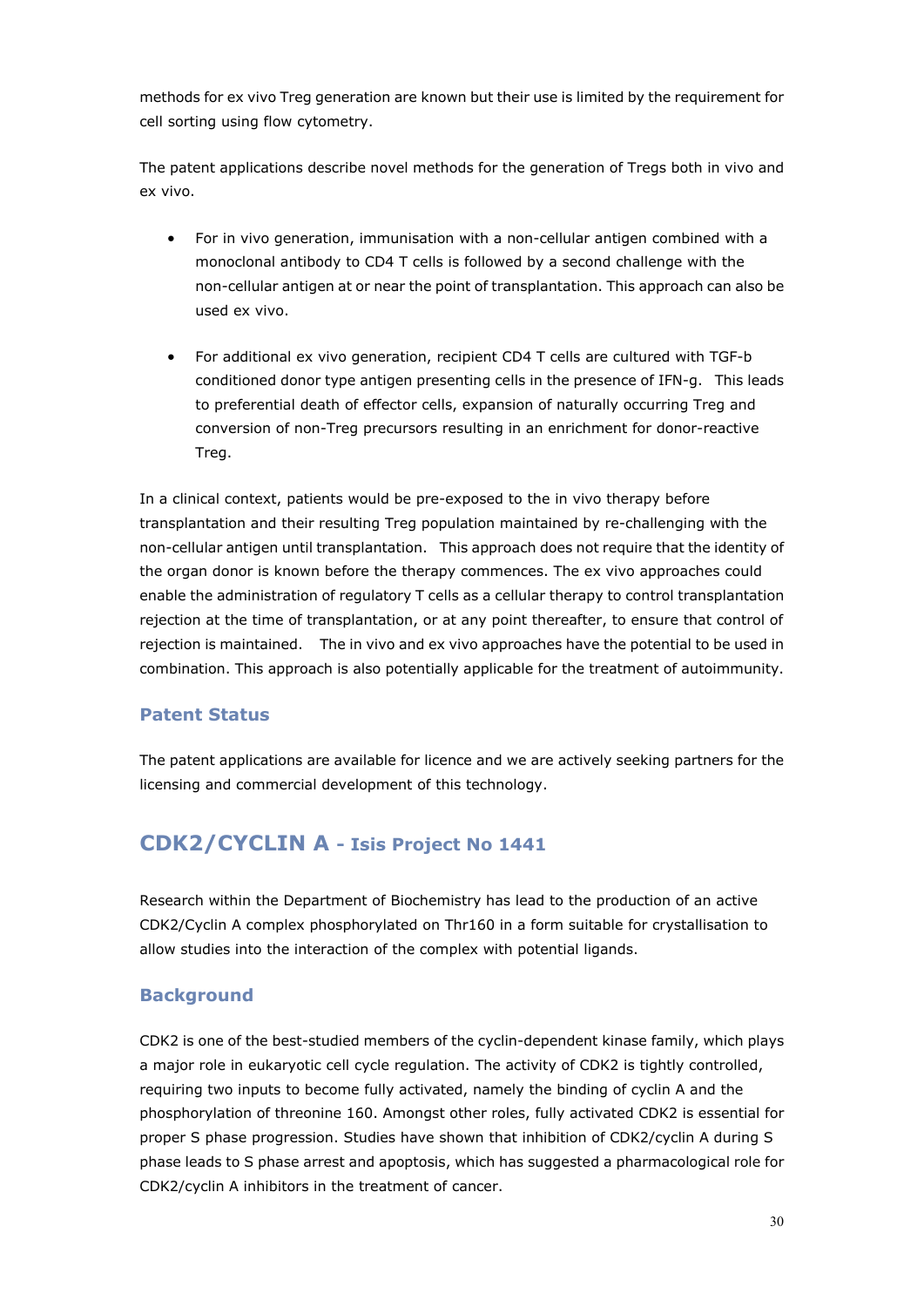### **Commercial Opportunity (Material Transfer)**

Isis can provide phosphorylated CDK2/cyclin A in mg quantities. The potential applications of this compound include:

- Screening of compound libraries for potential ligands
- Crystallisation studies to assess the binding of compounds to the protein

Isis welcomes contact from companies interested in purchasing this protein.

#### **Keywords**

Protein, Oncology, Mitosis, Screen, Crystallization, Apoptotic

# **NOVEL PAEDIATRIC VACCINE ADJUVANT - Isis Project No 1444**

A simple, robust, vaccination regime has been developed at Oxford, which uses a viral vector as an adjuvant to activate both cellular and humoral arms of the immune system.

### **Background**

In order to combat diseases more effectively, it is desirable to induce stronger immune responses by vaccination. However, vaccination methods that generate high level antibody responses can differ significantly from those that engender strong cell-mediated or T cell responses. For example, alum is a useful adjuvant for inducing antibodies but generates weak or negligible CD8+ T cell responses. In contrast, heterologous prime-boost immunisation methods have induced strong T cell responses in humans, but only minimal antibody responses. However, immune protection against many diseases can be mediated by either T cells or antibodies at sufficient levels, and optimal protection may be achieved by inducing strong responses of both types. However, no vaccination approach currently exists that allows strong responses of each type to be generated.

### **The Oxford Invention**

Researchers at the University of Oxford, funded by the Wellcome Trust, have developed a vaccination regime whereby a virus is mixed with a material (antigen), which is intended to induce an antibody response. The virus both stimulates a cellular response and also enhances (adjuvants) the antibody response to the co-administered antigen. This result is in itself surprising, but it has also been found that the type of virus used affects the type of antibody response obtained. The approach has been validated with excellent results using MVA virus in combination with B.pertussis vaccine.

### **Advantages**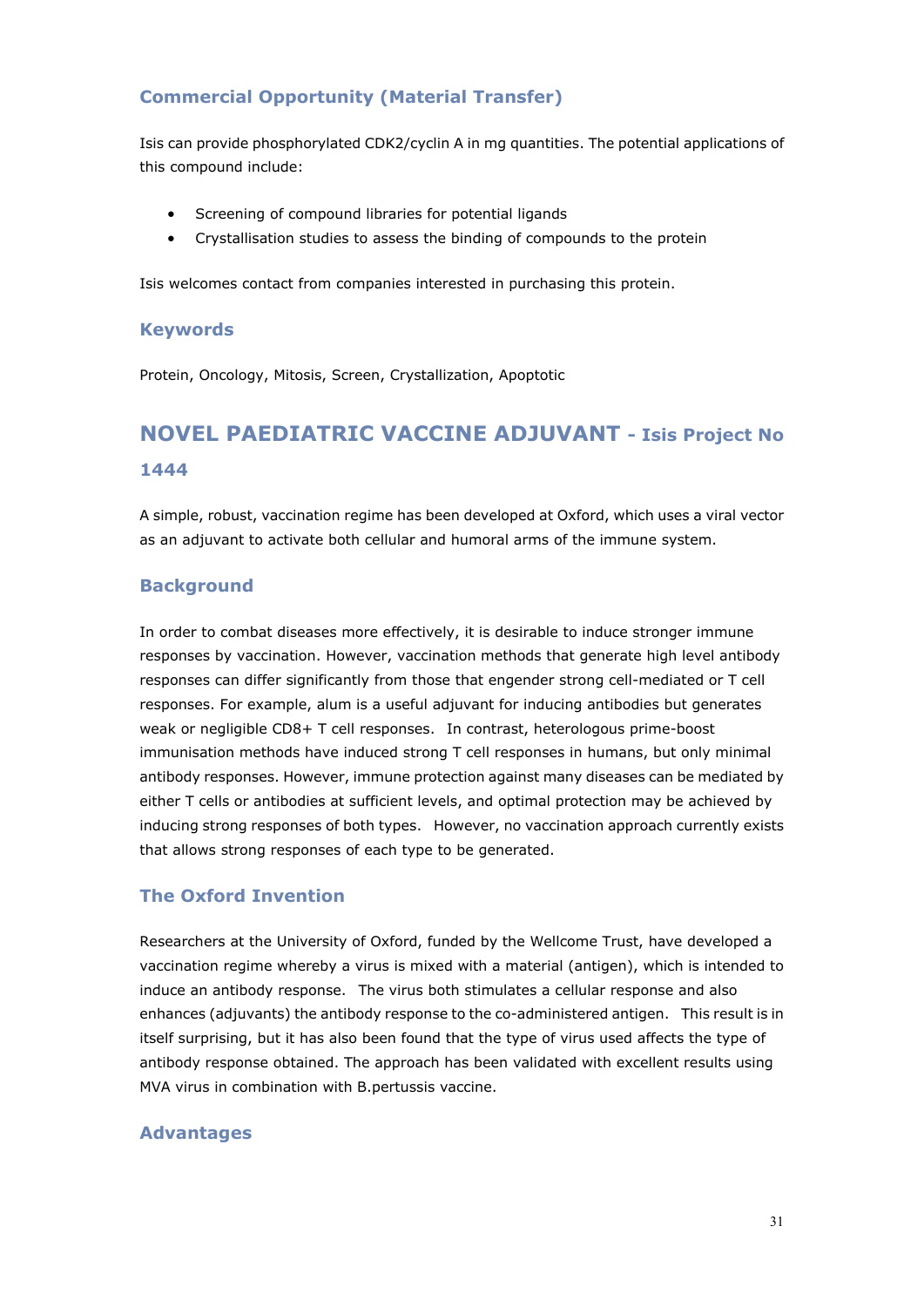A strong cellular and antibody response to the same vaccination regime should provide clinicians with much more effective vaccines for a number of diseases. In addition, combinations of vaccines to different diseases could also be envisaged as a result of this method. This would obviously have an impact on the cost of immunisation, and possibly also compliance.

### **Commercial Opportunity**

A strong cellular and antibody response to the same vaccination regime should provide clinicians with much more effective vaccines for a number of diseases. In addition, combinations of vaccines to different diseases could also be envisaged as a result of this method. This would obviously have an impact on the cost of immunisation, and possibly also compliance

# **SUPPRESSING AUTO-REACTIVITY WITH ANTIBODIES THAT AUGMENT INHIBITORY RECEPTOR FUNCTION - Isis Project No 1475**

Researchers at the University of Oxford have devised a new method to inhibit auto-reactivity using antibody superagonists that specifically target inhibitory cell surface receptors reliant on extrinsic tyrosine kinases

### **Marketing Opportunity**

The therapeutic antibody market currently generates 30% of all biotechnology revenues. Most antibodies used as drugs block cellular functions. However, a new class of potentially therapeutic antibodies that augment signalling by cellular receptors is now emerging. These antibodies directly target a class of cell surface receptors ideally suited to changing cellular behaviour because they form an integral part of the tyrosine phosphorylation network of the cell. The activity of these receptors is governed by their phosphorylation state, which appears to be augmented by antibodies that bind the receptors close to the membrane. Since most of these receptors are inhibitory, it should be possible to quench unwanted cellular responses with these antibodies. In the case of the immune system, it is anticipated that antibodies of this type will be useful for switching off chronic auto-reactive T cells. There is an opportunity for collaborative research to assess the effectiveness of these antibodies in animal models with potential for therapeutic applications in various autoimmune diseases, e.g. diabetes and rheumatoid arthritis.

### **THE OXFORD INVENTION**

The Oxford invention consists of a new, general way to design antibodies that augment signalling by receptors dependent on extrinsic tyrosine kinases. Specifically, antibodies are selected that bind close to the membrane and prevent large tyrosine phosphatases from dephosphorylating the receptor. Because receptor dephosphorylation, but not phosphorylation, is disrupted, overall signalling by the receptor is enhanced. Our initial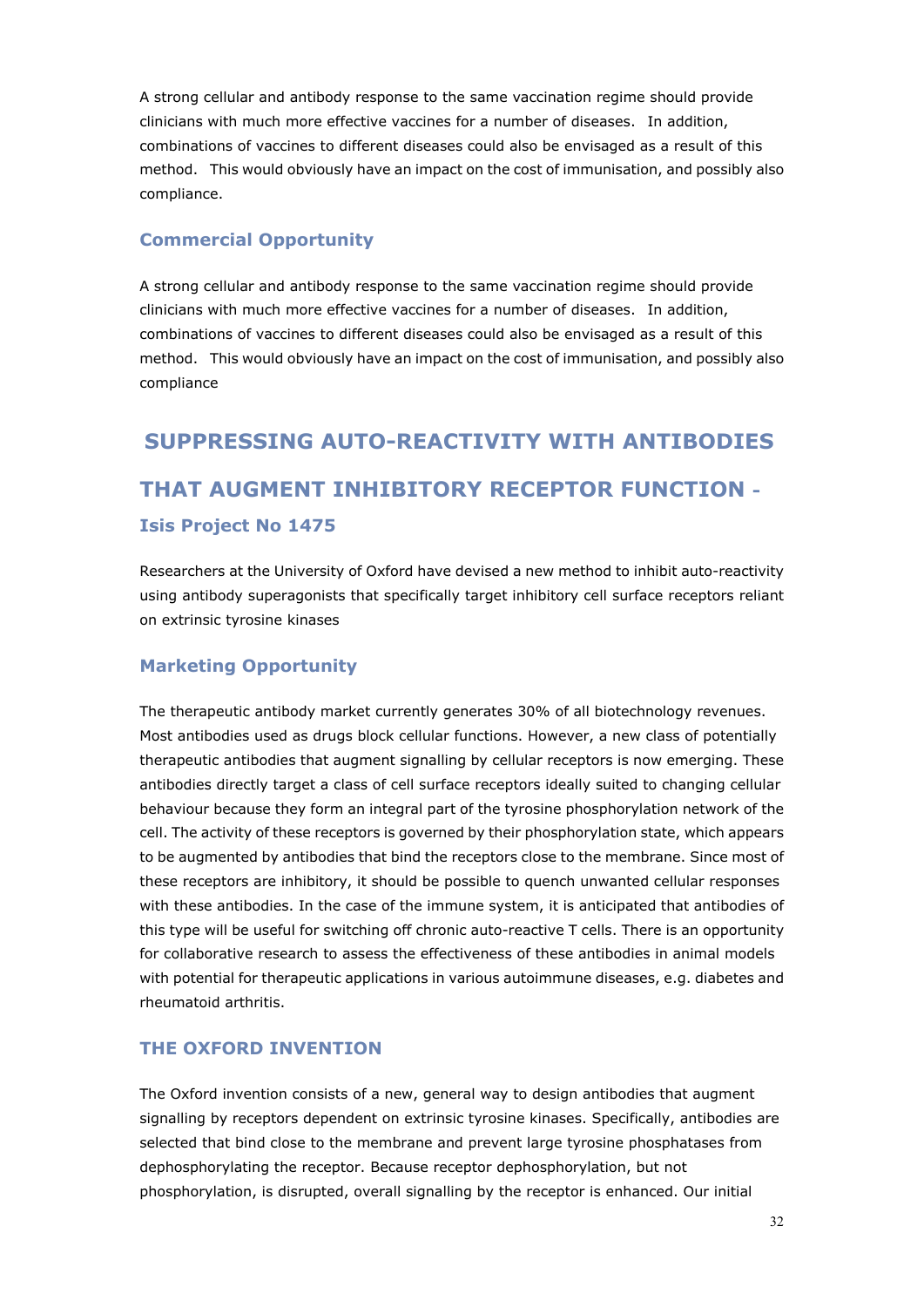therapeutic target is PD-1, which is expressed specifically on activated B- and T-cells, i.e. in the context of on-going inflammatory responses. The discovery that PD-1 is up-regulated in the context of chronic viral infections and responsible for the exhausted phenotype characteristic of virus-specific T cells, has made it one of the most attractive therapeutic targets in the immune system. The Oxford group has developed an antibody that binds to PD-1 in vitro and in vivo in a membrane-proximal manner, and is therefore expected to switch off autoreactive T cells by imposing an exhausted phenotype on these cells.

#### **Patent Status**

This work is the subject of a patent application, and Isis would like to talk to companies interested in developing the commercial opportunity that this represents. Please contact the Isis Project Manager to discuss this further.

### **NEXT GENERATION, HIGH-THROUGHPUT PHAGE**

### **DISPLAY - Isis Project No 1506**

The technology is the next generation of phage display, allowing the complete molecular diversity in a phage library to be assessed at each selection round and has potential for a multitude of different applications.

#### **Background**

Phage display is a very powerful method of probing protein-protein interactions by expressing a vast array of unique polypeptide-based chemical entities on the tip of bacteriophage (viruses that infect bacteria). Phage that bind a specific target can be enriched from non-specific phage by immobilising the target and employing a "bio-panning" procedure. The ability to probe this vast chemical space to select high affinity ligands against novel and existing target classes is well established. The technology is an integral part of biomedical research and drug discovery, but has not been embraced by other sectors.

#### **Opportunity**

Although a very powerful technique, phage display does have its limitations. The outcome of repeated rounds of bio-panning from a large peptide phage library ( $\sim$ >109 different phage) is a reduced complexity sub-library  $(\sim 103 - 104$  different phage) showing affinity for the target. However, the outcome of bio-panning is usually assessed by sequence analysis of a very small sample of the enriched phage population (<20 independent clones) as sequence analysis is both time consuming and cost intensive.

### **The Oxford Invention**

Researchers from The University of Oxford have devised a simple, non-biased, and economical way of sequencing the relevant variable parts of the gene encoding the phage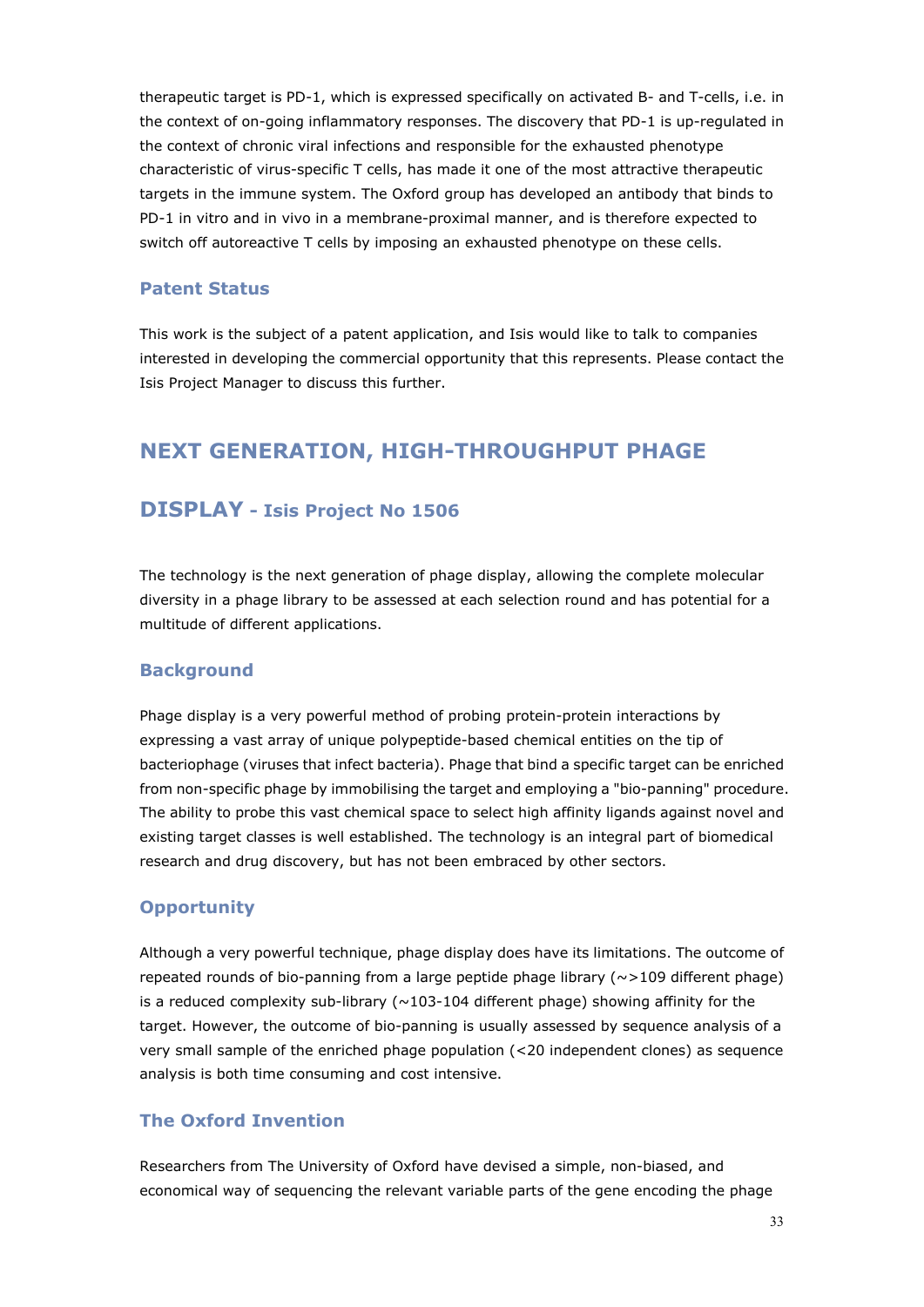coat protein from a large number (preferably all) of the phage in the selected sub-library, instead of a tiny and potentially unrepresentative subset. This ensures that target-specific phage are identified after each round of bio-panning allowing phage to be tracked through the process. This method overcomes the problems of clonal dominance, which prevents analysis of interactions on complex matrices (e.g. whole cells, implants etc.), and reduces costs significantly.

### **Patent Status**

Isis Innovation has filed a patent application on this technology and is now seeking a commercial partner interested in pursuing this exciting development in the numerous applications available.

# **COMPREHENSIVE MENINGOCOCCAL VACCINE - Isis Project No 1538**

A new meningitis vaccine, which is broadly protective against many types of this diverse bacterium, has been identified by Researchers from the Peter Medawar Building for Pathogen Research and the Department of Paediatrics, in collaboration with scientists form the National Institute for Biological Standards and Controls.

### **Background**

*Neisseria meningitidis*, the causative agent in meningococcal disease, is an important cause of life-threatening infections in infants, children and young adults, carrying a significant risk of death. Despite antimicrobial therapy 10% of patients die and another 10-20% are left with brain damage, hearing loss or learning disability. There are a number of different types of *N.meningitidis*, but the most dangerous groups are classified A, B, C W135 and Y.

### **Opportunity**

Routine vaccinations with polysaccharide vaccines have decreased the incidence of bacterial meningitis caused by *Haemophilus influenzae*, but comprehensive vaccines against *Steptococcus pneumoniae* and *N.meningitidis* are proving elusive. Polysaccharide vaccines are not appropriate for routine immunization due to poor immunogenicity in infants and a lack of long term immunity in adults. Repeated doses of some polysaccharide vaccines cause them to become ineffective so polysaccharide vaccines are used primarily in mass vaccinations for the control of epidemics, or for use by travellers visiting high-risk areas. No polysaccharide vaccines are available against group B meningitis as the group B polysaccharide structure is poorly immunogenic and identical to host antigens.

The alternative outer membrane protein vaccines are usually only considered suitable for strain-specific vaccination, as the outer membrane protein antigens are highly diverse between different strains.

### **The Oxford Invention**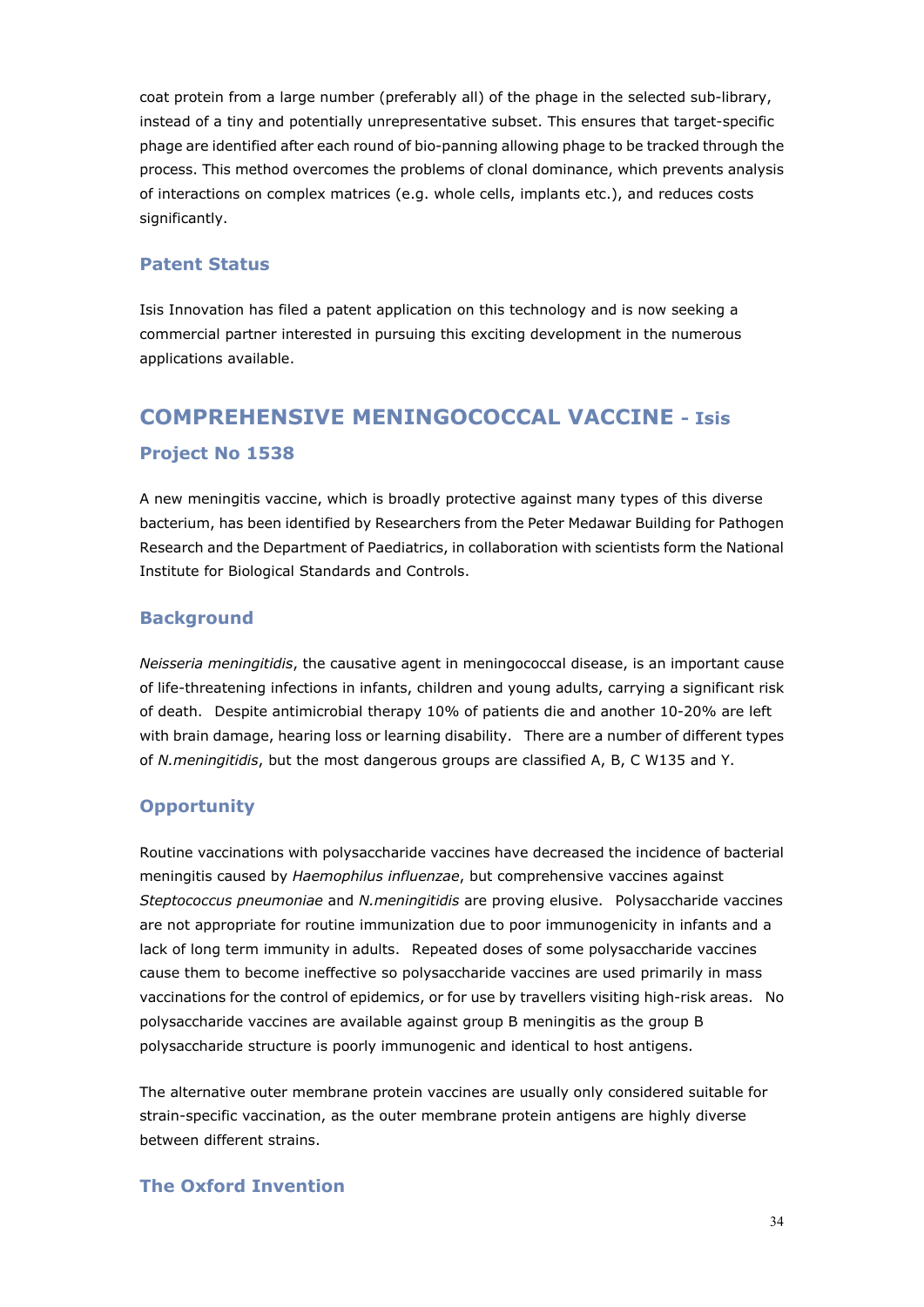Oxford based research has developed a new method to produce outer membrane protein based vaccines using a combination of a limited number of antigenic variants of key outer membrane proteins. This approach provides relatively simple meningitis outer membrane protein based vaccines, effective against a wide range of invasive strains.

#### **Patent Status**

Isis Innovation has filed a patent application on this technology and is now seeking a commercial partner to further advance and exploit this important breakthrough in vaccine development.

### **ANKYRIN REPEAT PROTEINS - Isis Project No 1566**

Assays for inhibitors which alter the function of ankyrin repeat proteins, with potential use in the inflammation response

### **The Background**

The Ankyrin repeat is a very common structural motif involved in protein-protein interactions. The ankyrin repeat motif has been found in proteins of very diverse function such as transcriptional initiators and regulators, cell-cycle regulators, developmental regulators, cytoskeletal organizers, ion transporters and signal transducers, and even toxins. Proteins containing the ankyrin repeat motif are central to the inflammatory response.

Currently, over 3500 sequences containing ankyrin structural motifs can be found listed in the SMART domain database (Shultz et al. PNAS (1998) 95 5857-5864). Over 600 human proteins containing ankyrin repeat units are known. Many ankyrin proteins are also present in plants where they are involved in regulation and signaling.

### **The Oxford Invention**

In the inflammation response pathways, the protein IkB-a interacts with the transcription factor NFkB and prevents its nuclear translocation. When IkB-a is degraded and its cellular concentration levels are low, free NFkB is translocated to the nucleus where it associates with various activators and initiates the transcription of many genes involved in the inflammatory response. Researchers at Oxford have now discovered that the enzyme FIH hydroxylates several proteins containing the ankyrin repeat motif and which are involved in the inflammatory response.

The Oxford invention provides assays for inhibitors of the enzymatic hydroxylation of ankyrin repeat proteins. Inhibitors identified through the assays may modify the activity of the ankyrin repeat proteins so that their stability is altered, making the inhibitors useful in treatments of diseases associated with the inflammatory response. The assays are also useful in selectivity screens for FIH inhibitors aimed at other targets.

### **Commercial Opportunity & Patent Status**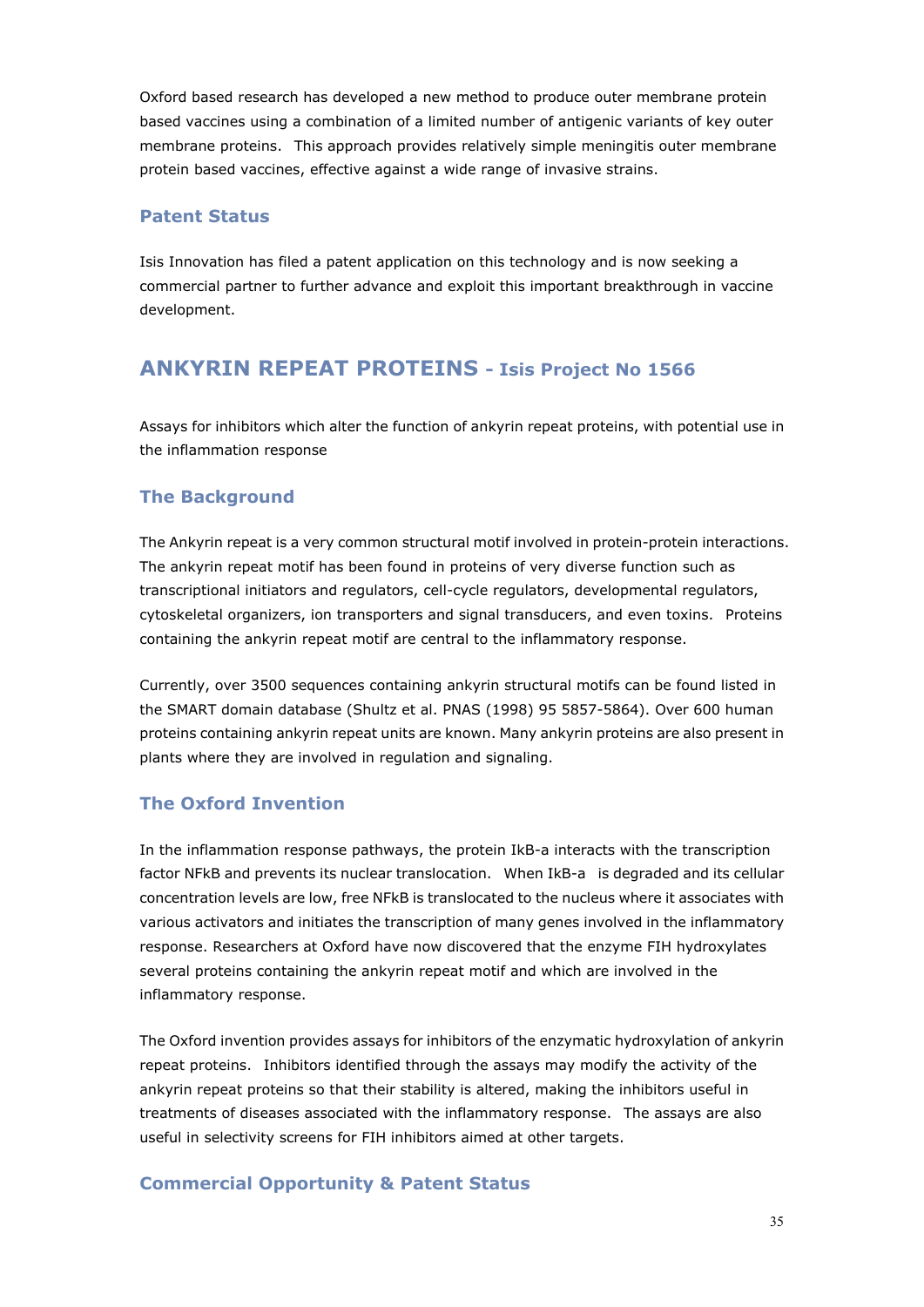A patent application has been filed to protect this work. Isis wishes to talk to companies interested in developing the commercial opportunities for this technology. Please contact the Isis Project Manager to discuss this further.

#### **Key words**

inflammation, protein inhibitors, assays

## **IMPROVED T-CELL IMMUNE RESPONSE - Isis Project No 2101**

A simple, robust, vaccination regime has been developed at Oxford, which uses a viral vector as an adjuvant to activate both cellular and humoral arms of the immune system.

#### **Background**

In order to defeat many important diseases, such as cancer and malaria, many scientists believe that it is necessary to recruit the cellular arm of the immune system to the fight. This is done through a particular type of immunisation which presents the foreign material to be rejected by the body, the antigen, in a special carrier or vector such as a virus. There is currently much research effort being expended with the aim of increasing the T-cell response in order to make the immunisation more effective.

#### **The Oxford Invention**

Researchers in Oxford University have found a simple but effective method for substantially improving the T-cell immune response to an antigen. This method works as an add-on to current standard T-cell vaccination techniques but would not require extra immunisation steps to be performed on the patient. The method includes the use of anti-CD25 antibodies and, in a variety of immunisation protocols, better immune responses are seen with this strategy than have so far been observed by the researchers using any other techniques. Whereas it was initially thought that the anti-CD25 antibodies were depleting regulatory T-cells, new data show that the low doses of antibodies do not deplete this population, but instead increase responses via modulation of IL-2. This is of potential benefit in terms of avoiding the risk of autoimmunity.

#### **Advantages**

This novel approach may lead to more effective prophylactic and therapeutic immunisations, allowing currently untreatable diseases to be defeated by a person's own immune system. Due to the particular nature of the method, it should be possible to use it in combination with those T-cell immunisation products already in development by a company.

#### **Commercialisation**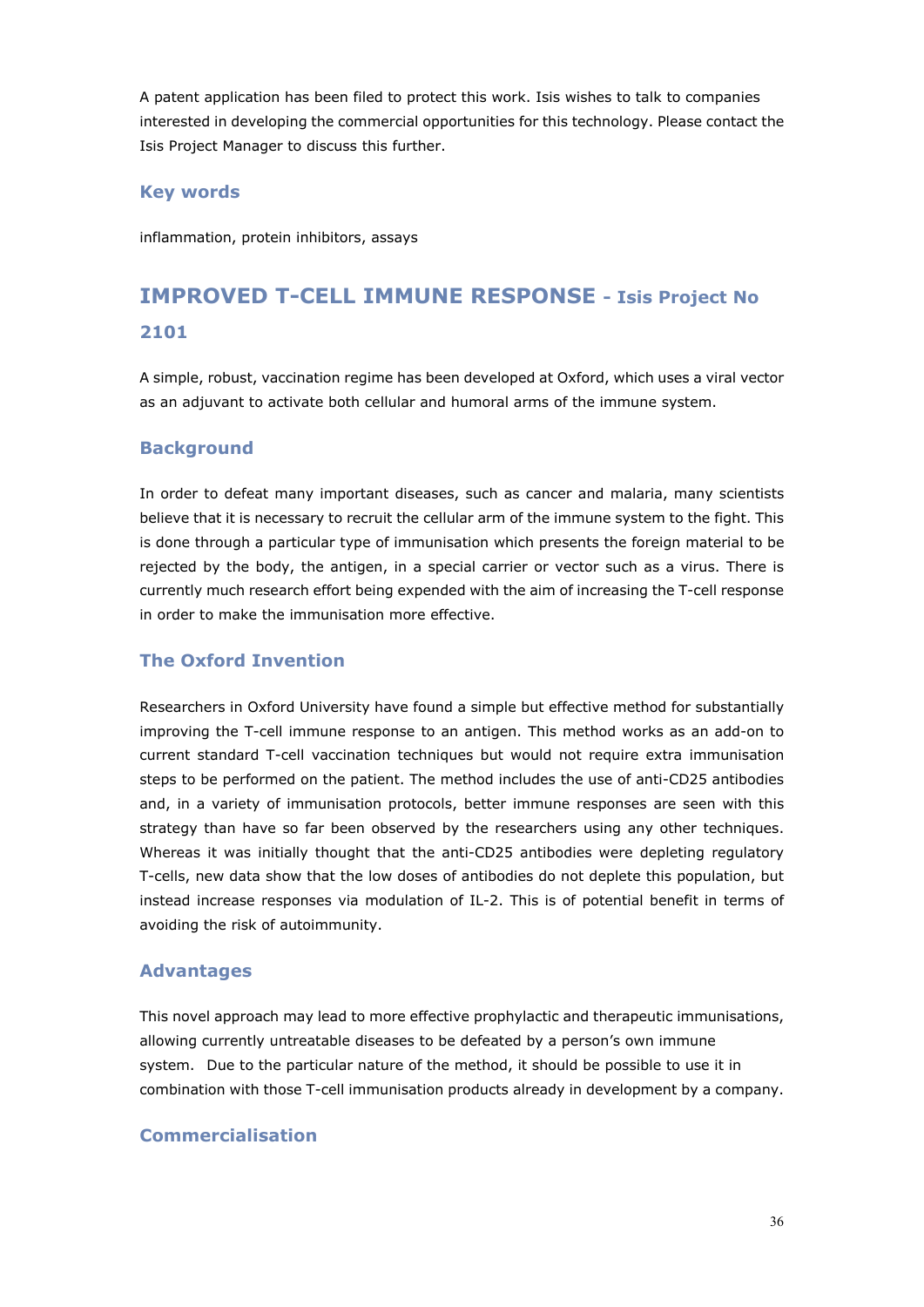A patent has been filed on this method and Isis would like to talk any parties who would be interested in developing the technology further into the clinical setting.

# **RECOMBINANT OVERLAPPING PEPTIDE VACCINES FOR INFECTIOUS DISEASE AND CANCER - Isis Project No 2452**

Research at the University of Oxford has led to a new approach to generating effective vaccines quickly and inexpensively in response to the emergence of new pathogens.

#### **Background and Market Opportunity**

A key challenge facing human health is that of rapid generation of new vaccines effective against multiple strains of human pathogens. In particular, the threat of pandemic influenza increases the need to minimise the time between emergence of a new variant pathogen and supply of an efficacious prophylactic vaccine. A need also exists for vaccines able to stimulate cellular immunity, which is believed to be important in mounting a protective immune response against many pathogens and cancers.

#### **The Oxford Invention**

The inventor has shown previously that administration of a pool of synthetic, overlapping peptides (OPs) relating to a particular disease-associated protein can generate strong cellular immune responses in vivo. By using such a pool of peptides it is possible to cover multiple epitopes, which overcomes problems associated with HLA restriction. Furthermore, time-consuming epitope mapping is not required, which reduces the time taken to produce an effective vaccine.

However, despite advances in solid-phase methods, use of synthetic peptides can be less than ideal in terms of the large-scale manufacturing required for many infectious disease vaccines. The Oxford researcher has addressed this problem by developing a recombinant method for producing OP vaccines. This approach involves bacterial expression of an amino acid sequence corresponding to OP sequences spanning the length of a protein of interest, interspersed with enzymatic cleavage sites. The recombinant product can then be digested either in vitro, or, if cleavage sites for enzymes present in human cells are chosen, in vivo.

Proof of concept has been achieved with adjuvanted OPs to HIV-Nef protein able to induce specific cellular immune responses in 2 strains of mice. Vaccination with OPs was also able to protect mice from high dose viral challenge of vaccinia virus expressing HIV-Nef. Further in vivo studies with additional antigens are anticipated.

#### **Commercial Opportunity**

Isis would like to talk to companies interested in further developing this patented technology, which could be applied as a platform for creation of prophylactic and therapeutic vaccines for a wide range of diseases.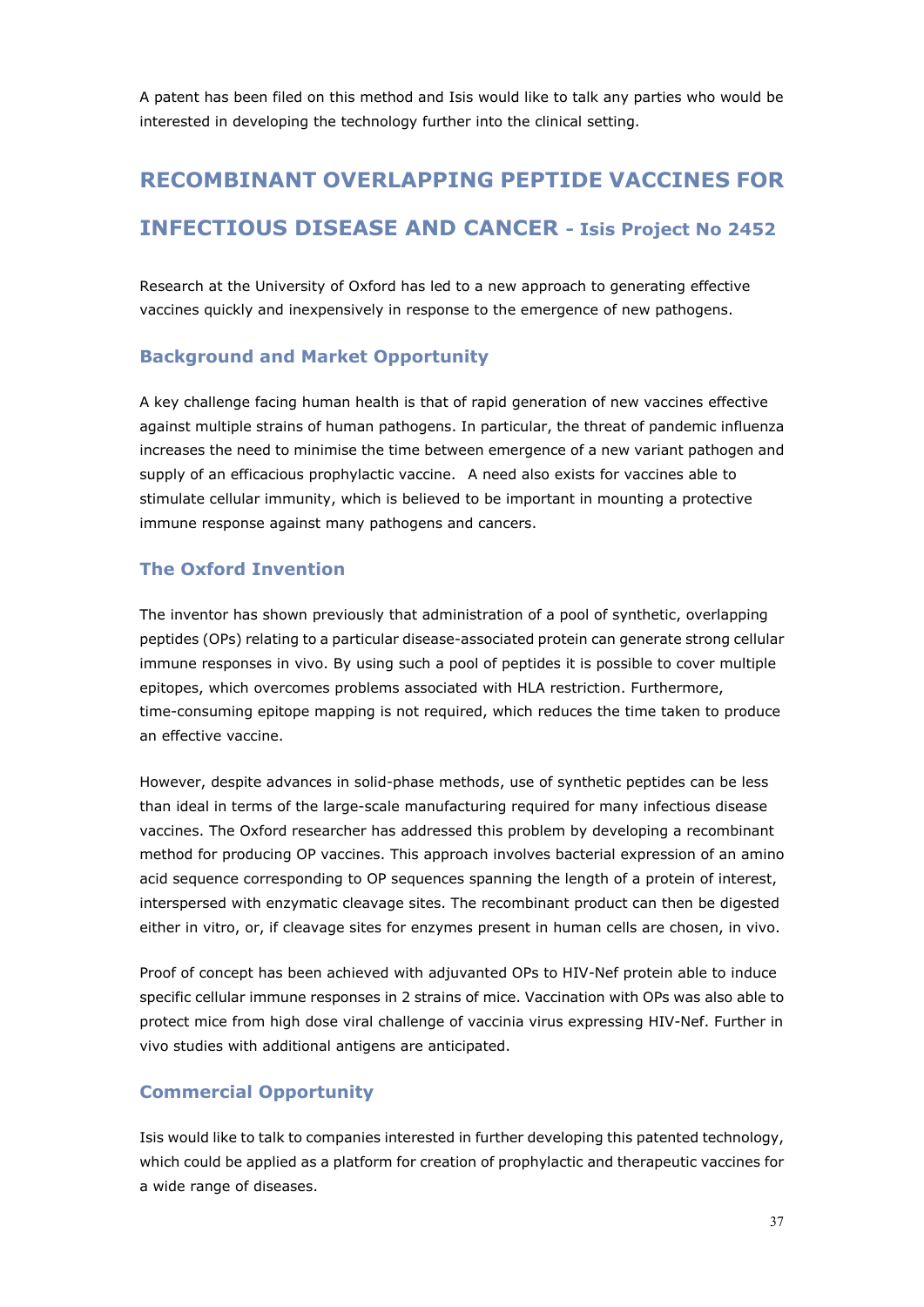## **ASSAYS FOR ANTI-CANCER AGENTS - Isis Project No 2664**

Oxford researchers have developed a method for identifying inhibitors which can act against the cancer target Mina53. Such inhibitors will be useful in treating colon tumours and oesophageal cancer.

#### **Marketing Opportunity**

Colorectal cancer is the third most common form of cancer worldwide and the survival rate after 5 years is only 50% of patients.

Oesophageal carcinoma (or cancer of the gullet) is now the 9th most common cancer in the UK with ca. 7,500 new cases diagnosed every year.

Both these cancer types are linked with a protein known as Mina53 (or to give its full title, MYC induced nuclear antigen, isoform 2). In colon cancer, elevated expression of Mina53 is viewed as a characteristic feature. Proliferation of colon tumour cells in vitro was severely reduced when production of Mina53 in the cells was suppressed. In oesophageal cancer cell lines Mina53 levels were elevated in 83% of cell lines tested, and high expression levels of Mina53 are also linked to shorter survival periods.

These observations indicate that reduction of Mina53 activity would be of benefit in treating these cancers, but little was known about its function and no method has existed for producing and purifying Mina53. These practical issues have made it difficult to study Mina53 in more detail as a target for cancer therapy.

#### **The Oxford Invention**

Researchers in the department of Chemistry have now developed a method of producing and purifying Mina53. This has enabled them to show for the first time that Mina53 is an enzyme that acts as an oxygenase, using molecular oxygen to carry out oxidation reactions on a substrate. The Oxford researchers have used these insights to design assay systems for testing new inhibitors of Mina53. Inhibitors identified by the assays may be useful in treatment of cancer.

#### **Patent Status**

This work is the subject of patent application, and Isis would like to talk to companies interested in developing the commercial opportunity that this represents. Please contact the Isis Project Manager to discuss this further.

#### **Keywords**

anticancer, anti-cancer, Mina53, target inhibitor, cancer colon, oesophageal, carcinoma, colorectal,oxygenase, assay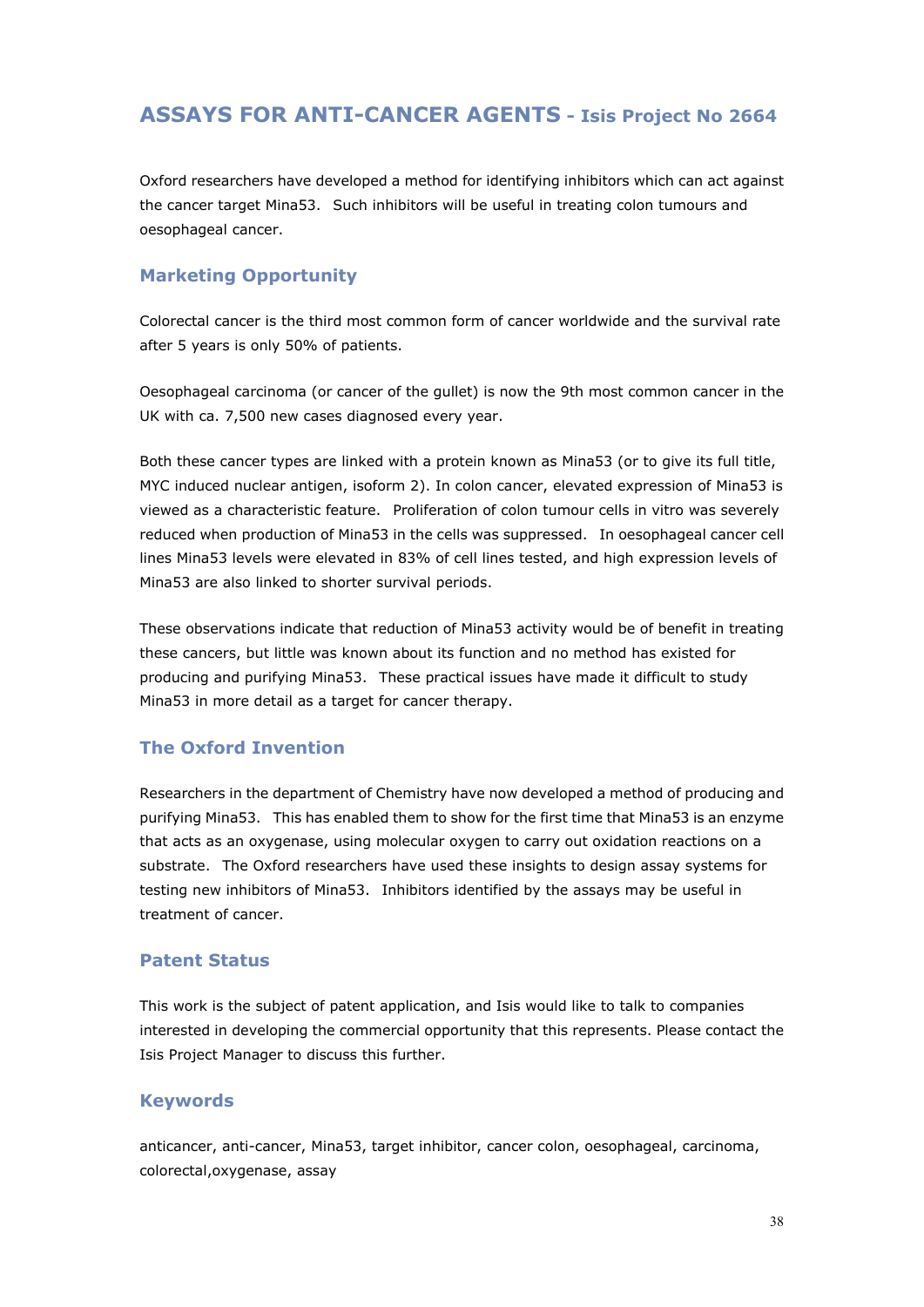## **TRANSFECTION REAGENT ADJUVANT - Isis Project No 2791**

Non-liposomal cationic polymers have been shown to be effective as adjuvants able to improve immune responses to HIV antigens

#### **MARKETING OPPORTUNITY**

There is a pressing need to develop new vaccines, including an effective HIV vaccine, but to date it has proved difficult to generate protective antibody-based immunity using what are in many cases poorly immunogenic antigens. Adjuvants are frequently added to vaccine compositions to improve the quality or magnitude of immune responses to an antigen, and HIV appears to be a prime example of a disease for which an adjuvant is required. It is further recognised that there is a need to produce better adjuvants for many other infectious disease vaccines for which current adjuvants are ineffectual or suboptimal.

#### **THE OXFORD INVENTION**

Researchers at the University of Oxford have discovered that non-liposomal cationic transfection reagents such as poly(ethylenimine) (PEI) may be used in combination with HIV antigens to boost the immune response in rabbits and mice. PEI in particular was able to boost antibody production at least as effectively as Alum, a recognised adjuvant, and at a much lower molar dose. Moreover, the functional (neutralising) antibody response induced by PEI was greater than that induced by Alum. PEI was also shown to up-regulate expression of MHC Class II and co-stimulatory molecules on bone marrow derived dendritic cells, and to generate equivalent systemic and mucosal immunoglobulin responses when compared to Cholera Toxin B-subunit.

The use of a reagent such as PEI may represent an efficacious, safe and cost-effective alternative to other adjuvants in development. The results obtained for PEI when used in combination with HIV antigens also suggest that it may be even more effective when used with more immunogenic antigens from other pathogens.

#### **PATENT STATUS**

This work is the subject of patent application covering the use of this class of transfection reagents as adjuvants, and Isis would like to talk to companies interested in developing the commercial opportunity that this represents. Please contact the Isis Project Manager to discuss this further.

## **DNA NANOTETRAHEDRA FOR DRUG DELIVERY - Isis Project No 2805**

Novel drug delivery platform technology based on new DNA nanostructural cages.

#### **MARKETING OPPORTUNITY**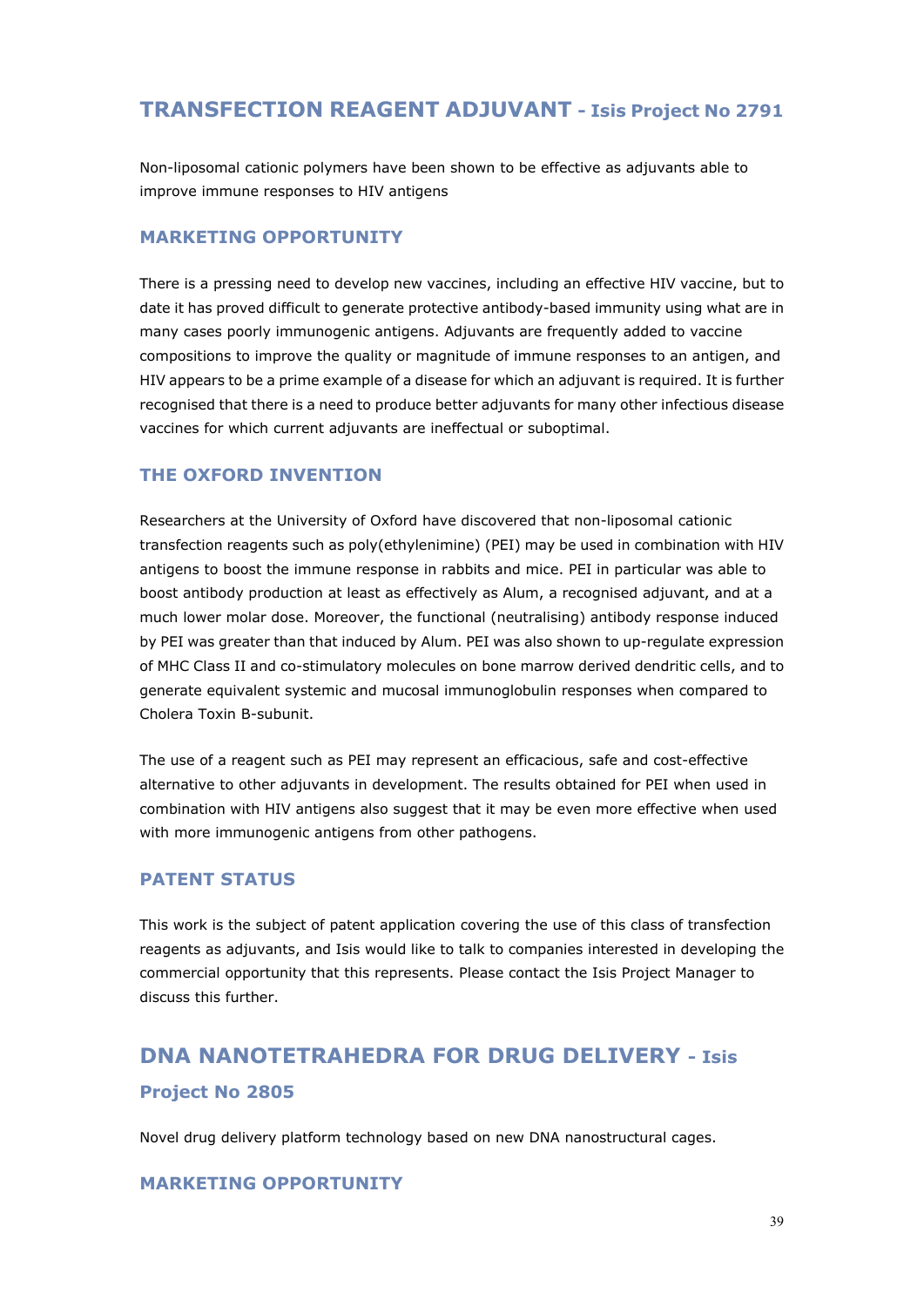A DNA cage system has been developed with potential for application in drug targeting and drug delivery. The DNA cages combine the functions of sensor and delivery vehicle and open the way for a new generation of 'smart' drug-delivery technologies.

#### **THE OXFORD INVENTION**

 Self-assembling DNA cages have been developed that can be formed into a number of useful shapes including tetrahedra. The ability to be able to incorporate a significantly sized bio-molecule has been demonstrated with Cytochrome C, amongst others. The shape can be tailored to allow the incorporation of differently shaped and / or sized molecules.

Once a drug, marker or other molecule of interest has been incorporated into the cage, it can be targeted to a tissue of interest by the addition of a signal molecule, or the ligand of a receptor found only on the tissue or cell type of interest. Adding a ligand to a tissue specific receptor involves a relatively simple synthetic step, and opens the possibility of getting relatively large molecules and nano-medicines across biological barriers, such as the gastrointestinal tract. Release of the payload may then be accomplished through the presence or action of a selected molecule or chemical environment.

Chemically, these cages are stereo-pure, rigid and adaptable. Crucially, they are simple to assemble, in a single step with a yield of approximately 95%. Importantly for a potential targeted drug delivery technology, they are robust and stable, and are cost efficient in comparison to other DNA technologies.

#### **PATENT STATUS**

Isis Innovation has applied for a patent covering this invention. This is a fast moving and exciting area of research and development and with the plethora of potential for this technology to be tailored to a company's specific requirements, licensees are sought who have an interest in co-development. . Please contact Dr David Phillips, Project Manager, at Isis Innovation Ltd. to discuss this further.

## **ALLERGEN SPECIFIC T-CELL CLONES FOR ANTIBODY**

#### **TESTING - Isis Project No 2816**

Oxford researchers have generated human CD4+ T cell clones specific for house dust mite allergens, for use as research tools.

#### **MARKET OPPORTUNITY**

Monoclonal antibodies represent some of the most important and successful therapies of the last few years, and increasing numbers are entering clinical development. However, testing the safety of human antibodies is not without challenges, as their incredibly high level of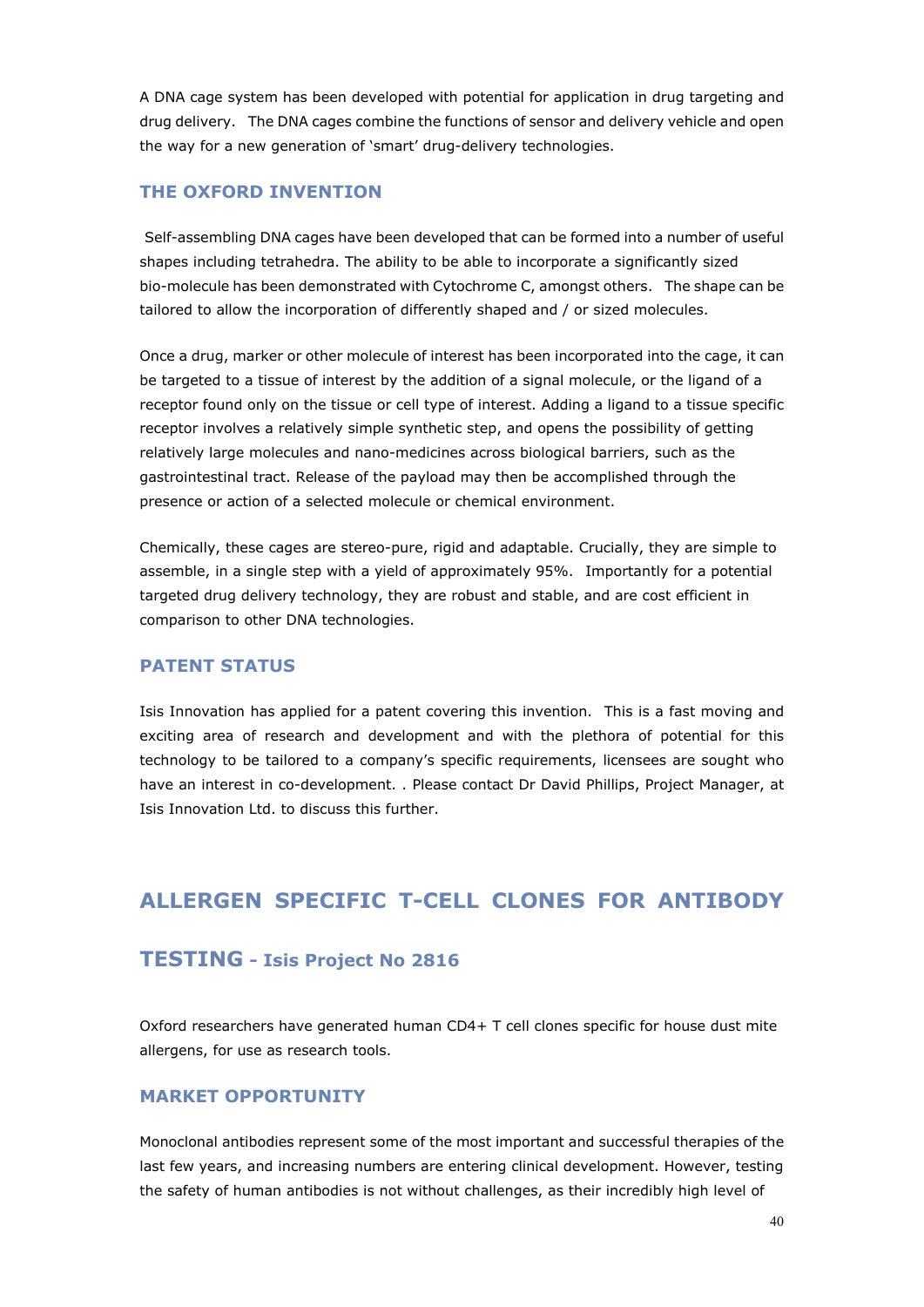specificity increases the probability of misleading results in non-human animal models. The need for accurate animal models for testing human antibodies was highlighted recently via the tragic events surrounding the Tegenero antibody trial at Northwick Park.

#### **THE OXFORD INVENTION**

Oxford researchers have developed T-cell clones which could enable safety testing of human antibodies in rodent models. They identified various T-cell receptors which are specific for particular epitopes of Der p 1, and have subsequently produced three CD4 positive T-cell clones expressing different T-cell receptors specific for the same Der p 1 epitope. In contrast to CD8 positive T-cell clones, CD4 T-cells are particularly difficult to generate and there are thought to be only a handful of well-characterised examples worldwide.

These clones produce a well-defined cytokine profile including IL-4, IFN-g and many others. Adoptive transfer of these cells to SCID mice would create a rodent model with human cells producing human cytokines, which offers the potential to test human antibodies designed to block the pertinent cytokines and cell surface molecules. Other uses envisaged for the clones include testing of inhibitor drugs in vitro, transfer into animal models of disease and subsequent manipulation, and possibly T-cell receptor structural or ligand binding work and inhibition.

#### **COMMERCIAL OPPORTUNITY**

The cell lines are now available for non-exclusive licensing as research tools, and Isis would like to talk to companies interested in inflammation research. Please contact the Isis Project Manager to discuss this further.

#### **Keywords**

allergy, dust-mite, t-cell, research tool, cell-line, assay.

## **A NEW TREATMENT FOR NEURODEGENERATIVE**

#### **DISEASE - Isis Project No 2839**

Researchers at the University of Oxford have identified a novel mechanism to protect neurons from the cell death underlying Parkinson's disease.

#### **Marketing Opportunity**

Parkinson's disease (PD) is a common and fatal disorder, predominantly of the elderly, affecting 1-2% of the population. PD is a slow, progressive illness and patients require long-term hospitalisation and care. PD therefore represents a significant cost to the healthcare system and has enormous implications for the quality of life of sufferers. As Western populations continue to age, this burden is set to increase and there are currently no treatments available which alter disease progression.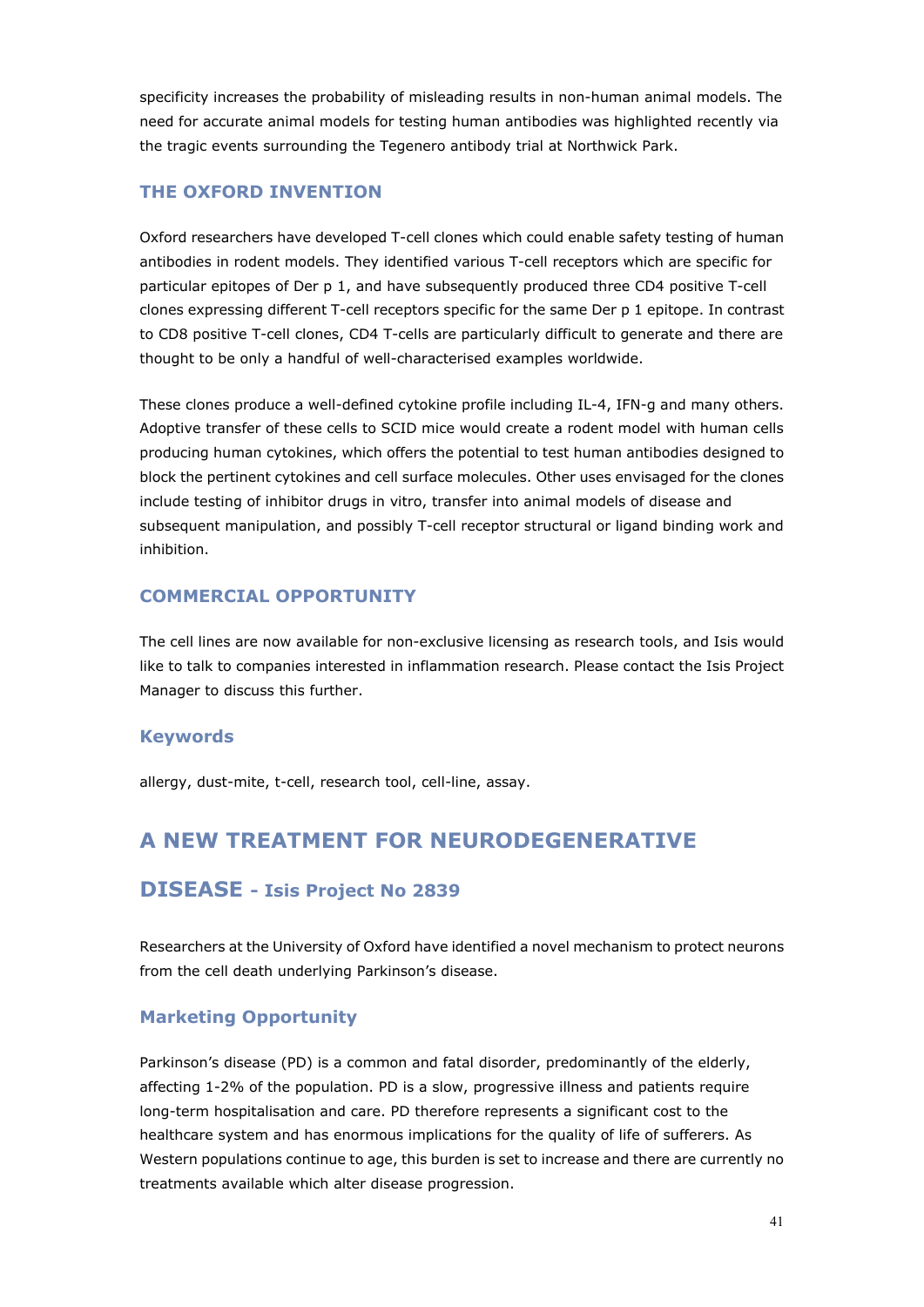#### **The Oxford Invention**

The invention comprises a technique for reducing neuronal susceptibility to Parkinson's disease related cell death using RNA interference (RNAi)-mediated knockdown of α-synuclein, a protein which plays a critical role in PD. The Oxford researchers have shown RNAi-mediated knock-down of α-synuclein reduces dopamine accumulation in neurons by reducing the activity of the dopamine transporter which brings dopamine into a cell. This reduces the oxidative stress and neuronal death that underlies Parkinson's disease. The researchers have found that reducing the expression of the normal form of α-synuclein is able to protect neurons from toxic insults which gives this invention broad application in all forms of Parkinson's disease.

At present, treatments for Parkinson's disease are symptomatic and are unable to alter the underlying course of the disease. This invention addresses the heart of the problem by stopping neurons dying. This technique has application to all forms of Parkinson's disease either as a primary prevention intervention or as treatment for pre-existing Parkinson's disease. As such, this represents a method for altering the natural history of the illness and is a significant step towards developing a cure for the disease.

#### **Patent Status**

This work is the subject of a patent application. Interested parties are welcome to discuss with Isis Innovation on how to utilise this invention. Please contact the Isis Project Manager to discuss this further.

## **SUPPRESSION OF TRANSPLANT REJECTION - Isis Project No 1439 & 2848**

New method for generating regulatory T cell (Tregs) that avoids the need for cell sorting

#### **Marketing Opportunity**

Transplantation is the treatment of choice for end stage kidney, heart, liver and pancreas organ failure. Despite considerable advances in the management of transplant rejection in recent years most transplants are still eventually rejected. In addition, current immunosuppressive approaches leave transplant recipients more susceptible to infections and cancer.

#### **The Oxford Invention**

Researchers have devised two new methods for producing important regulatory T cells, known as Tregs. Tregs can control destructive rejection responses so that donor organs are less likely to be rejected by a recipient's immune

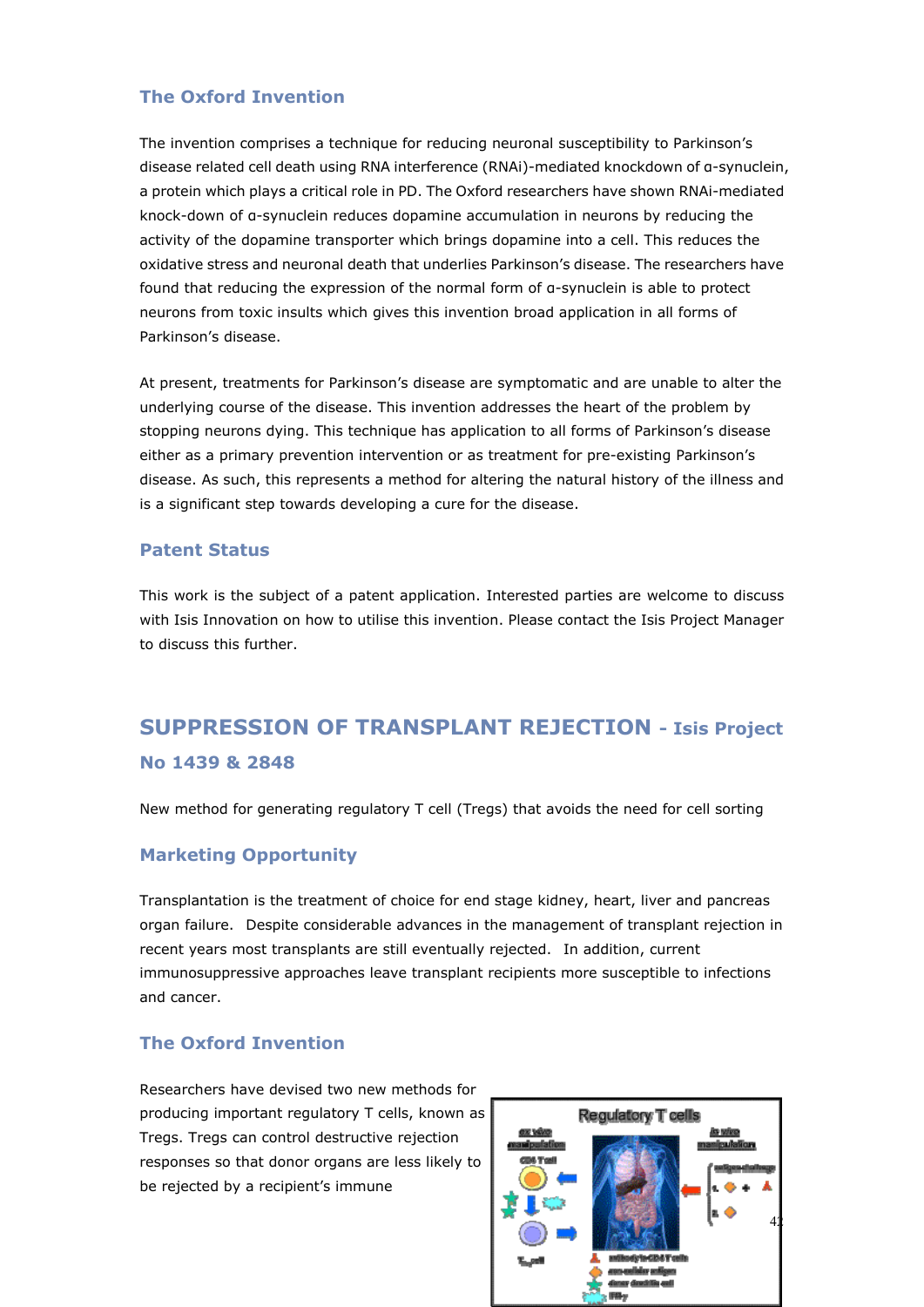system. Other methods for ex vivo Treg generation are known but their use is limited by the requirement for cell sorting using flow cytometry.

The patent applications describe novel methods for the generation of Tregs both in vivo and ex vivo.

- For in vivo generation, immunisation with a non-cellular antigen combined with a monoclonal antibody to CD4 T cells is followed by a second challenge with the non-cellular antigen at or near the point of transplantation. This approach can also be used ex vivo.
- For additional ex vivo generation, recipient CD4 T cells are cultured with TGF-b conditioned donor type antigen presenting cells in the presence of IFN-g. This leads to preferential death of effector cells, expansion of naturally occurring Treg and conversion of non-Treg precursors resulting in an enrichment for donor-reactive Treg.

In a clinical context, patients would be pre-exposed to the in vivo therapy before transplantation and their resulting Treg population maintained by re-challenging with the non-cellular antigen until transplantation. This approach does not require that the identity of the organ donor is known before the therapy commences. The ex vivo approaches could enable the administration of regulatory T cells as a cellular therapy to control transplantation rejection at the time of transplantation, or at any point thereafter, to ensure that control of rejection is maintained. The in vivo and ex vivo approaches have the potential to be used in combination. This approach is also potentially applicable for the treatment of autoimmunity.

#### **Patent Status**

The patent applications are available for licence and we are actively seeking partners for the licensing and commercial development of this technology.

### **MOLECULAR SHAPE RECOGNITION - Isis Project No 2932**

#### **Introduction**

Isis Innovation, the technology transfer company of the University of Oxford, releases a new method for searching a molecular database for compounds that most closely resemble the shape of a molecule of known activity.

#### **Marketing Opportunity**

Identifying drug candidates is expensive, slow and ineffective. Increasingly, virtual screening is used to identify molecules likely to have beneficial biological properties. Indeed, it is widely believed that molecular shape is one of the best indicators of biological activity, which has been already demonstrated by recent studies. Hence, the ability to efficiently search a molecular database for compounds that most closely resemble the shape of a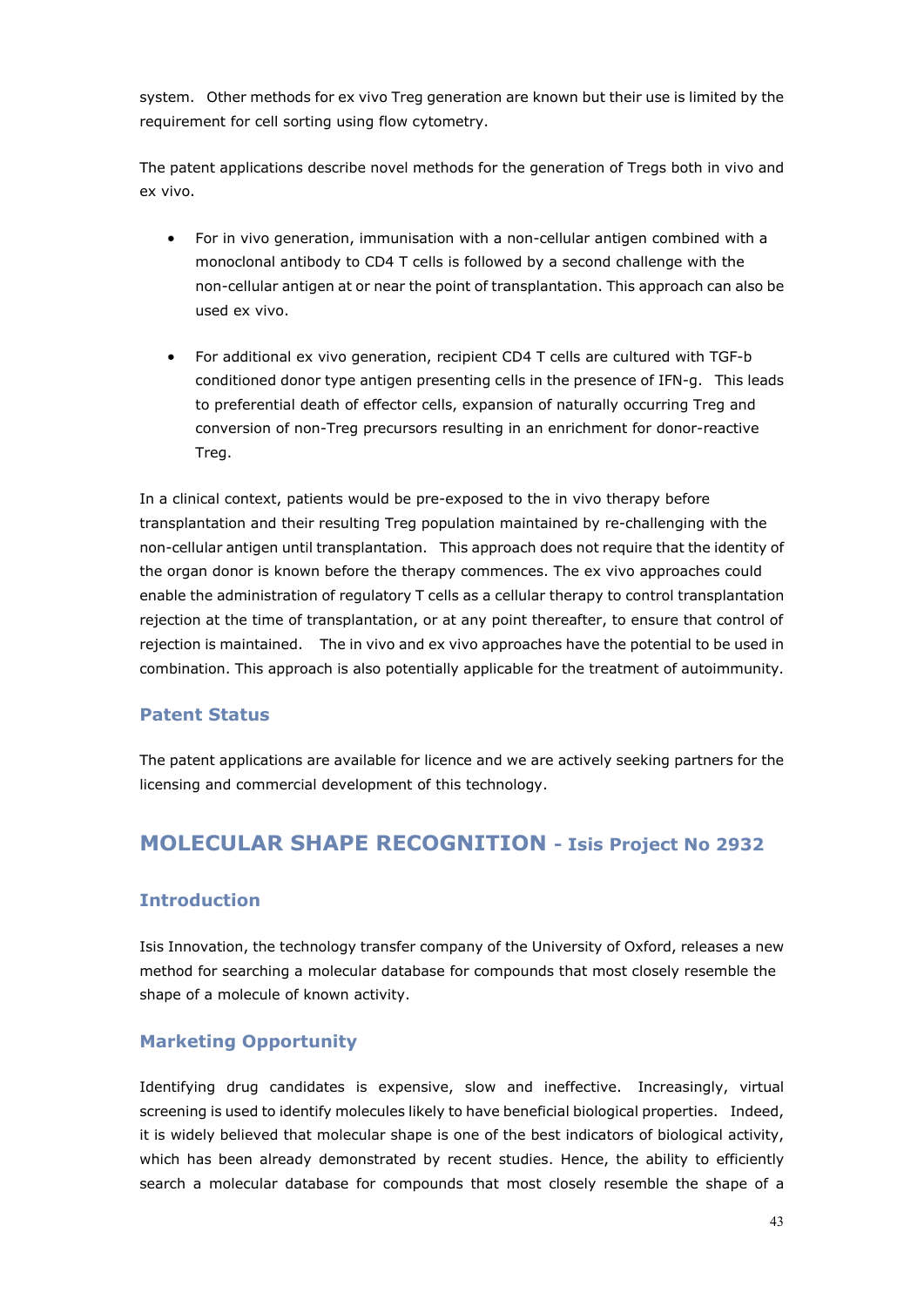molecule of known activity is highly advantageous (Figure 1). Most methods calculate shape similarity by superposing the molecules to quantify their overlap. This requires an optimal alignment of the molecules, which is computationally expensive and may lead to sub-optimal molecular overlap. Furthermore, the increasing size of molecular databases poses a serious limitation to the use of shape comparison methods.

#### **The Oxford Invention**

Ultrafast Shape Recognition (USR) has been developed by scientists at Oxford University. Molecular shape is characterised by a set of 1D distributions of inter-atom distances, which retains 3D shape information. This eliminates any need for alignment or translation, as these distributions are independent of orientation or position. Such innovation also improves efficiency, making USR around 2000x faster than commercially available methods (Figure 2).







#### **Commercialisation Status**

USR software is ready to be implemented as a molecular shape comparison product. The underlying technology is the subject of a US Patent Application. Please contact the Isis Project Manager to discuss developing the commercial opportunity.

## **LOW WATER BIOREACTOR - Isis Project No 2947**

Oxford researchers have developed a more efficient platform technology to produce esters and peptides in a controlled, environmentally sensitive & economic manner.

#### **MARKETING OPPORTUNITY**

An increasing number of chemicals are now produced by bioprocesses that typically operate at room temperature. Oxford researchers have developed a new electrokinetic platform technology applicable in industries that utilise enzyme-catalysed condensation reactions. The efficiency of such processes, including the manufacture of esters and peptides, is limited by the need to remove water.

#### **THE OXFORD INVENTION**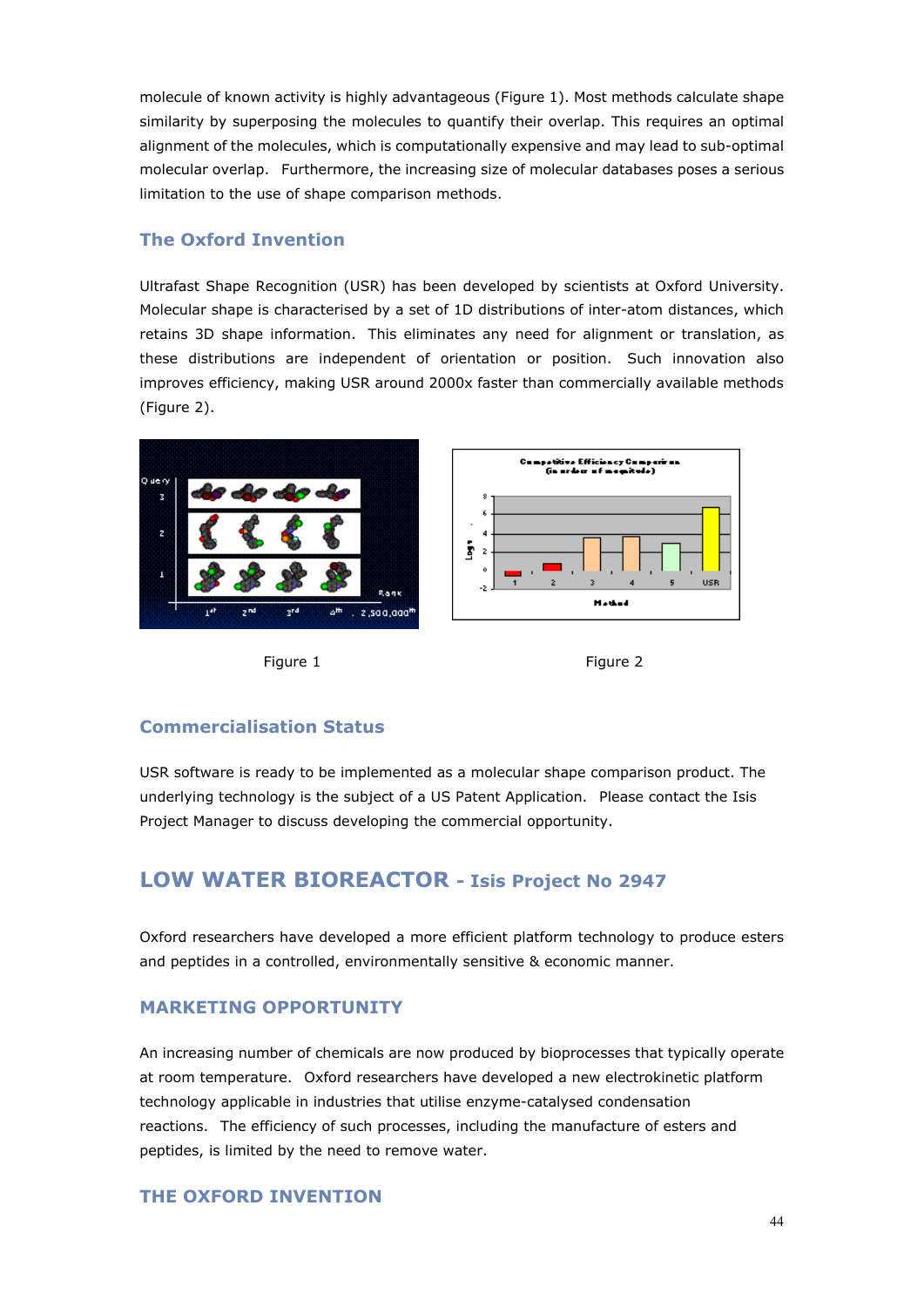Condensation reactions such as esterification can only proceed to a certain water content, at which point the reverse reaction starts to take place. Various methods have been employed by others to remove this water. The Oxford invention offers the user the following advantages:

- A more efficient process giving a high product concentration.
- An environmentally friendly, room temperature process with no additives required to remove water.
- A controllable process that proceeds only when the current is switched on.



This unique platform technology enables innovative bio-catalysed chemical production, with lower costs, improved product differentiation and greater use of renewable resources than with current technology.

#### **PATENT STATUS**

This work is the subject of a patent application, and Isis would like to talk to companies interested in developing the commercial opportunity that this represents. Please contact the Isis Project Manager to discuss this further

## **ANTI-INFLAMMATORY TREATMENT - Isis Project No 3050**

Isis Innovation, the technology transfer arm of the University of Oxford, presents a new drug candidate for treatment of inflammatory disorders.

#### **MARKETING OPPORTUNITY**

Inflammation is the response of vascularised tissue to injury and infection. Tissue damage leads to the production of a series of inflammatory mediators that recruit neutrophils and monocyte/macrophages into the site of injury.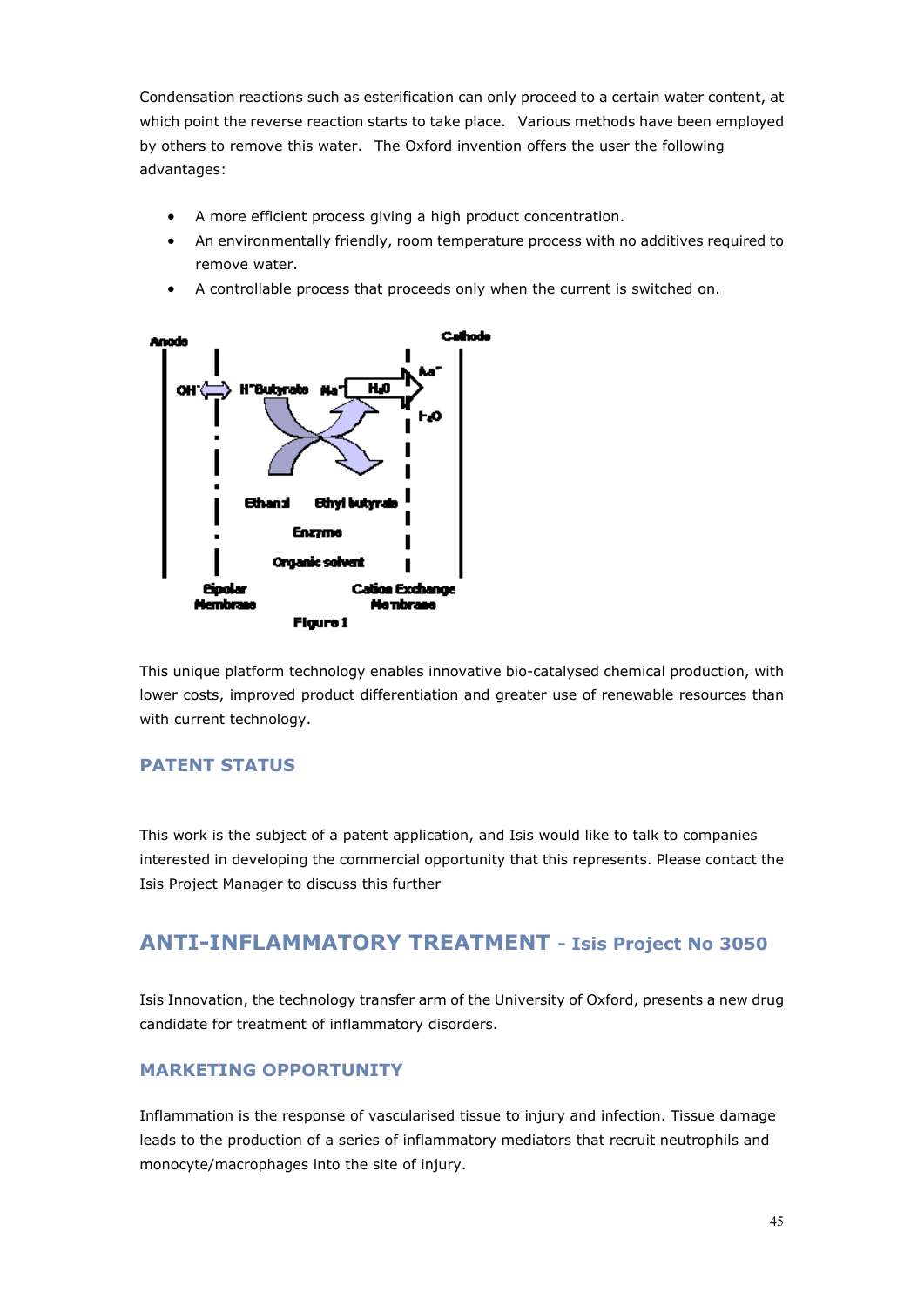Despite the beneficial role of inflammation in host defence, excessive inflammatory responses and prolonged macrophage activation can lead to acute inflammatory disorders such as endotoxic shock, or chronic inflammatory diseases such as inflammatory bowel disease (IBD), rheumatoid arthritis, uveitis and atherosclerosis.

As well as a potential treatment for acute and chronic inflammatory disorders, the Oxford invention could also accelerate the resolution of inflammation - important for treatment of diseases such as age-related macular degeneration and Alzheimer's disease.

#### **THE OXFORD INVENTION**

Researchers at Oxford have discovered a series of novel anti-inflammatory peptides that act on activated macrophages via the G protein-coupled receptor (GPCR), ChemR23, substantially reducing production of inflammatory cytokines (TNFa, MCP-1, IL-6 and IL-1b). Peptide agonists of the ChemR23 receptor represent a novel strategy for therapeutic intervention in inflammatory disease that is derived from an endogenous anti-inflammatory mechanism.

These novel peptides exhibit potent anti-inflammatory activity (0.32ng/kg) in well-established pre-clinical models of inflammation. Furthermore, the same peptides dramatically enhance clearance of pathogen and cellular debris, potentially speeding up the resolution of inflammation.

#### **PATENT STATUS**

This work is the subject of a patent application, and Isis would like to talk to companies interested in developing the commercial opportunity that this represents. Please contact the Isis Project Manager to discuss this further.

#### **KEYWORDS**

GPCR, G protein-coupled receptor, anti-inflammatory, peptide, ChemR23, chemerin, rheumatoid arthritis, inflammatory bowel disease, endotoxic shock.

## **USE OF NOVEL PORPHYRIN DIMERS IN**

### **PHOTODYNAMIC THERAPY - Isis Project No 3096**

Conjugated porphyrin dimmers enable the treatment of non-malignant diseases, non-metastatic benign tumours, and macular degeneration via photodynamic therapy.

#### **MARKETING OPPORTUNITY**

Photodynamic therapy (PDT) is a method of treatment for a wide range of diseases and requires a benign photosensitizer, light and molecular oxygen present in the tissue. The treatment involves the activation by light of the photosensitizer to produce a cytotoxic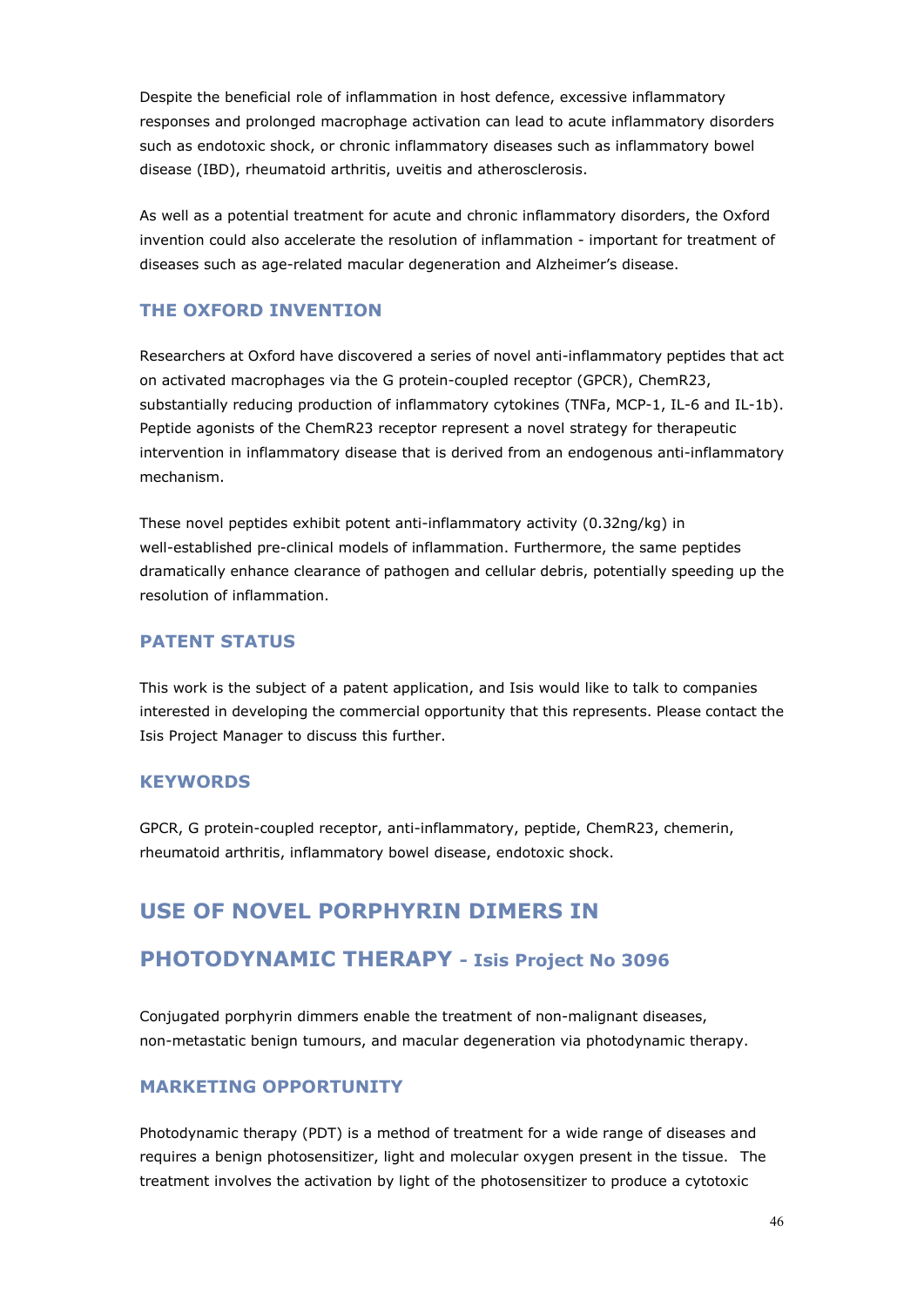

response that kills nearby cells. PDT can be used to treat a number of conditions characterized by rapid tissue growth including cancer, psoriasis and acne. It is also the preferred therapy for neovascular age-related macular degeneration (AMD), where abnormal growth of new blood vessels at the back of the eye leads to blindness. However, current PDT

treatments are limited by the fact that:

- The photosensitizers employed, rapidly diffuse into other healthy tissues, which are subsequently damaged if they are incidentally illuminated.
- The depth of treatment is quite limited.

Therefore, the need exists for the development of new PDT technology to overcome these challenges.

#### **THE OXFORD INVENTION**

The Oxford Invention uses a combination of novel conjugated porphyrin dimers and either one-photon (OP) or two-photon (TP) excitation. The compounds of the Invention have good solubility in biological media and afford enhanced delivery to and localization in tissues. In TP-PDT, excitation of the Oxford photosensitizers is confined to the focal volume of the laser therefore the degree of targeting is extremely high. This feature is advantageous because the collateral damage associated with traditional excitation mechanisms is greatly reduced. TP-PDT using these photosensitizers has recently been demonstrated in mice. In OP-PDT, these photosensitizers permit treatment using light of longer wavelengths (>800nm), which reduces the costs associated with the laser. In OP-PDT applications, these photosensitizers also facilitate better depth penetration through tissue, thereby enabling larger tumours to be treated more effectively.

#### **PATENT STATUS**

This work is the subject of patent application, and Isis would like to talk to companies interested in developing the commercial opportunity that this represents. Please contact the Isis Project Manager to discuss this further.

#### **Keywords:**

Photodynamic therapy, One-photon PDT, Two-photon PDT, Photosensitizers, Porphyrins, Cancer treatment, Oncology, Eye disease

## **A NOVEL CANCER BIOMARKER AND DRUG TARGET - Isis Project No 3101**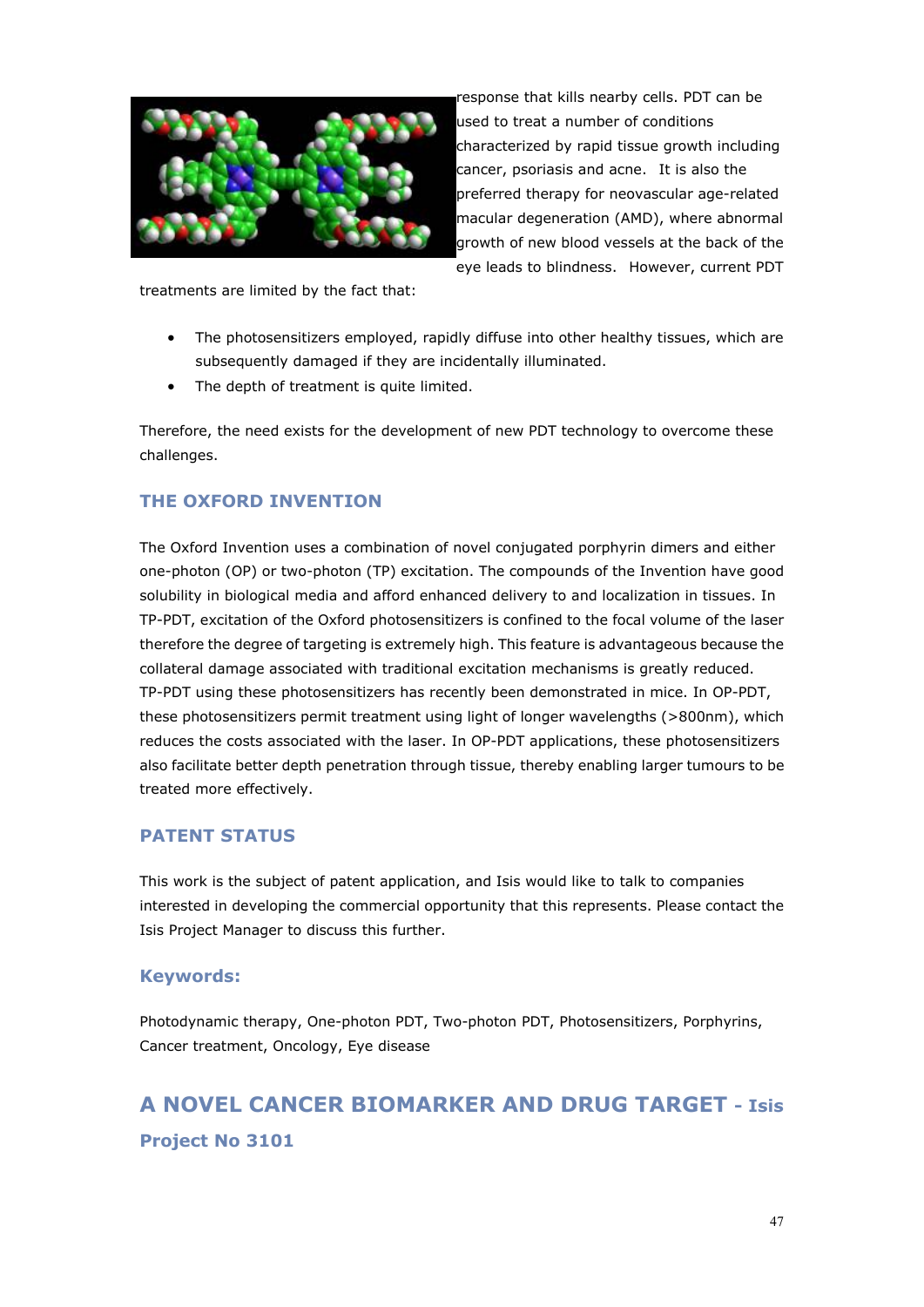Oxford researchers have discovered a novel cancer biomarker with great potential as a target for therapeutic intervention.

#### **MARKETING OPPORTUNITY**

The market for cancer therapies is set to experience significant change as newer targeted therapies replace broader spectrum treatments. Targeted therapies are generally better tolerated, less toxic and provide better patient outcomes. In parallel, ageing populations and improved detection methods have led to increases in the number of patients requiring treatment, and there remains an unmet need for more effective therapies.

#### **THE OXFORD INVENTION**

Oxford researchers hypothesised that the activity of a particular protein previously thought to be unrelated to cancer may play a direct role in the regulation of tumour cell proliferation and progression. Subsequent investigation of levels of expression of the protein in human tumour samples using immunohistochemical staining confirmed that, compared with normal tissues, the protein is expressed excessively in tissues from patients with lung, breast, head and neck cancers as well as lymphomas.

It has further been shown that:

- Over-expression of the protein promotes cell proliferation by activating cell survival signalling
- Disruption of this signalling or down-regulation of expression of the protein leads to decreased cell migration
- Over-expression of the protein occurs in some human colorectal cancer cell lines
- Over-expression of the protein in cells increases tumour growth

Further studies are underway to evaluate the effects in cancer models of a known ligand, and to screen libraries in order to identify new compounds effective against this target.

#### **PATENT STATUS**

This work is the subject of patent application filed in 2007. Isis would like to talk to companies interested in developing the commercial opportunity that this represents, and the patent application can be made available for review under CDA. Please contact the Isis Project Manager to discuss this further.

## **QUANTISNP SOFTWARE FOR COPY NUMBER VARIANT**

### **ID - Isis Project No 3195**

Oxford researchers have developed a software application able to analyse SNP genotyping data and identify the presence of copy number variants.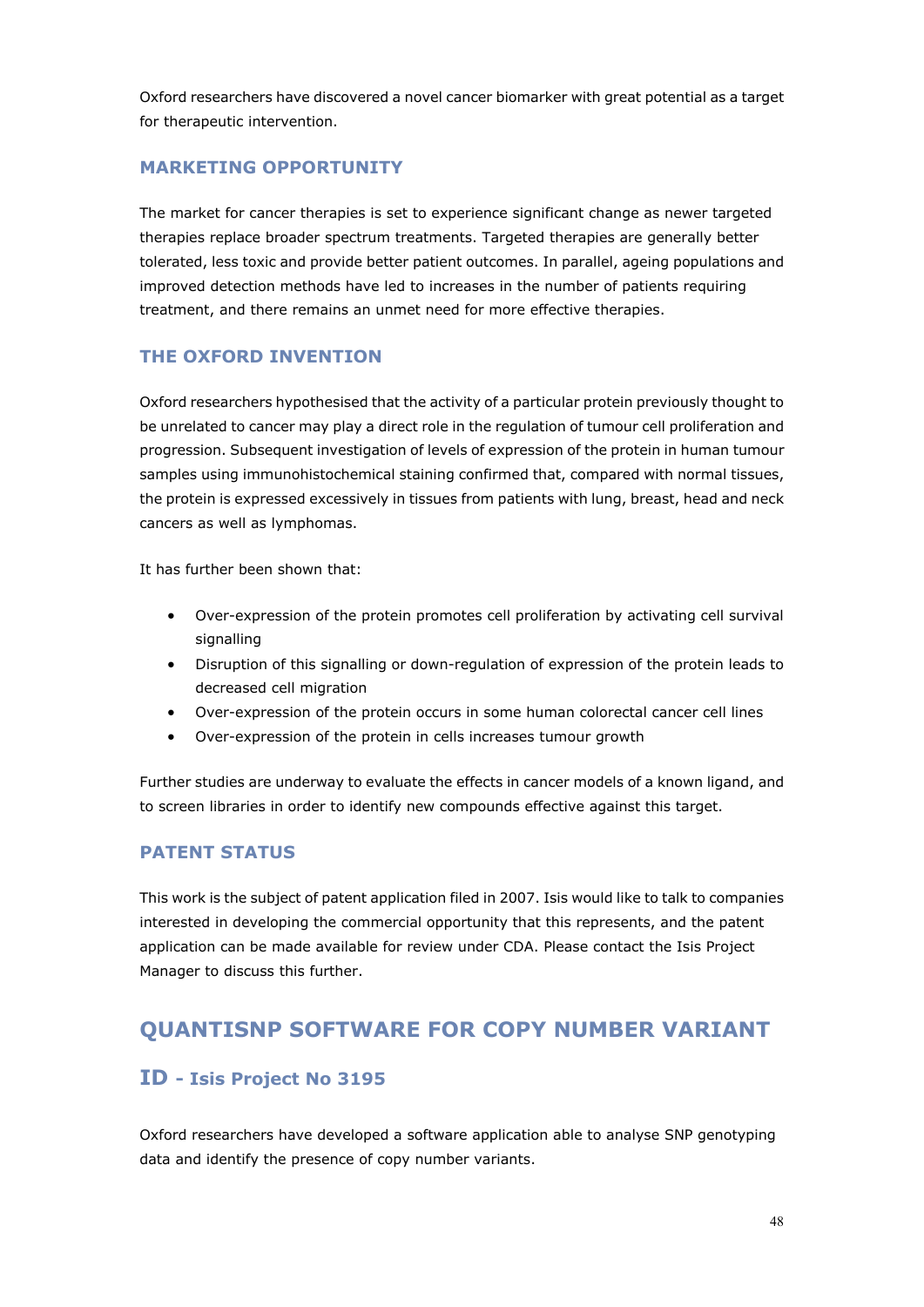#### **MARKETING OPPORTUNITY**

The development and validation of novel approaches to accurately and quickly map copy number changes in the human genome is important for the implementation of novel diagnostic strategies.

Developments in microarray technologies have enabled the high-throughput study of chromosomal aberrations, and there is particular interest in the application of SNP array platforms to detect copy number variants associated with susceptibility to different diseases. This interest stems from the ability of this approach to profile copy number polymorphisms and SNPs simultaneously, which leads to more effective characterisation of the genetic alterations associated with a specific disease. The companies Affymetrix and Illumina have developed platform technologies facilitating such an approach, but there is a need for improved software able to interpret the data generated by these systems.

#### **THE OXFORD INVENTION**

Oxford researchers have developed a highly tailored Objective Bayes Hidden-Markov Model to automatically infer regions of copy number variation from the Illumina BeadArray genotyping data; QuantiSNP. The Oxford software significantly improves the accuracy of copy number variant identification and mapping relative to existing analytical tools, as demonstrated by validation of breakpoint boundaries.

While QuantiSNP was developed to analyse SNP data generated by the Illumina BeadArray system, it can also be adapted to other platforms.

A highly accurate statistical algorithm, such as QuantiSNP, for the detection of copy number variant events is vital for the meaningful identification of relevant copy number polymorphisms both in genome-wide and region-specific association studies of complex disease.

#### **COMMERCIAL AVAILABILITY**

The QuantiSNP software is available through Isis for non-exclusive licensing. Please contact the Isis Project Manager for further details.

## **A PROGNOSTIC TEST FOR BREAST CANCER - Isis Project No 3203**

Quantification of a single microRNA as a reliable prognostic marker in breast cancer ensures patients receive the most effective and appropriate treatment

#### **MARKETING OPPORTUNITY**

Globally, breast cancer is the commonest cancer amongst women and is the fifth most common cause of cancer death. Every year 1.1 million women are newly diagnosed with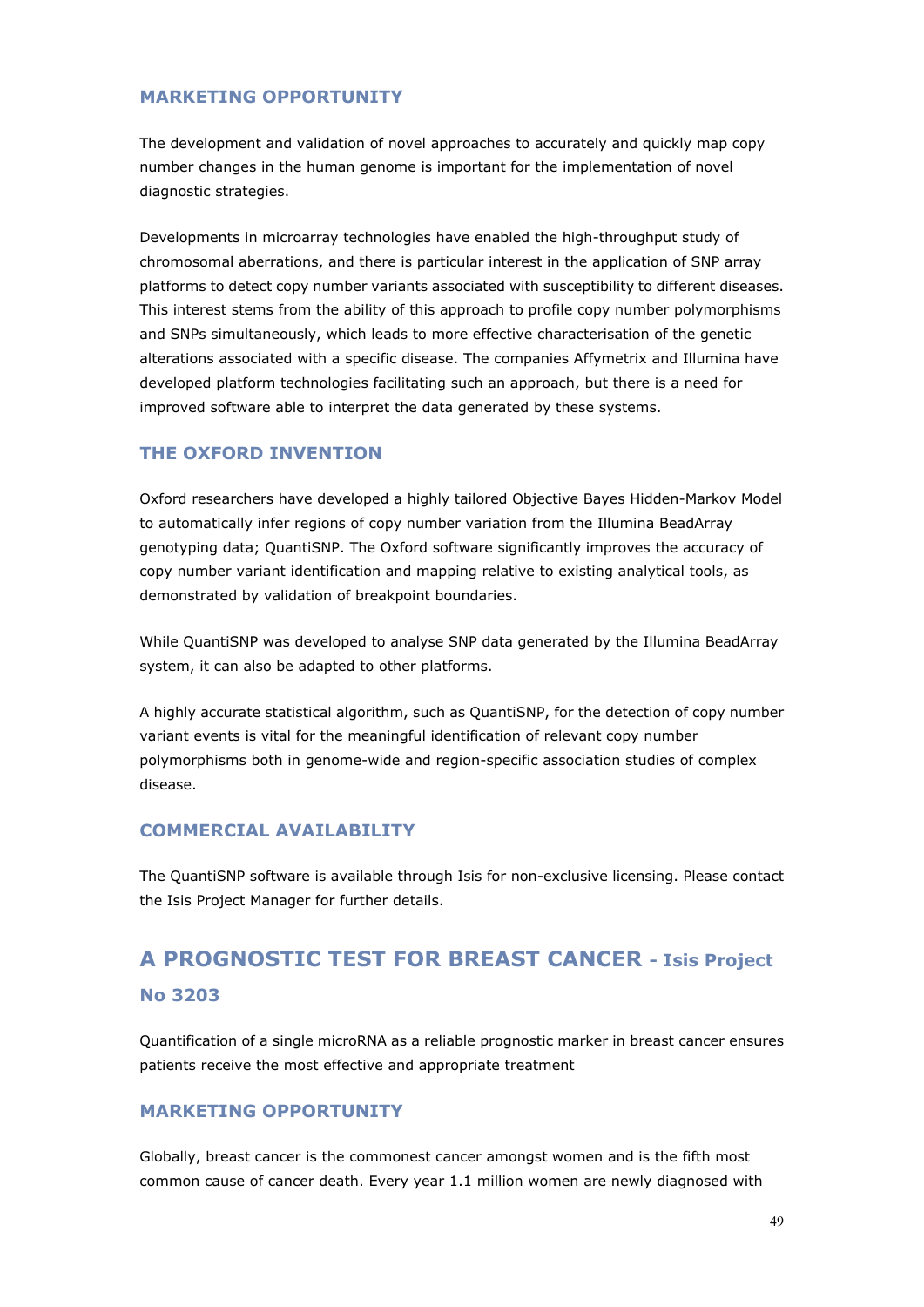breast cancer and will die from the disease. It is the best example of a cancer in which prognostic information is required to guide treatment. Usually the likely outcome of a cancer is determined using indicators such as tumour size and histological features. These indicators are frequently used in combination but a single reliable marker is a more powerful predictor of survival.

#### **THE OXFORD INVENTION**

Oxford academics have discovered that the level of a specific microRNA in human breast cancer is enhanced and that its expression correlates closely with mortality. The measurement of this single RNA species provides additional prognostic information, which is independent of other commonly used markers such as tumour size. The marker is easily detectable and can be assayed by any molecular technique for detecting low molecular weight RNA.

A single measurement of a microRNA, as a predictor of breast cancer survival, has considerable benefits over multiple determinations of gene expression, which are currently utilised in attempts to determine prognosis. The benefits lie primarily in the simplicity of the assay, its flexibility, cost benefit and in its strength as a prognostic tool. A simple, low cost assay is amenable to in-house analysis and technicians would not require extensive training in order to undertake the procedure. MicroRNA is relatively stable compared to conventional RNA and DNA molecules. Therefore, the sample material could be tumour specimens, blood, urine or paraffin fixed tumour sections. Since most tumour histology samples are fixed and archived there is a distinct advantage in being able to study this material. An elevated level of the specific microRNA is indicative of an eight-fold decrease in chances of survival and is therefore, a much more powerful predictor than current determinants. The ability to gauge the prognosis of a breast cancer with a simple test will enable clinicians to offer the most appropriate treatment, providing more aggressive therapies to patients with a poor prognosis and minimising side effects and toxicity for those patients with less aggressive disease.

#### **PATENT STATUS**

This work is the subject of a patent application, and Isis would like to talk to companies interested in developing the commercial opportunity that this represents. Please contact the Isis Project Manager to discuss this further.

### **TREATMENT FOR BREAST CANCER - Isis Project No 3209**

Isis Innovation, the technology transfer arm of the University of Oxford, presents a new indication for 6-thioguanine in the treatment of breast, ovarian and pancreatic cancers with defects in homologous recombination, e.g., BRCA1 or BRCA2 mutations.

#### **MARKETING OPPORTUNITY**

The variability in patient response to cancer therapies has lead to a drive towards a more personalised approach to treating individual patients. One method for deciding which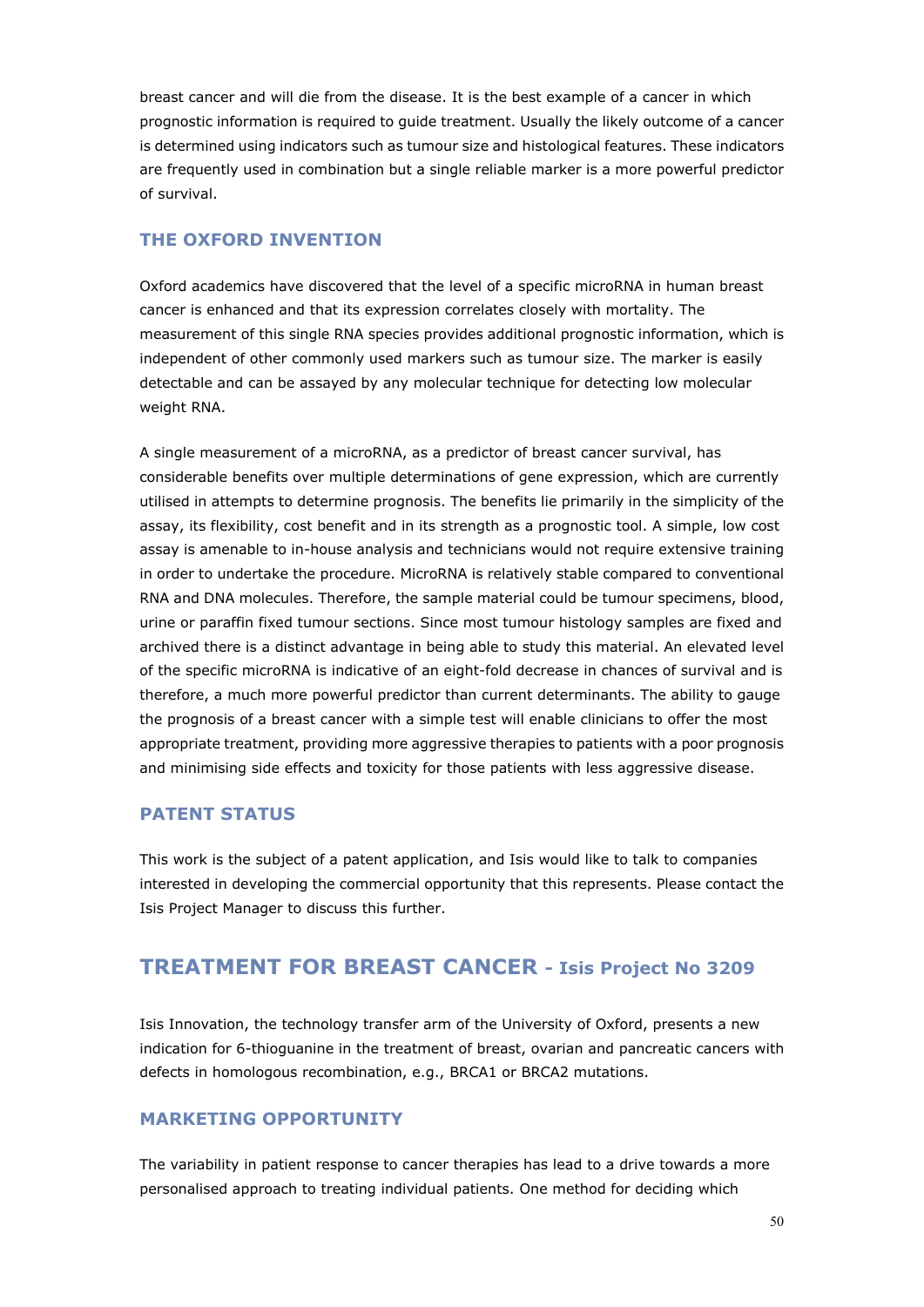treatment to use is based on screening for variations in genetic and protein biomarkers in cancerous cells. As more biomarkers are identified and screening becomes more commonplace, there will be an increasing demand for new bespoke treatments for the different patient groups.

PARP inhibitors are a novel group of cancer treatments currently undergoing phase II clinical trials in breast and ovarian cancer. These inhibitors act by specifically targeting cancer cells that are deficient in a DNA repair pathway called homologous recombination. Recent research has shown that a proportion of these cells can mutate and become resistant to PARP inhibitors.

A treatment that overcomes the issue of resistance that could serve as a standalone treatment or adjuvant to PARP inhibitors is the opportunity which the Oxford invention addresses.



#### **THE OXFORD INVENTION**

In the search for more effective treatments for homologous recombination deficient cancers, Oxford researchers have discovered that cancer cells that are resistant to PARP inhibitors are highly sensitive to treatment with 6-thioguanine (6-TG). Interestingly, previous phase II clinical trials for breast and pancreatic cancer have shown a response rate which is roughly equivalent to the BRCA1/BRCA2 mutation frequency in the general population.

6-TG is a generically available drug, currently

indicated for treatment of leukaemia and as an immunosuppressant prior to transplantation. As well as a novel treatment for a group of resistant cancers, the Oxford invention would be also be a new indication for 6-TG.

#### **PATENT STATUS**

This work is the subject of patent application, and Isis would like to talk to companies interested in developing the commercial opportunity that this represents either through licensing or collaboration. Please contact the Isis Project Manager to discuss this further.

#### **KEYWORDS**

Cancer, BRCA1, BRCA2, Breast, Pancreatic, Ovarian, Thioguamine, 6-TG-2-Amino-6, Mercaptopurine, Generic, Parp Inhibitor

## **NOVEL MICROSPERES FOR DRUG DELIVERY TO BONE - Isis Project No 3303**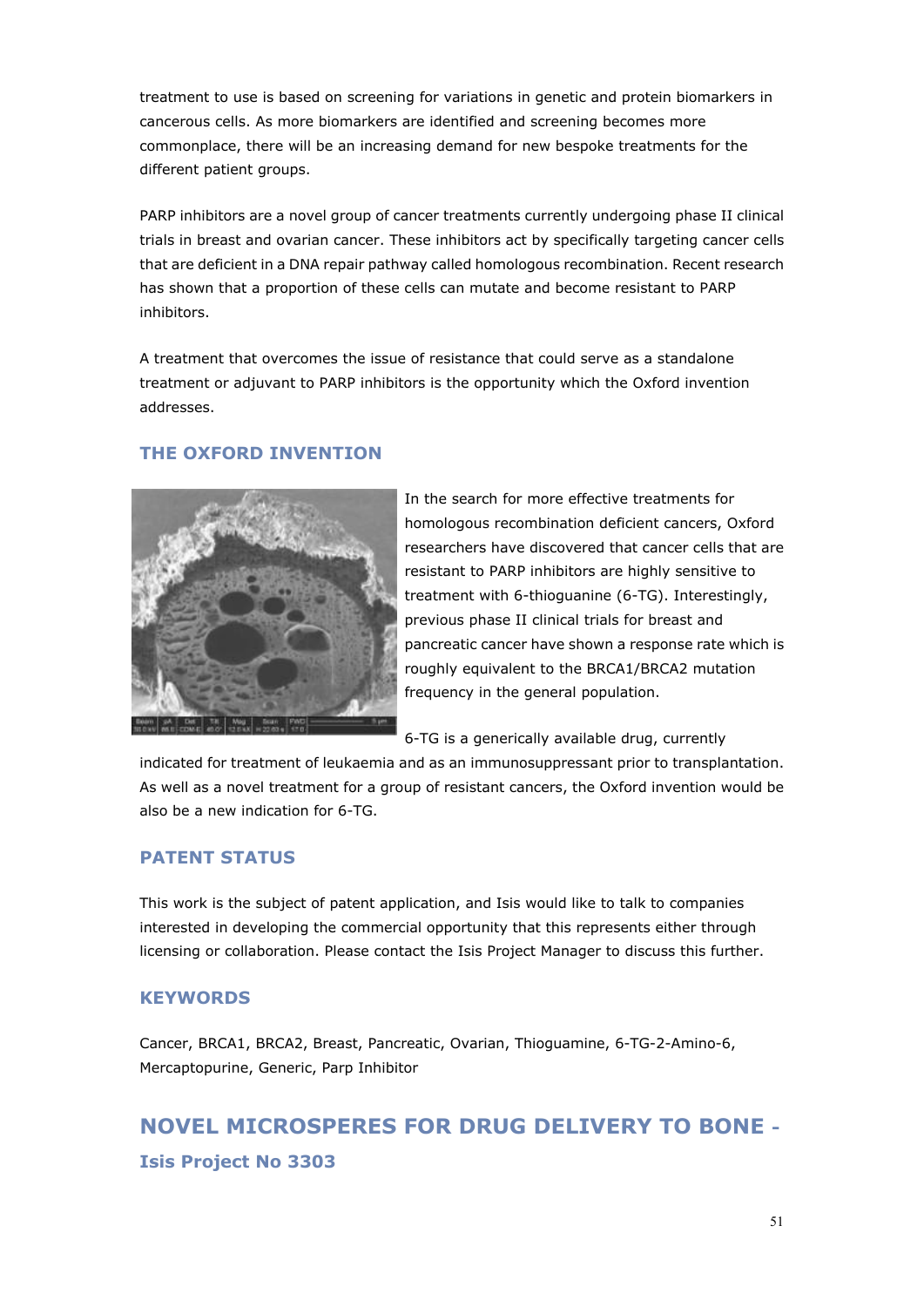3-in-1 microspheres provide targeted drug delivery while encouraging new bone growth.

Oxford Researchers have developed a novel micro-particle drug delivery system, which:

- 1. Binds specifically to bone
- 2. Aids bone growth
- 3. Provides a controlled release system for one or a cocktail of drugs.

#### **Marketing Opportunity**

Due to an aging population, the number of people with bone diseases is increasing dramatically. The majority of therapeutics for bone related diseases are systemic and this reduces the effectiveness of the therapy and increases its cost. There is a need for a delivery system that targets therapeutics directly to bone, preferably while also providing other functional benefits.

Microscopy image showing the core-shell

structure of HA-coated PLGA microspheres.

#### **The Oxford Invention**

A quick and simple method to load drugs within calcium phosphate coated poly (DL-lactic-co-glycolic acid) (PLGA) microspheres has been developed within the Department of Materials in the University. Hydroxyapatite is a form of calcium phosphate that is an essential component of normal bone and teeth. Using hydroxyapatite as a coating material around a core of PLGA, rather than as a composite material with PLGA, gives the 3in1 action to the microsphere. To realise these properties in a single microsphere is a significant advancement on current drug delivery mechanisms and a prerequisite in the design of suitable bone delivery devices.

The microspheres provide a flexible delivery mechanism that can be tailored to suit the needs of different drugs and disease states. The method successfully entraps sensitive components, such as proteins and is thus applicable for a wide range of drugs. There is also minimal drug leakage or polymer degradation during microsphere production due to the design of the manufacturing process. The resultant microspheres lend themselves to local drug delivery either by direct injection into bone, addition into bone cement during a surgical procedure or as a coating on metal implants. It is also possible to deliver combinations of drugs or sequential release of different drugs via the microspheres – for example an antibiotic and an analgesic, a combination of anti-cancer drugs, or a combination of growth factors.

#### **Patent Status**

This work is the subject of a patent application, and Isis is actively seeking partners for the licensing and commercial development of this technology. Please contact the Isis project manager to discuss this opportunity.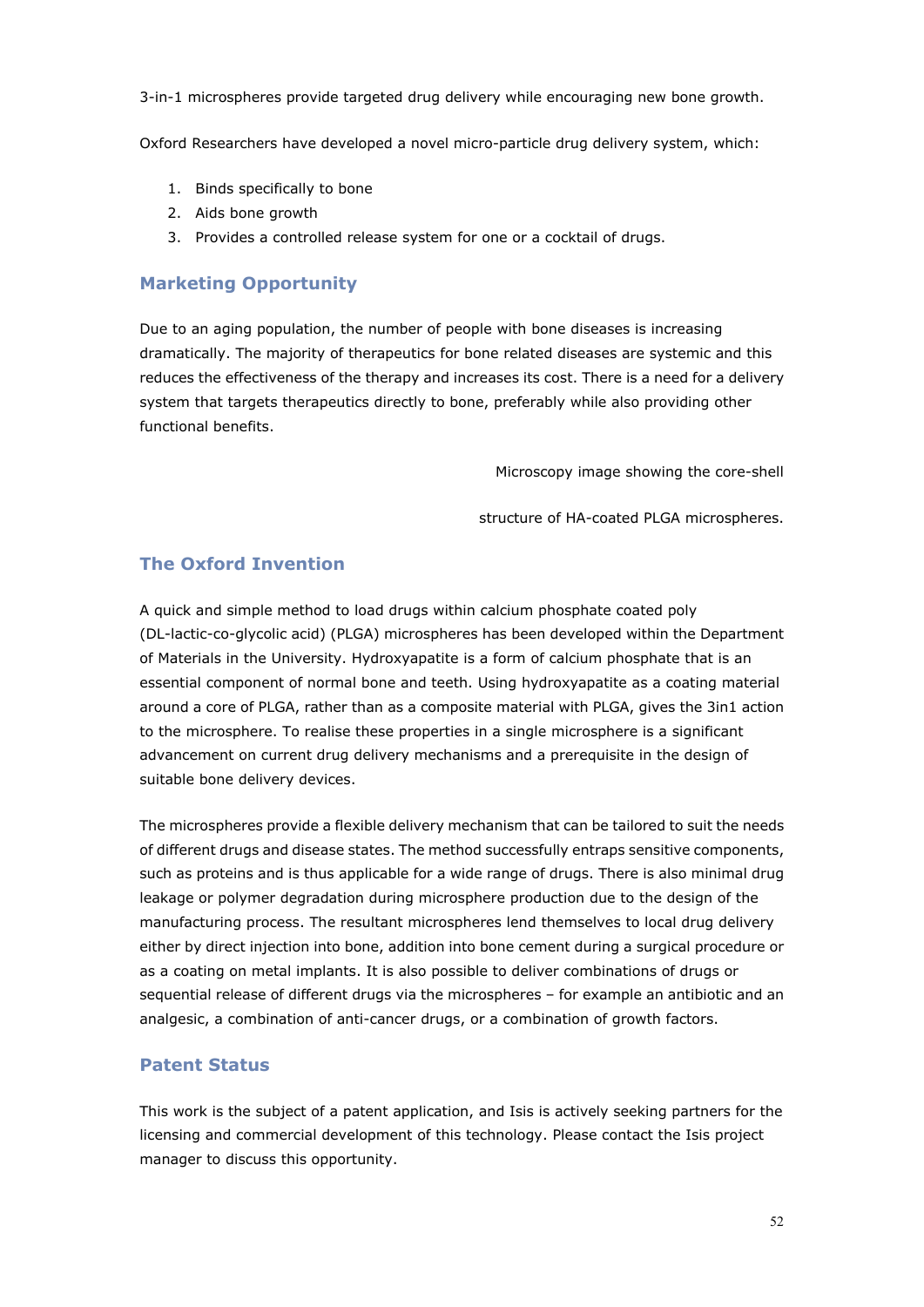## **HIGH DENSITY PROTEIN NANOARRAY - Isis Project No 3310**

University of Oxford and NTT researchers have developed a self-assembly approach to low-cost, high-density nanoarrays for use in proteomics and drug discovery.

#### **MARKETING OPPORTUNITY**

Although DNA array technology is well developed, the protein equivalent is still at an early stage. Protein arrays have been recognized as a valuable tool to study the function of proteins and to aid drug discovery. Developments made by University of Oxford and NTT scientists show potential to deliver low-cost and high-density protein arrays via a self-assembly method, offering an excellent opportunity to companies engaged in proteomics and drug discovery.

#### **THE INVENTION**

This invention offers the following key benefits:

- Increased density of array elements 109 nanodots are covered by a 10ml sample.
- Lower manufacturing cost self-assembly and no lithographic processes.
- No loss of protein functionality proteins are reconstituted into a lipid bilayer and not affected by the substrate.

Self-assembly of the vesicle nanoarray involves three steps, shown in the Atomic Force Microscopy (AFM) images on the left. Firstly, gold nanodots are formed by the self-assembly of gold along silicon steps (Figure 1). Next, vesicles are formed with gold-affinity head groups (Figure 2). Finally, the vesicle and nanodot array are brought together in solution forming the protein nanoarray (Figure 3).



Figure 3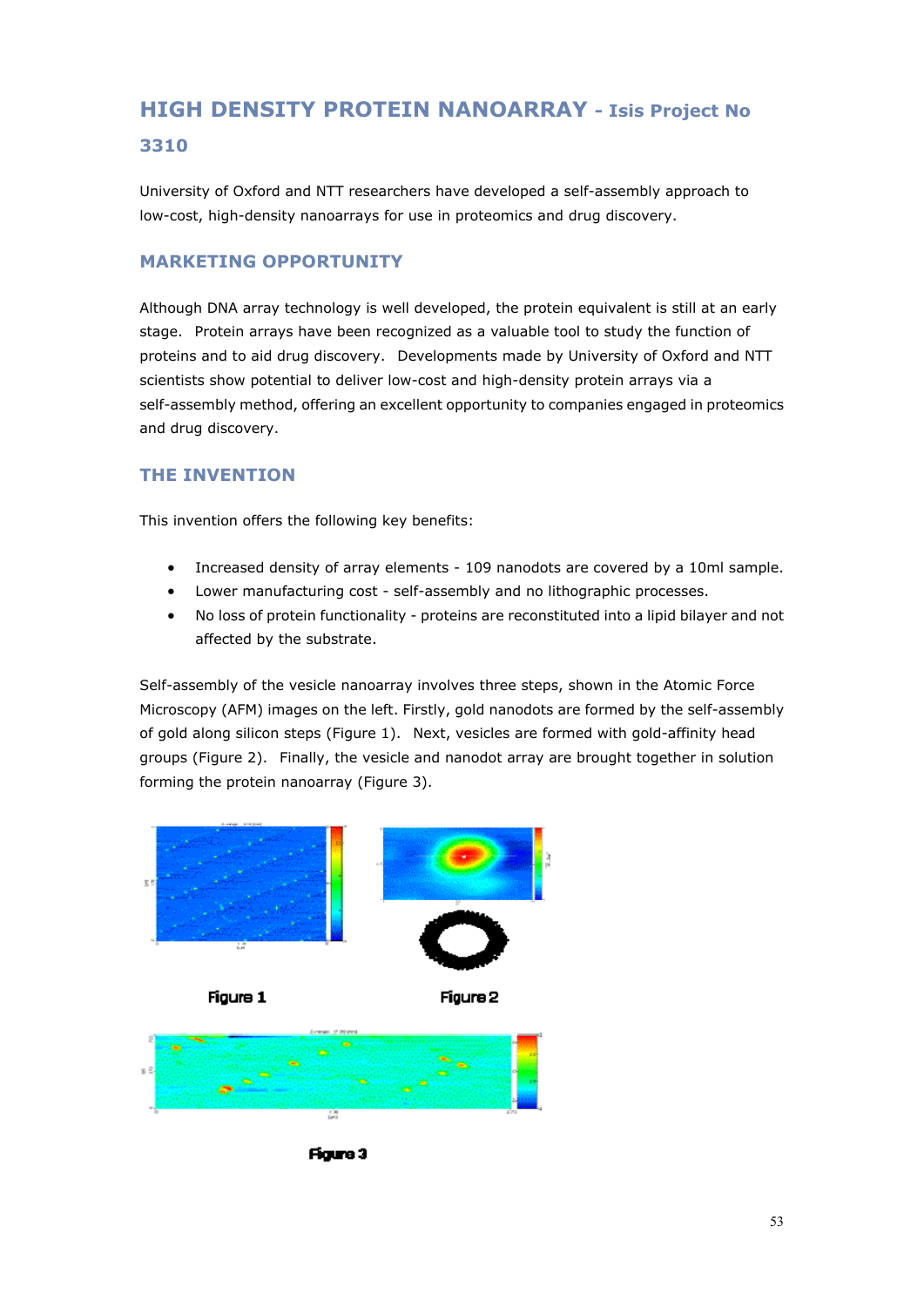#### **PATENT STATUS**

This work is the subject of a US patent application, and Isis would like to talk to companies interested in developing the commercial opportunity that this represents. Please contact the Isis Project Manager to discuss this further.

### **OBESITY ASSAY - Isis Project No 3342**

Obesity assays can aid development of new pharmaceutical candidates for treatment of obesity.

#### **Marketing Opportunity**

Globally there are 300 million obese people. In the UK alone over a fifth of adults are obese and of the remaining population, half of men and a third of women are overweight. Obesity is a leading cause of disorders such as type-2 diabetes, some cancers and heart disease. Obesity has a strong genetic component but until recently there was little success in identifying the underlying genetic causes.

Recent evidence shows strong links exist between obesity, type-2 diabetes and variants in the FTO (fat mass and obesity associated) gene1. People with two copies of the "fat" FTO gene have a 70% higher risk of obesity than those with none, and weigh 3kg (6.5lb) more. People carrying one copy of the FTO gene had a 30% higher risk of being obese compared to a person with no copies of the gene.

#### **The Oxford Invention**

Oxford researchers have shown for the first time that FTO is an enzyme, and has similar structure and mechanism of action identifying it as a member of a family of enzymes known as oxygenases2. Oxygenases are involved in diverse processes including DNA repair, fatty acid metabolism and post translational modifications. FTO has a potential role in DNA modifications, a way of changing the activity of genes without changing the genes themselves.

The work identifies the FTO enzyme as a new drug target for the control of obesity. The researchers have developed a range of assays, which can be used in identifying and developing pharmaceutical (drug) candidates.

#### **Patent Status**

This work is the subject of a recent patent application, and Isis would like to talk to companies interested in developing the commercial opportunity that this represents. Please contact the Isis Project Manager to discuss this further.

#### **HLA TYPING - Isis Project No 3337**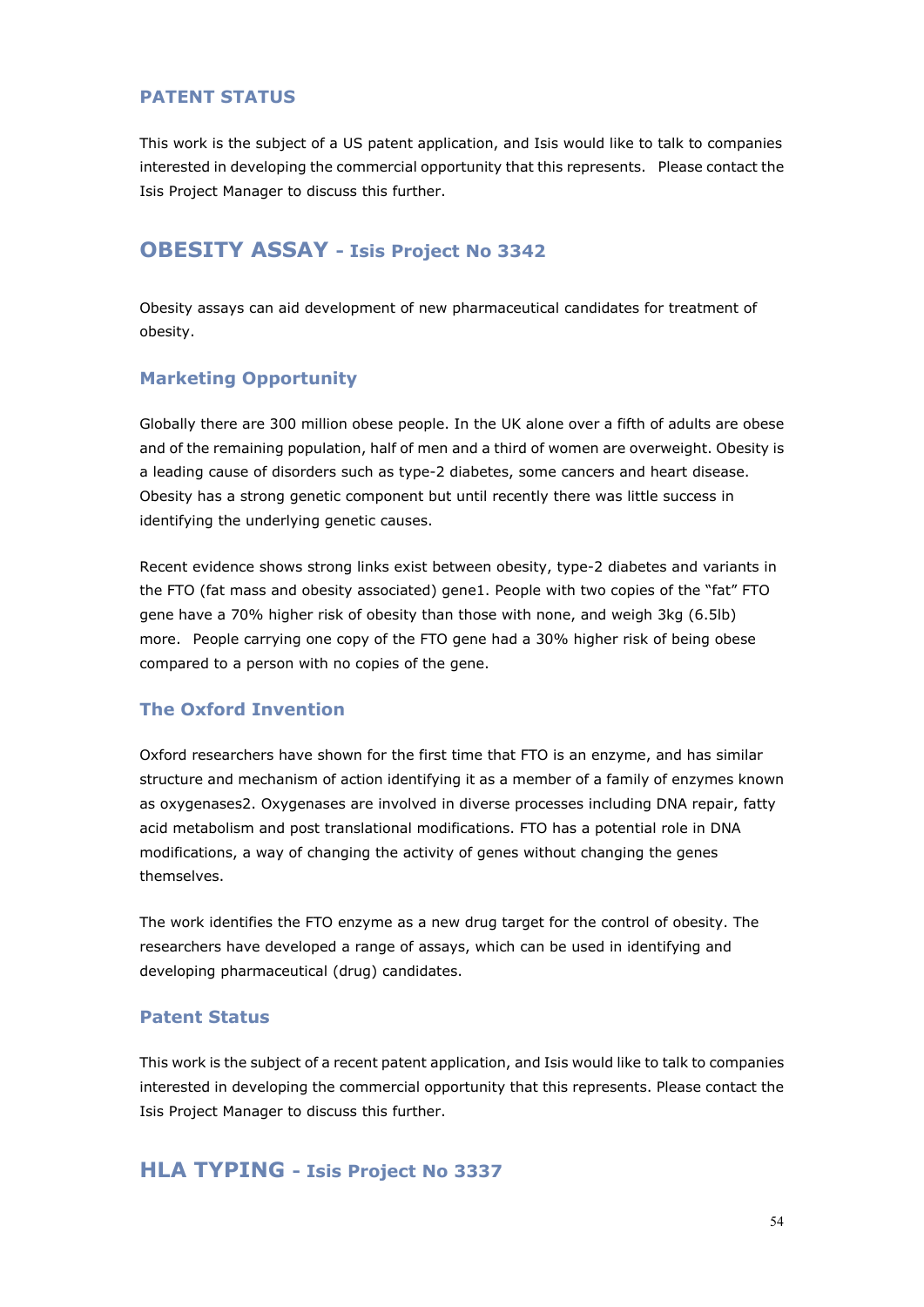A novel, reliable and highly cost-effective method of gaining an understanding of the structure of an individual's HLA profile

#### **MARKETING OPPORTUNITY**

1. Available for licensing is a software programme, which allows the mapping and prediction – with a minimum of between 90 and 95% accuracy of an individual's HLA II type, based on any of the widely available DNA chip platforms. For any screening programme, this allows a huge reduction in the number of individuals who actually have to be typed, and consequently a considerable cost saving. This will be of particular interest to drug companies, manufacturers of SNP arrays, users of SNP arrays and those involved in the investigation and treatment of autoimmune disease. It will also be of interest to those involved in understanding and predicting prognosis and disease progression, and to drug developers. It also has considerable application in vaccine trial covariance and clinical study understanding.

#### **THE OXFORD INVENTION**

2. An algorithm and statistical software for probabilistic prediction of alleles at classical HLA loci has been developed that allows the determination of the HLA serotype presented by an individual, without the current array of expensive, and often inaccurate, typing methods and technologies. Tissue typing is used in a wide range of biological and medical fields, particularly in relation to screening individuals for transplantation etc. To HLA type an individual currently costs approximately £500, making screening programmes particularly costly. Further, while routine serological methods are reliable for HLA class I typing, they are currently uncertain for HLA class II typing partly owing to the poor quality of the antisera used. Since HLA class II typing is important for BMT, a more accurate method for HLA II typing is needed. If the mutation rate and the recombination frequency at any given locus are known then it is possible to calculate the likely path through the gene. This means that only a minimal set of markers are required for a prediction of the complete region. This avoids the use of tagging methods that require knowledge of what has been investigated previously and expands the possibilities for typing in a highly cost-effective manner.

#### **PATENT STATUS**

This work is the subject of patent application, and Isis would like to talk to companies interested in developing the commercial opportunity that this represents. Please contact Dr David Phillips, Project Manager, at Isis Innovation Ltd. to discuss this further.

## **ANTI-THROMBOTIC TREATMENT - Isis Project No 3435**

Isis Innovation, the technology transfer arm of the University of Oxford, presents a potential new anti-thrombotic drug target and therapeutic.

#### **MARKETING OPPORTUNITY**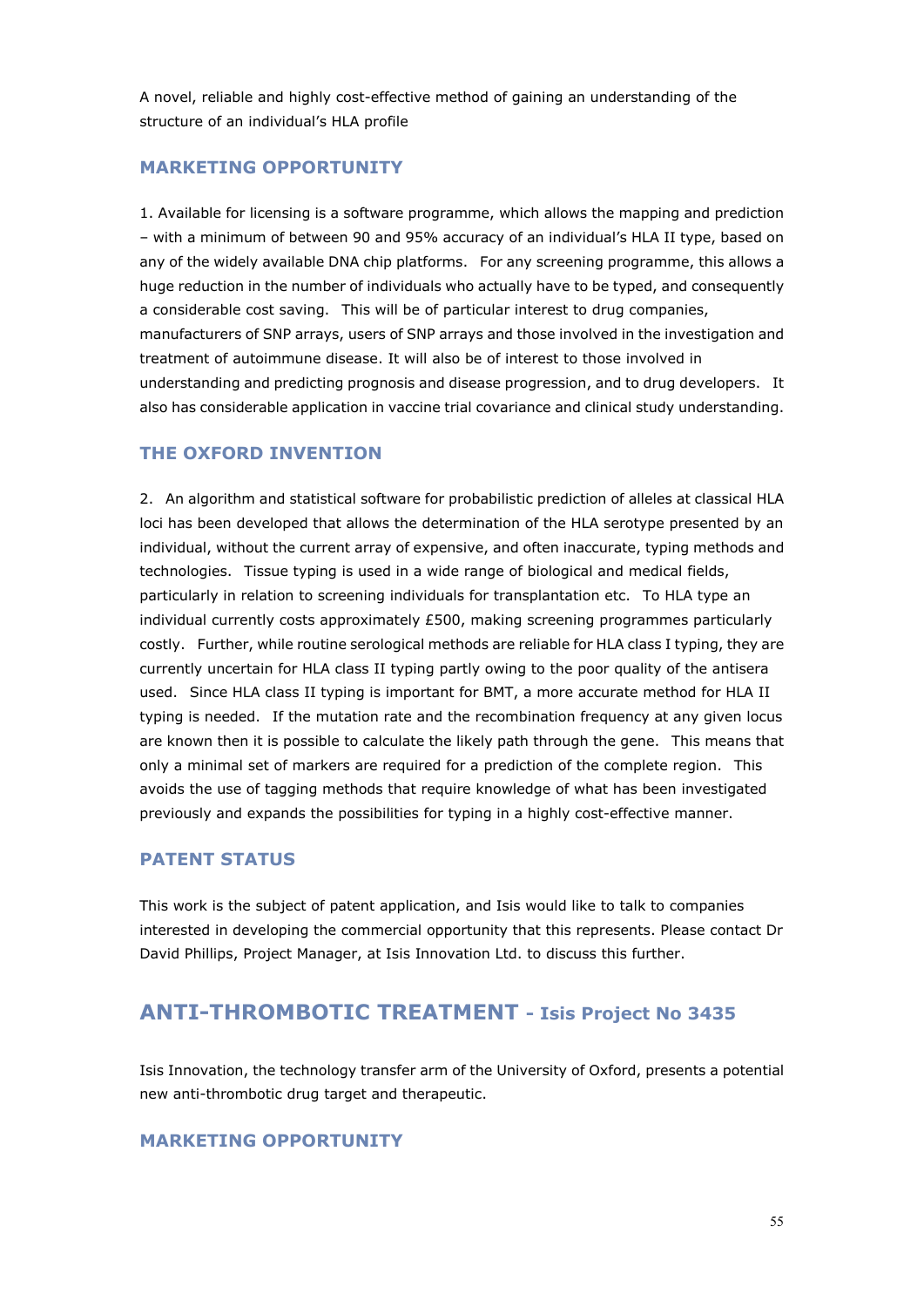Anti-thrombotic drugs are currently used for a wide range of cardiovascular indications such as myocardial infarction, acute coronary syndromes and stroke. This resulted in global sales for anti-thrombotics of \$13.3 billion in 2005 and is predicted to increase to \$17.9 billion by 2011.

The anti-thrombotic market comprises anti-platelet drugs, anti-coagulants and thrombolytics, with leading brands such as Plavix and Lovenox accounting for a significant proportion of the market. However, patent protection is due to end in 2011/2012 for the leading brands and the need for more efficacious and safer drugs with fewer side effects are driving growth in the market for new anti-thrombotics.

#### **THE OXFORD INVENTION**

Researchers at the University of Oxford have identified a novel target for anti-thrombotic therapeutics, the G6B receptor. Chemically-stimulated platelet aggregation is inhibited when the G6B receptor is activated.

The key advantage of the G6B receptor as a target is that it is expressed specifically on the surface of resting platelets, and this expression increases 2-fold when platelets are activated. Therapeutics targeting the G6B receptor would potentially be more efficacious with fewer side effects compared to existing treatments.

As well as identifying this receptor, the researchers have a specific monoclonal antibody that targets the G6B receptor, which could be developed as a potential therapeutic. The natural ligand for the G6B receptor is yet to be identified but small molecule inhibitors could be developed to inhibit this highly specific target. Further research is ongoing to identify the ligand.

#### **PATENT STATUS**

This work is the subject of patent application PCT/GB07/003048, and Isis would like to talk to companies interested in developing the commercial opportunity that this represents either through licensing or collaboration. Please contact the Isis Project Manager to discuss this further.

**Keywords: Anti-thrombotic, target, anti-platelet drugs, antiocagulant, therapeutic, thrombolytis** 

## **OXFORD GENOME - WIDE ASSOCIATION SOFTWARE**

#### **SUITE - Isis Project No 3507, 3589, 3591, 3592**

A world-leading suite of software for the statistical analysis of genetic information is available to license by commercial organisations

#### **Marketing Opportunity**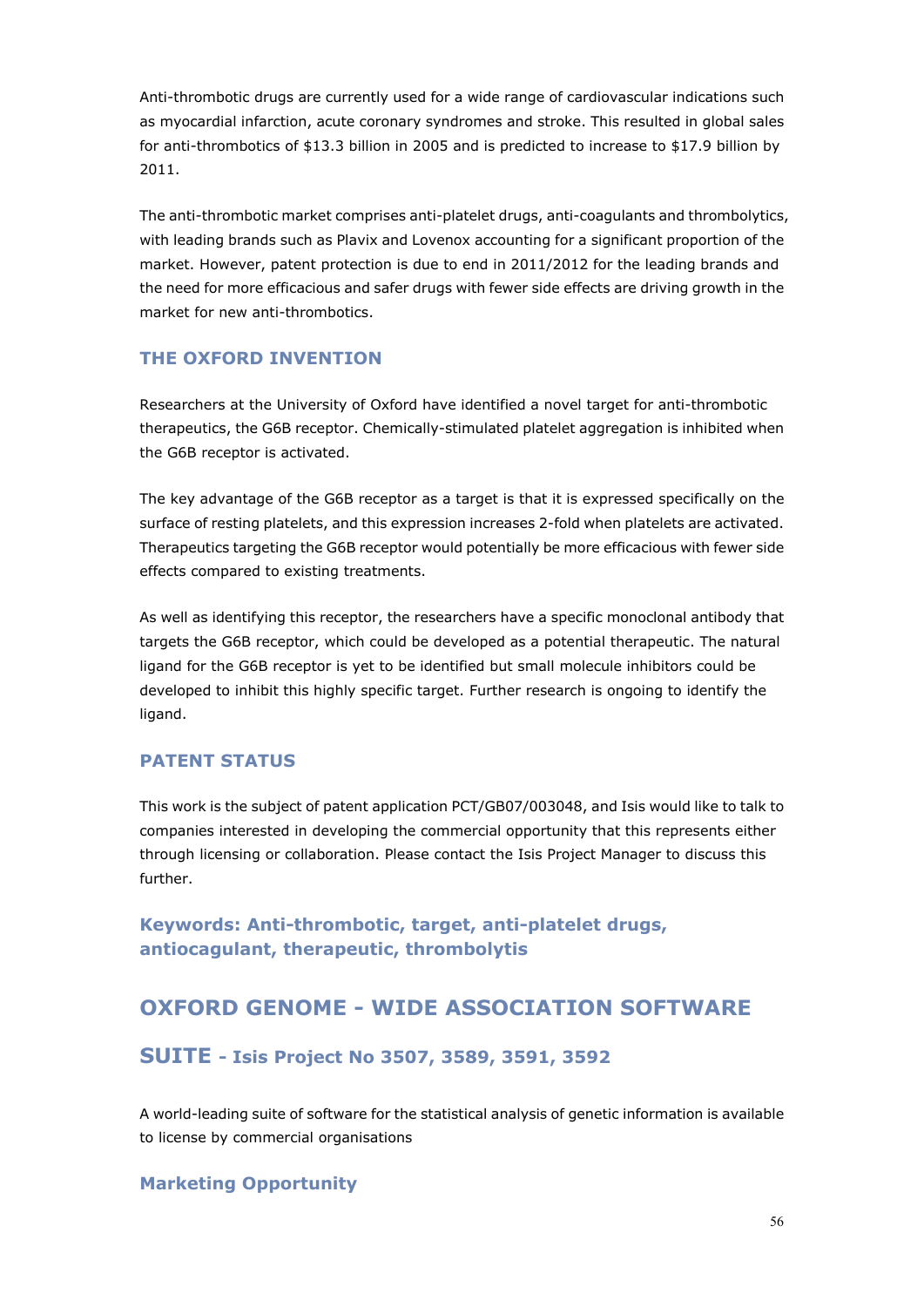A number of differences in peoples' genomes, termed single nucleotide polymorphisms or SNPs, have been associated with disease. For example, certain SNPs in the DNA repair gene BRCA1 are very highly associated with breast cancer. The majority of diseases for which there is a genetic component, however, are not associated with one particular genetic mutation, but alterations in a number of genes across the whole genome. Genome-wide association studies (GWAS) are beginning to elucidate these complex interactions, with at least 165 associations now known. This represents a huge range of new drug targets, validated in humans, with the promise of many more as more GWAS are performed.

A world-leading team in Oxford have developed a range of programmes for statistical analysis of genome-wide data using novel algorithms. The programmes allow the user to gain an understanding of the complex interrelationships between many genetic variants and diseases and the conditions with which they are associated. Reliable methods for analysing genome-wide data to understand these complexities have long been desired by geneticists in industry and academia alike. The Oxford Genome Analysis Software Suite has already elicited great interest from both academic groups and industry and we are now able to offer commercial licenses to this leading suite, in whole or in part.

#### **The Oxford Genome-wide Analysis Software Suite (OGWASS)**

3507: CHIAMO: This programme incorporates a novel algorithm for calling of overall genotypes from SNP intensity data. Further, it allows calling of genotypes in multiple cohorts at once using a hierarchical model. To our knowledge, this is a unique benefit.

3589: SNPTEST detects disease associations at SNPs in genetic studies and enables genotype uncertainty (a by-product of imputation – see below) to be taken into account.

3591: IMPUTE: A novel algorithm for imputation/prediction of unobserved and missing SNP alleles in a dataset consisting of genotype data on a set of individuals based upon a panel of known haplotype data and a recombination map. The idea of imputing alleles has now become very popular in genetics studies of human disease and is being used to enable researchers to find new disease genes and share data. IMPUTE allows more precise and efficient prediction than other algorithms available.

3592: HAPGEN simulates case control datasets at linked SNP markers, conditional upon a set of known haplotypes based upon known panels of genetic variation.

#### **Patent Status**

This work is copyright protected.

## **RECOMBINANT ALPHAVIRUS FOR DNA VACCINATION - Isis Project No 1049**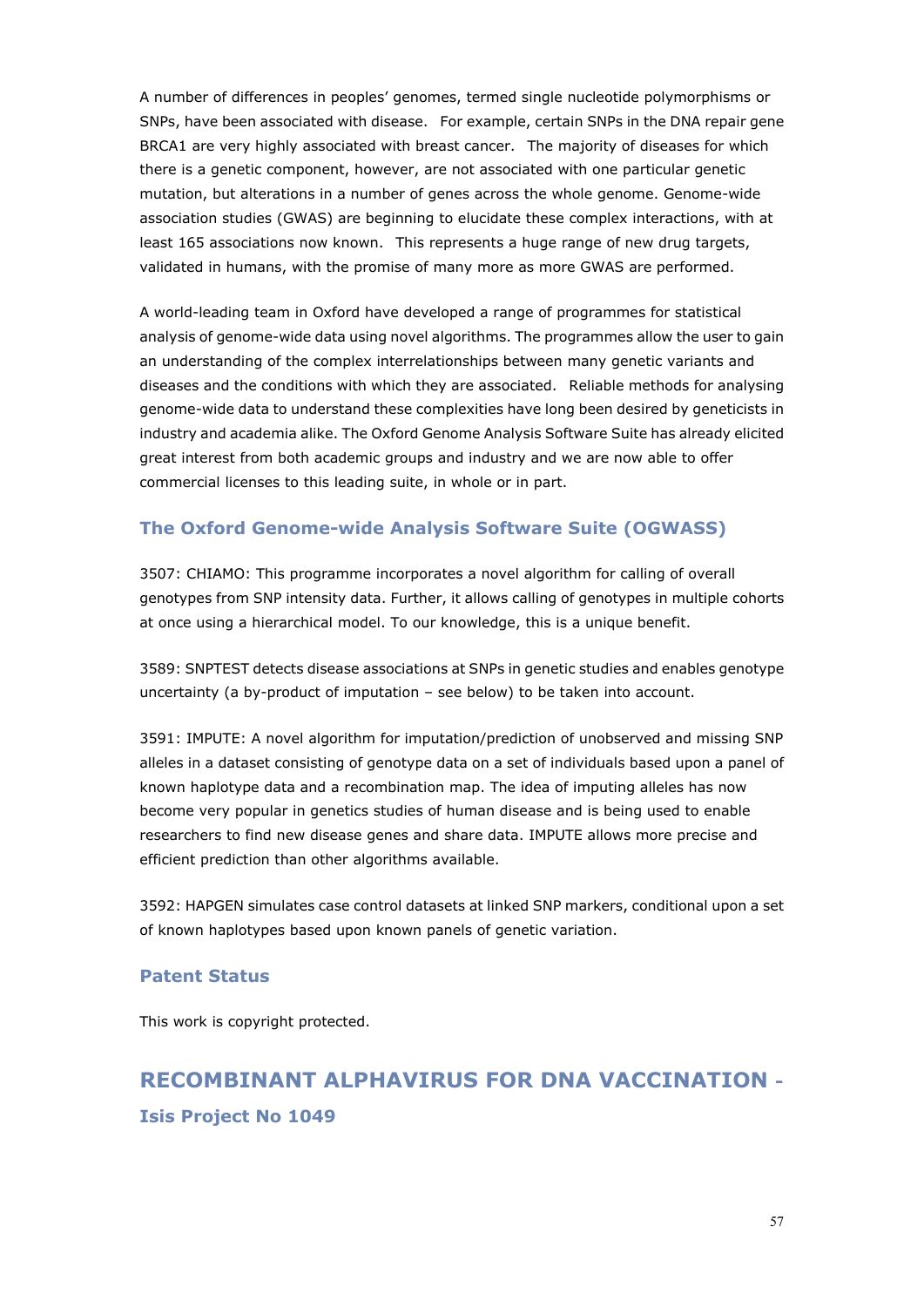Research by Professor Vincenzo Cerundolo at the Institute of Molecular Medicine, University of Oxford has identified a method using replication-incompetent alphavirus, and derived constructs, as boosting agents in vaccination regimen.

#### **Therapeutic Areas/Application**

Induction of host immune responses, in particular to viruses and tumours

#### **Background**

Heterologous prime-boost vaccine regimens (using different priming and boosting agents) are well known to generate greater protective immunity to pathogens than the traditional method of repeated vaccination with identical (homologous) agents. For DNA vaccines, in which the immunising antigen is delivered in the form of DNA, much research has been undertaken to determine appropriate viral vector delivery systems able to ensure expression of the antigen in target immune cells. When choosing an appropriate boosting agent, it is important to ensure that the viral vector is not likely to have been encountered by the patient's immune system previously. Prior exposure to the vector may cause the immune response to react to the vector rather than the antigen, therefore negating the protective effects of exposure to the antigen.

#### **The Oxford Invention**

The Oxford inventors have used a replication-incompetent alphavirus – Semliki Forest Virus (SFV) – encoding a specific antigen or antigens as a boosting agent to demonstrate protective immunity in prime-boost models. SFV has previously been shown to exhibit excellent efficacy and biosafety and represents an ideal tool for developing effective DNA vaccines for infectious disease and cancer applications.

The invention also includes a method of boosting an immune response to one or more epitopes via administration of a composition of one or more alphavirus constructs, each comprising one epitope. This has been shown to overcome immunodominance problems in boosting protocols.

#### **Commercialisation Opportunity**

This excitingOxford technology is the subject of a patent application covering alphaviruses in general. Companies interested in product developments arising from this work are invited to contact Isis Innovation to discuss how they could utilise this technology .

## **TETRAMER REAGENTS FOR MONITORING AN IMMUNE**

#### **RESPONSE - Isis Project No 1049**

Research by Professor Vincenzo Cerundolo at the Institute of Molecular Medicine, University of Oxford has identified a powerful method which can greatly accelerate development of new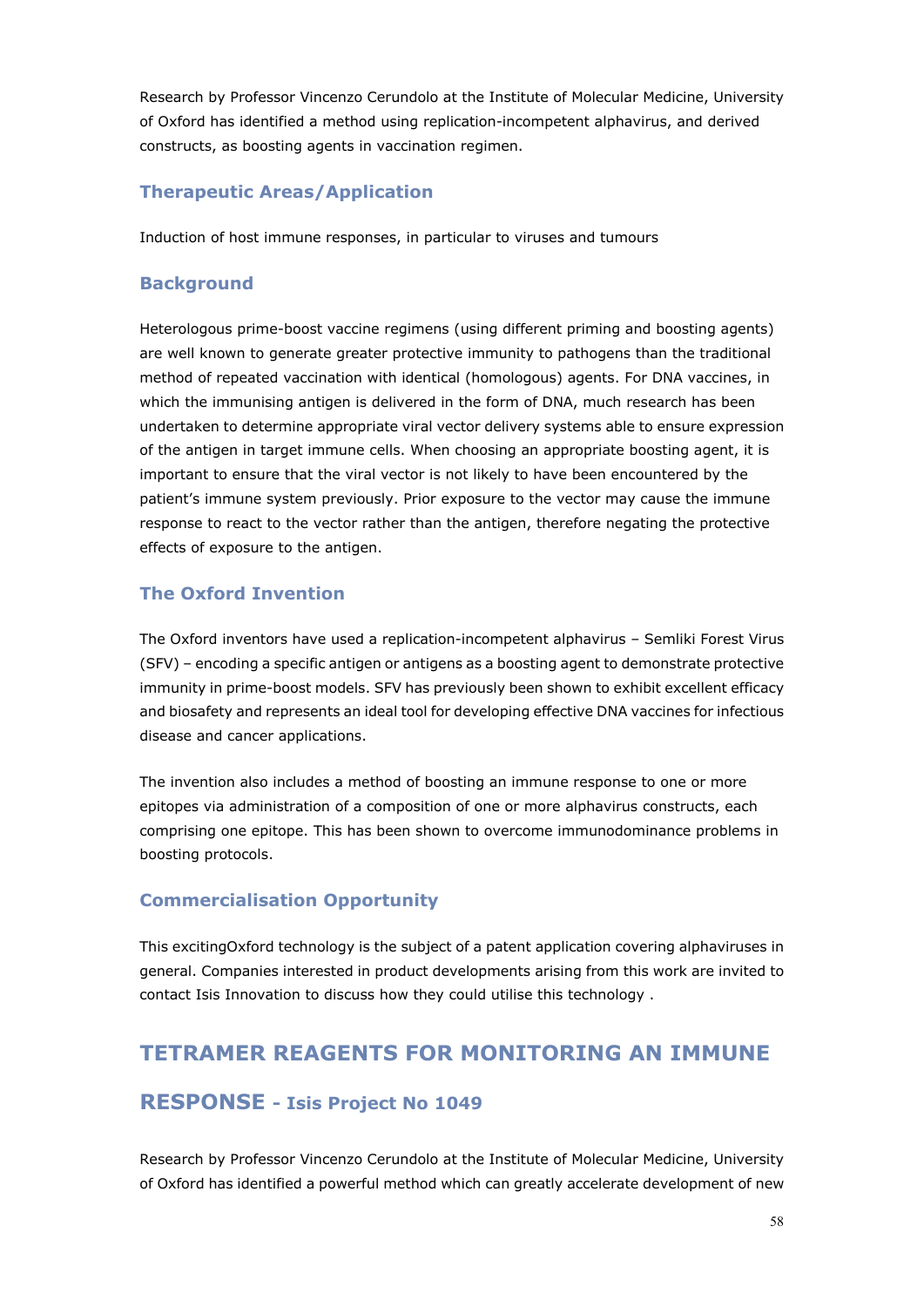vaccines by allowing rapid and accurate analysis of human cytotoxic T-lymphocyte (CTL) responses.

#### **Therapeutic areas/application**

Development of new vaccines.

#### **Background**

In order to develop new vaccines and to test the efficiency of vaccination protocols, it is necessary to accurately, quickly and efficiently test the CTL response that is provoked by the vaccination regimen. Without such testing it is difficult to determine whether the vaccine or vaccination strategy marks an improvement over those that already exist. As an answer to this problem, the Oxford inventors have developed a novel tetramer based technique to directly monitor the CTL population expanded by vaccination.

#### **The Problem**

The mouse is often used as an experimental animal to test vaccination strategies. In order to provide a biological environment that is as close as possible to the human environment, transgenic mice with the ability to express human MHC molecules are often used. Mice expressing chimeric MHC in which the alpha1 and alpha2 domains are derived from human and the alpha 3 domain derived from mice have proved particularly useful in this respect. It is possible to monitor CTLs using multimeric MHC molecules displaying peptide/epitope to detect CTLs raised to that epitope. However, the usefulness of MHC multimers is compromised in mouse models since the MHC is usually of human origin whereas the test model is non-human and will therefore have the protein CD8, which does not effectively bind to human MHC.

#### **The Oxford Invention**

The Oxford inventors have devised a chimeric multimeric MHC structure that is able to overcome the limitations of using human MHC multimers in non-human test species. These chimeric MHC molecules are more efficient at detecting CTL responses to desired epitopes than non-chimeric structures. The binding of such chimeric MHC structures to CTL is easily detectable by using, for example, fluorescently labelled tetramers. Such chimeric MHC structures can also be used to quickly and efficiently determine epitopes in a particular protein.

#### **Commercialisation Opportunity**

This excitingOxford technology is the subject of a patent application. Companies interested in product developments arising from this work are invited to contact Isis Innovation to discuss how they could utilise this technology

#### **IMPROVED VACCINATION STRATEGY - Isis Project No 1049**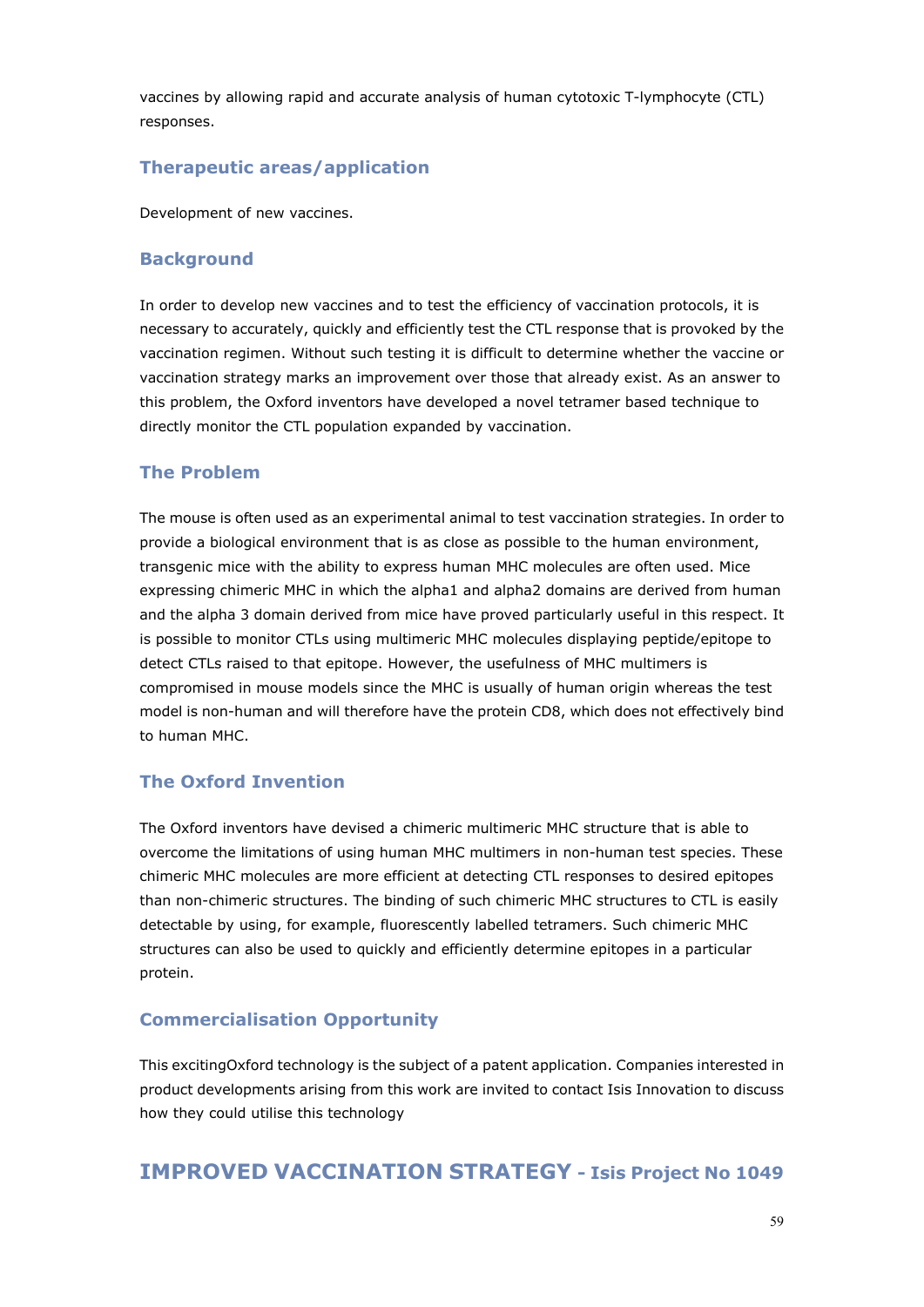Research by Professor Vincenzo Cerundolo at the Institute of Molecular Medicine, University of Oxford has identified a method of vaccination using peptides and proteins that produces a powerful immune response that is specific to a broad range of tumour/viral epitopes.

#### **THERAPEUTIC AREAS / APPLICATION**

Induction of host immune responses, in particular to viruses and tumours

#### **BACKGROUND**

Prime/boost vaccination protocols based on repeated injections of the same antigen are able to generate strong cytotoxic T-lymphocyte (CTL) immune responses. However, during the priming stage of a vaccine regimen the more dominant epitopes of the antigen provoke a greater CTL response than the weaker epitopes – so called immunodominance. This skewing of the immune response is exacerbated **a:** in patients with a pre-existing natural immune response against an epitope encoded by the poly-epitope vaccine construct (e.g., HIV patients and late stage melanoma patients) and **b**: if the same poly-epitope construct is administered during the boosting phase.

The effect of immunodominance is that prime/boost vaccination strategies based on the use of poly-epitope constructs fail to expand a broad CTL response by favouring the proliferation of CTL expanded either during the individual's natural immune response or in the initial priming stage.

#### **THE OXFORD INVENTION**

The Oxford inventors have devised a novel vaccination strategy that helps to overcome the potentially negative effect of immunodominance in conventional poly-epitope vaccines, and have shown that this improved regimen leads to the simultaneous expansion of dominant and subdominant CTL of multiple specificities to highly effective levels *in vivo*. This novel vaccination strategy can also be used to boost immune responses to epitopes such as those found on tumour cells and virus infected cells. Furthermore, the inventors have shown that this strategy enables use of peptides and proteins in the boosting stage, either alone or pulsed over the patient's dendritic cells. This overcomes the risk of unwanted side effects associated with viral vectors and also means that it is no longer necessary to identify the exact epitopes against which an immune response is desired, nor to isolate DNA for those epitopes.

#### **COMMERCIALISATION OPPORTUNITY**

This excitingOxford technology is the subject of a patent application. Companies interested in product developments arising from this work are invited to contact Isis Innovation to discuss how they could utilise this technology.

**DRUG CARRIER FOR THE TREATMENT OF CANCER - Isis Project No 70640**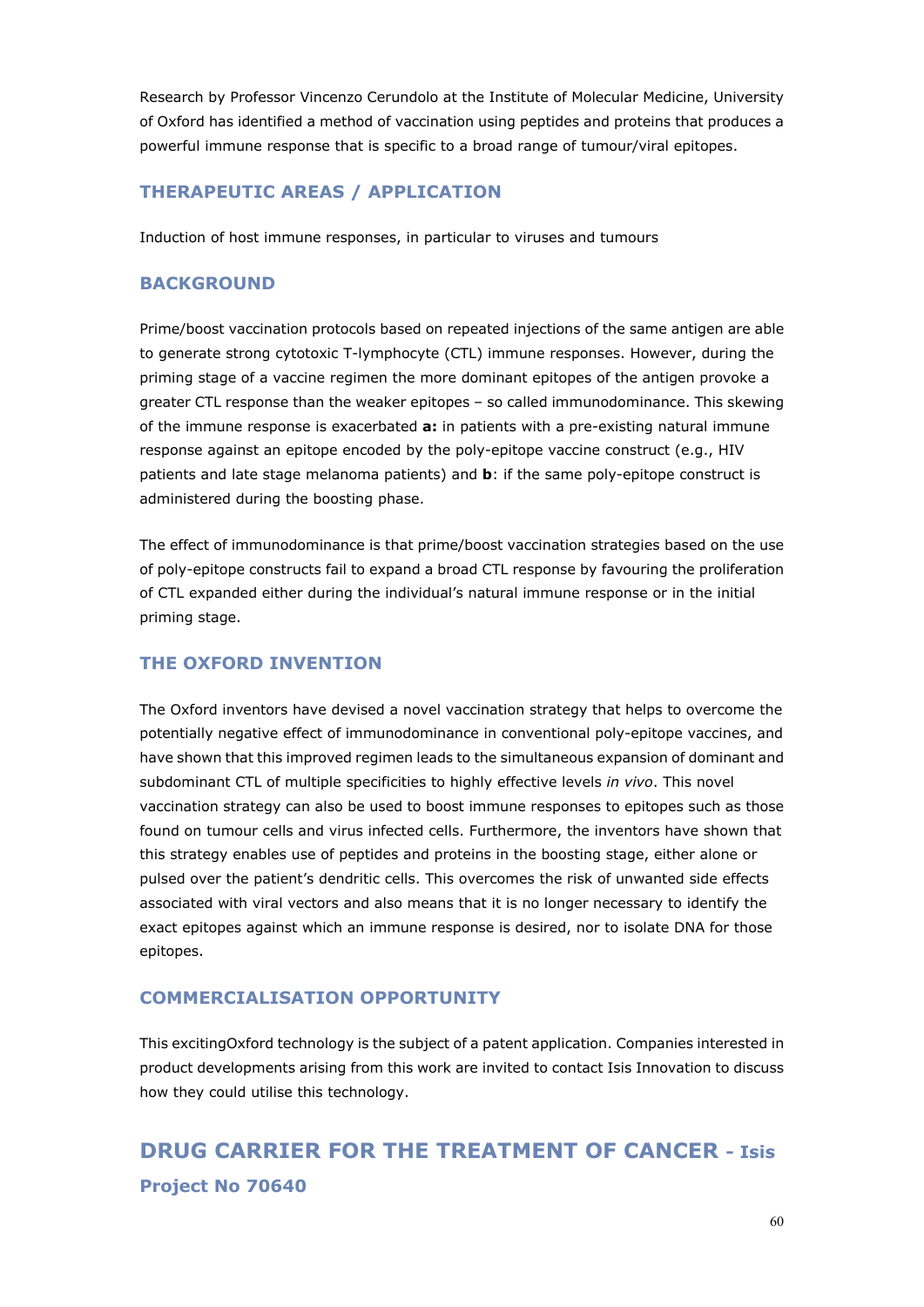### **Technology Source: Universidade de São Paulo (USP)**



A new drug-carrier system for administration of photosensitive agent for the treatment of skin cancer resulting in reduced side effects.

#### **Marketing Opportunity**

Skin cancer is one of the world's most common cancers, with the number of cases increasing annually. According to the World Health Organization, an estimated 132 000 cases of malignant melanoma, the most dangerous form of skin cancer, are diagnosed annually.

The efficiency of therapies used in cancer treatment is directly related to the level of selectivity in targeting the neoplastic tissues, destroying the diseased cells without affecting healthy cells. This is critically dependent upon the development of drug delivery systems with the ability to accumulate drugs selectively in tumour tissues.



#### **The USP Invention**

The USP Photobiology and Photomedicine Research Group is dedicated to the continual improvement of new therapies of cancer treatment. Recently, the group combined the benefits of drug delivery systems (DDs) with new pharmaceutical materials (nanoemulsions and nanoparticles) in order to apply photodynamic therapy and other photodynamic process (other non-oncological application). This therapy is based on the systemic or topical administration of a photosensitive-DDs drug followed by illumination with visible light of an appropriate wavelength in the neoplastic tissues. The ensuing photodynamic reaction leads to tumour destruction by necrosis or apoptosis process.

This drug-carrier system has been shown to be more effective than other therapies, such as chemotherapy and radiotherapy, and offers other advantages: photosensitive nanoparticles with anti-cancer drugs presented less side effects in a less invasive treatment regime. This methodology can also be used in other cancers as well as bacterial, viral and fungal diseases, and in the dermatological treatments designed to renew the skin. First phase clinical trials are underway and the results to date are encouraging. There are also studies in Tissue Engineering and in Dentistry area focusing on bacteria diseases.

#### **Patent Status**

This technology is owned by USP Innovation Agency, the technology transfer company of USP. USP is the leading research University in South America. This work is the subject of a patent application and USP Innovation Agency would like to talk to companies interested in developing the commercial opportunity that this represents. Please contact the USP Project Manager via Isis to discuss this further.

## **DETECTION OF LOW AFFINITY TCRS - Isis Project No 71223**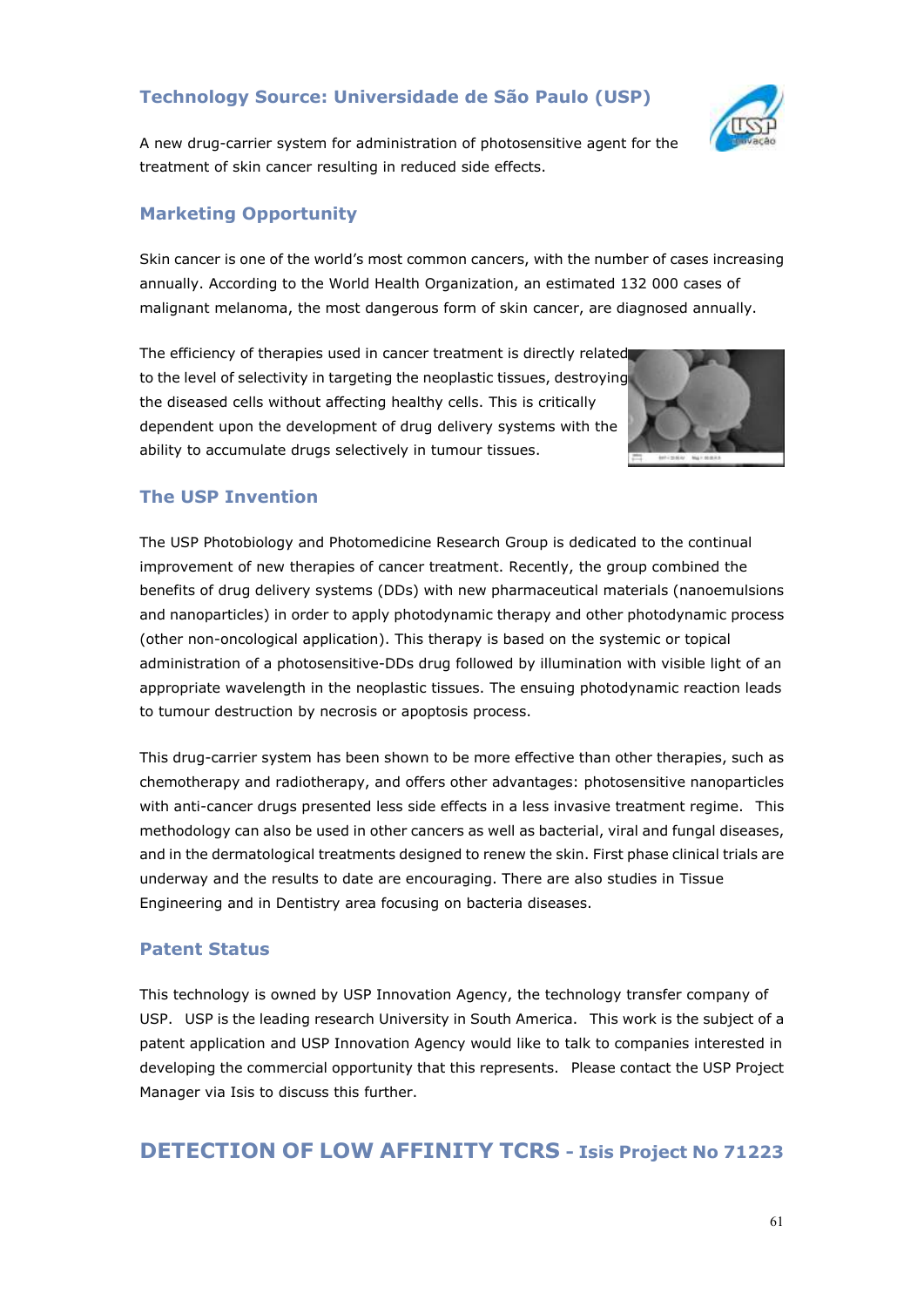Fluorochrome-conjugated peptide-major histocompatibility complex (pMHC) multimers have transformed the study of antigen-specific T cells by enabling their visualization, enumeration, phenotypic characterization and isolation from ex vivo samples by flow cytometry. The affinity thresholds for identifying T cells with pMHC multimers and that required for antigen-specific activation of T cells differ. As a result, not all T cells that respond to a particular pMHC are amenable to detection with this antigen in multimeric form and pMHC multimers are unable to identify all T cells that respond to a particular antigen. This is a problem when using pMHC multimer to identify T cells with low affinity T cell receptors (TCRs) such as those that predominate in anti-tumour or autoimmune responses. Research at Oxford University has developed CD8-enhanced pMHC multimers. These reagents can identify all T cells that respond to a particular antigen and can be utilized at 100X lower concentration and still produce bright staining of anti-viral T cells.

#### **Marketing Opportunity**

There is clearly a market for research and diagnostics for these reagents. They can be applied to any MHC class I molecule to enhance CD8 binding. Surface plasmon resonance has been used to confirm that these mutations do not affect the interaction between the TCRs and the pMHC antigens. Mutant antigens have also been shown to have substantial benefits when used in priming anti-tumour cytotoxic T lymphocytes.

#### **The Oxford Invention**

The Oxford invention comprises a series of mutations in the conserved parts of the MHC class I molecule. This unique technology allows the detection of all T cells that respond to a particular antigen and can be used at greatly reduced concentrations yet still give better results in many applications. Numerous requests have been received for these reagents even though their properties have not yet been described in the scientific literature.



TCR/pMHCI interaction strength

The use of CD8-null, wildtype and CD8-enhanced pMHC multimers enables the grading of T cells based on the strength of their interaction with the soluble pMHC ligand.

#### **Commercial Opportunity**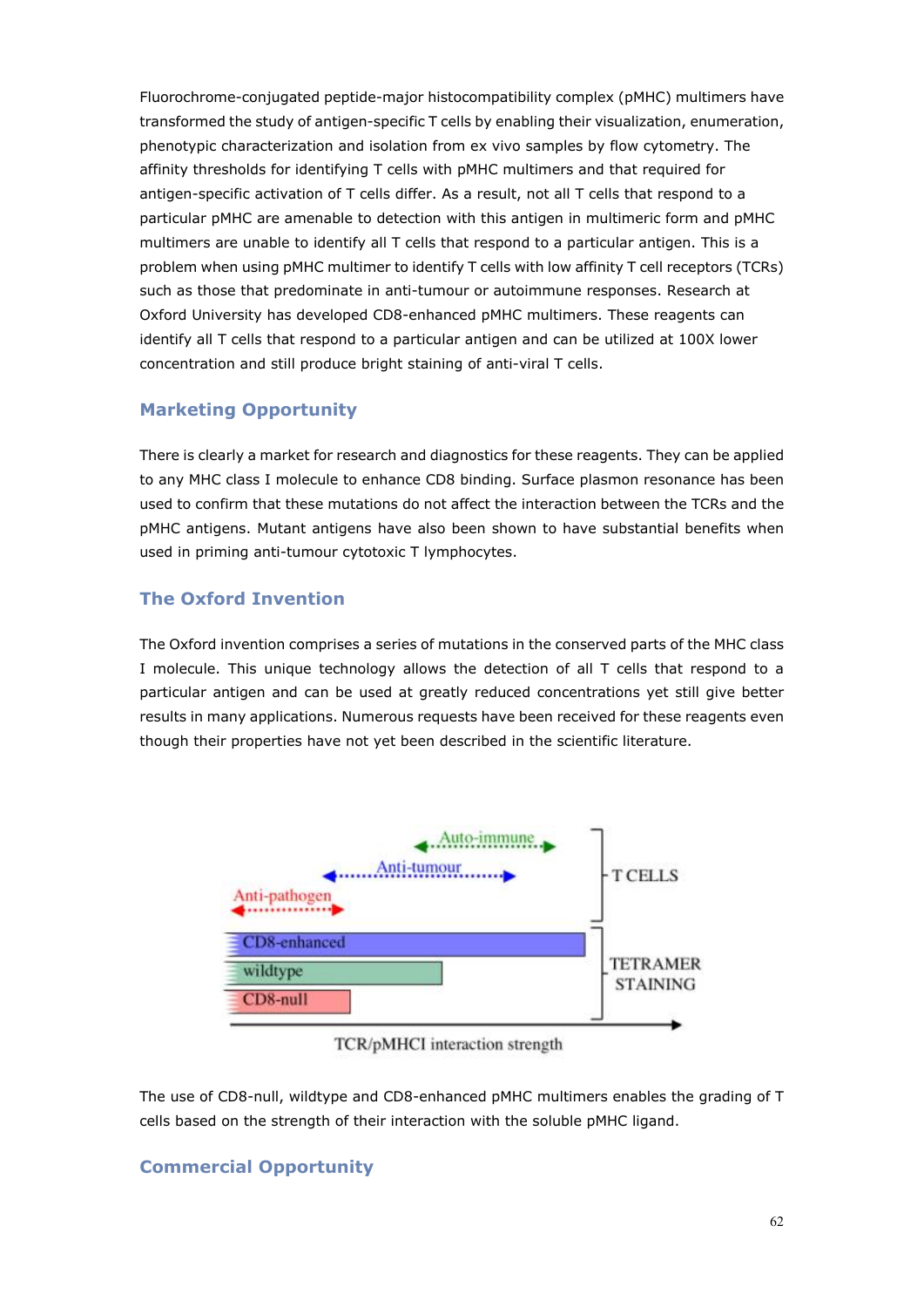This technology is subject to a patent application. The mutated antigens,either as soluble molecules or when expressed on the cell surface of an antigen presenting cell, have been shown to enhance T cell signalling and T cell effector function without altering specificity of the T cell response. There are numerous potential uses of the invention in addition to its application to pMHC multimer technology.

## **ENVIRONMENTAL**

## **SEASONAL FORECASTING - Isis Project No 1042**

#### **Problem**

Predicting weather conditions for longer than a day or a week has long been possible. There are aspects of a climate system, which vary on longer time scales, that can bias the probability of their occurrence.

Often the relationship between climate and impact is insufficiently accurate, leading to erroneous predictions. For example, changing levels of greenhouse gases can affect forecasts.

#### **Background**

Current climate observations are input into dynamical models of which there are many types, which are then run forward in time to produce a forecast. These types of models are based on a baseline climate that the model will return to once the short-term forecast is produced. This makes them unsuitable for seasonal forecasts.

Perfect ensembles, or weighted averages of analogous past climate systems, can be used for seasonal forecasting. Use of these ensembles has been restricted because it can take millions of years to observe the exact climate. Computer climate modelling speeds up the return time of the atmosphere by making assumptions based on past climates.

#### **The Oxford Invention**

A model based approach to seasonal forecasting using perfect and sub-ensembles. The model relies upon distributed computing to provide the necessary processing power and speed. The model is distributed to PCs, each one with different initial values, allowed to run over a period of time in to the future. The simulations that are consistent with recent observed climate change are used as the basis for ensemble forecasts of the future change.

#### **Commercialisation Opportunity**

Isis Innovation Limited is in a position to offer licences to this technology. The technology is the subject of a UK patent application.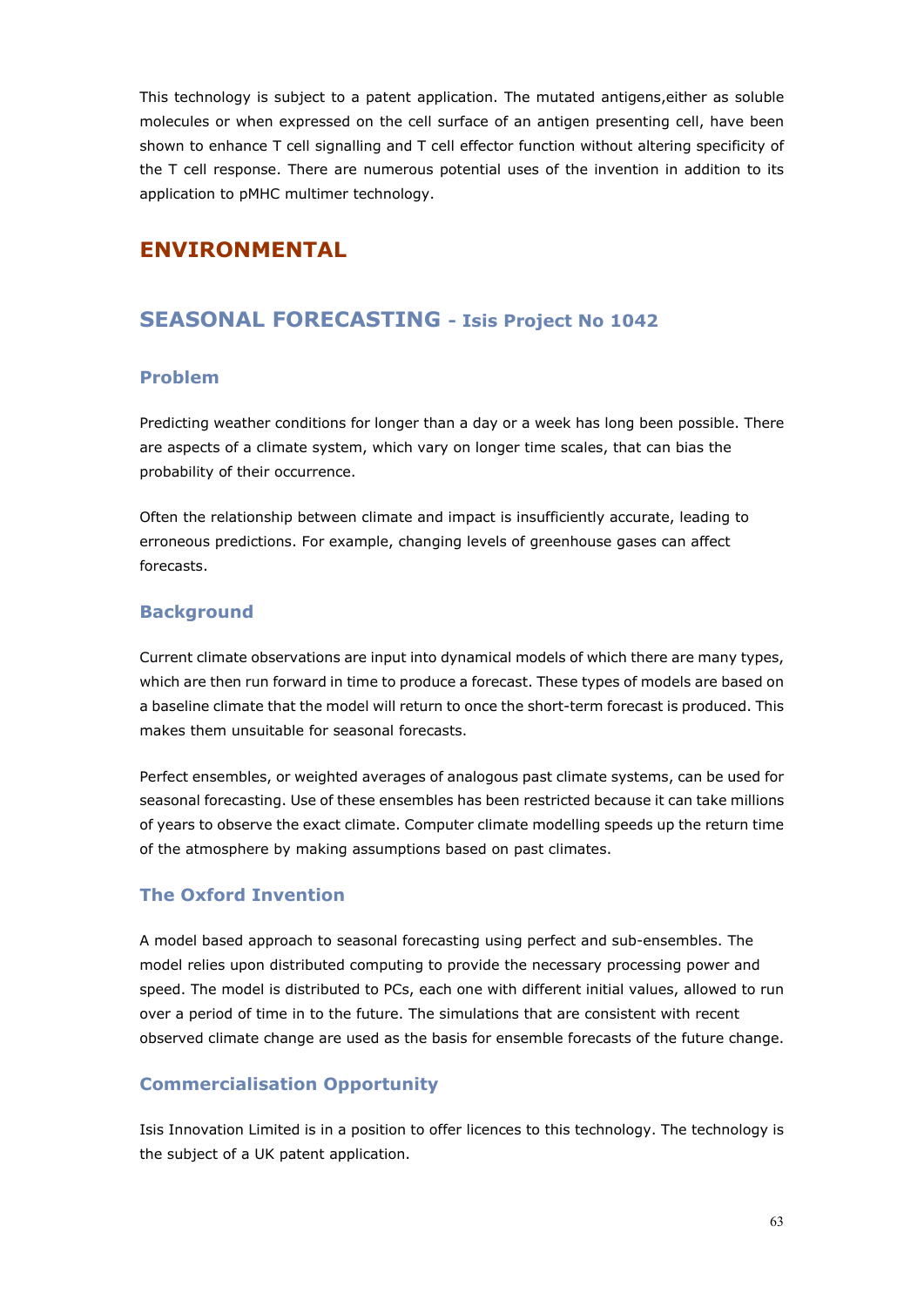# **BREAKTHROUGH ARSENIC REMOVAL TECHNOLOGY -**

#### **Isis Project No 2493**

Inexpensive method for removing heavy metals from drinking water.

Researchers in the department of Physical Chemistry at the University of Oxford have developed an exciting new method for removing Arsenic and other toxic heavy metals such as Cadmium, Cobalt and Copper from drinking water.

Arsenic and other heavy metals occur naturally in many rock formations worldwide. When underground water flows through rocks or soil that contain heavy metals, the heavy metals dissolve into the water. Drinking water contaminated with heavy metals can cause severe health problems. In particular long-term exposure to arsenic can cause cancer, gangrene and skin lesions.

#### **Market Opportunity**

Many countries have problems with arsenic contaminated drinking water. A 1998 British Geological survey showed that 46% of the water wells in Bangladesh had arsenic levels greater than the safe level of 0.01mg/L. Seven out of sixteen districts in West Bengal (India) have been reported to have ground water arsenic concentrations above 0.05mg/L. The US Environmental protection agency estimates that some 13 million of the US population are exposed to arsenic levels at or above the limit of 0.01mg/L. Other areas with major arsenic problems in drinking water include Nepal, Myanmar and parts of Vietnam. Several government-funding bodies are looking to support arsenic removal research and the development of technologies for use in the above-mentioned areas.

Intensive mining operations in many countries have also caused environmental problems. Mining of rocks with heavy metals can cause contamination of these heavy metals into the nearby water systems. The most common contaminants are Cobalt, Copper, Lead, Cadmium, Arsenic and Zinc. Heavy metal pollution from mining is occurring in many areas, including Zaire, Ghana, Korea, Peru and parts of the USA.

**Scientists at the University of Oxford have developed a new, simple method, which allows arsenic and other heavy metals to be easily and quickly removed from drinking water.**

### **The Oxford Invention**

The Oxford invention is a new material that absorbs heavy metals out of water. Using carbon graphite as the base material, the surface is treated to allow large quantities of modified carbon to be attached. This modified carbon then removes large amounts of toxic heavy metals including Cd(II), Pb(II), Zn(II) and As(III) from water. Key advantages of our technology are:

• Inexpensive starting material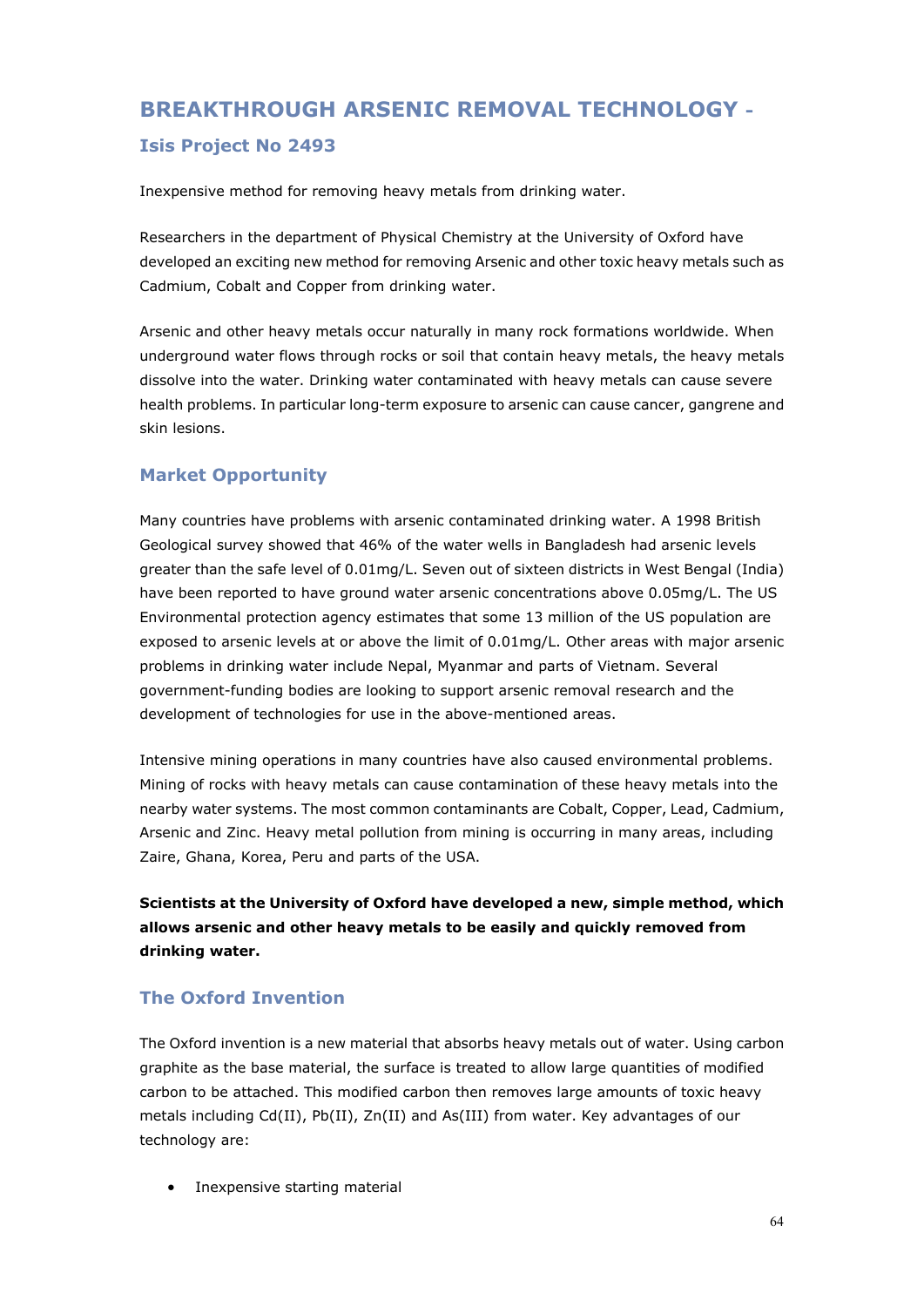- Simple to manufacture
- Highly efficient removal of heavy metals
- Could be easily scaled up or used in the home

#### **Patent Status**

This work is the subject of a patent application, and Isis would like to talk to companies able to develop this technology further. Please contact the Isis Project Manager to discuss this opportunity.

## **"SMART METERS" OUTSMARTED! - Isis Project No 2871**

A new utility metering device helps consumers identify the use, or more appropriately misuse, of appliances in the home and work environment.

#### **Market Opportunity**

So-called "Smart Meters" are currently available to measure electricity supply but only provide information on total consumption in half-hourly periods. By altering behaviour when using electricity the consumer can significantly reduce their consumption, save money and reduce their CO2 footprint. The question remains for the consumer "How do I easily identify exactly where I'm wasting electricity?" Until now, there hasn't been any easy and readily available response for the consumer.

#### **The Oxford Invention**

A new prototype electricity meter, the Geni-e™ Meter, has been successfully tested within the Engineering Department at the University. The single-point monitoring Geni-e™ interrogates mains supply to the building of interest. Then, by identifying changes to the power drawn from the supply and recording time dependent (both short-term and log-term) characteristics can accurately identify the type, or even the individual appliance being used. The Oxford Geni-e™ meter does not need satellite-monitoring devices (for example on each plug socket); it can identify hard-wired appliances (cookers or immersion heaters) and could easily be linked to a PC. The PC or other user interface could analyse the data supplied by the Oxford Geni-e<sup>™</sup> meter to identify appliance use/misuse and direct the consumer towards behavioural or process changes that results in significant reductions in utility use. The Geni-e™ meter uses acquired data including waveform, time of day use and length of appliance operation to determine probabilistically what the appliance is. In this way the Geni-e™ meter incorporates a learning mode and can independently identify appliances when they are used for the first time. As the device could also identify appliances operating outside of their normal modes of electricity consumption, the Geni-e™ could help identify malfunctioning appliances. To summarise the Oxford Geni-e™ meter delivers:-

• Specific information to consumers, helping them make informed decisions about appliance use that can directly save electricity,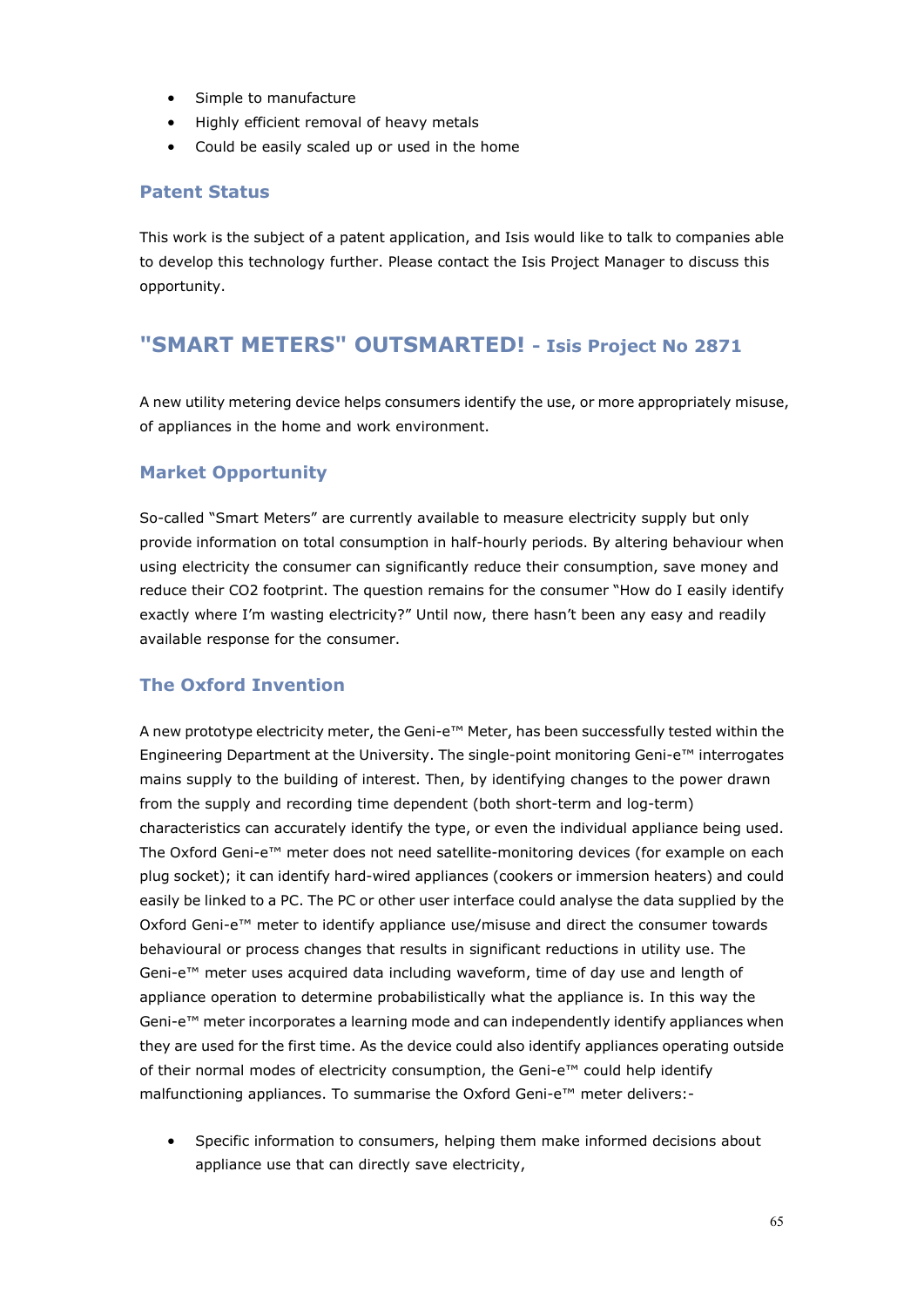- A single-point interrogation of the mains supply into the building providing building-wide information on appliance use or misuse,
- Can clearly identify short and long terms savings by analysing the captured data,
- The theory behind the Geni-e™ electricity meter could also be applied to both gas and water metering.

Geni-e™ - The Genius Meter? Why of course, it is from Oxford.

#### **Patent Status**

This work is the subject of a patent application, and Isis would like to talk to companies interested in commercialising this technology. Please contact the Isis Project Manager to discuss this opportunity

## **STABLE ENZYME ELECTRODE - Isis Project No 3123**

Hydrogen-oxygen fuel cells benefit from a new laccase-coated electrode that gives better lifetime and higher efficiency.

#### **MARKETING OPPORTUNITY**

Enzyme-based fuel cells are of interest in applications requiring quick start-up, low power and ease of recycling. No expensive platinum or other precious metals are used. However, enzyme electrodes have limited lifetime. Laccase enzymes are typically used for the oxygen side of the fuel cell; this is an essential part of the fuel cell reaction in which oxygen combines with the hydrogen fuel, to form electricity, with water as a by-product.





#### **THE OXFORD INVENTION**

Researchers at Oxford have developed a new coated graphite electrode. Laccase electrodes made with the coating have double the active lifetime of the best previous literature reports, together with excellent activity. The coating provides a stable point of attachment for the laccase enzyme, and delivers electrons efficiently from the graphite electrode right into the heart of the enzyme where they are needed. This improvement in stability and activity is a key step towards realising commercially viable enzyme fuel cells.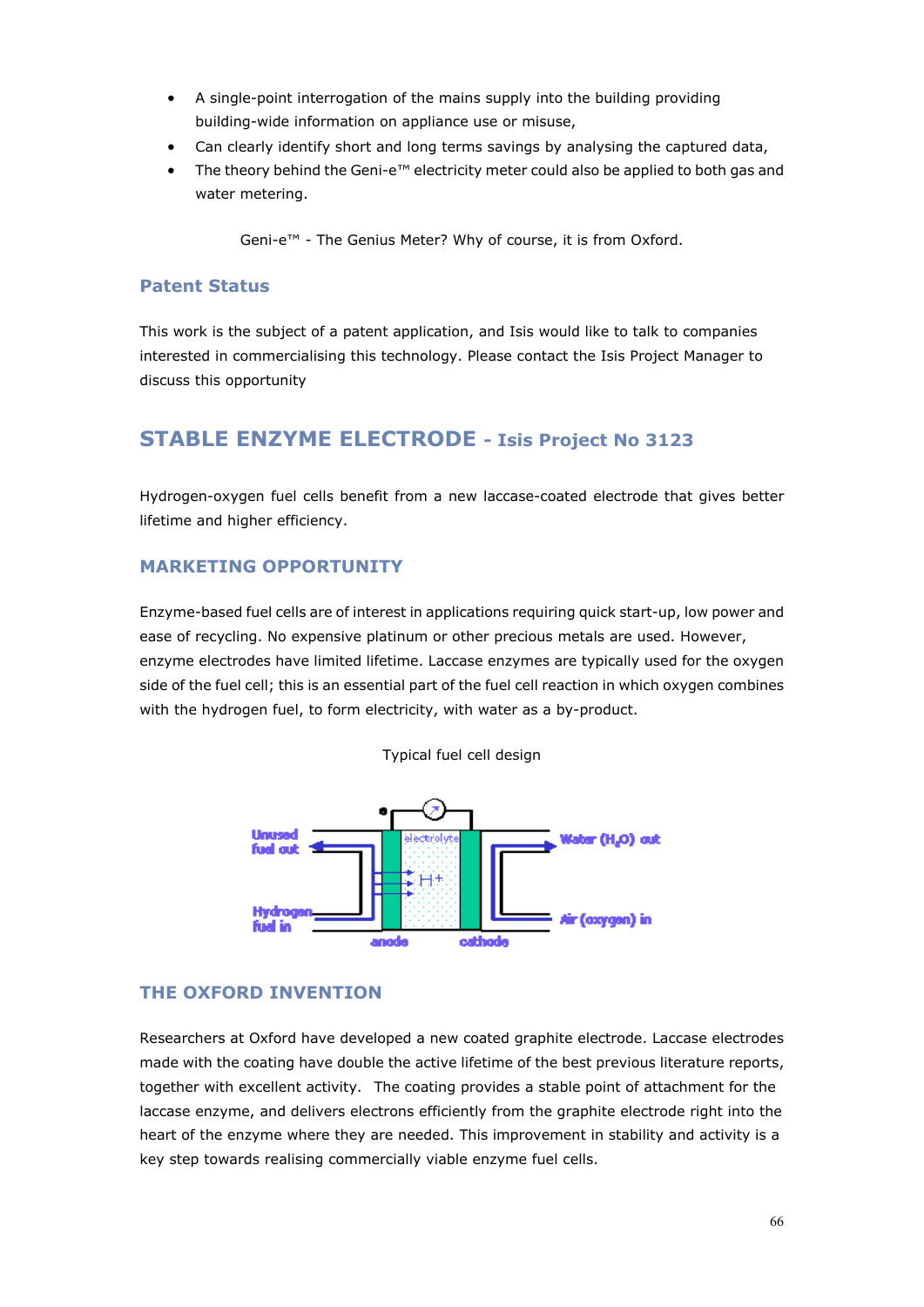

#### **PATENT STATUS**

This work is the subject of a patent application, and Isis would like to talk to companies interested in developing the commercial opportunity that this represents. Please contact the Isis Project Manager to discuss this further.

## **SMALL THAWT, BUT BIG THINKING - Isis Project No 3325**

A novel tidal turbine has been designed and tested which allows the scalable exploitation of tidal resources by a device that has low mechanical complexity.

#### **Sea-green energy**

Tidal currents provide a highly predictable source of energy that can help to reduce our dependence on fossil fuels. The currents, created by the relative positions of the sun and moon, can be enhanced by geological features to speeds where extraction of energy is an attractive proposition. There are many such sites around the world, and the UK is estimated to have 10% of the global extractable tidal resource. Tidal currents are sub-surface, so tidal turbines have minimum visual impact, unlike wind farms or estuary barrage schemes.

The majority of tidal turbines in development are axial flow devices that rotate perpendicular to the current direction, like a common wind turbine. The size of the device and area of current they can intersect is limited by the depth of water requiring 10s or 100s of these devices in order to achieve large-scale and significant power generation.



Direction of flow relative to device

#### A novel THAWT

A team of Engineers in Oxford have designed, built and tested lab scale versions of a turbine that is mechanically much simpler than axial flow devices. The Oxford turbine, called THAWT (Transverse Horizontal Axis Water Turbine), has been designed to intersect the largest possible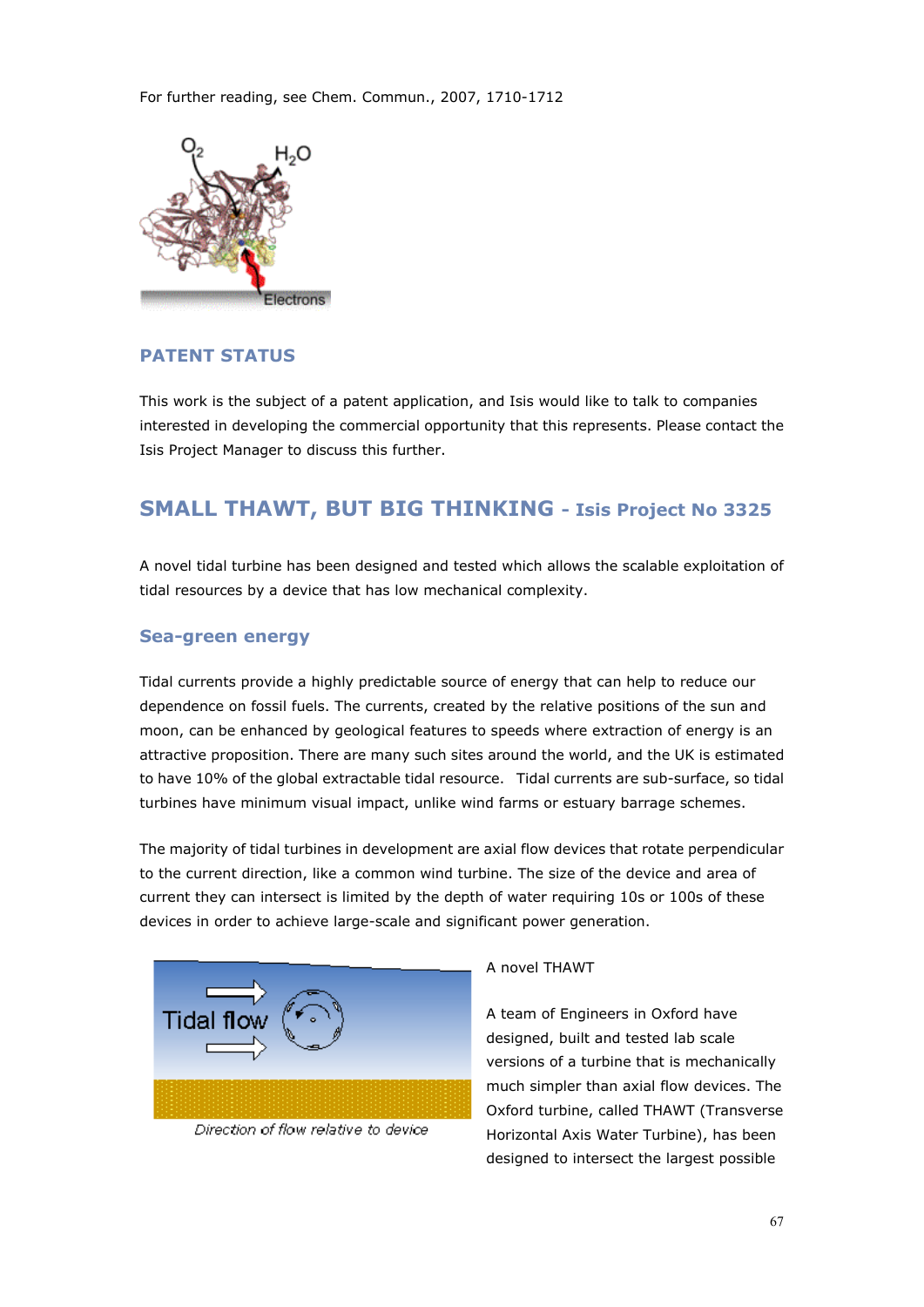area of current, and has resulted in a device that can be scaled regardless of the depth of water in which it is situated.

The result is that if THAWT devices were extended across the same area as axial flow devices.

THAWT would require:

- less generators,
- less primary seals
- less foundations

And consequently THAWT would incur:

- lower capital costs
- lower maintenance costs
- lower operational costs

#### **Patent status**

This work is the subject of patent application. Isis would like to talk to any companies interested in partnering this timely opportunity. Please contact the Isis Project Manager to discuss this further.

## **ENVIRONMENTALLY FRIENDLY INDUSTRIAL**

### **LUBRICANTS - Isis Project No 70639**

#### **Technology Source: Universidade de São Paulo (USP)**



New castor oil plant based biodegradable, environmentally friendly cutting fluid for lubricating industrial processes.

#### **Marketing Opportunity**

The market for metalworking fluids is valued at nearly Euros 1bn per annum in Europe alone. Lubricants are used in many industrial processes to:

- Improve performance within machines;
- Reduce operating temperatures;
- Ease residue removal; and,
- Improve durability.

However, manufacturing industries employing oil-based lubricants are a major source of pollutant wastes as most current lubricants are made from non-environmentally friendly mineral sources such as petroleum. Across the world, many countries have been establishing regulations to reduce the environmental impact of industrial production and environmentally friendly lubricant alternatives are sought.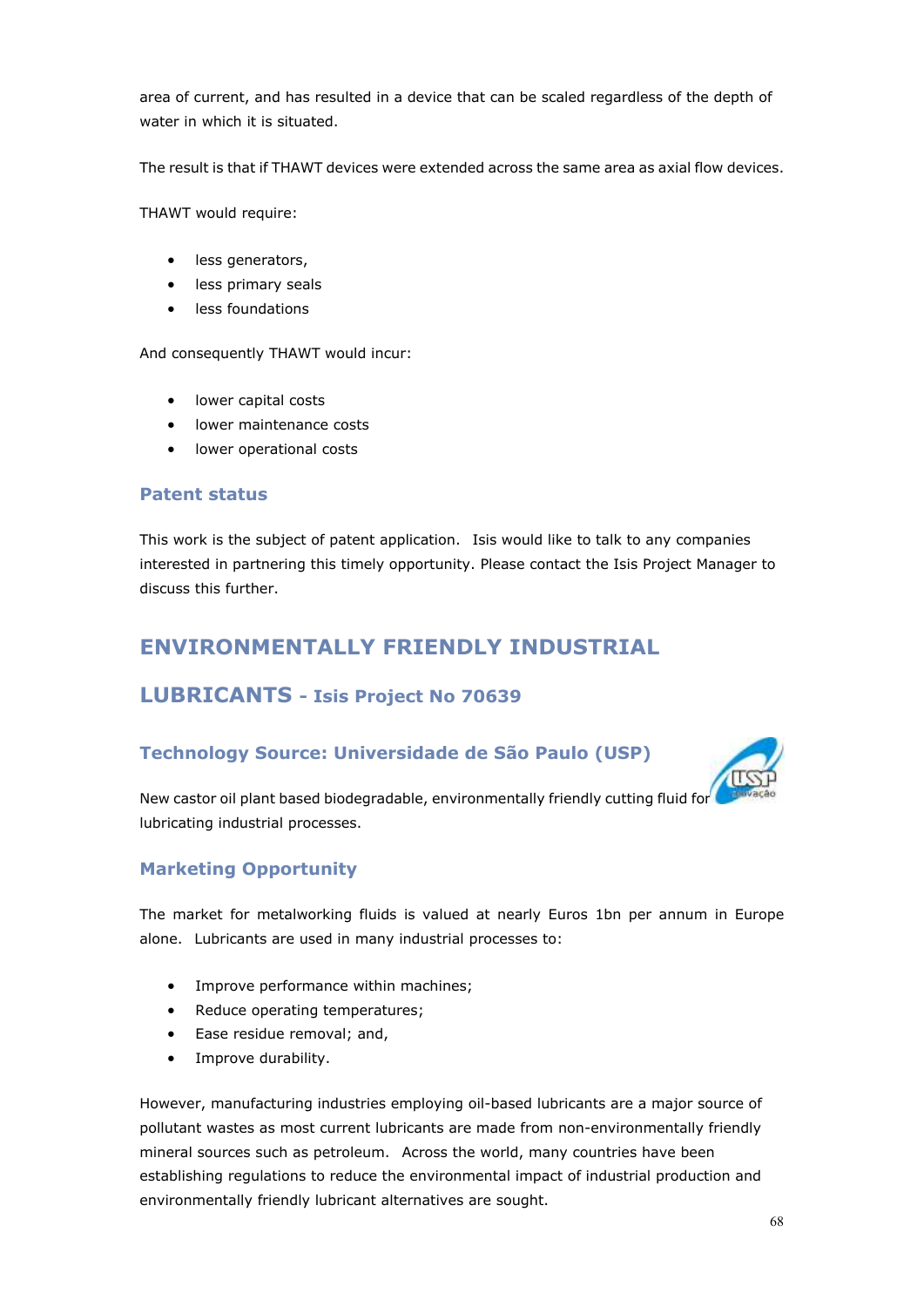#### **The USP Invention**

This invention consists of a new formulation of compounds derived from the castor oil plant that characterize an efficient liquid as lubricant for industrial applications, especially in cutting processes.

The main advantages of the technology are:

- The fluid is biodegradable;
- The lubricant has a high water content;
- Low toxicity;
- The lubricant formulation has fewer chemical additives; and,
- Ease of disposal.





Biodegradable cutting fluid for cleaner production. Cutting fluid is based on castor oil plant.

#### **Commercial Opportunity and Patent Status**

This technology is owned by USP Innovation Agency, the technology transfer company of USP. USP is the leading research University in South America. This work is the subject of a patent application and USP Innovation Agency would like to talk to companies interested in developing the commercial opportunity that this represents. Please contact the USP Project Manager via Isis to discuss this further.

## **DIAGNOSTIC**

## **GENETIC VARIANT FOR ASTHMA DIAGNOSIS - Isis**

#### **Project No 146**

Isis Innovation, the technology transfer arm of the University of Oxford, releases a new method for non-atopic asthma diagnosis and prognosis.

#### **MARKETING OPPORTUNITY**

• Anti-TNF drugs used in the treatment of non-atopic asthma are expensive and not always efficacious. This invention provides a method whereby asthma sufferers could be stratified into responders and non-responders to anti-TNF treatment.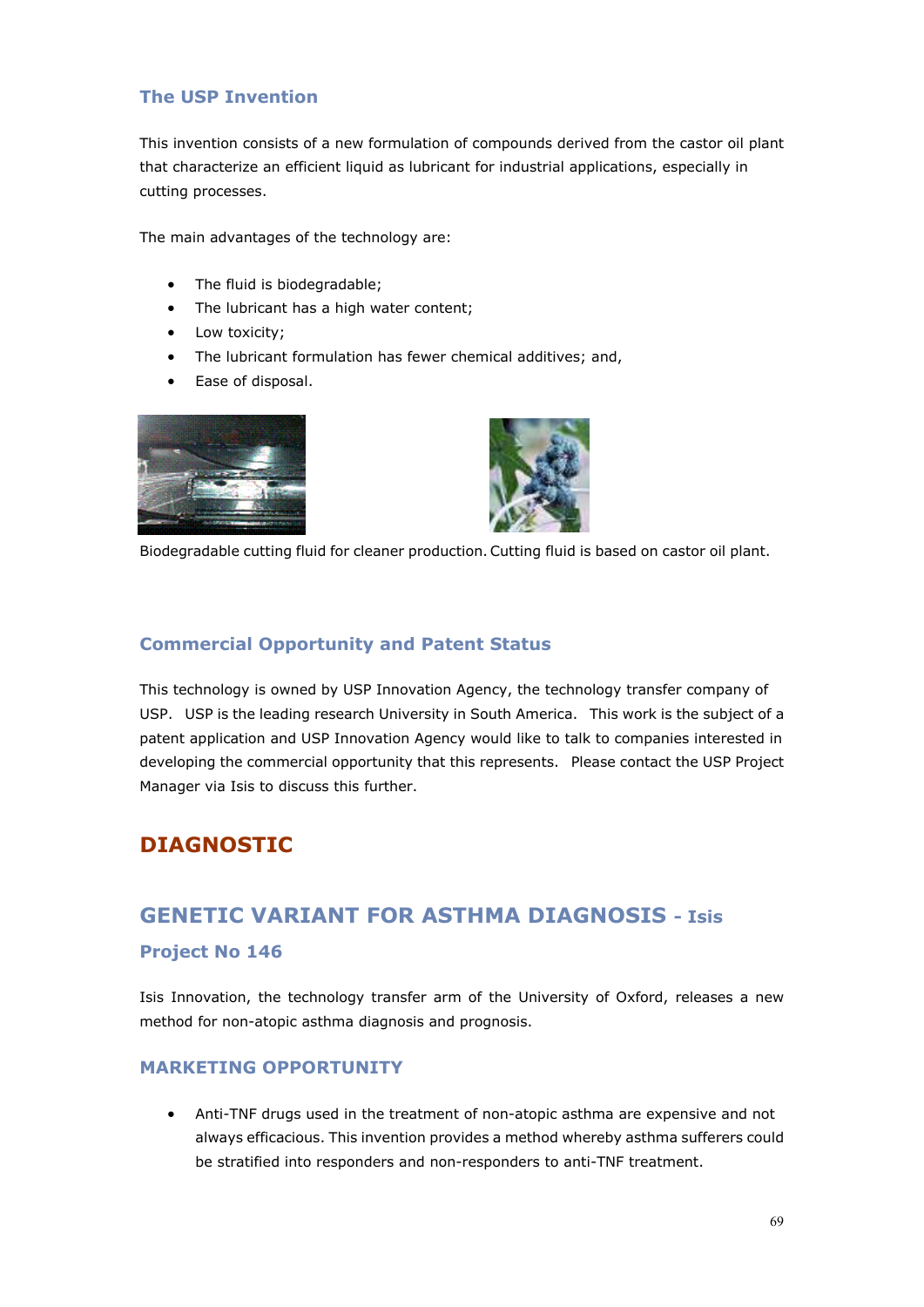• A method allowing individuals and clinicians to test for an individual's predisposition for asthma as well as a prognosis for the likely severity of the condition.

#### **THE OXFORD INVENTION**

The present invention is directed to a method for diagnosing an individual as being asthmatic, or having a predisposition to asthma, and a kit therefore, which method comprises demonstrating in the individual the presence or absence of an unusual variant form of a genetic sequence in the MHC region of chromosome 6p, said unusual variant being associated with an increase secretion of TNF.

#### **PATENT STATUS**

The invention has a granted US patent 6,387,615.

# **NOVEL TRANSCRIPTION FACTOR - FOXP1 AND USES**

#### **THEREOF - Isis Project No 0634 and 1368**

Research at the University of Oxford has resulted in the identification of a novel transcription factor, FOXP1. Unlike other subgroups of this family, the FOXP genes contain both the forkhead/winged helix DNA binding domain together with a Cys2-His2 zinc finger. The FOXP1 protein may function as a co-regulator of nuclear receptors, and in particular the oestrogen receptor. The gene encoding FOXP1 has been sequenced, and a monoclonal antibody raised against the protein.

#### **Applications**

Potential applications of this technology include early diagnosis and use as a prognostic indicator of lymphomas, leukaemias and carcinomas. Therapeutic applications may be developed through modulating the humoral or cellular functions of the immune system and development of treatments which either modulate or normalise the levels of FOXP1 expression in cancers and autoimmune diseases (including rheumatoid arthritis and multiple sclerosis). Preliminary studies suggest that FOXP1 expression may be associated with poor response to therapy in lymphoma and breast cancer patients making this molecule a potential drug target in these cancers.

#### **Background**

Transcription factors have essential roles in regulating gene expression. The forkhead/winged helix (FOX) family of transcription factors play important roles in normal development, including regulating cellular proliferation, differentiation, signal transduction, mitotic program, longevity and cellular transformation. In addition to their normal roles, members of this family also play a part in mammalian oncogenesis.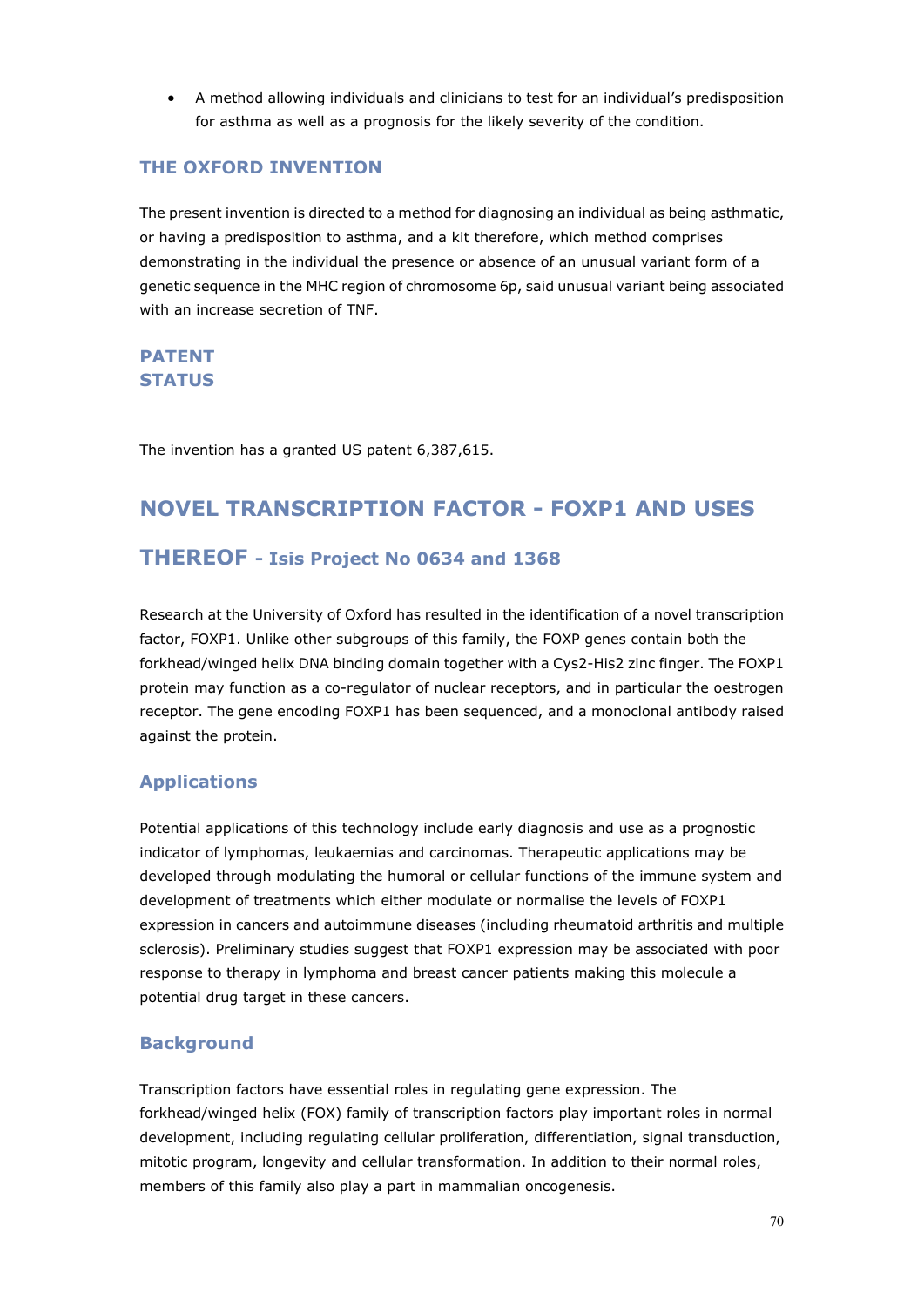#### **The Oxford Invention**

Tissue localisation studies of FOXP1 have been performed using an antibody raised against this novel protein. FOXP1 is expressed in most normal healthy tissues. When studied in cancerous tissues, however, abnormal levels of nuclear protein expression were identified in a wide range of both solid tumours and haematological malignancies. In addition, changes in FOXP1 expression have been shown to occur early during malignant progression, often before histological changes. Increased expression of FOXP1 mRNA has also been found in the peripheral blood fractions of patients suffering from idiopathic thrombocytopenia purpura and multiple sclerosis.

#### **Commercialisation Opportunity**

These technologies will be of interest to companies developing diagnostic and prognostic tests for developmental defects, cancer and autoimmune diseases, and to companies developing therapeutic agents for the treatment of such conditions. These exciting new discoveries are the subject of 2 patent applications (WO 01/40303 A1, and another recent GB priority filing), and some of the data has been published (Cancer Research 61, 8820-8829, 2001). Isis Innovation is actively seeking partners to commercialise this technology.

#### **Keywords**

FOXP1, transcription factor, cancer, autoimmune disease, rheumatoid arthritis, prognosis, therapy

## **UNIVERSAL FLUORESCENT SENSORS - Isis Project No 1037**

Research workers in the University of Oxford have devised a development of existing fluorescent probe technology to make sensors capable of detecting a wide range of compounds.

#### **Background**

Fluorescence Resonance Energy Transfer (FRET) is a process by which energy that would normally be emitted as a photon from an excited fluorophore can be directly transferred to a second fluorophore to excite one of its electrons. This, on decay, then generates an even longer wavelength photon. The extent of FRET is critically dependent on the distance between the two fluorophores as well as their spectral overlap. Thus FRET is a powerful reporter of the separation of the two fluorophores.

#### **Problem**

There is an increasing requirement to detect a wide range of compounds with high sensitivity and specificity. Molecular reporters using FRET had previously been demonstrated for calcium using calmodulin and a calmodulin-binding peptide as linkers between two fluorescent proteins. Calmodulin undergoes a conformational change in the presence of calcium and also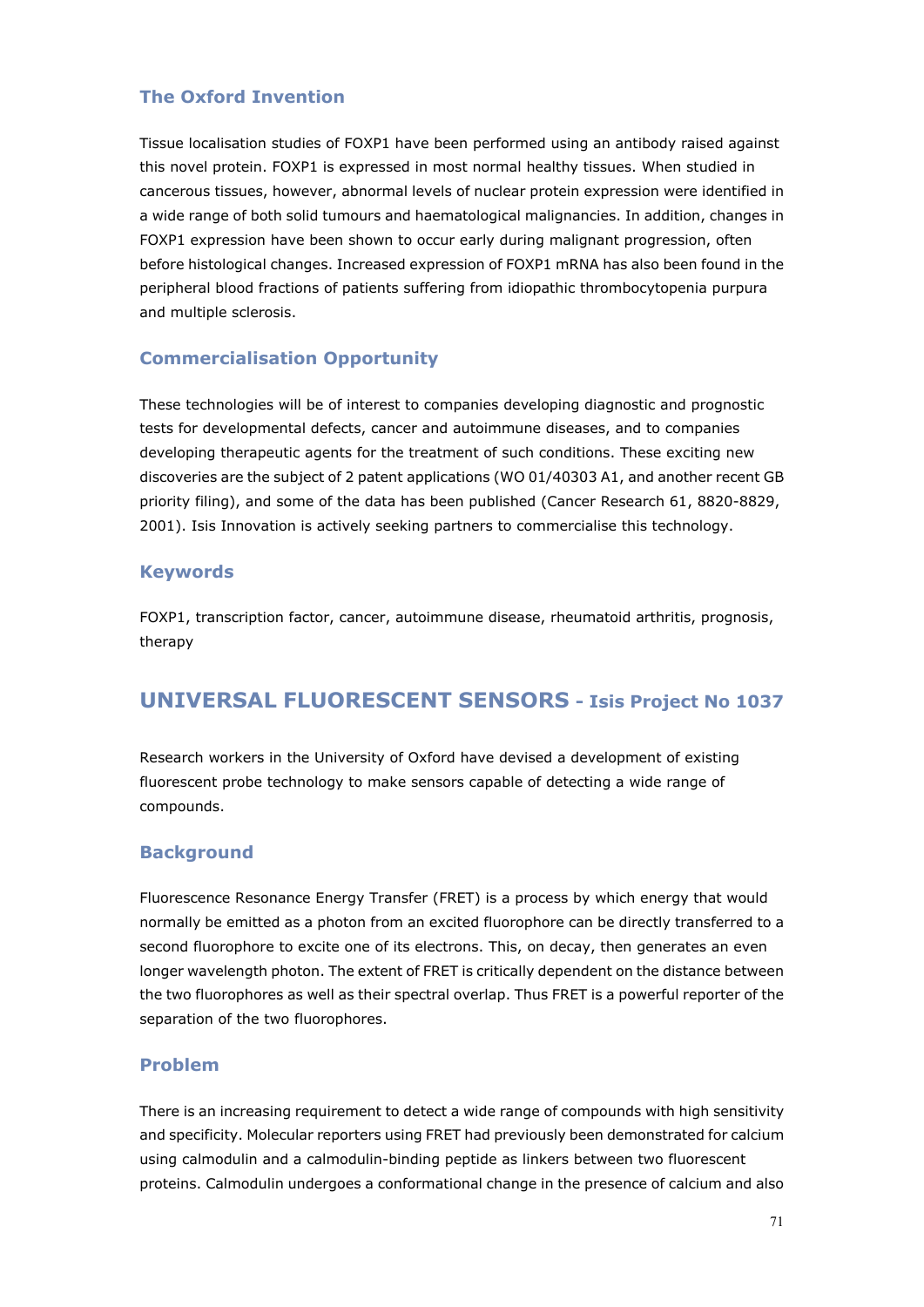binds to the adjacent peptide sequence to bring two fluorophores closer together, thus increasing the amount of FRET and shifting the emission towards a longer wavelength.

#### **The Oxford Invention**

The new probes consist of two peptides, that normally bind together, attached at opposite ends of two fluorophors separated by a flexible peptide linker. In this configuration, the fluorophores are held in close proximity, allowing FRET to take place. In the presence of a target molecule which preferentially binds to one of the peptide sites, the link is broken allowing the fluorophores to spring apart with a concomitant reduction in FRET.

The range of probes that can be generated is therefore only limited by the range of interacting binding sites that can be characterised. A large number of antibody combinations or substrate binding sites are already known and further sites are being discovered daily.

These probes could be used in the detection of metabolites, drugs, contaminants, environmental pollutants and many others where high specificity and low detection limits are necessary. Usage in industry and in research is envisaged.



Figure: Design and principle of operation of the new probes

In the absence of the target compound, the mimic peptide binds to the target-site peptide. The flexible linker allows the two fluorophors to approach each other and a high level of FRET results.

The target molecule competes with the mimic for the target binding site causing separation of the two fluorophors and a decrease in FRET.

#### **Commercialisation Opportunity**

This discovery is subject to two patent applications. Isis is interested in discussing suitable arrangements with companies wishing to develop and exploit this technology.

#### **Keywords**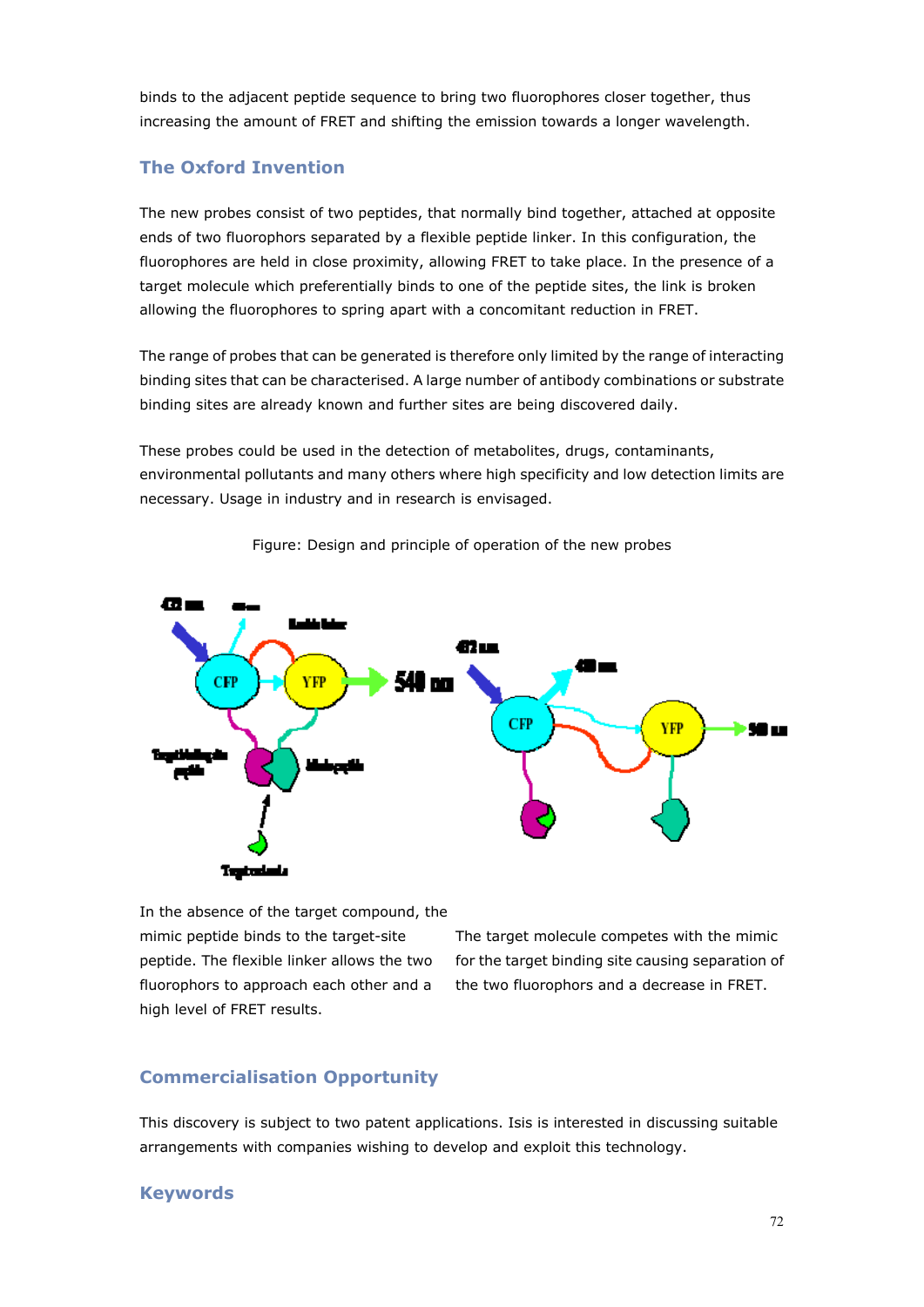Biosensor, flourescent resonance, fluorescent probe, fluorescent sensor, FRET, canary sensor, chameleon probe, canary probe, sensitive biosensor, fluorophor probe, mobile biosensor, field test biosensor

# **MONOCLONAL ANTIBODIES DIRECTED AGAINST SUBUNITS OF HUMAN RNA POLYMERASE FOR USE IN IMMUNOFLUORESCENCE AND**

# **IMMUNOPRECIPITATION - Isis Project No 1138**

Research at The Sir William Dunn School of Pathology, Oxford University, has resulted in the isolation of eight monoclonal antibodies directed against subunits of RNA polymerases I, II and III.

## **Background**

During the final stages of the Human Genome Project, interest has increased in how information is transferred from genes to proteins, in which the RNA polymerases play a vital role. The nuclei of human cells contain three different types of RNA polymerase, characterised by their elution profile, drug sensitivity and location within the cell: polymerase I, II and III, each consisting of 12 to 17 subunits.

#### **The Problem**

Although the composition of RNA polymerases is the subject of constant study, the detection and localisation of many of the subunits has been restricted by the limited number of antibodies suitable for use in immunofluorescence and immunoprecipitation. Clearly it would be an advantage to know the function and location of all the subunits of such important cellular enzymes.

## **The Oxford Invention**

Research at Oxford has generated eight monoclonal antibodies (mAbs) specific for different subunits of RNA polymerases which are suitable for use in immunofluorescence, immunoblotting and immunoprecipitation. Three mAbs are specific for subunits found in RNA polymerases, I, II, and III. Five further antibodies are specific for subunits of RNA polymerase III, and different ones are suitable for different applications. All have performed well in trials and, as RNA polymerases are highly conserved, these antibodies may cross react with the homologous subunits found in other eukaryotic cells.

# **Commercialisation Opportunity**

Isis Innovation would welcome any inquiries from potential partners interested in utilising this technology.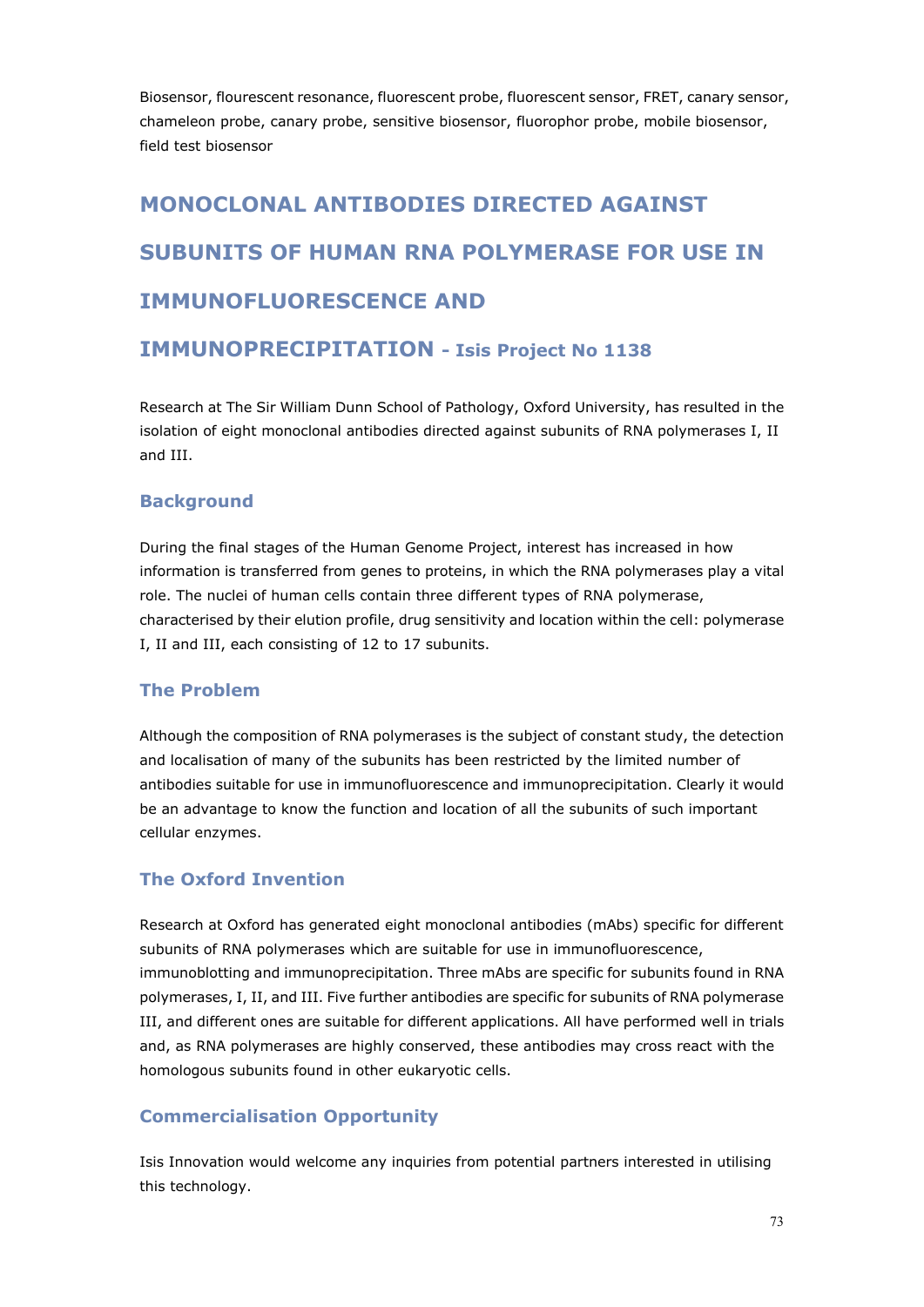## **Keywords**

Antibodies, RNA Polymerase

# **LYMPHOMA AND TUMOUR ANTIGENS - Isis Project No 1185**

Research at the University of Oxford has resulted in the identification of various antigenic proteins using antibodies present in the blood of patients with aggressive diffuse large B cell lymphoma (DLBCL).

## **Applications**

The molecules identified are believed to be proteins whose expression in the cancer cell leads to a tumour associated immune response. They may represent important markers for prognostic or diagnostic purposes and for the potential treatment of lymphomas of various types including diffuse large B cell lymphoma.

#### **Background**

Diffuse large B-cell lymphoma accounts for 30-40% of all adult non-Hodgkin's lymphomas. The genetic abnormalities underlying DLBCL remain poorly understood and, in contrast to other lymphoma types, no single characteristic genetic alteration has been found. Approximately 50% of patients relapse after treatment and their tumours frequently become resistant to therapy, therefore alternative therapies are urgently needed for this group of patients.

# **The Oxford Invention**

The Oxford inventors have used the serological analysis of recombinant cDNA expression libraries technology (SEREX) to identify DLBCL-associated proteins expressed from a testis cDNA library. Some of the antigens identified represent novel molecules hitherto unidentified whilst others represent partially characterised antigens for which no function has yet been ascribed. A number of the antigens identified encode known proteins that are already linked to human cancer.

#### **Commercialisation Opportunity**

The potential exists for prognostic / diagnostic tests to be developed and therapeutic potential may be found through vaccination, gene therapy, the use of the protein (or peptide analogues) or derivatised antibodies. This exciting Oxford discovery is the subject of a patent application. Isis Innovation is actively seeking partners to commercialise this technology.

#### **Keywords**

Lymphoma, tumour antigens, 'large B cell lymphomas', cancer, therapy, diagnosis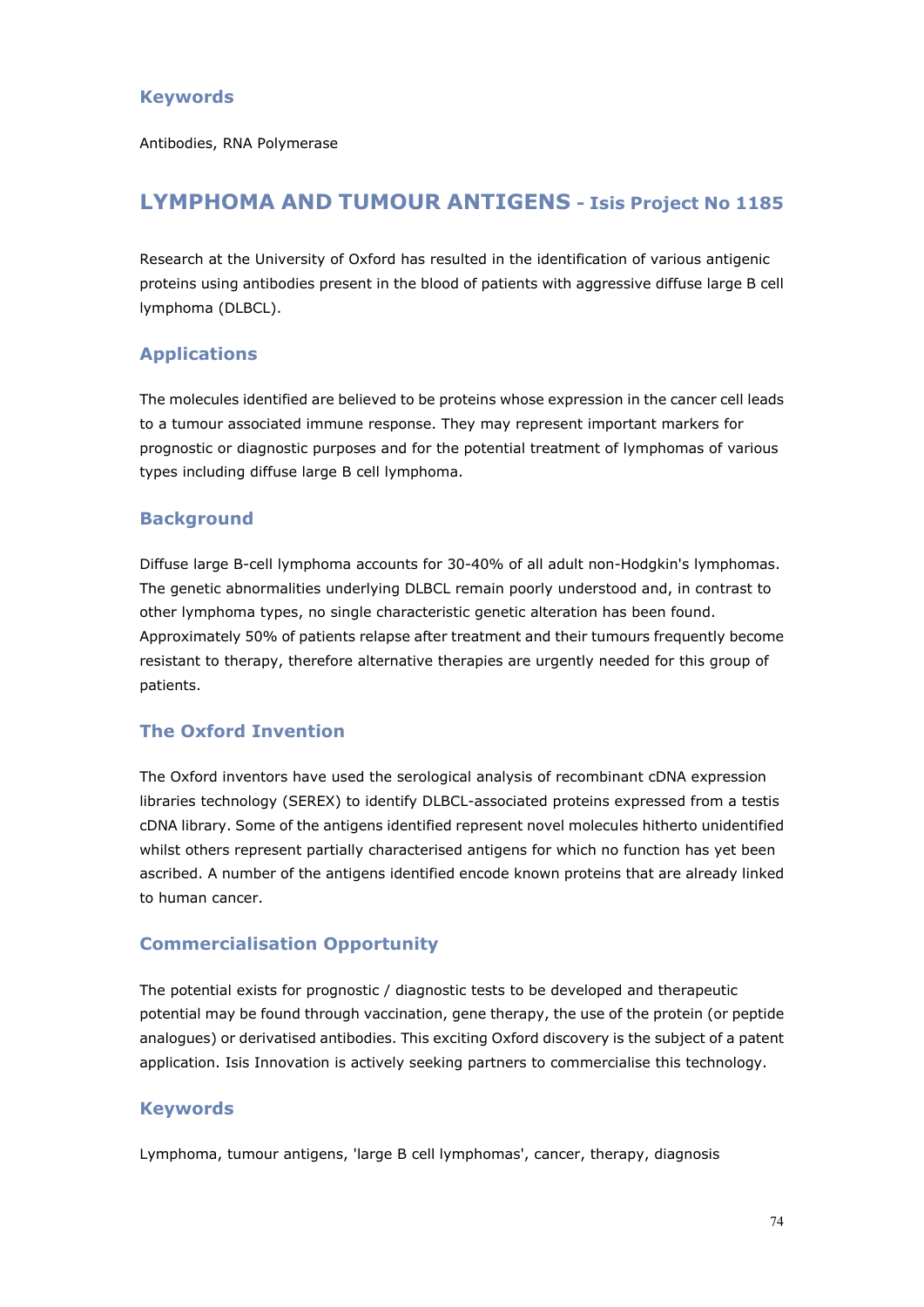# **SINGLE MOLECULE ARRAYS - Isis Project No 1348/1349**

A Researcher at the Wellcome Trust Centre for Human Genetics has developed a novel platform for genomics, which combines microarrays with single molecule technology. The approach can add significant value to the existing microarray technologies, in particular for mRNA profiling. It may even allow for expansion of microarray technologies into new markets.

### **Marketing Opportunity**

This technology is seen as a significant improvement and can be viewed as an evolution of microarray technology. While it adds significant value to existing mRNA profiling it does not require the customer to shift from the market accepted microarray formula to an unfamiliar alternative that may require re-training and perhaps significant capital expenditure. Applications of the technology extend from DNA analysis (mRNA profiling, SNP typing, Resequencing) to proteomics, epigenomics and small molecule drug interactions.

## **The Oxford invention**

Involves the linking of single molecule technology and microarray technology, first patent application. The combined features of which should bring massive parallelization to the former and ultra sensitivity to the latter. Analysing individual molecules not only increases sensitivity, it also adds confidence to an analytical decision. It can also allow for information to be revealed, which is ordinarily masked by the averaging effect of the ensemble analysis.

The microarray is used to sort a complex mixture of DNA or RNA molecules to distinct spatial locations on a surface and the single molecule methods enable each individual molecule to be detected as a point of fluorescence and separately resolved. Furthermore, array captured DNA molecules can be linearised on a surface to enable long-range genome analysis. A second patent application extends the invention in two distinct ways:

- 1. Firstly, spatially addressable arrays are taken into novel applications by using multiple array elements to analyse a single DNA polymer. This can be applied to haplotyping and is particularly amenable to electronic transduction in a diagnostic device
- 2. Secondly, it develops the concept of arrays of molecules, which start as being spatially random but are then characterized and made spatially addressable.

#### **The patent status**

Isis Innovation has patented this unique technology. Companies interested in discussing the commercialisation of this exciting and potentially lucrative invention are invited to contact Isis Innovation for further information. WO 02/74988.

#### **Keywords**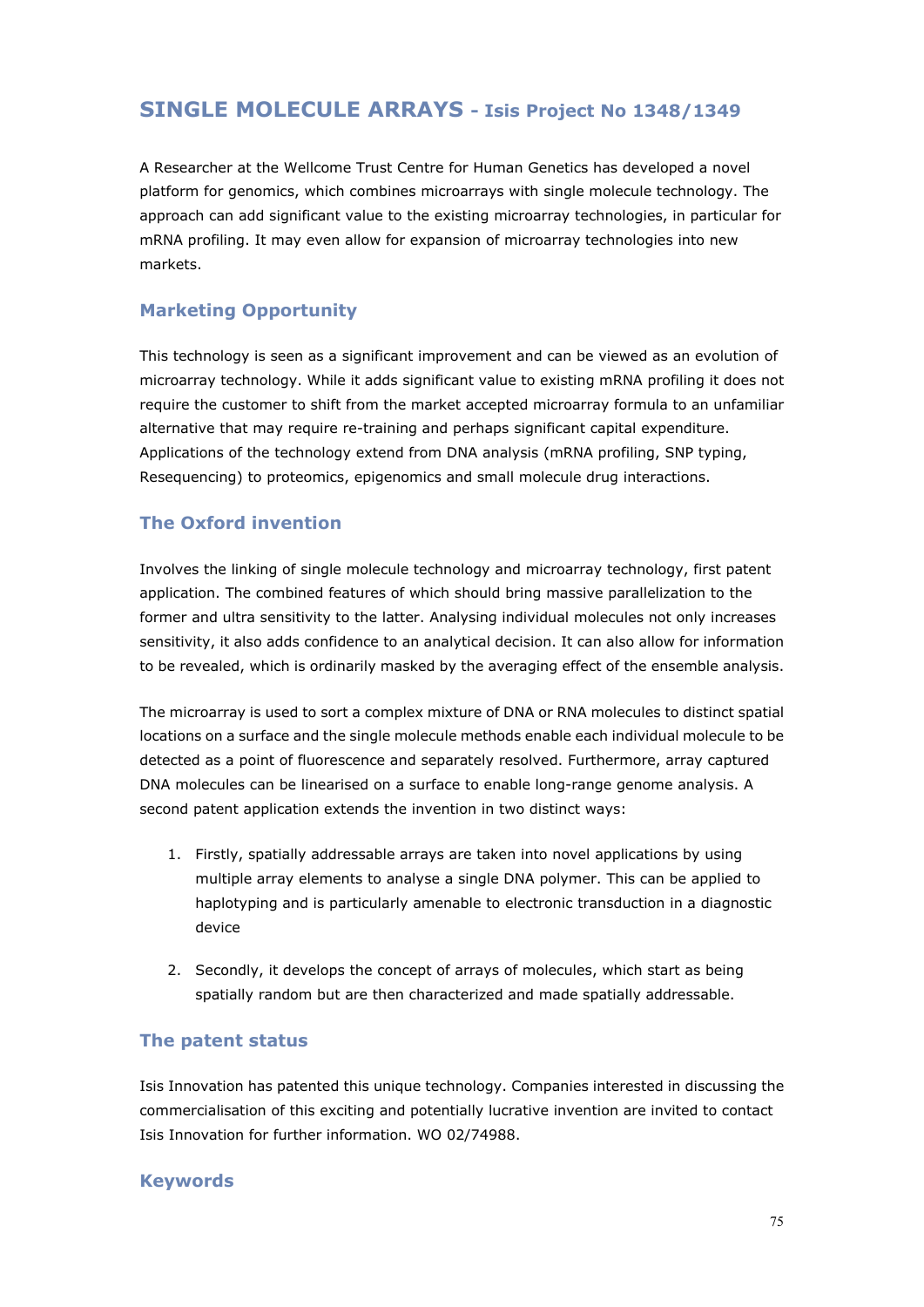# **METHOD FOR MASSIVELY PARALLEL DNA SEQUENCING**

#### **- Isis Project No 1451**

Researchers at University of Oxford have developed a method that will enable high throughput, low-cost DNA sequencing.

#### **MARKETING OPPORTUNITY**

DNA sequencing has traditionally utilised the Sanger gel migration method which is both time-consuming and expensive. There is currently a major drive to develop alternative lower-cost and faster methods to meet the demand for large-scale automated genomic scale sequencing. The Oxford invention addresses many of the issues encountered when striving to achieve this.

#### **THE OXFORD INVENTION**

The Oxford invention offers a method for DNA "sequencing by synthesis" using a ligation method that can be employed on a large scale, with lower costs and faster speeds on a conventional array platform or on a novel single molecule microarray format.

Features of the technology are:

- can be employed for large scale sequencing with multiple parallel reactions
- will be cheaper than existing and emerging alternatives (no highly modified nucleotides are required)
- can be readily automated
- the high accuracy of ligation reactions
- can be adapted to utilise multiple labels
- has the potential to achieve long read lengths
- does not suffer from de-phasing as read length increases (with single molecule analysis)
- can potentially provide more informative sequence reads than existing technology
- can be applied on standard microarrays/genchips (i.e. 3' to 5' oligonucleotide orientation)

Although the ligation method has been described utilising a microarray platform (subject of another Isis project number 1348), it is adaptable and not restricted to this platform.

## **PATENT STATUS**

This is the subject of Patent application WO 2005/040425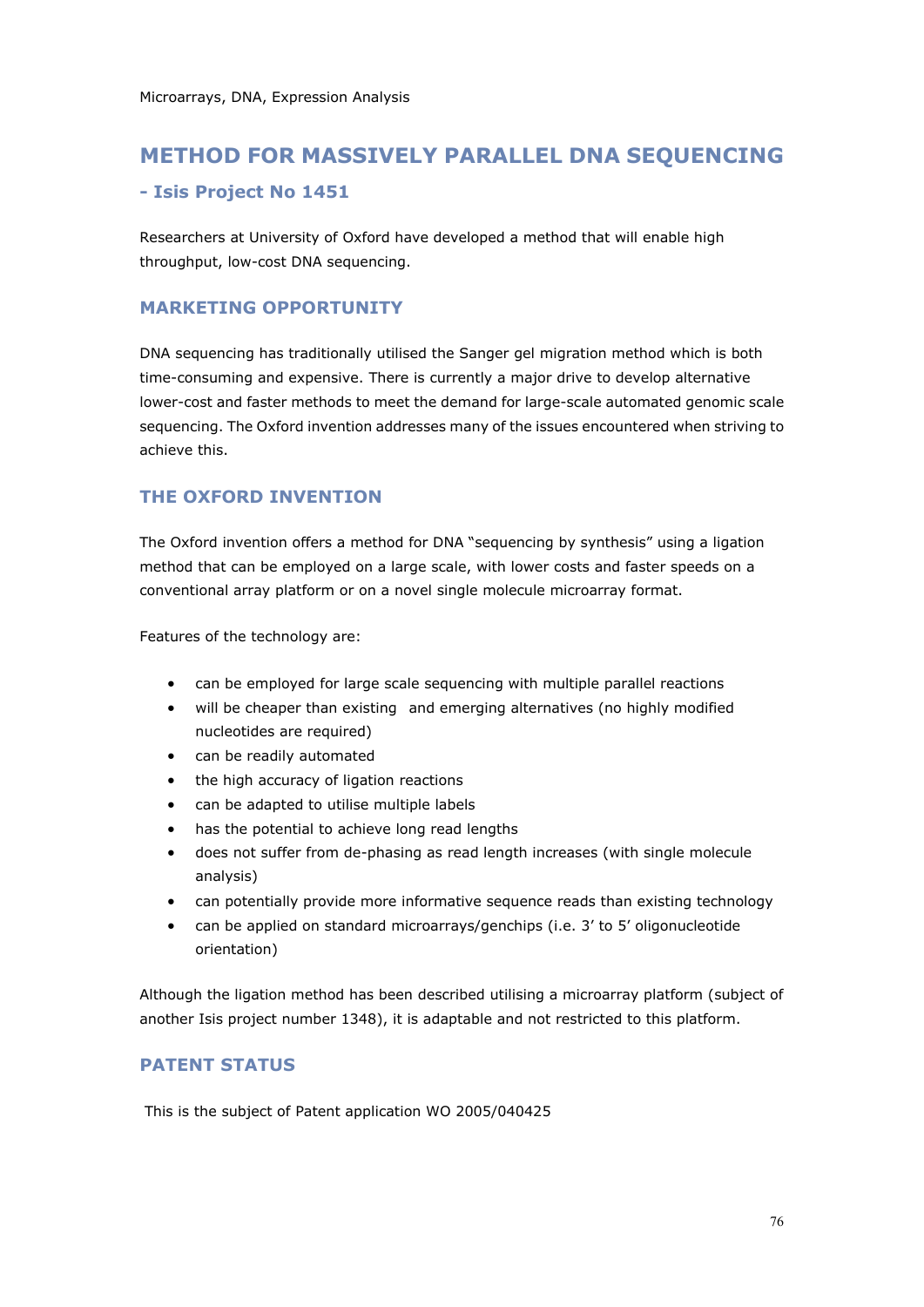# **RECOMBINANT OVERLAPPING PEPTIDE VACCINES FOR INFECTIOUS DISEASE AND CANCER - Isis Project No 2452**

Research at the University of Oxford has led to a new approach to generating effective vaccines quickly and inexpensively in response to the emergence of new pathogens.

# **Background and Market Opportunity**

A key challenge facing human health is that of rapid generation of new vaccines effective against multiple strains of human pathogens. In particular, the threat of pandemic influenza increases the need to minimise the time between emergence of a new variant pathogen and supply of an efficacious prophylactic vaccine. A need also exists for vaccines able to stimulate cellular immunity, which is believed to be important in mounting a protective immune response against many pathogens and cancers.

# **The Oxford Invention**

The inventor has shown previously that administration of a pool of synthetic, overlapping peptides (OPs) relating to a particular disease-associated protein can generate strong cellular immune responses in vivo. By using such a pool of peptides it is possible to cover multiple epitopes, which overcomes problems associated with HLA restriction. Furthermore, time-consuming epitope mapping is not required, which reduces the time taken to produce an effective vaccine.

However, despite advances in solid-phase methods, use of synthetic peptides can be less than ideal in terms of the large-scale manufacturing required for many infectious disease vaccines. The Oxford researcher has addressed this problem by developing a recombinant method for producing OP vaccines. This approach involves bacterial expression of an amino acid sequence corresponding to OP sequences spanning the length of a protein of interest, interspersed with enzymatic cleavage sites. The recombinant product can then be digested either in vitro, or, if cleavage sites for enzymes present in human cells are chosen, in vivo.

Proof of concept has been achieved with adjuvanted OPs to HIV-Nef protein able to induce specific cellular immune responses in 2 strains of mice. Vaccination with OPs was also able to protect mice from high dose viral challenge of vaccinia virus expressing HIV-Nef. Further in vivo studies with additional antigens are anticipated.

# **Commercial Opportunity**

Isis would like to talk to companies interested in further developing this patented technology, which could be applied as a platform for creation of prophylactic and therapeutic vaccines for a wide range of diseases.

# **TARGETED IMAGE CONTRAST AGENT - Isis Project No 2468**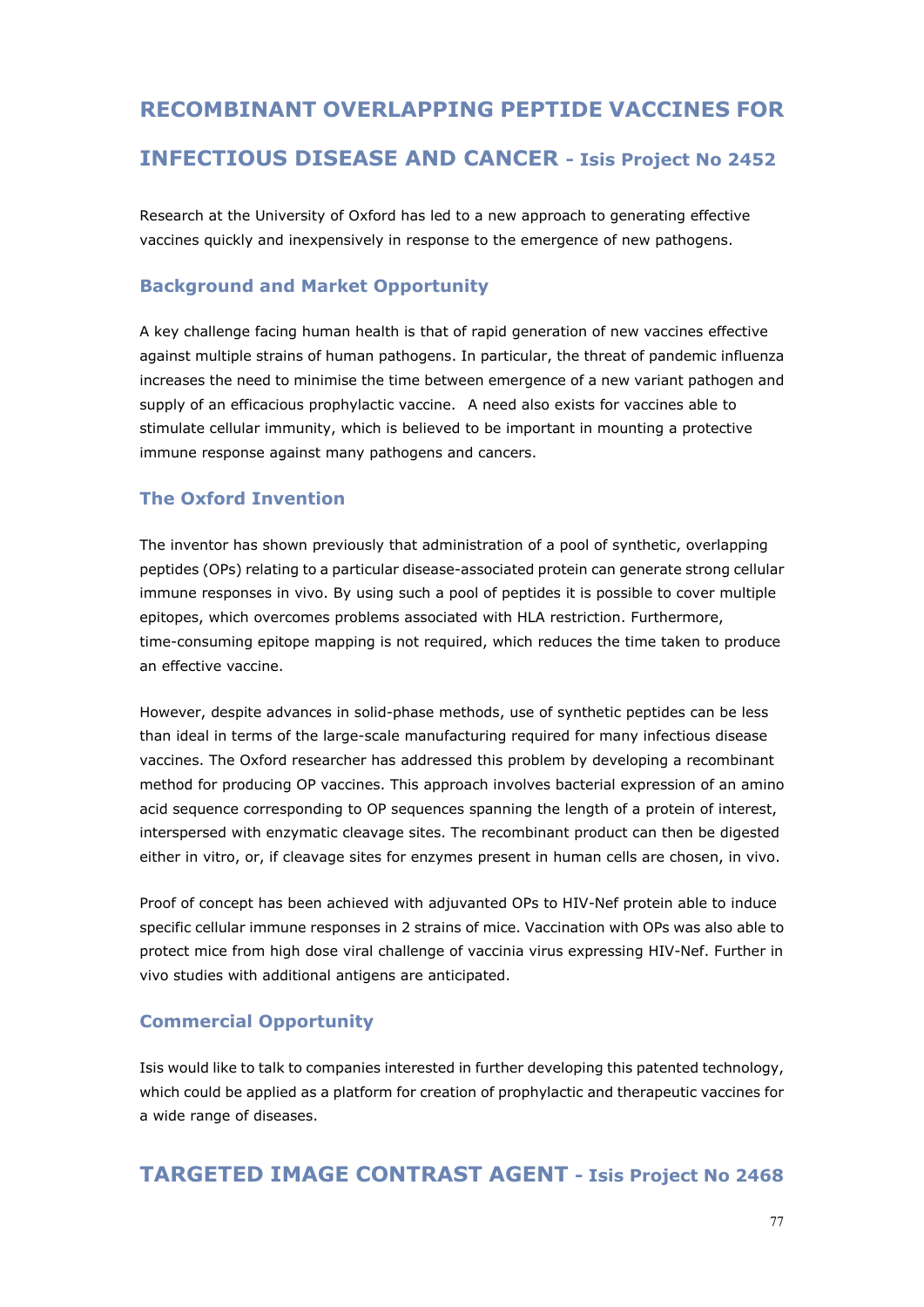## **Background**

Oxford researchers have developed the first of a class of novel sugar-targeted imaging contrast agents for use with MRI brain scanning.

Contrast agents are widely used with MRI (magnetic resonance imaging) – these compounds increase the contrast between the area of interest and the background and in many cases have been found to improve sensitivity and/or specificity. Such agents operate either by:

- Specifically enhancing the signal that is produced
- Localizing in a specific cell type or tissue.

Typically, image contrast agents are either based on gadolinium complexes or super-paramagnetic iron oxide (known as USPIO), the latter of which is used for imaging lymph nodes. MRI is currently the preferred method of imaging the brain to confirm diagnosis and track disease progress for multiple sclerosis - there are 400,000 patients in the US alone. However, although existing contrast agents are clinically useful, it is known that conditions such as multiple sclerosis produce lesions that cannot be seen with conventional technologies – this shows there exists a clear need for the development of improved image contrast agents.

# **The Oxford Invention**

Researchers at the University's Experimental Neuro-imaging Group, departments of Pharmacology and Chemistry have collaborated to develop a new imaging agent for MRI brain scanning, which targets lesions in the blood brain barrier.

The imaging agent comprises an ultra-small super-paramagnetic iron oxide particle (USPIO) that is attached to a sugar tag. The sugar tag acts like a postal code for the USPIO:

Delivering it to the site of inflammatory lesions in the blood brain barrier

Selectively binding it to the protein produced there.

The researchers have exciting experimental evidence showing that the imaging agent provides extremely sensitive imaging, that is far superior to that obtained with existing imaging agents. The invention, by providing a more advanced method of detecting damage to the blood brain barrier, could potentially provide much advancement for the diagnosis and monitoring of multiple sclerosis and other inflammatory diseases of the central nervous system.

#### **Commercialisation Opportunity**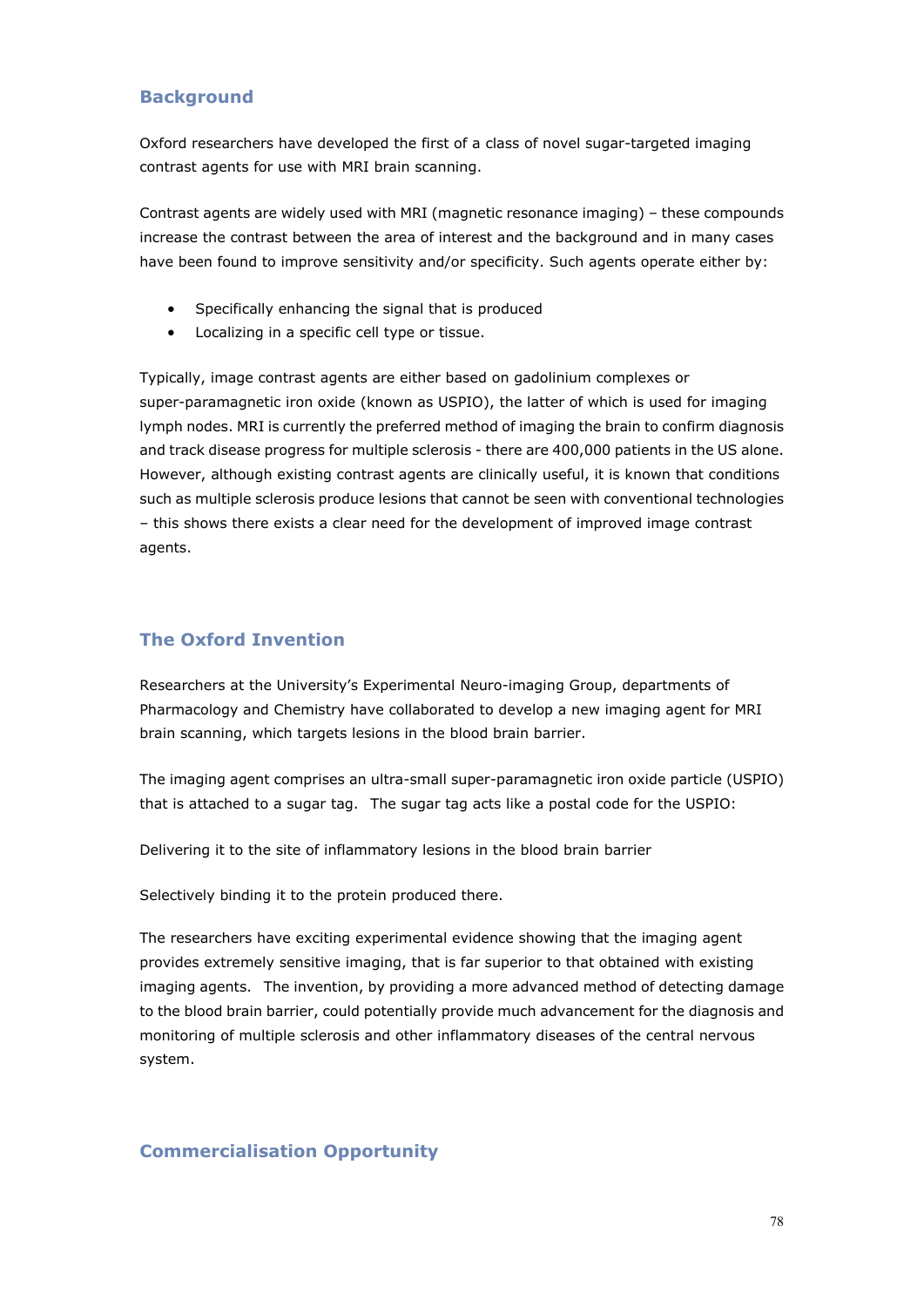A patent application has recently been filed to protect this work. Isis would be keen to talk to companies interested in developing the commercial opportunities for this technology.

# **SWARM INTELLIGENCE FOR RAPID BIOMOLECULAR STRUCTURAL DETERMINATION FROM NMR DATA - Isis Project No 2536**

Researchers at the University of Oxford have developed a new high-speed method for determination of macromolecule structures from raw NMR spectroscopy data.

#### **BACKGROUND**

Structural determination of proteins is particularly challenging for those that are unsuitable for X-ray crystallography analysis (at least 15%), many of which are highly relevant drug targets. Current best practice uses an iterative process to solve the structure of such proteins from NMR spectroscopy data. This process is subjective, error-prone, can take several weeks if not months, and may ultimately be unsuccessful. Despite current limitations, the NMR spectroscopy market is estimated at \$500M-1B.

#### **THE OXFORD INVENTION**

Oxford researchers have developed a straightforward technique to alleviate the problems associated with current iterative methods by utilizing the principle of swarm intelligence (SI) to achieve a single-step determination of biomolecular structures from NMR data. (SI) is the property of a system whereby the collective behaviours of unsophisticated agents interacting locally with their environment cause coherent functional global patterns to emerge. In the case of the Oxford invention, a swarm of individual "molecular generators" working in parallel is able to rapidly form a consensus protein structure.

By using the Oxford software, biomolecular structures can be accurately determined from proteins in solution in only a few hours, once raw data has been acquired. The software should also enable more accurate protein structure determination on low and mid range spectrometers. It has been validated with two proteins for which the structures have been previously determined using either X-ray crystallography or NMR, with excellent results. Structural determination of further proteins and protein-ligand complexes is underway.

#### **COMMERCIALISATION OPPORTUNITY**

A patent has been filed to protect the technology and Isis would like to talk to potential commercial partners.

**A NOVEL CANCER BIOMARKER AND DRUG TARGET - Isis Project No 3101**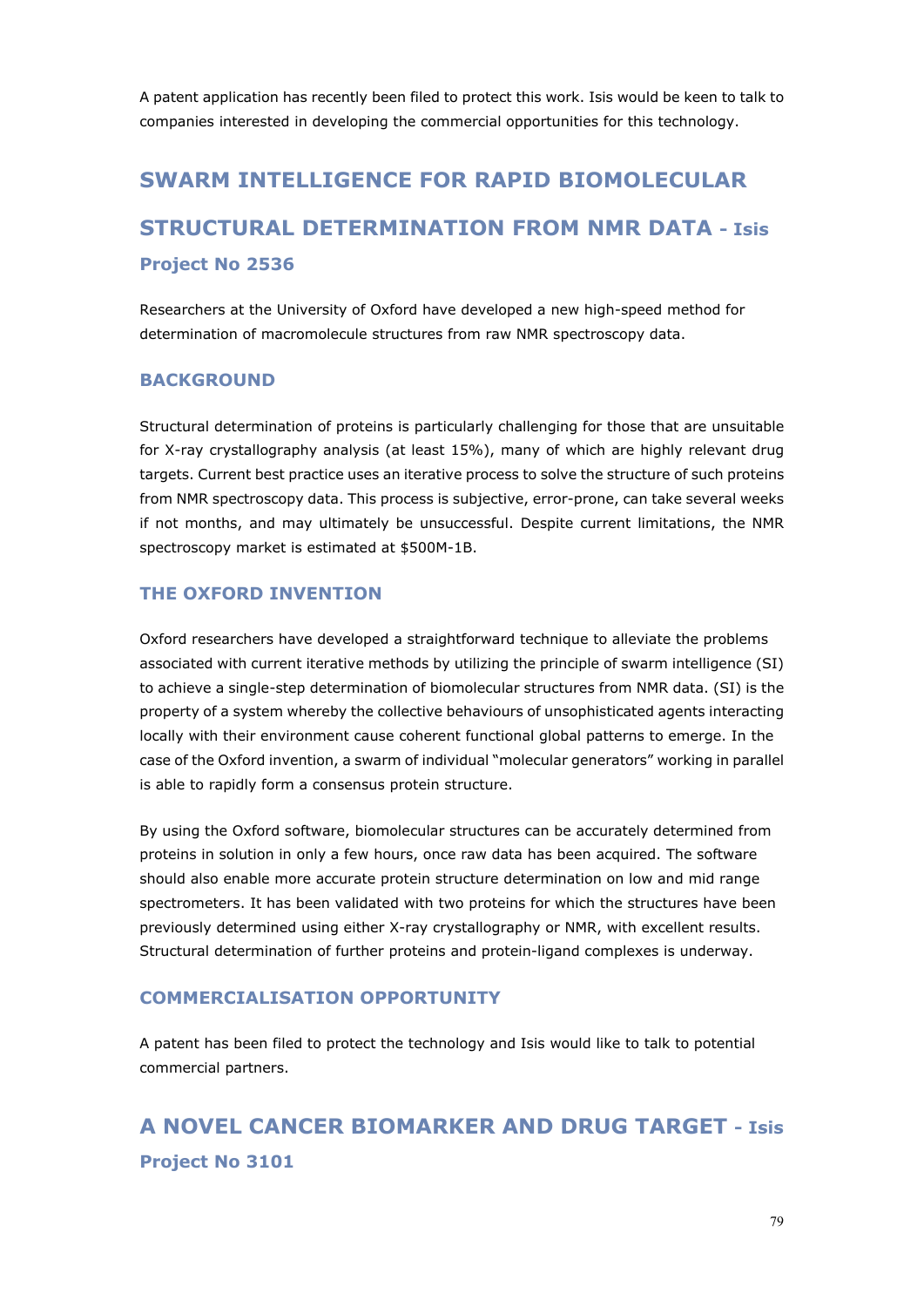Oxford researchers have discovered a novel cancer biomarker with great potential as a target for therapeutic intervention.

## **MARKETING OPPORTUNITY**

The market for cancer therapies is set to experience significant change as newer targeted therapies replace broader spectrum treatments. Targeted therapies are generally better tolerated, less toxic and provide better patient outcomes. In parallel, ageing populations and improved detection methods have led to increases in the number of patients requiring treatment, and there remains an unmet need for more effective therapies.

## **THE OXFORD INVENTION**

Oxford researchers hypothesised that the activity of a particular protein previously thought to be unrelated to cancer may play a direct role in the regulation of tumour cell proliferation and progression. Subsequent investigation of levels of expression of the protein in human tumour samples using immunohistochemical staining confirmed that, compared with normal tissues, the protein is expressed excessively in tissues from patients with lung, breast, head and neck cancers as well as lymphomas.

It has further been shown that:

- Over-expression of the protein promotes cell proliferation by activating cell survival signalling
- Disruption of this signalling or down-regulation of expression of the protein leads to decreased cell migration
- Over-expression of the protein occurs in some human colorectal cancer cell lines
- Over-expression of the protein in cells increases tumour growth

Further studies are underway to evaluate the effects in cancer models of a known ligand, and to screen libraries in order to identify new compounds effective against this target.

#### **PATENT STATUS**

This work is the subject of patent application filed in 2007. Isis would like to talk to companies interested in developing the commercial opportunity that this represents, and the patent application can be made available for review under CDA. Please contact the Isis Project Manager to discuss this further.

# **HLA TYPING - Isis Project No 3337**

A novel, reliable and highly cost-effective method of gaining an understanding of the structure of an individual's HLA profile

# **MARKETING OPPORTUNITY**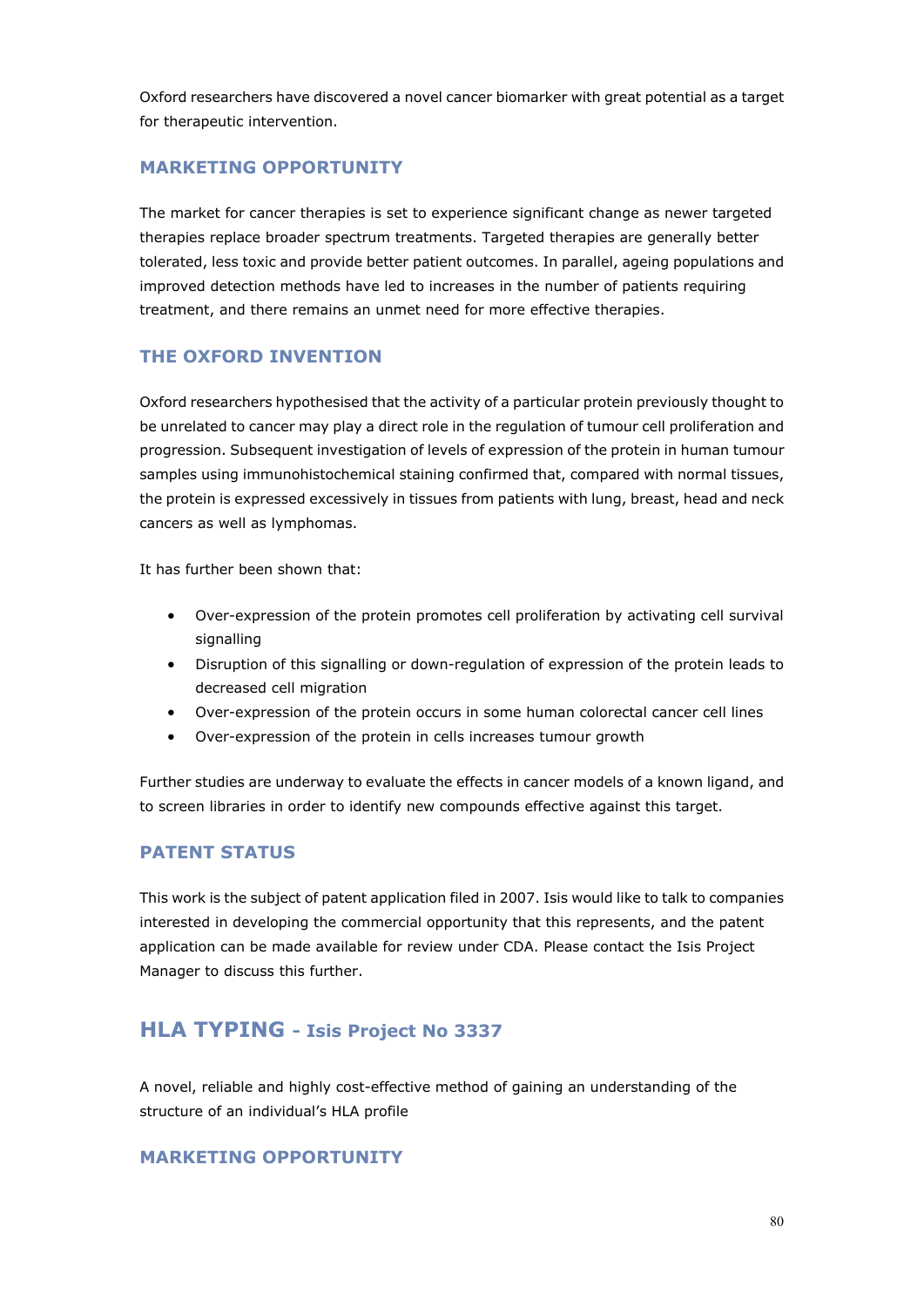1. Available for licensing is a software programme, which allows the mapping and prediction – with a minimum of between 90 and 95% accuracy of an individual's HLA II type, based on any of the widely available DNA chip platforms. For any screening programme, this allows a huge reduction in the number of individuals who actually have to be typed, and consequently a considerable cost saving. This will be of particular interest to drug companies, manufacturers of SNP arrays, users of SNP arrays and those involved in the investigation and treatment of autoimmune disease. It will also be of interest to those involved in understanding and predicting prognosis and disease progression, and to drug developers. It also has considerable application in vaccine trial covariance and clinical study understanding.

## **THE OXFORD INVENTION**

2. An algorithm and statistical software for probabilistic prediction of alleles at classical HLA loci has been developed that allows the determination of the HLA serotype presented by an individual, without the current array of expensive, and often inaccurate, typing methods and technologies. Tissue typing is used in a wide range of biological and medical fields, particularly in relation to screening individuals for transplantation etc. To HLA type an individual currently costs approximately £500, making screening programmes particularly costly. Further, while routine serological methods are reliable for HLA class I typing, they are currently uncertain for HLA class II typing partly owing to the poor quality of the antisera used. Since HLA class II typing is important for BMT, a more accurate method for HLA II typing is needed. If the mutation rate and the recombination frequency at any given locus are known then it is possible to calculate the likely path through the gene. This means that only a minimal set of markers are required for a prediction of the complete region. This avoids the use of tagging methods that require knowledge of what has been investigated previously and expands the possibilities for typing in a highly cost-effective manner.

#### **PATENT STATUS**

This work is the subject of patent application, and Isis would like to talk to companies interested in developing the commercial opportunity that this represents. Please contact Dr David Phillips, Project Manager, at Isis Innovation Ltd. to discuss this further.

# **INSTRUMENTATION**

# **MAGNETICALLY SENSITIVE TRANSISTOR - Isis Project No 25 & 813**

Modern semiconductor electronics has advanced according to Moore's Law, however new technology will be needed for future performance improvements. Spintronic devices use the spin or magnetic properties of electrons, not their electric charge, to process data. This new generation of advanced electronics promises dramatically improved levels of performance with low power usage.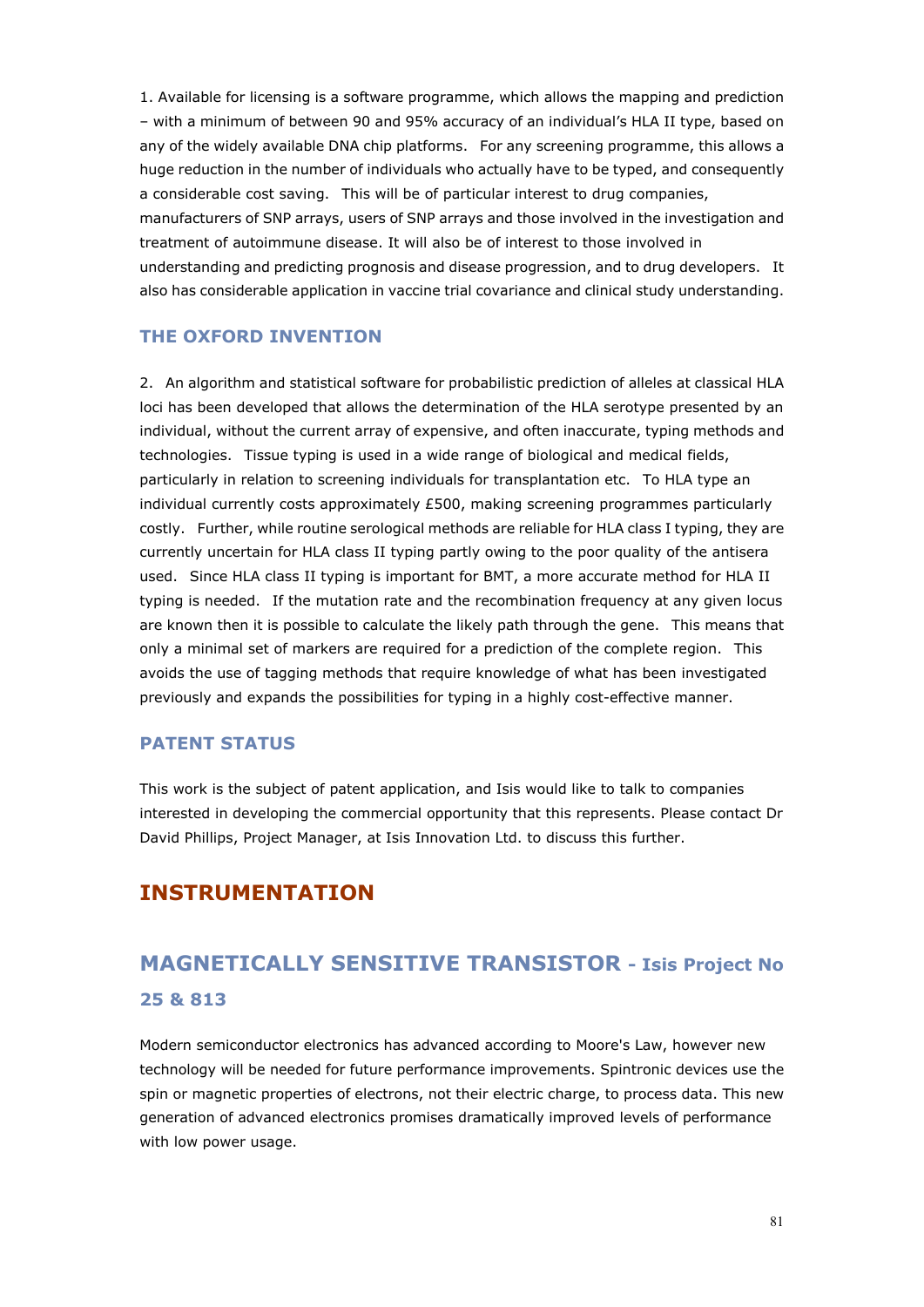# **MARKETING OPPORTUNITY**

A modern microprocessor contains more than 125 million individual transistors, so improvements in transistor design have a significant technical and commercial impact. University of Oxford researchers have now developed a new design of "spin-transistor" with exceptional *power gain*.

One potential application is replacing the giant magnetoresistive stacks that are currently used to read data from hard-disc drives, increasing speed and reliability. Looking further into the future spin transistors will be integral to the next generation of non-volatile magnetic memory, known as MRAM. Spin transistors can also be used as highly sensitive magnetic sensors - for example in the automotive industry as high precision position sensors to enhance engine performance.



#### **The Oxford Invention**

The Oxford "Spin Transistor" technology has several important technical advantages:

- Based upon silicon technology, it can be integrated into existing manufacturing processes
- The only spin transistor with a gain approaching unity (up to 1,000 times better than previous designs)
- It is an "active" electronic device with magnetically tunable characteristics, which can be combined with its unique levels of power gain to produce novel electronic devices

#### **Magnetic RAM (MRAM)**

MRAM uses "magnetic" charge to store information, promising higher density memory chips that retain information even when power is switched off.

Based upon arrays of spin transistors, MRAM will combine processing and storage hence removing the distinction between working memory (RAM) and longer-term storage (hard-disc drives etc).

#### **Patent Status**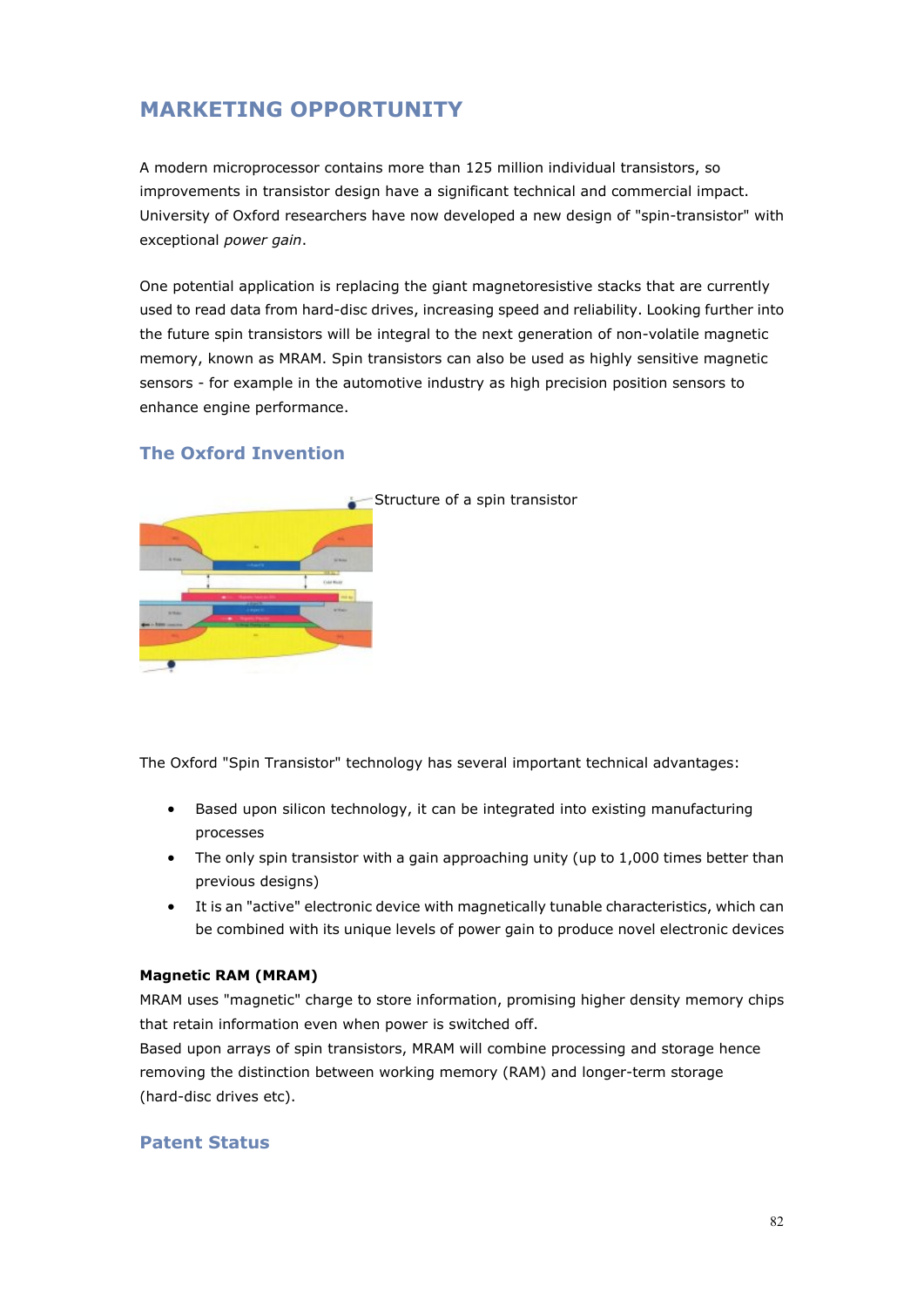This work is the subject of a series of patent applications and granted patents, including two granted US patents. Isis would like to talk to companies interested in developing this exciting new technology. Please contact the Isis Project Manager named below to discuss this further.

### **Keywords**

GMR, spin transistor, hard disc reader heads, magnetic field sensor, charge polarisation, magnetic field, magnetic memory

# **UNIVERSAL FLUORESCENT SENSORS - Isis Project No 693 and 1037**

A novel procedure, for the generation of fluorescent sensors capable of detecting a wide range of compounds.

# **Marketing Opportunity**

There is an increasing requirement to detect a wide range of compounds with high sensitivity and specificity. Molecular reporters using Fluorescence Resonance Energy Transfer (FRET) has previously been demonstrated for calcium using Calmodulin and a Calmodulin-binding peptide as linkers between two fluorescent proteins. This approach has two main drawbacks: (1) It has a very small dynamic range (2) It cannot detect small conformational changes.

The challenge to further development of this area is identification of a new method to generate more versatile fluorescent sensors, which are able to operate at higher sensitivity and lower detection levels than existing ones.

# **The Oxford Invention**

The Oxford Invention provides for the first time a novel method of generating **highly sensitive, highly specific, fluorescent sensors**. The Oxford Invention is **inexpensive** and **simple**. The range of probes that can be generated by the invention, is limited, only by the number of interacting binding sites that can be characterised - this number is growing daily.

These probes can potentially be used to detect:

- Metabolites, drugs and toxins in blood
- Contaminants in water/foodstuff
- Environmental pollutants

#### **Design and principle of operation of the new probes**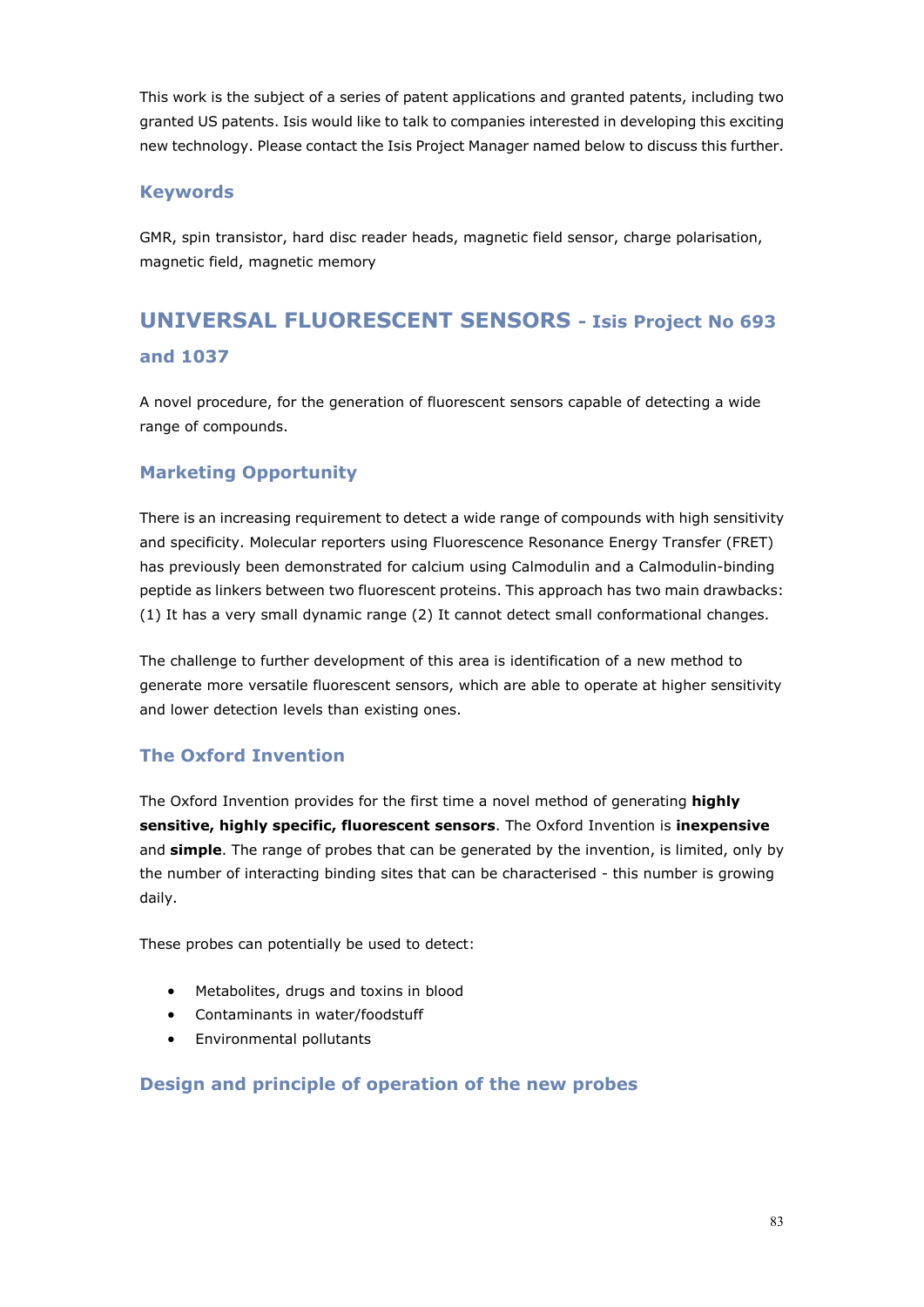

**A.** In the absence of the target compound, the mimic peptide binds to the target-site peptide. The flexible linker allows the two fluorophores to approach each other and a high level of FRET results.



**B.** The target molecule competes with the mimic for the target-binding site causing separation of the two fluorophores and a decrease in FRET.

#### **Patent Status**

This work is the subject of two patent applications, and Isis would like to talk to companies interested in developing the commercial opportunity that this represents. Please contact the Isis Project Manager to discuss this further.

# **OBJECT MATCHING IN VIDEOS - Isis Project No 1484**

Isis Innovation, the technology transfer arm of the University of Oxford, now has for licensing a new approach to object matching in videos.

#### **Marketing Opportunity**

Retrieval of objects from video footage is a challenging problem because an object's visual appearance may be very different owing to the viewpoint and lighting, and it may be partially occluded, but some successful methods do now exist. Typically, in such methods, an image of an object is represented by a set of overlapping regions, each represented by a vector computed from the region's appearance. Other methods have been proposed whereby object matching and retrieval has been achieved based on colour and/or texture histograms. However, known methods for object retrieval possess several shortcomings; none are sufficiently robust against occlusion, clutter, viewpoint changes and image intensity changes. Additionally they tend not to be efficient enough if a search for an object is required to be carried out in respect of large numbers of individual images. Potential applications include security, archived library footage and screening of products for offensive material.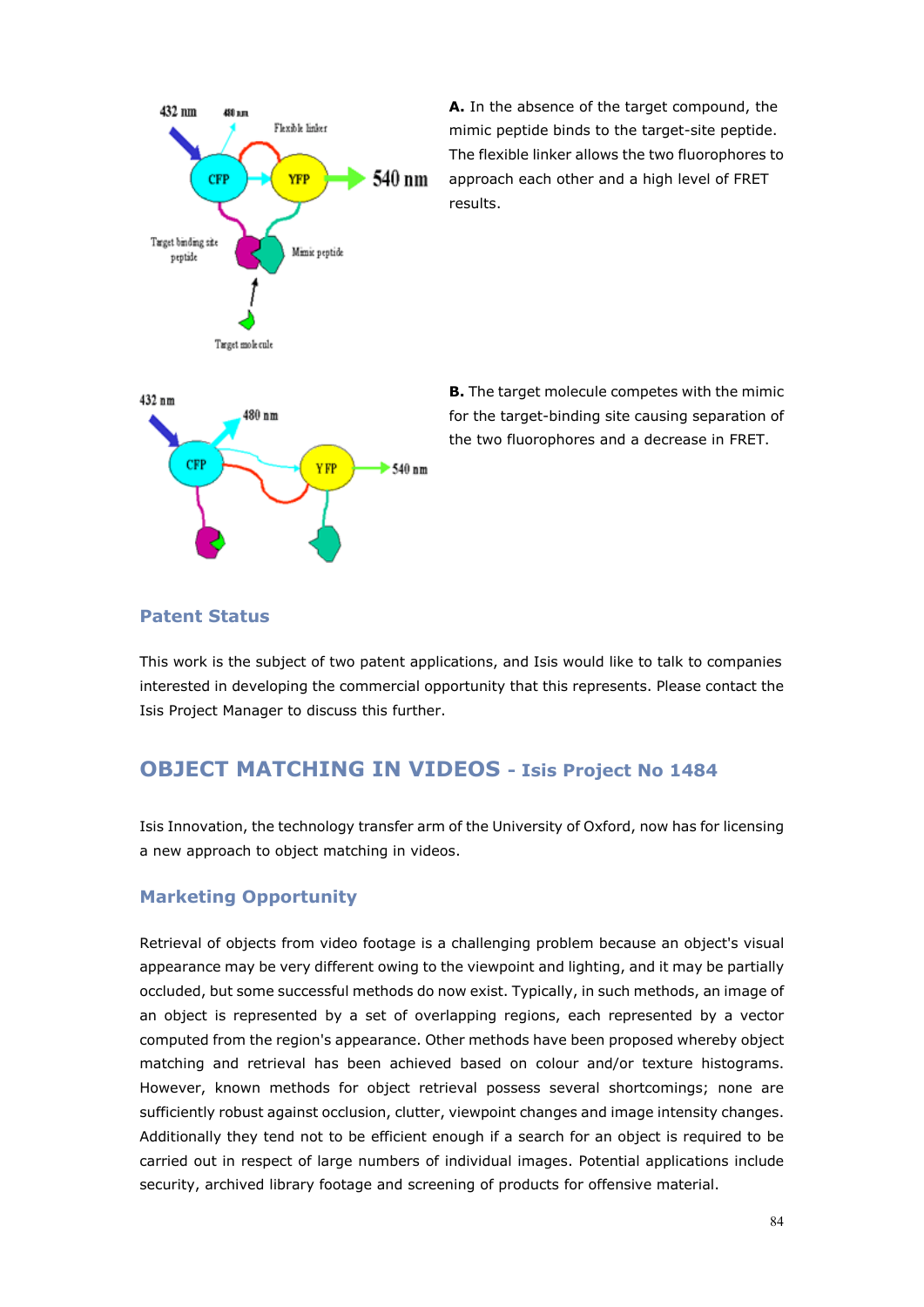## **The Oxford Invention**

The Oxford Invention describes an approach to object and scene retrieval that searches for and localizes all the occurrences of a user outlined object in a video. The method is analogous to text retrieval where matches on descriptors are pre-computed. Retrieval is immediate returning a ranked list of key frames or shots in the manner of a text search engine. We now have immediate run-time object retrieval throughout a movie database, despite significant viewpoint changes in many frames.

#### **Patent Status**

This work is the subject of patent application, and Isis would like to talk to companies interested in developing the commercial opportunity that this represents. Please contact the Isis Project Manager to discuss this further.

# **IMPROVED HEATING CONTROL IN BUILDINGS - Isis Project No 1489**

## **A joint initiative between Oxford University and BRE**

A new model-based algorithm for building heating control automation has been developed which delivers energy efficiency while maintaining internal comfort.

#### **Market Opportunity**

Reducing energy consumption is one of the most obvious ways of saving money and reducing the impact on the environment. However there are many existing, medium sized heating installations that are only part way through their life but are relatively poorly controlled. As a result, many buildings managers struggle to satisfy the challenges of cutting heating costs and at the same time maintaining a comfortable environment for the occupants. This problem is made far more difficult in buildings with multiple zones that have complex heat inputs and outputs.

#### **The Oxford and Buildings Research Establishment (BRE) Invention**

A new model-based predictive boiler controller has been successfully commissioned and tested by BRE and Oxford University. The controller uses an advanced mathematical model to predict the average temperature inside the building and find the optimal supply water temperature. It uses a novel dual-loop control strategy that is currently the subject of a patent application. It requires no permanent measurement of the air (room) temperatures inside the building and reduces the energy consumed by the boiler without any associated loss in thermal comfort. The improved heating control is easily retrofitted to existing heating systems and can be commissioned over a short period of time.

• Saves Energy (initial results show between 10% to 30%)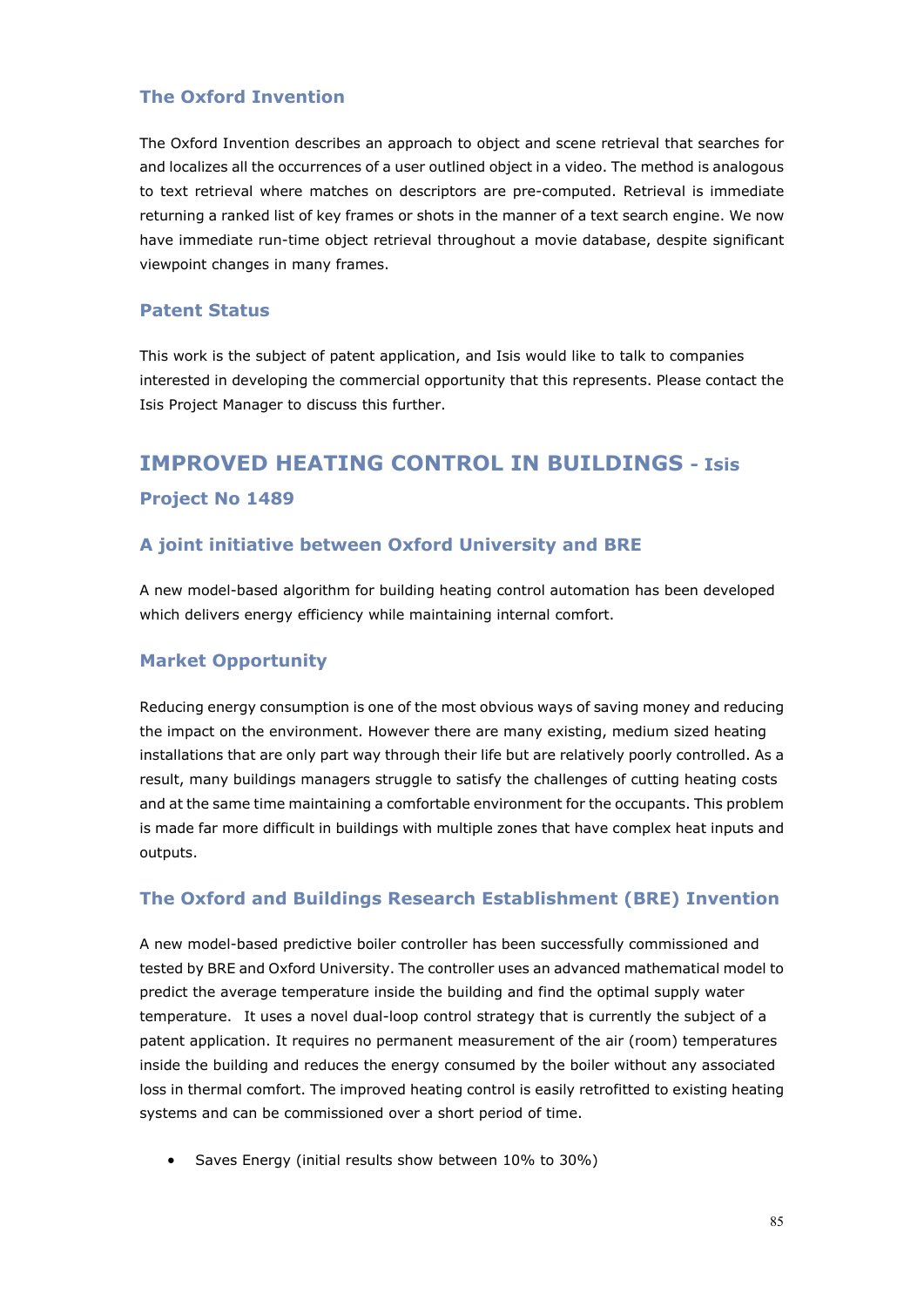- Simple 'boiler room' solution that delivers greatest savings on poorly controlled systems
- Relatively simple to install and easily commissioned
- Provides for a comfortable building environment
- Approach could be adapted to control chillers/air-conditioning systems

#### **Patent Status**

This work is the subject of a patent application, and isis and BRE would like to talk to companies interested in commercialising this technology.

# **CELL POPULATION ARRAY IMAGER (CPAI) - Isis Project No 1547**

Researchers at the University of Oxford have invented a cost-effective, portable and powerful Cell Population Array Imager.



#### **The Oxford Invention**

The CPAI is a specialised simple microscope which measures weak light signals over minutes to hours. The signals come from individual live cells introduced into it as a suspension, such as blood cells. Fluorescent or luminescent reporter molecules are pre-incorporated into the cells by well-established methods. The heart of the CPAI is an imaging optical fibre-bundle forming a close-packed array of ultramicrowells imaged by a sensitive digital camera. Each well accommodates just one cell. Images of thousands of cells are acquired every few seconds. The fibre-bundle is in a closed flow-chamber so that cells can react with substances micro-pumped through it in solution. Some of the cells may brighten transiently, with characteristic patterns. For instance T lymphocytes react to anti-receptor antibodies that stimulate calcium oscillations. For a few tens of minutes some of the cells wink like lighthouses, displaying a range of time-variant patterns. Proprietary neural-network-based pattern-recognition algorithms running on an ordinary laptop computer then automate the classification of the winks into characteristic cell subpopulations. For the first time we can classify cells into subsets primarily according to their biochemical function, not by molecular marker. This CPAI is an inexpensive and portable research instrument, in comparison with conventional flow cytometers or fluorescence microscope. It is likely to improve "'omic"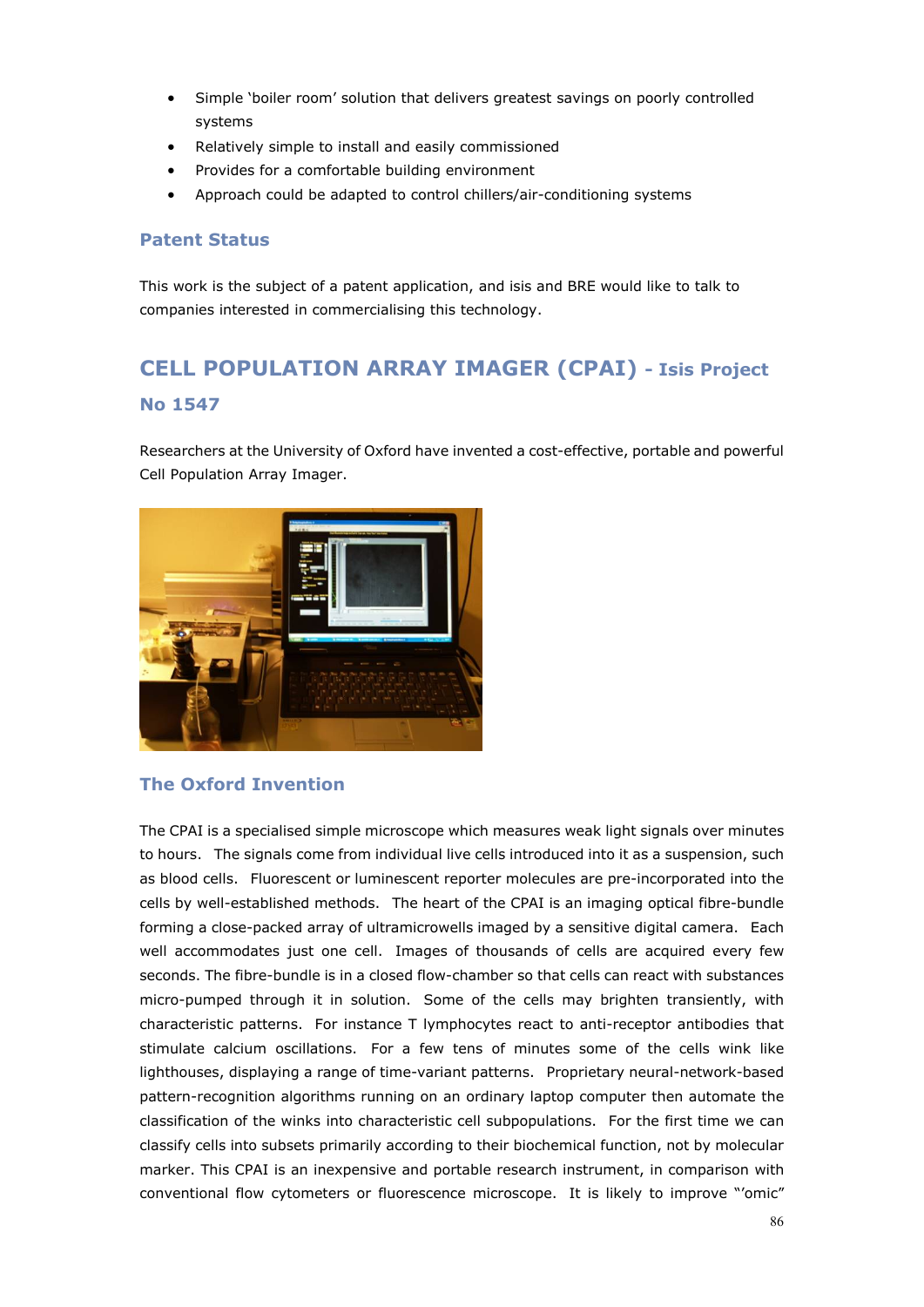strategies by screening large tethered arrays of protein or RNA ligands, and also has the potential to be developed as a field-portable cytometer with primary healthcare and third-world applications.

Solutions provided by this invention

The CPAI solves all the limitations that afflict two related technologies:

1. Conventional video-imaging by fluorescence microscope to record signals from cell populations is constrained by:

- limited number of cells analysed, so subset-typical patterns aren't identifiable
- cells being displaced by reagent passage during image acquisition, so data are lost
- cumbersome and expensive equipment
- requirement for relatively large cell numbers

2. Flow cytometers, when used for time-varying functional studies, assume each cell behaves identically to all the others in the sample. They measure only the average of the whole poputaion; so individual differences are hidden.

#### **Patent Status**

This work is the subject of a patent application. Interested parties are welcome to discuss with Isis Innovation on how to utilise this invention. Please contact the Isis Project Manager to discuss this further.

# **SENSITIVE GAS DETECTORS - Isis Project No 2350 and 2401**

### **Marketing Opportunity**

The monitoring of reducible and oxidizable gases has become increasingly important as the effects of such gases upon health and the environment have been brought into the public eye. Reducible and oxidizable gases may be toxic and environmental pollutants. The gases may be formed from burning fuel in motor vehicles, electric power plants, and other industrial, commercial, and residential sources that burn fuel. They may be present in enclosed spaces such as ice rinks from ice surface renewal machines and in kitchens or apartments from using a gas stove. Exposure to some reducible and oxidizable gases may exacerbate a pre-existing pathogenic condition in people who spend a large amount of time in such places and/or cause respiratory health problems. Consequently, continuous monitoring is required.

Known methods of gas detection include, for example, chemiluminescence, fluorometric and spectrophotometric analysis. A favoured alternative uses amperometric sensors have been found to enable low cost of components, small size, and lower power consumption than other types of sensor, and are ideal for use in portable analysis systems. Electrochemical techniques for the quantification of gases have been described but sensitive systems almost invariably employ noble metals which dramatically increase costs.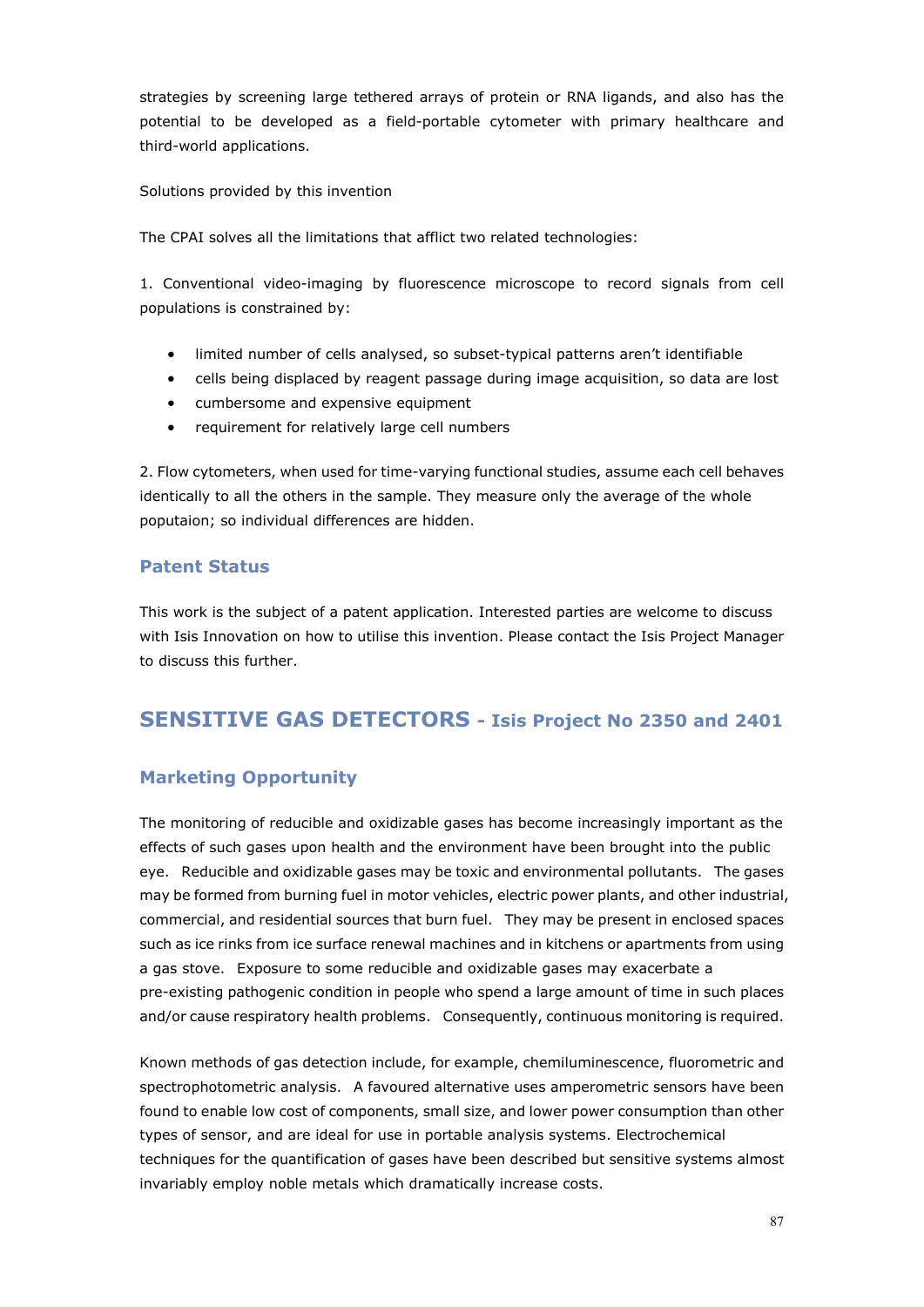### **The Oxford Invention**

A new methodology has been developed based on low cost carbon based electrodes for the detection of trace quantities of toxic gases such as nitrogen dioxide (NO2) and chlorine (Cl2). The technology has been successfully applied to the detection of low levels of chlorine and nitrogen dioxide gas but is likely to have broader application in the detection of sulphur dioxide, hydrogen, hydrazine, arsine, nitrogen monoxide, hydrocarbons including methane, oxygen, ozone, carbon monoxide, carbon dioxide, hydrogen sulphide, and carbon disulphide.

#### **Patent Status**

This work is the subject of patent application, and Isis would like to talk to companies interested in developing the commercial opportunity that this represents. Expertise in manufacturing low cost electronic devices is particularly sought. Please contact the Isis Project Manager to discuss this further.

# **HIGH THROUGHPUT SURFACE TENSION MEASUREMENT**

#### **- Isis Project No 2538**

Researchers at the University of Oxford have invented a novel measurement for high throughput screening to prevent false negatives in drug discovery.

# **Marketing Opportunity**

High throughput screening in pharmaceutical drug discovery (prevention of false negatives)

Process control in manufacturing surface active products (inks, detergent products, agrochemicals)

Quality control in production lines

Screening tool for microfluidics compatibility (lab-on-a-chip samples)

Multiplexing multiwell assays using combined ELISA and enzyme-linked immunosurfactant assay (ELISURFA)

#### **The Oxford Invention**

The invention offers a rapid method for the measurement of surface tension at a fluid-gas (or fluid-fluid) interface in multi-well plates, based upon computer-generated repetitive high contrast patterns imaged through the samples using a CCD camera controlled by dedicated image analysis software. Rapid well-by-well feedback control of the optimal spatial frequency of the analytical pattern ensures the widest possible measurement range (by keeping the signal in the image within the most accurate linear range despite wide variation due to different lensing effects).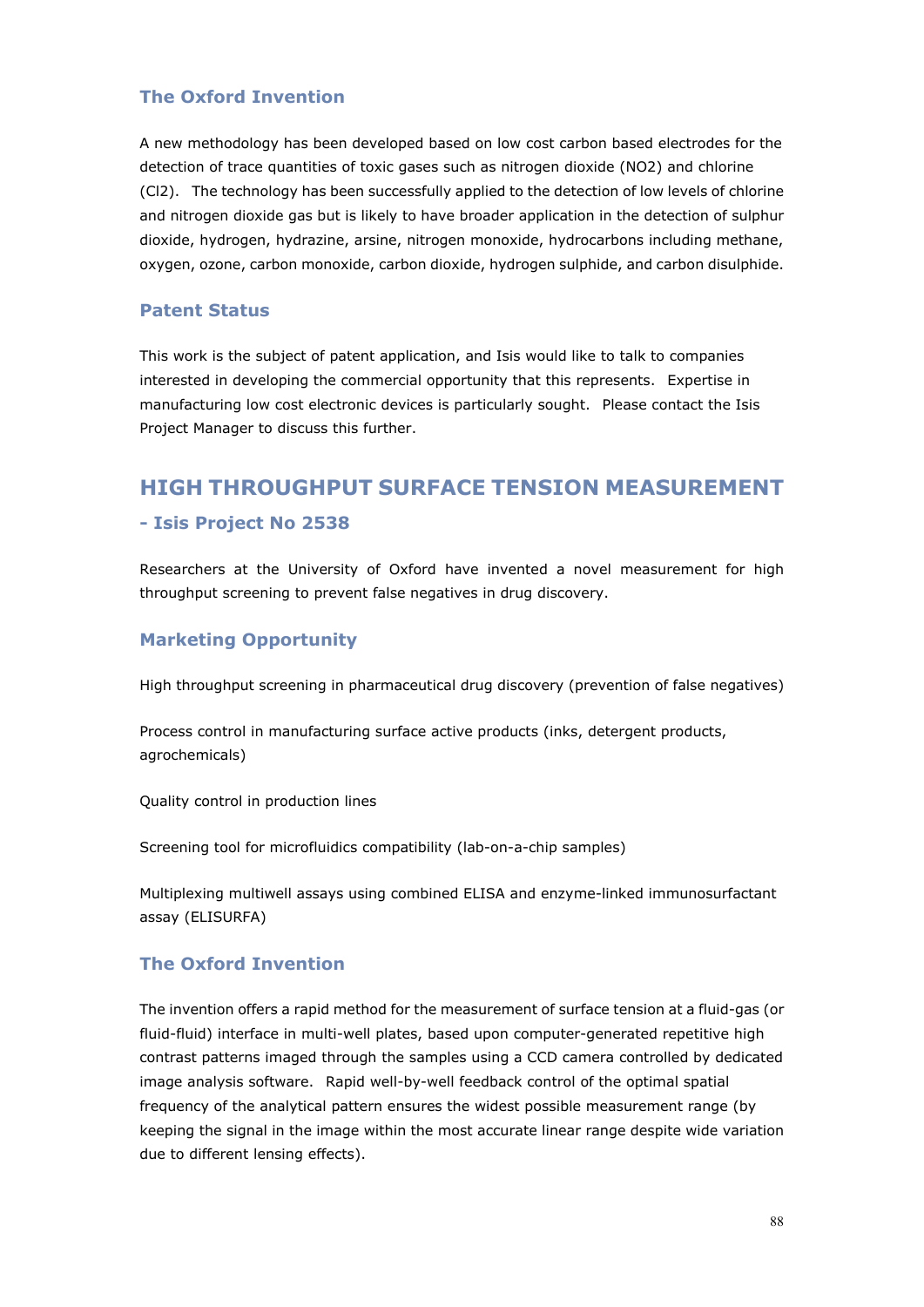# **Applications**

A dedicated stand-alone instrument offers very high throughput with minimum constraint on sample size and composition, except for the requirement that the sample be at least translucent at a wavelength between 400-900nm. A reflection mode variant removes even this constraint.

A wide range of applications are envisaged; a subset are suggested in the marketing section above.

### **Advantages**

Measurements are very rapid (96 wells read in parallel with a reading time of less than one second), use small samples (typically 50-200 microlitres), require no contact (so sterility is maintained and toxic aerosols are never created), and may be made at any temperature and in non-air atmosphere if required. Furthermore, measurements may be made repeatedly such that reactions may be followed dynamically in real time, rather than being constrained to an end-point value.

The method is especially suitable for robotic plate handling systems and may be incorporated efficiently into the work flow of a high throughput screening assay. This makes the method particularly relevant for screening HTS assays for unexpected surface tension changes (predominantly due to the library compounds that vary from well to well, but also able to detect bubbles and foreign bodies in wells) that might otherwise give rise to false negatives or false positives in the screen.

Application of a feedback between the image analysis software and the pattern generator is used to maximize the range of surface tension effects that can be measured. This is achieved by feedback regulation of the spatial frequency of the pattern until a waveform with a wavelength in the linear range is detected in the image.

#### **Patents Status**

This work is the subject of a patent application. Interested parties are welcome to discuss with Isis Innovation on how to utilise this invention. Please contact the Isis Project Manager to discuss this further.

#### **Figures**

A digital demonstration of the dynamic measurement; a line scan or simple photodiode system could provide an analog voltage varying so that processing could remain in an analog frequency domain.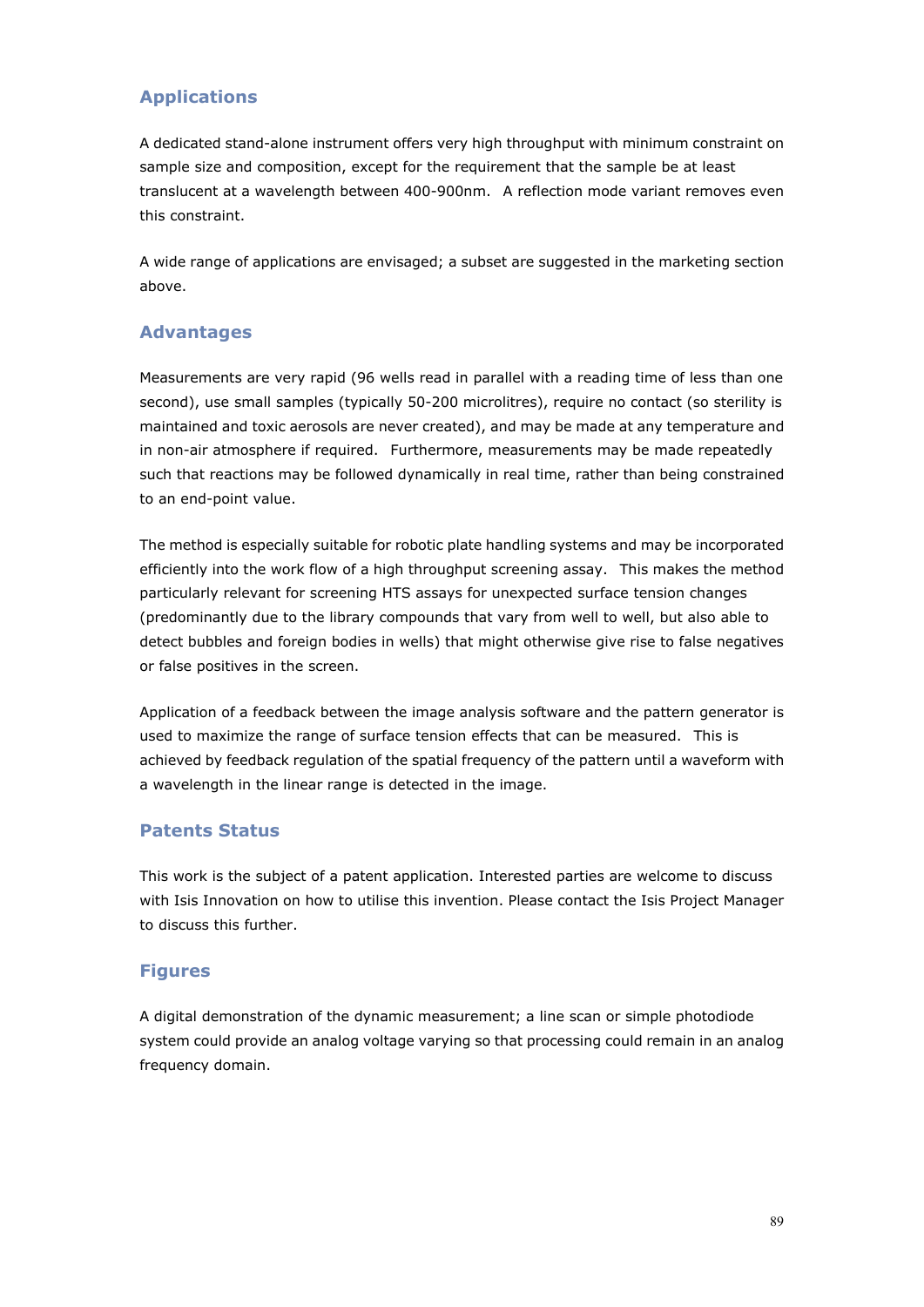

# **REAL WORLD ARSENIC DETECTION - Isis Project No 2618 and 2718**

# **Marketing Opportunity**

Arsenic is a naturally occurring element widely distributed in the earth's crust and a common contaminant of drinking water. Exposure to arsenic can cause a variety of adverse health effects, including dermal changes, respiratory, cardiovascular, gastrointestinal, genotoxic, mutagenic and carcinogenic effects. Arsenic contamination of drinking water has been reported globally with dangerously high levels present in for example Argentina, Bangladesh, Cambodia, Chile, China, Ghana, Hungary, Inner Mongolia, Japan, Mexico, Nepal, New Zealand, Philippines, Taiwan, the United States and Vietnam. The World Health Organization's recommended maximum arsenic contamination level for drinking water is 10 ppb. A particular practical issue when addressing arsenic contamination in the real world (as opposed to the academic laboratory) is the large variation in arsenic contamination levels in wells only a few metres apart.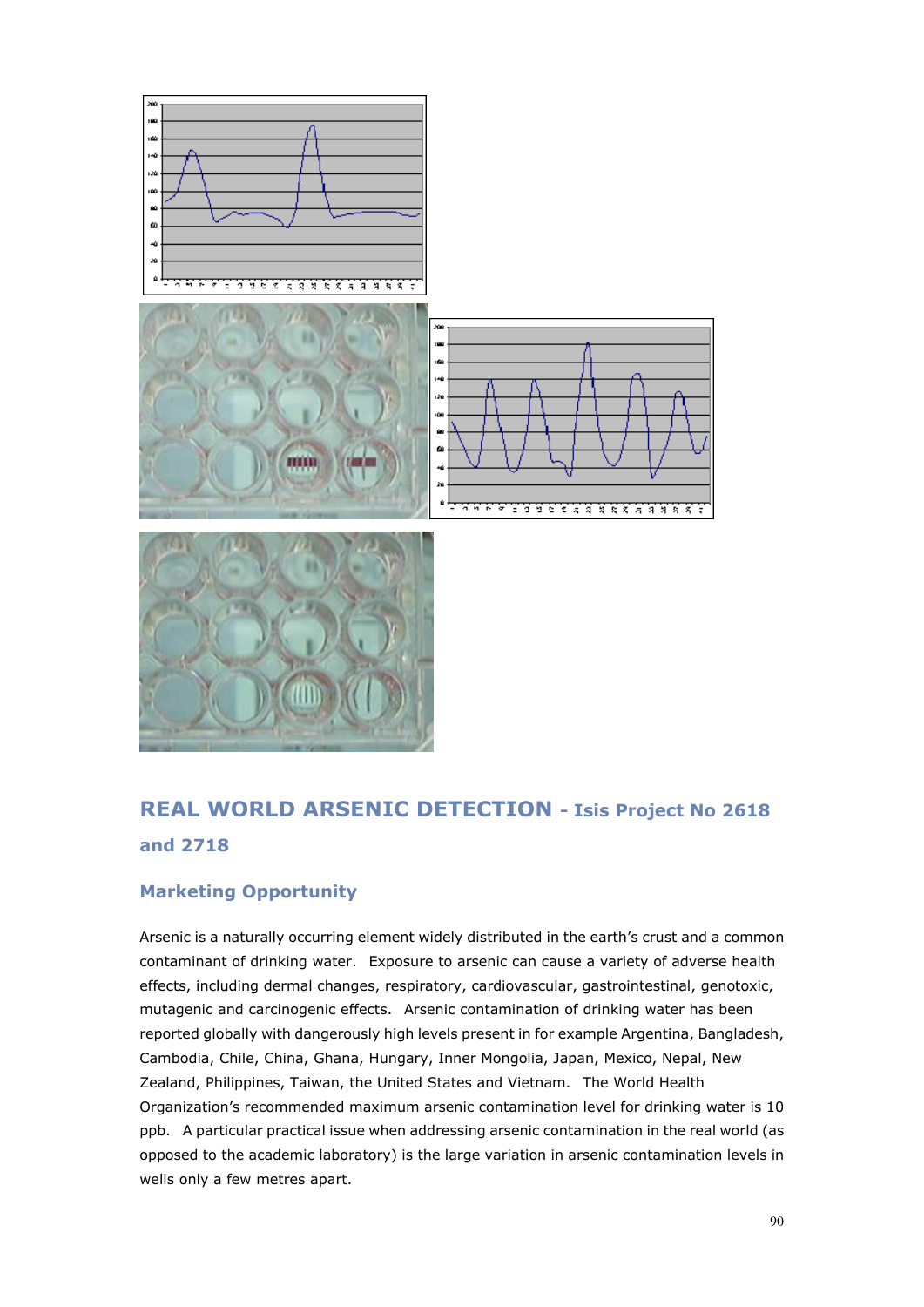More than 56 million Americans could be drinking tap water containing average levels of arsenic that pose unacceptable cancer risks (source: US NRDC)

Laboratory based analytical procedures have previously been developed to allow detection of low levels of arsenic contamination. The development of reliable electrochemical methods suitable for the development of low cost hand-held test instruments has been hampered by the presence of other contaminants (lead, copper, zinc, iron, antimony, bismuth, selenium, silver and mercury) in real world water samples. The presence of copper as Cu(II) is the most common source of interference and has to date prevented the development of instruments for use in field testing.

## **The Oxford Invention**

Using novel modified glassy carbon electrodes electrochemical techniques have been developed which allow determination of low levels of arsenic contamination even in samples containing high levels of Cu(II) as a co-contaminant. This invention will enable the development of new testing low-cost devices with high sensitivity that can be directly applied in the field.

#### **Patent Status**

This work is the subject of patent application, and Isis would like to talk to companies interested in developing the commercial opportunity that this represents. Expertise in manufacturing low cost electronic devices is particularly sought. Please contact the Isis Project Manager to discuss this further.

# **WET FLOOR DETECTOR - Isis Project No 2775**

# **Marketing Opportunity**

According to statistic published by the National Safety Council (a non-profit, non-governmental, international public service organization dedicated to protecting life and promoting health), slips and falls are a leading cause of unintentional injury in the United States. This is supported by the fact that more than 1 million Americans, most of who are over the age of 60, have sought emergency room treatment for such accidental falls; a growing number of these accidents are occurring in retail stores, hotels, restaurants, supermarkets and office buildings.

Over the last decade, slip and fall accident rates have more than doubled and this is becoming a major concern to US retailers, for example it has been estimated that one of the major retailers, is sued on average once every two hours, totalling thousands of lawsuits each year - many of these being for slips and falls1; one such lawsuit cost approximately \$545,000.2

The escalation in the number of such accidents shows that existing methods of wet floor, accident prevention - portable warning signs that are only erected after someone alerts management - are obviously not adequate.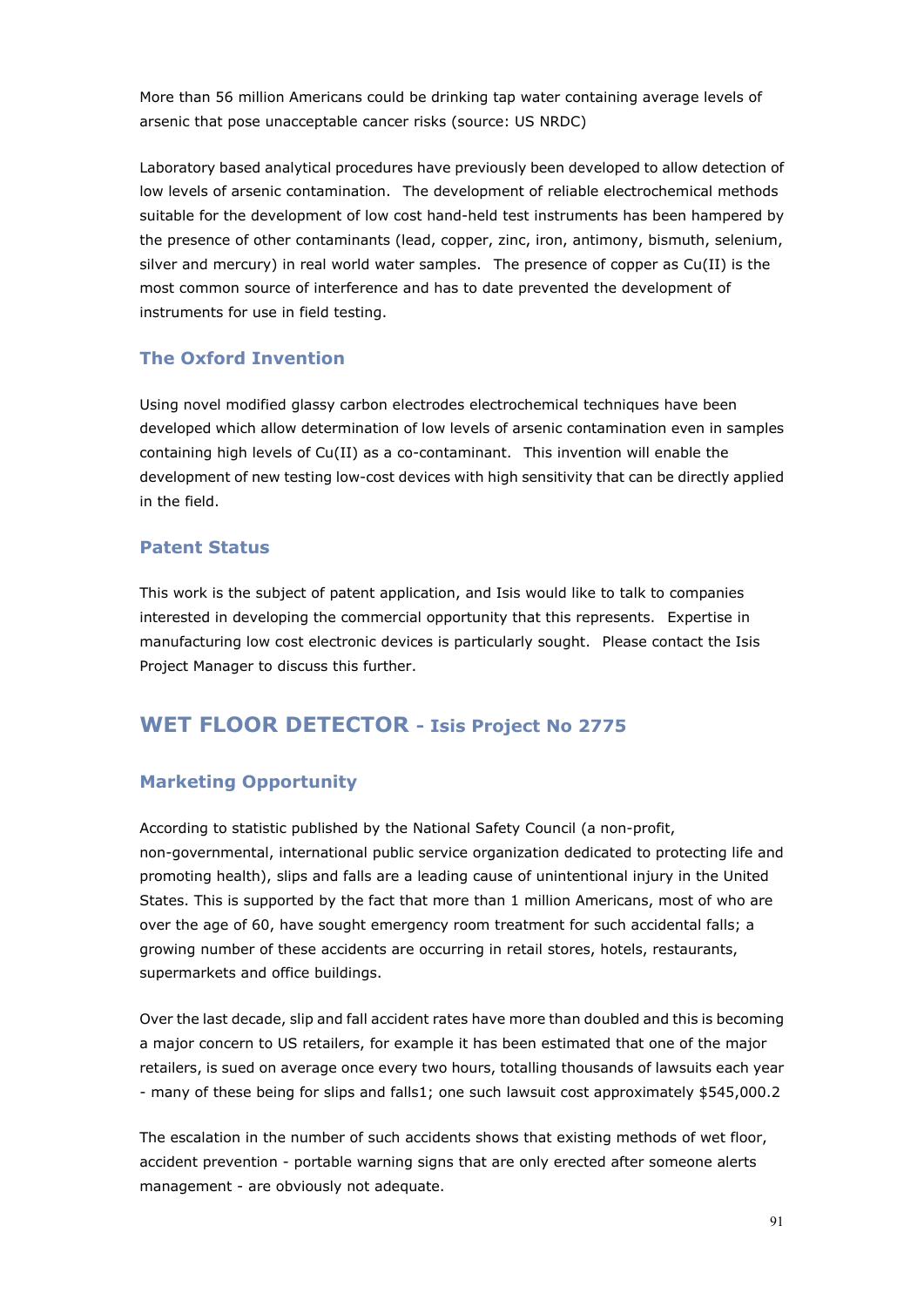The need therefore exists for a more proactive slip and fall prevention strategy.

## **The Oxford Invention**

The Oxford Invention represents a new, versatile, sensor for wet floor detection that is based on light scattering.

The Invention has several advantages over existing methods:

- It is inexpensive
- It is simple

• It can detect wet floors rapidly and accurately. • It is a remote device i.e. it doesn't need to be in contact with a wet surface.

• It can give audible and visible warnings

#### 1 Occupational Health & Safety, 130-131, September 2002

2 Risk & Insurance, March 2004 (http://www.findarticles.com/p/articles/mi\_m0BJK/is\_3\_15/ai\_114004918)

#### **Patent Status**

This work is the subject of patent application, and Isis would like to talk to companies interested in developing the commercial opportunity that this represents. Please contact the Isis Project Manager to discuss this further.

# **ENGINEERING AND PHYSICS**

# **OPTICAL ID - Isis Project No 532**

An alternative to ubiquitous RFID technology based on optical systems with clear advantages for applications where power usage, range or security are issues

#### **MARKETING OPPORTUNITY**

According to a recent survey there will be a trillion wireless devices serving a billion people by 2020 (Vision of the Wireless World Research Forum). The market for active and passive RFID devices is anticipated to reach \$10bn by 2010.

While the market applications are growing, RFID technology is not without flaws. For example,

- the range of passive RFID devices is limited,
- RFID technology struggles in metallic environments,
- RFID is intrinsically insecure, and,
- encryption of RFID transmission costs device power.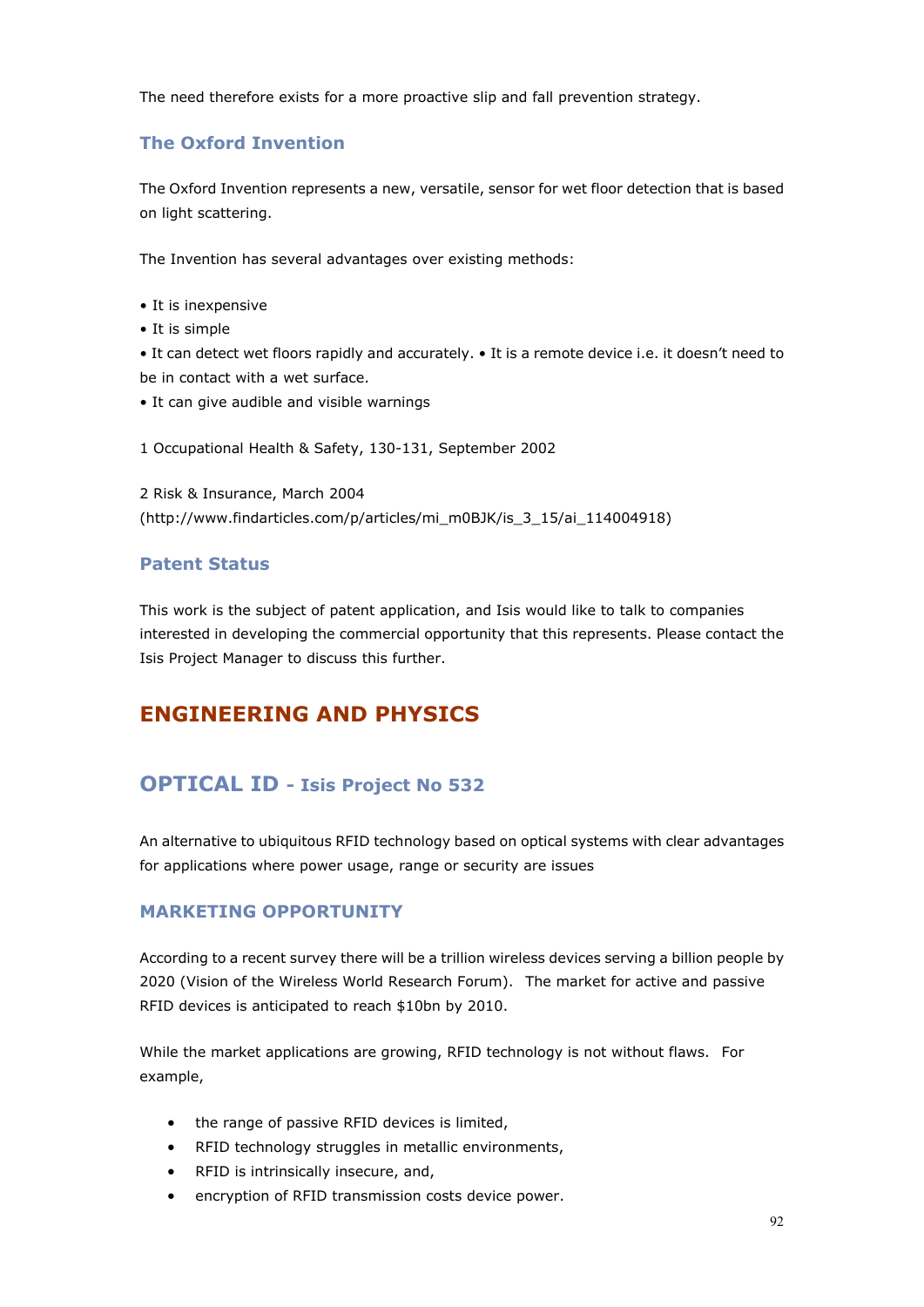## **THE OXFORD INVENTION**

This invention relates to an optical communications transceiver that is simple and robust and provides a platform for optical ID technology. For selected applications optical ID based solutions are superior to RFID counterparts. For example, optical ID devices can be made which communicate over large distances (>100m) and as a line-of-sight technology optical ID is not susceptible to eavesdropping.

The advantages of the specific Oxford retro-reflector designs are:

- direction of illumination is not important,
- simple devices can be powered by the illumination, and,
- complex devices (say with an embedded sensor) can work on very low power.



The new technology is idea for a broad range of applications including:

- logistics tracking in metal rich environments such as container loads in ports,
- using optical ID rather than RFID for secure passports, and even,
- monitoring the environment by deploying disposable sensors over a broad area and using a model aircraft coupled with a reader to interrogate the sensors on the ground.

# **PATENT STATUS**

This invention is the subject of a granted patent.

# **FABRICATION OF HIGH RESOLUTION PRINTED**

# **CIRCUIT BOARDS - Isis Project No 591**

By precise control of the etching process Oxford inventors have made the reliable production of High Resolution Printed Circuit Boards (PCBs) with conductors down to 10 µm wide more of a cost effective reality.

# **Introduction**

With ever increasing demands for greater miniaturisation and the use of flexible circuitry the need for improved fabrication methods for high resolution printed circuit boards is becoming more important. PCBs currently include conductors as narrow as

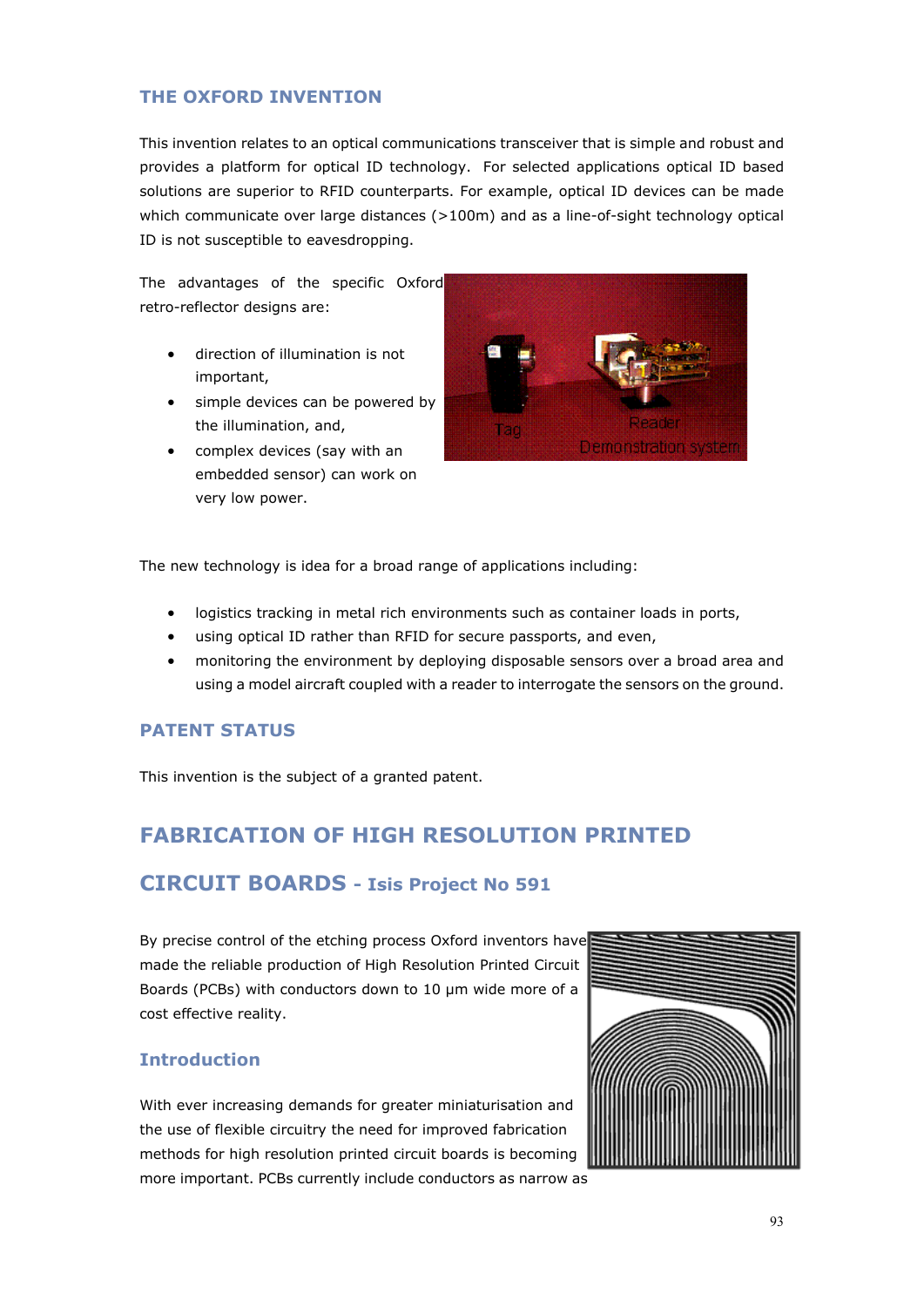150 µm, but there is now a requirement for conductors to be as narrow as 25 µm and even down to 10 µm. With current manufacturing techniques it is not possible to attain the required precision especially where the spacing between the conductors varies. The etching rate is highest where the conductors are furthest apart. This leads to over-etching and subsequent under-cutting of the very fine conductors in these areas. The resultant PCB has copper conductors of variable width, and its performance is, therefore, not optimum.

## **The Technology**

By controlling the etch conditions and the area to be etched the Oxford inventors have reduced the amount of over-etching to an acceptable level and under-cutting has been virtually eliminated. The spaces between the conductors are now all of uniform width, but with more redundant copper remaining on the PCB; the etching has been confined to narrow tracks. In the magnified view of an actual PCB the white areas represent the exposed copper tracks, while the black show the intervening non-conducting substrate.

#### **Benefits**

This technology will benefit many of the applications that now demand PCBs with fine conductors or alternatively require flexible circuitry to facilitate yet further miniaturisation. Typically these include applications such as mobile phones, personal flip-top organisers and inkjet printers.

## **Commercialisation Opportunity**

This invention is now the subject of a patent application and companies interested in developing this technology commercially are invited to contact Isis Innovation.

# **MONITORING & CONTROLLING A LINEAR MOTOR - Isis Project No 917**

A University of Oxford researcher has developed new and improved software for controlling and operating a linear motor or compressor.

#### **Background**

Monitoring the state of mechanical, electrical or electronic systems is normally achieved by including sensors that are designed to measure specific operating parameters. Direct measurement by sensors can on occasion be detrimental especially where the sensor changes the system being monitored, for example, by requiring power itself.

The linear electric motor is a linear transducer which combined with non-contacting bearings and seals offers a number advantages, such as oil free operation, over conventional rotary motors. Of particular importance in operating a linear motor is the measurement and control of the stroke and the offset, where the offset is the mean position of the moving part of the transducer. Such mean position is not easily measured when the transducer is in sinusoidal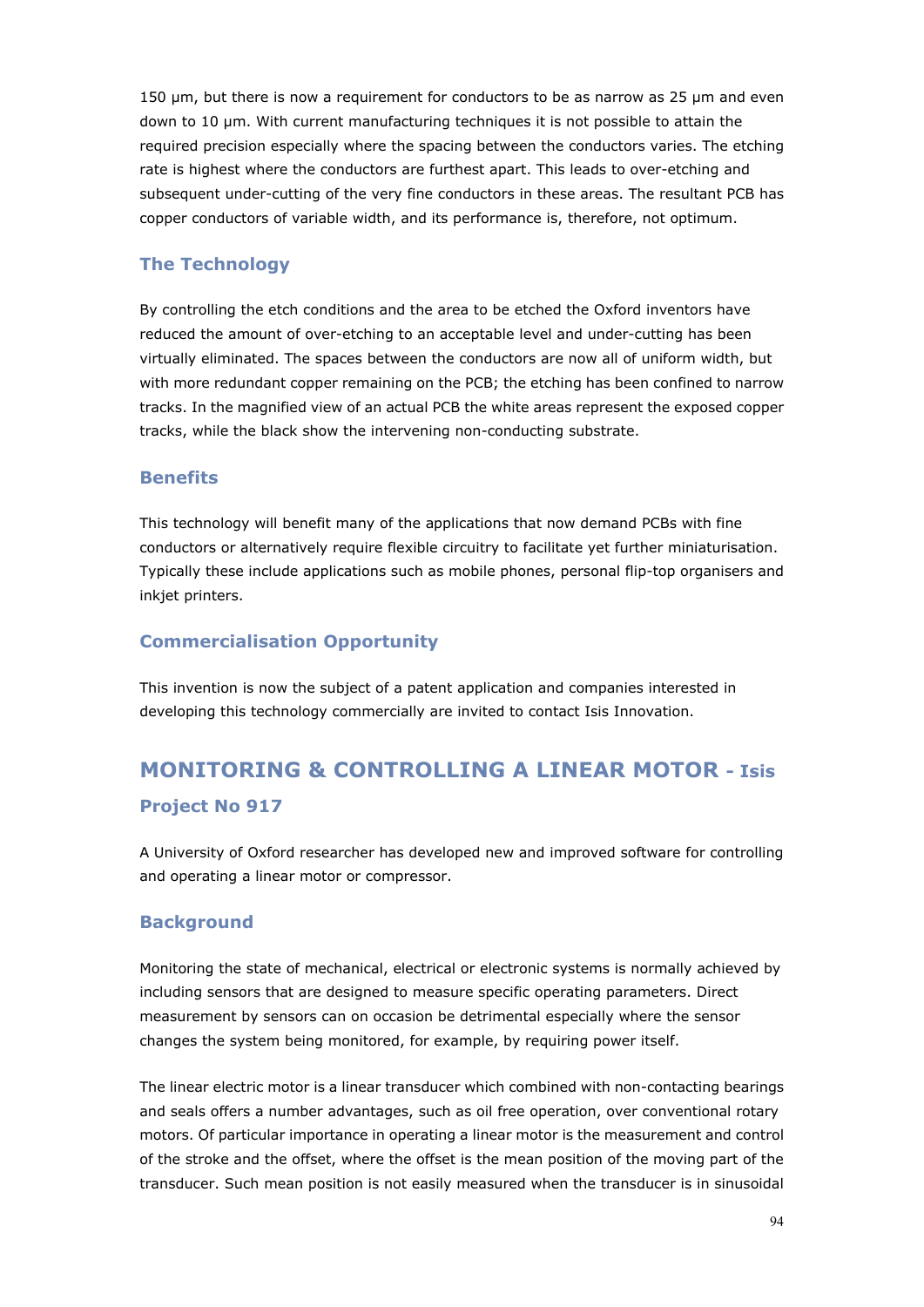motion, unlike in a rotary machine where such parameters are fixed by geometrical restraints.

#### **Problem**

If the stroke and the offset are not controlled, damage can occur if the axial movement exceeds the design range resulting in inadvertent contact between different parts of the system. Close control is necessary to optimise machine efficiency. Currently these parameters are controlled by attaching a displacement transducer to the moving part of the linear transducer; this together with the associated electronics adds significantly both to cost and weight. The additional complexity also reduces reliability.

#### **The Oxford Invention**

A linear motor model having a high level of correlation with a working system has been developed. By matching the actual voltage and current inputs with those in the model, values of parameters corresponding closely to real values can be found, and these can then be used to monitor and control the motor's operation. The process has the major advantages of being simple to operate, no additional hardware is necessary, therefore no additional weight, and the degree of complexity is much reduced.

#### **Commercialisation Opportunity**

This patent application is available for licensing, and companies interested in developing and using this technology are invited to contact Isis Innovation for further discussion.

# **OPTICAL LOCAL AREA NETWORK COMMUNICATIONS - Isis Project No 923**

A team of Oxford University researchers, in collaboration with other UK universities, has developed a device for high speed optical communication for mobile users.

#### **The Technology**

"Hard-wired" solutions for connecting personal computers to local servers are not always convenient for mobile users. Alternatives, known as "wireless" solutions, include radio and optical links. Radio links may not be particularly suitable in applications where security is paramount, for example, in financial institutions, and in military and aerospace applications. Also, in hospitals and other environments where there is a danger that the radio waves will disrupt the operation of sensitive equipment radio links are not suitable. The researchers have developed a transmitter and receiver system based on CMOS technology, and resonant cavity LEDs. The system communicates on a line of sight principle to maximise the communication speed, and currently operates at 155Mbps. It provides a secure and safe way for users to communicate with a local server.

#### **The Oxford Invention**